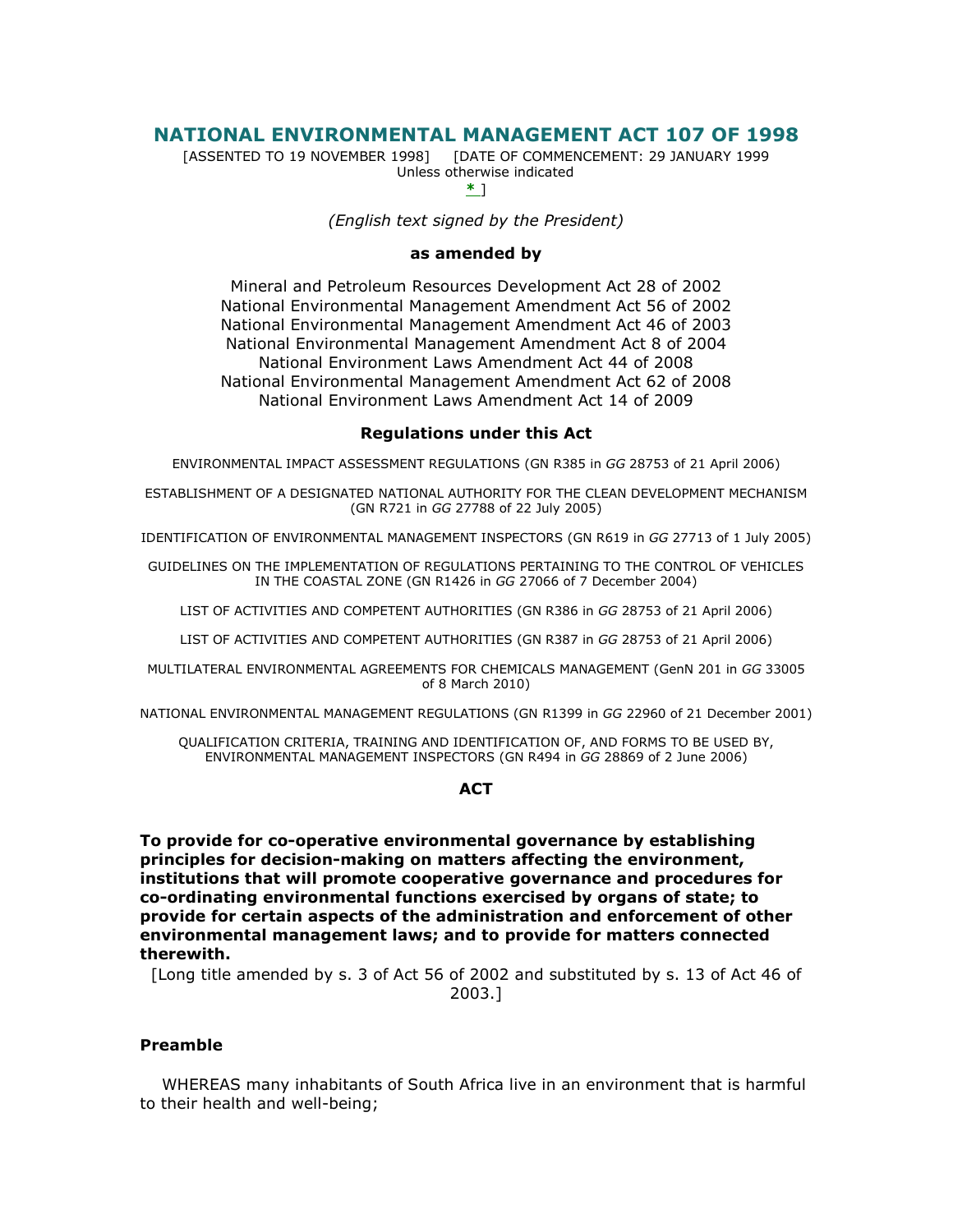everyone has the right to an environment that is not harmful to his or her health or well-being;

the State must respect, protect, promote and fulfil the social, economic and environmental rights of everyone and strive to meet the basic needs of previously disadvantaged communities;

inequality in the distribution of wealth and resources, and the resultant poverty, are among the important causes as well as the results of environmentally harmful practices;

sustainable development requires the integration of social, economic and environmental factors in the planning, implementation and evaluation of decisions to ensure that development serves present and future generations;

everyone has the right to have the environment protected, for the benefit of present and future generations, through reasonable legislative and other measures that-

prevent pollution and ecological degradation;

promote conservation; and

 secure ecologically sustainable development and use of natural resources while promoting justifiable economic and social development;

the environment is a functional area of concurrent national and provincial legislative competence, and all spheres of government and all organs of state must co-operate with, consult and support one another;

AND WHEREAS it is desirable-

that the law develops a framework for integrating good environmental management into all development activities;

that the law should promote certainty with regard to decision-making by organs of state on matters affecting the environment;

that the law should establish principles guiding the exercise of functions affecting the environment;

that the law should ensure that organs of state maintain the principles guiding the exercise of functions affecting the environment;

that the law should establish procedures and institutions to facilitate and promote co-operative government and intergovernmental relations;

that the law should establish procedures and institutions to facilitate and promote public participation in environmental governance;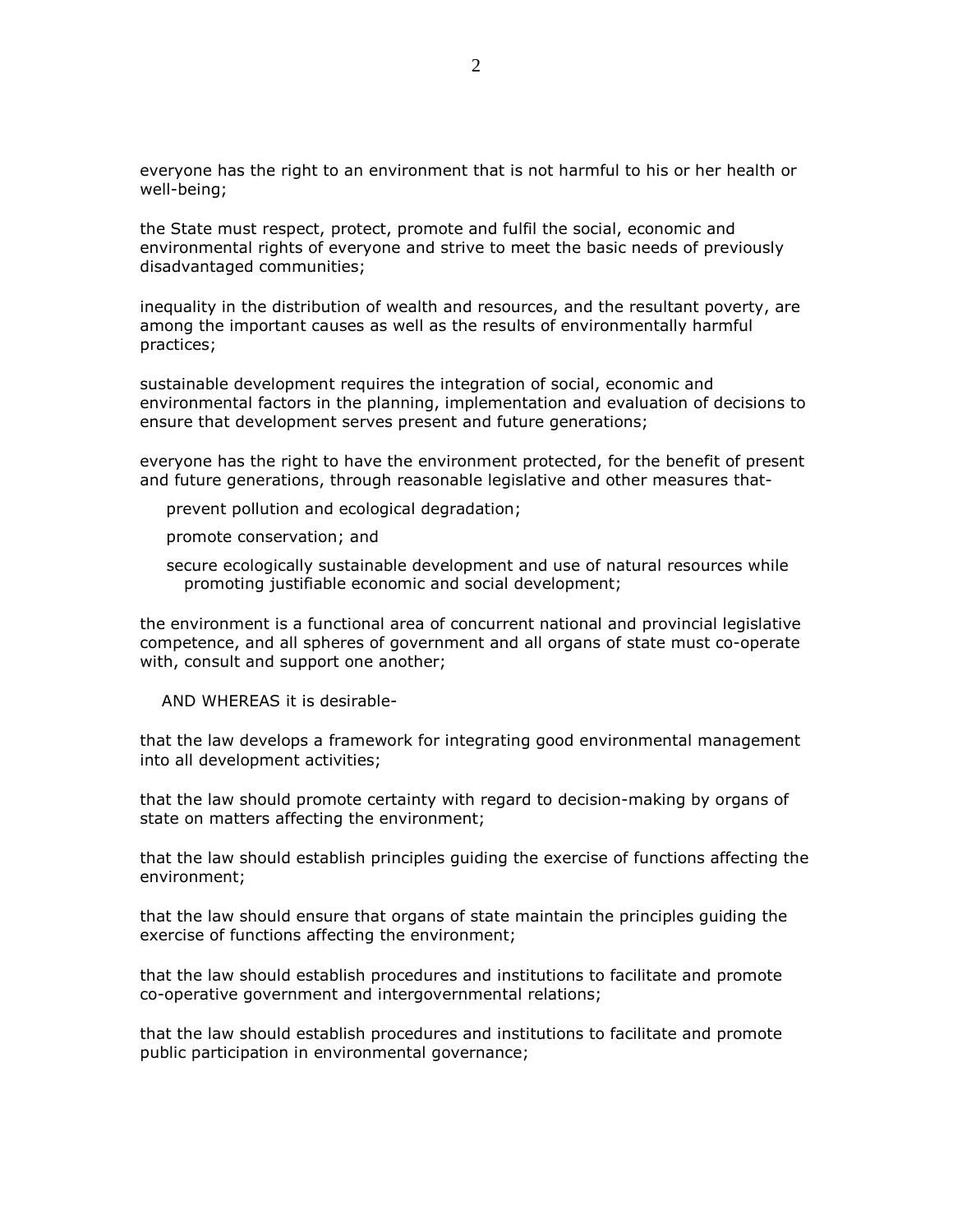that the law should be enforced by the State and that the law should facilitate the enforcement of environmental laws by civil society;

## IT IS NOW ENACTED by the Parliament of the Republic of South Africa, as follows:- TABLE OF CONTENTS

1 Definitions

#### CHAPTER 1 NATIONAL ENVIRONMENTAL MANAGEMENT PRINCIPLES

2 Principles

## CHAPTER 2 INSTITUTIONS

#### Part 1

[Part 1 repealed by s. 5 of Act 14 of 2009.]

3 ......

[S. 3 repealed by s. 5 of Act 14 of 2009.]

3A Establishment of fora or advisory committees

[S. 3A inserted by s. 6 of Act 14 of 2009.]

4 to 6 inclusive ......

[Ss. 4 to 6 inclusive repealed by s. 5 of Act 14 of 2009.]

Part 2

[Part 2 repealed by s. 5 of Act 14 of 2009.]

7 to 10 inclusive ......

[Ss. 7 to 10 inclusive repealed by s. 5 of Act 14 of 2009.]

## CHAPTER 3 PROCEDURES FOR CO-OPERATIVE GOVERNANCE

- 11 Environmental implementation plans and management plans
- 12 Purpose and objects of environmental implementation and management plans
- 13 Content of environmental implementation plans
- 14 Content of environmental management plans
- 15 Submission, scrutiny and adoption
- 16 Compliance with environmental implementation and management plans

## CHAPTER 4 FAIR DECISION-MAKING AND CONFLICT MANAGEMENT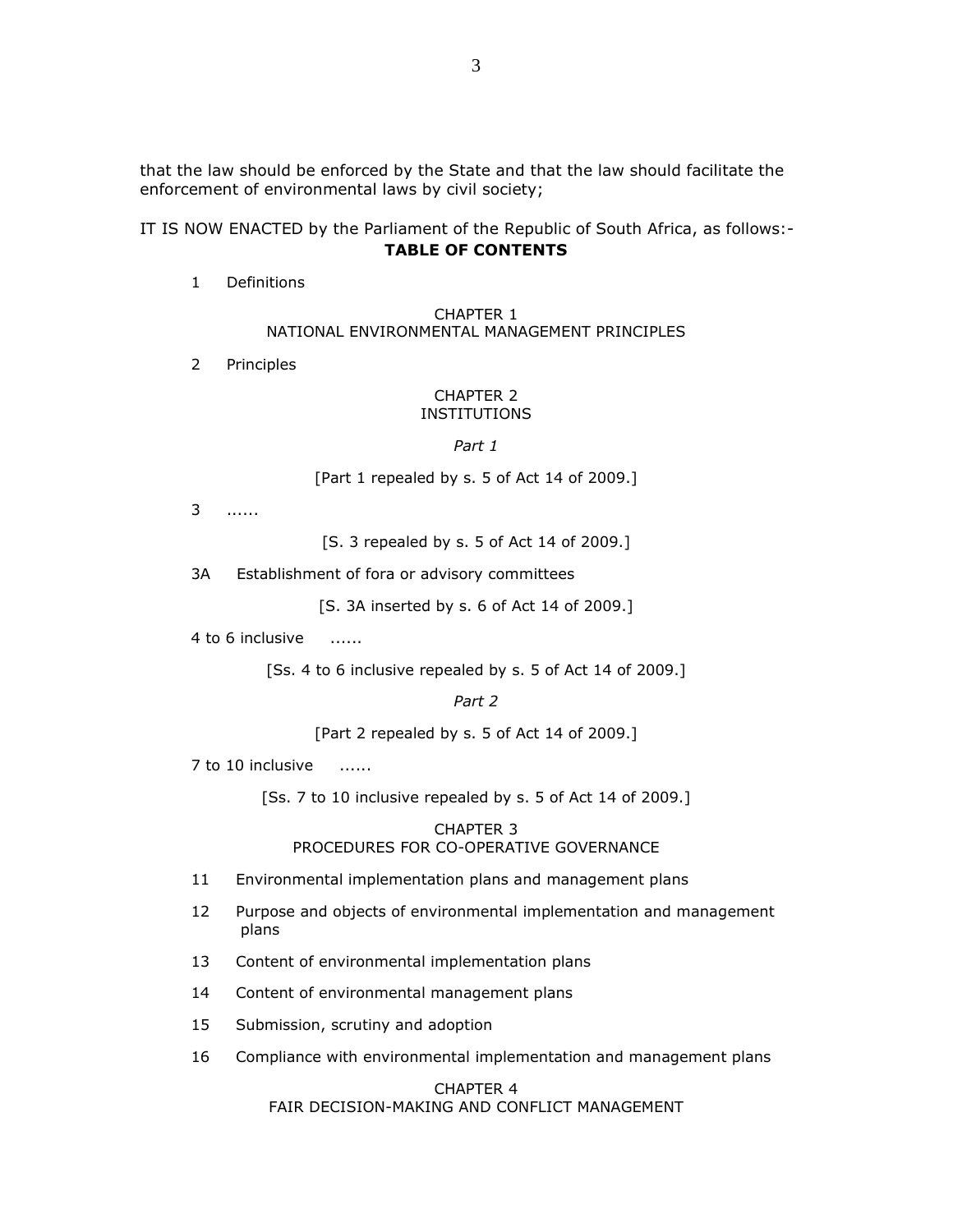- 17 Reference to conciliation
- 18 Conciliation
- 19 Arbitration
- 20 Investigation
- 21 Appointment of panel and remuneration
- 22 Relevant considerations, report and designated officer

## CHAPTER 5 INTEGRATED ENVIRONMENTAL MANAGEMENT

- 23 General objectives
- 24 Environmental authorisations
- [S. 24 substituted by s. 2 of Act 8 of 2004 and by s. 2 of Act 62 of 2008.]
- 24A Procedure for listing activity or area

[S. 24A inserted by s. 3 of Act 8 of 2004.]

24B Procedure for delisting of activities or areas

[S. 24B inserted by s. 3 of Act 8 of 2004.]

- 24C Procedure for identifying competent authority
- [S. 24C inserted by s. 3 of Act 8 of 2004 and substituted by s. 3 of Act 62 of 2008.]
	- 24D Publication of list
- [S. 24D inserted by s. 3 of Act 8 of 2004 and substituted by s. 4 of Act 62 of 2008.]
	- 24E Minimum conditions attached to environmental authorisations

[S. 24E inserted by s. 3 of Act 8 of 2004.]

24F Offences relating to commencement or continuation of listed activity

[S. 24F inserted by s. 3 of Act 8 of 2004.]

- 24G Rectification of unlawful commencement of activity
- [S. 24G inserted by s. 3 of Act 8 of 2004 and substituted by s. 6 of Act 62 of 2008.]
	- 24H Registration authorities

[S. 24H inserted by s. 3 of Act 8 of 2004.]

24I Appointment of external specialist to review assessment

[S. 24I inserted by s. 3 of Act 8 of 2004.]

24J Implementation guidelines

[S. 24J inserted by s. 8 of Act 62 of 2008.]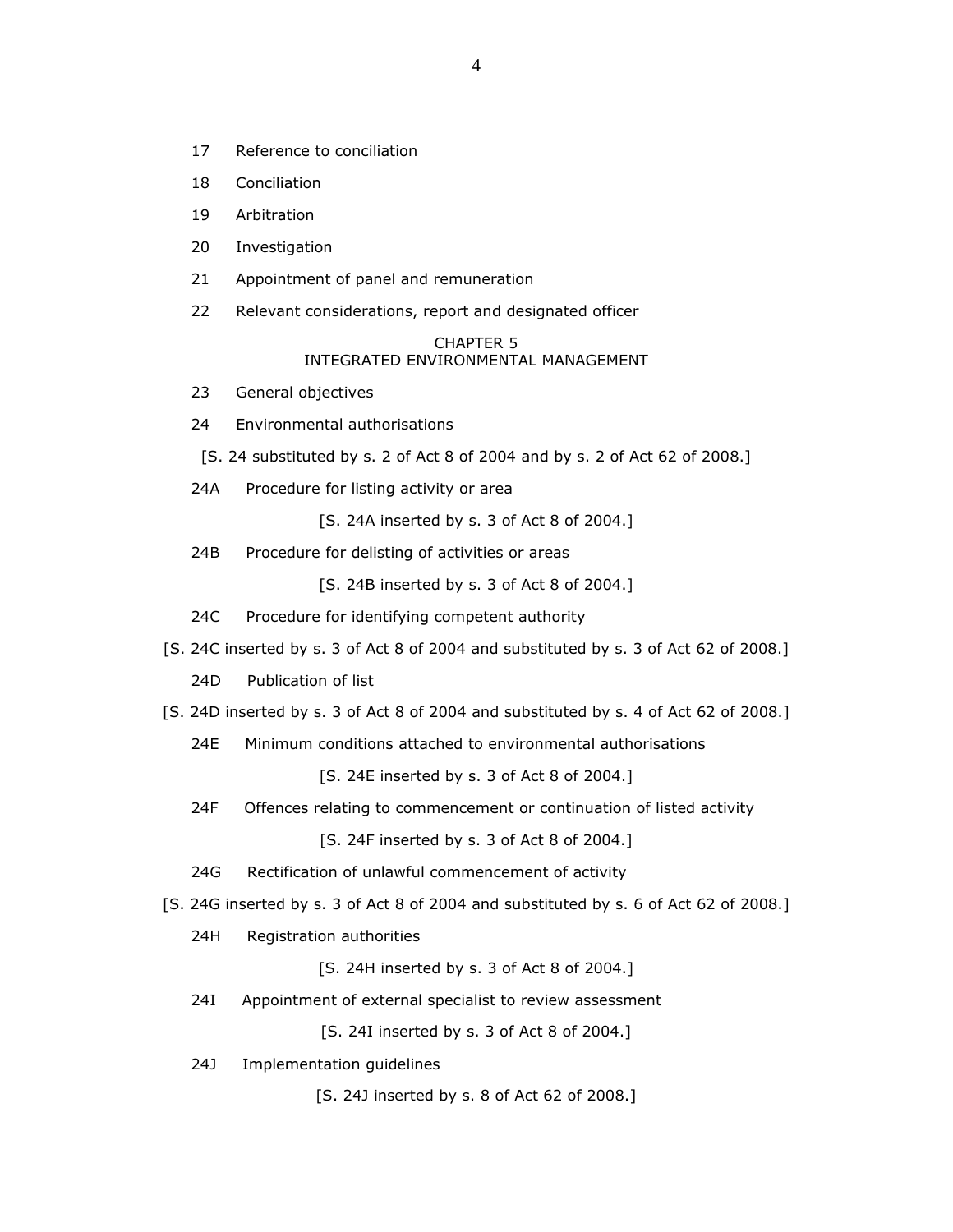24K Consultation between competent authorities and consideration of legislative compliance requirements of other organs of state having jurisdiction

[S. 24K inserted by s. 8 of Act 62 of 2008.]

24L Alignment of environmental authorisations

[S. 24L inserted by s. 8 of Act 62 of 2008.]

24M Exemptions from application of certain provisions

[S. 24M inserted by s. 8 of Act 62 of 2008.]

24N Environmental management programme

[S. 24N inserted by s. 8 of Act 62 of 2008.]

 24O Criteria to be taken into account by competent authorities when considering applications

[S. 24O inserted by s. 8 of Act 62 of 2008.]

24P Financial provision for remediation of environmental damage

[S. 24P inserted by s. 8 of Act 62 of 2008.]

24Q Monitoring and performance assessment

[S. 24Q inserted by s. 8 of Act 62 of 2008.]

24R Mine closure on environmental authorisation

[S. 24R inserted by s. 8 of Act 62 of 2008.]

#### CHAPTER 6 INTERNATIONAL OBLIGATIONS AND AGREEMENTS

- 25 Incorporation of international environmental instruments
- 26 Reports
- 27 Application

## CHAPTER 7

## COMPLIANCE AND ENFORCEMENT

#### Part 1

Environmental hazards, access to information and protection of whistleblowers

## [Heading substituted by s. 2 of Act 46 of 2003.]

- 28 Duty of care and remediation of environmental damage
- 29 Protection of workers refusing to do environmentally hazardous work
- 30 Control of emergency incidents

......

[Heading deleted by s. 3 of Act 46 of 2003.]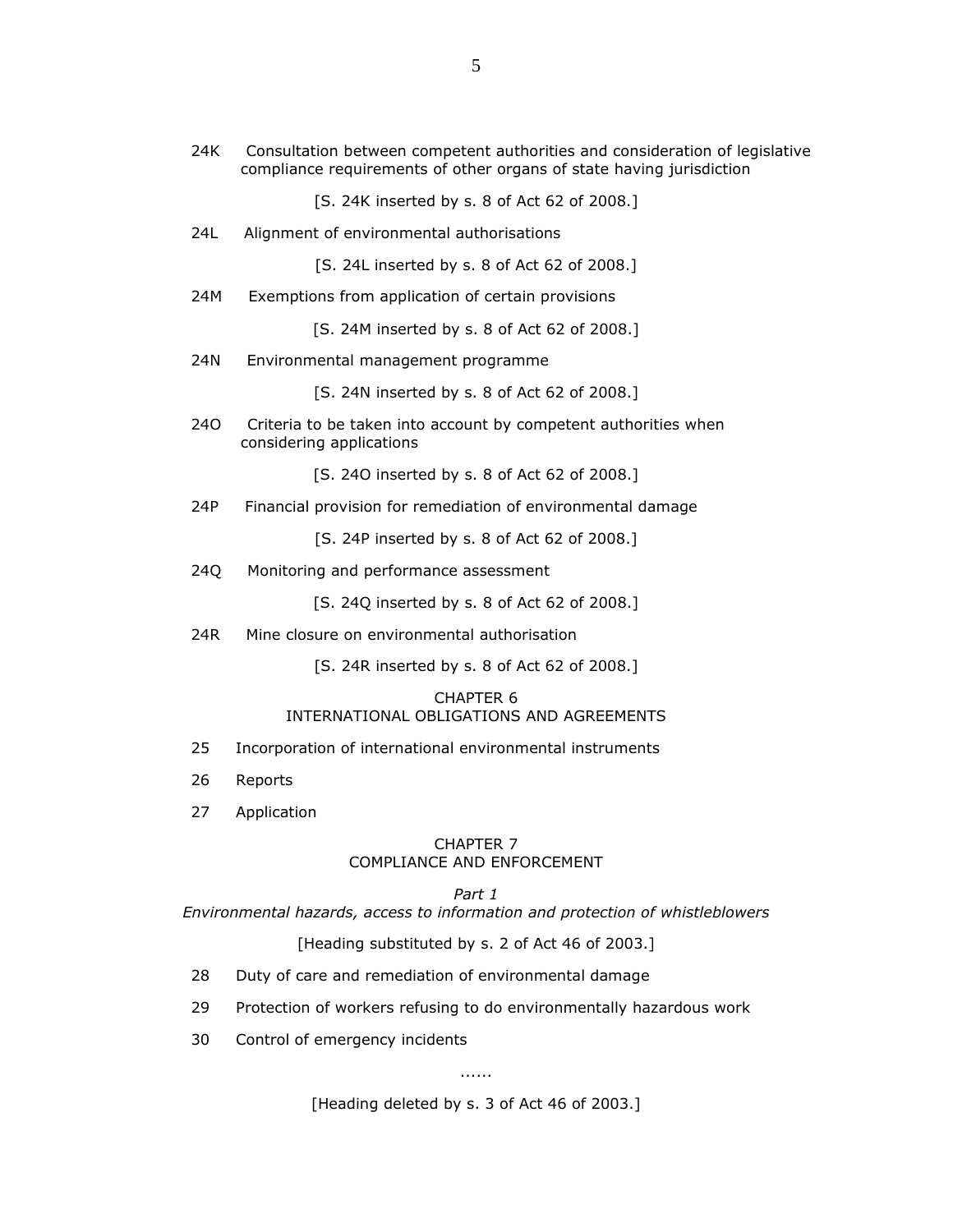31 Access to environmental information and protection of whistleblowers

Part 2

Application and enforcement of Act and any specific environmental management Act

[Heading substituted by s. 15 of Act 14 of 2009.]

[Part 2 inserted by s. 4 of Act 46 of 2003.]

31A Application

[S. 31A inserted by s. 4 of Act 46 of 2003.]

31B Designation of environmental management inspectors by Minister

[S. 31B inserted by s. 4 of Act 46 of 2003.]

 31BA Designation of environmental management inspectors by Minister of Water Affairs and Forestry

[S. 31BA inserted by s. 4 of Act 44 of 2008.]

31C Designation of environmental management inspectors by MEC

[S. 31C inserted by s. 4 of Act 46 of 2003.]

31D Mandates

[S. 31D inserted by s. 4 of Act 46 of 2003.]

31E Prescribed standards

[S. 31E inserted by s. 4 of Act 46 of 2003.]

31F Proof of designation

[S. 31F inserted by s. 4 of Act 46 of 2003.]

31G Functions of inspectors

[S. 31G inserted by s. 4 of Act 46 of 2003.]

31H General powers

[S. 31H inserted by s. 4 of Act 46 of 2003.]

31I Seizure of items

[S. 31I inserted by s. 4 of Act 46 of 2003.]

31J Powers to stop, enter and search vehicles, vessels and aircraft

[S. 31J inserted by s. 4 of Act 46 of 2003.]

31K Routine inspections

[S. 31K inserted by s. 4 of Act 46 of 2003.]

31L Power to issue compliance notices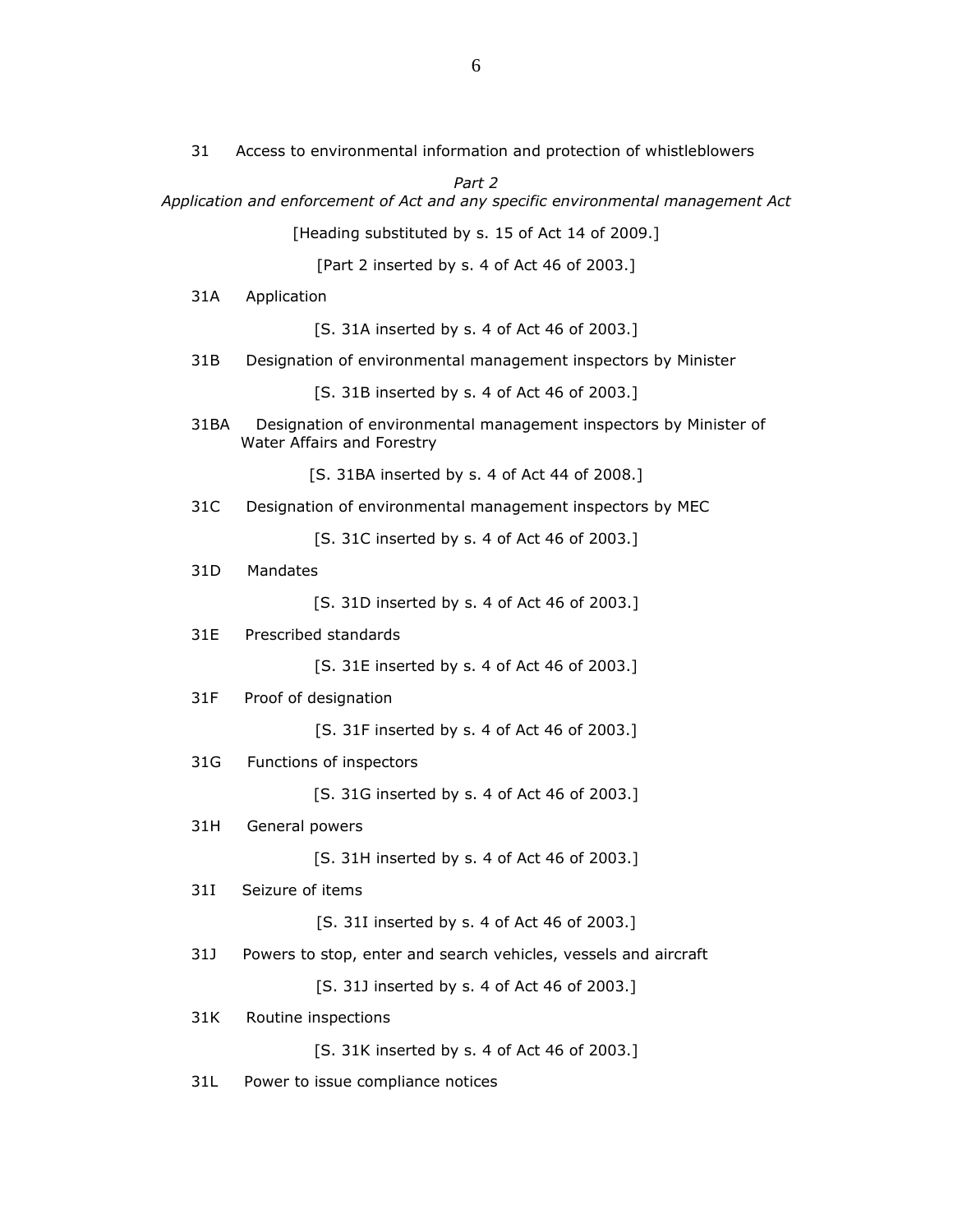|     | [S. 31L inserted by s. 4 of Act 46 of 2003.]             |
|-----|----------------------------------------------------------|
| 31M | Objections to compliance notice                          |
|     | [S. 31M inserted by s. 4 of Act 46 of 2003.]             |
| 31N | Failure to comply with compliance notice                 |
|     | [S. 31N inserted by s. 4 of Act 46 of 2003.]             |
| 310 | Powers of South African Police Service members           |
|     | [S. 310 inserted by s. 4 of Act 46 of 2003.]             |
| 31P | Duty to produce documents                                |
|     | [S. 31P inserted by s. 4 of Act 46 of 2003.]             |
| 31Q | Confidentiality                                          |
|     | [S. 31Q inserted by s. 4 of Act 46 of 2003.]             |
|     | Part 3<br>Judicial matters                               |
|     | [Heading inserted by s. 5 of Act 46 of 2003.]            |
| 32  | Legal standing to enforce environmental laws             |
| 33  | Private prosecution                                      |
| 34  | Criminal proceedings                                     |
| 34A | Offences relating to environmental management inspectors |
|     | [S. 34A inserted by s. 7 of Act 46 of 2003.]             |
| 34B | Award of part of fine recovered to informant             |
|     | [S. 34B inserted by s. 7 of Act 46 of 2003.]             |
| 34C | Cancellation of permits                                  |
|     | [S. 34C inserted by s. 7 of Act 46 of 2003.]             |
| 34D | Forfeiture of items                                      |
|     | [S. 34D inserted by s. 7 of Act 46 of 2003.]             |
| 34E | Treatment of seized live specimens                       |
|     | [S. 34E inserted by s. 7 of Act 46 of 2003.]             |
| 34F | Security for release of vehicles, vessels or aircraft    |
|     | [S. 34F inserted by s. 7 of Act 46 of 2003.]             |
| 34G | Admission of guilt fines                                 |
|     |                                                          |

[S. 34G inserted by s. 7 of Act 46 of 2003.]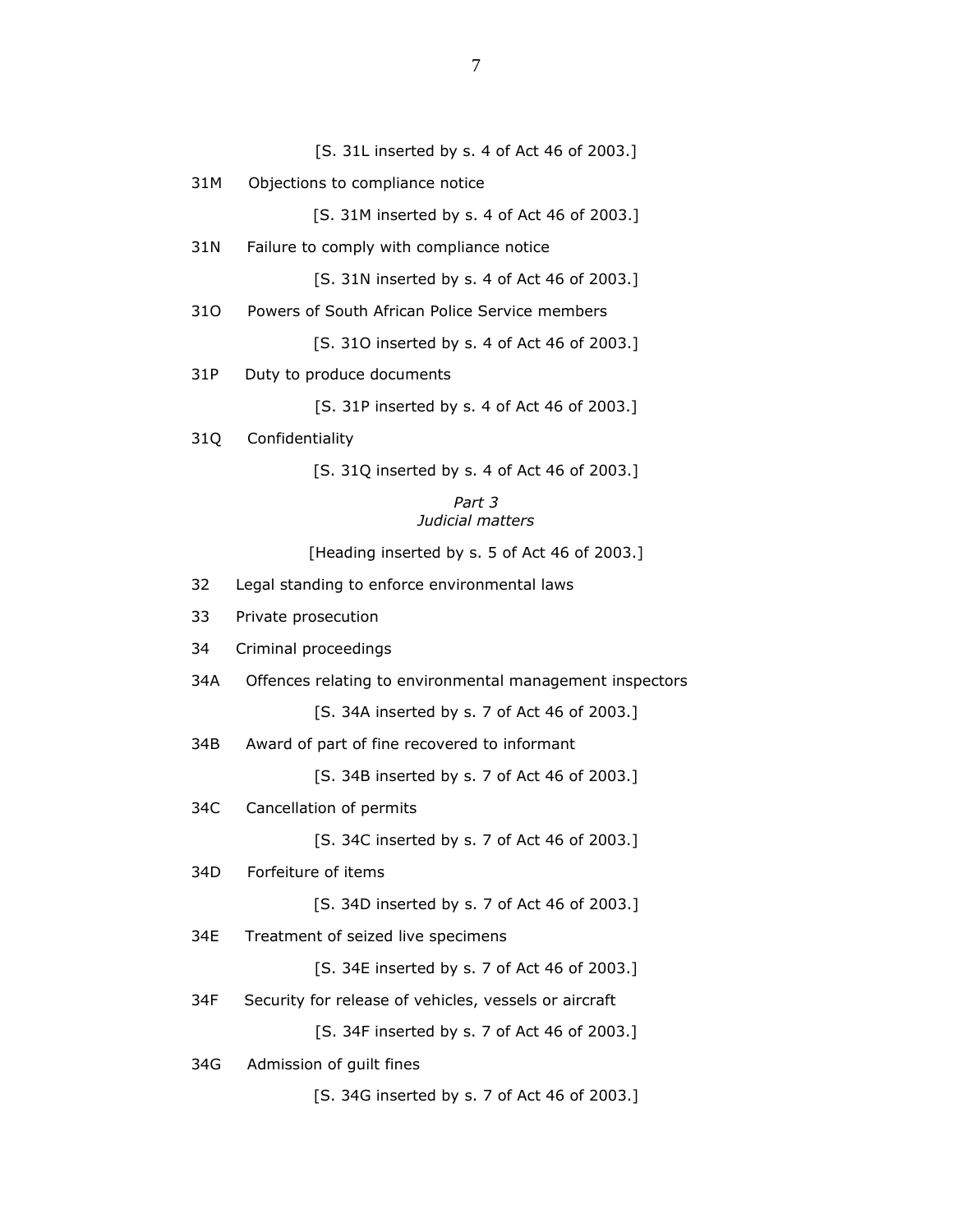34H Jurisdiction

[S. 34H inserted by s. 24 of Act 14 of 2009.]

#### CHAPTER 8

# ENVIRONMENTAL MANAGEMENT CO-OPERATION AGREEMENTS

35 Conclusion of agreements

#### CHAPTER 9

ADMINISTRATION OF ACT AND SPECIFIC ENVIRONMENTAL MANAGEMENT ACTS

[Heading substituted by s. 8 of Act 46 of 2003.]

- 36 Expropriation
- 37 Reservation
- 38 Intervention in litigation
- 39 Agreements
- 40 Appointment of employees on contract
- 41 Assignment
- 42 Delegation of powers and duties by Minister and Director-General

[S. 42 substituted by s. 9 of Act 46 of 2003.]

42A Delegation of powers by MEC

[S. 42A inserted by s. 10 of Act 46 of 2003.]

42B Delegation by Minister of Minerals and Energy

[S. 42B inserted by s. 9 of Act 62 of 2008.]

- 43 Appeals
- [S. 43 substituted by s. 4 of Act 8 of 2004 and by s. 10 of Act 62 of 2008.]
- 44 Regulations in general
- 45 Regulations for management co-operation agreements
- 46 Model environmental management bylaws
- 47 Procedure for making regulations
- 47A Regulations, legal documents and steps valid under certain circumstances

[S. 47A inserted by s. 11 of Act 46 of 2003.]

47B Consultation

[S. 47B inserted by s. 11 of Act 46 of 2003.]

47C Extension of time periods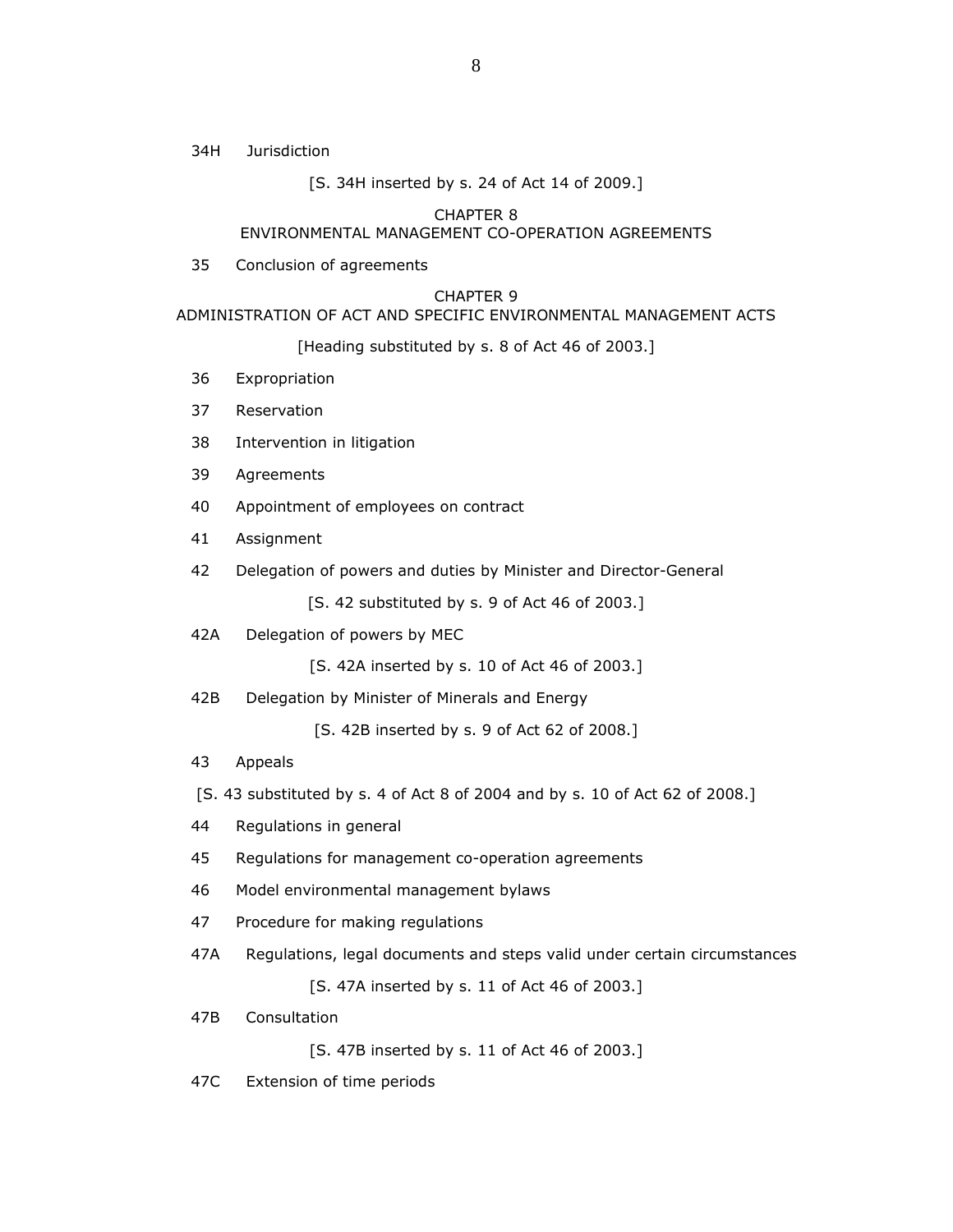[S. 47C inserted by s. 11 of Act 46 of 2003.]

## 47D Delivery of documents

[S. 47D inserted by s. 11 of Act 46 of 2003.]

## CHAPTER 10 GENERAL AND TRANSITIONAL PROVISIONS

- 48 State bound
- 49 Limitation of liability
- 50 Repeal of laws
- 51 Savings
- 52 Short title
- 53 Commencement

**Schedules** 

## 1 Definitions

[NB: The definition of 'Minister of Minerals and Energy' has been deleted and the definition of 'Minister' has been substituted by s. 13 of the National Environmental Management Amendment Act 62 of 2008, a provision which will come into operation 18 months after the date on which the provisions relating to prospecting, mining, exploration and production and related activities come into operation in terms of s. 14 (2) of Act 62 of 2008. See PENDLEX . ]

(1) In this Act, unless the context requires otherwise-

'activities', when used in Chapter 5, means policies, programmes, processes, plans and projects;

[Definition of 'activities' substituted by s. 1 of Act 56 of 2002 and by s. 1 (a) of Act 62 of 2008.]

'Agenda 21' means the document by that name adopted at the United Nations Conference of Environment and Development held in Rio de Janeiro, Brazil in June 1992;

'aircraft' means an airborne craft of any type whatsoever, whether self-propelled or not, and includes a hovercraft;

[Definition of 'aircraft' inserted by s. 1 (a) of Act 46 of 2003.]

'applicant' means a person who has submitted-

 (a) or who intends to submit an application for an environmental authorisation; or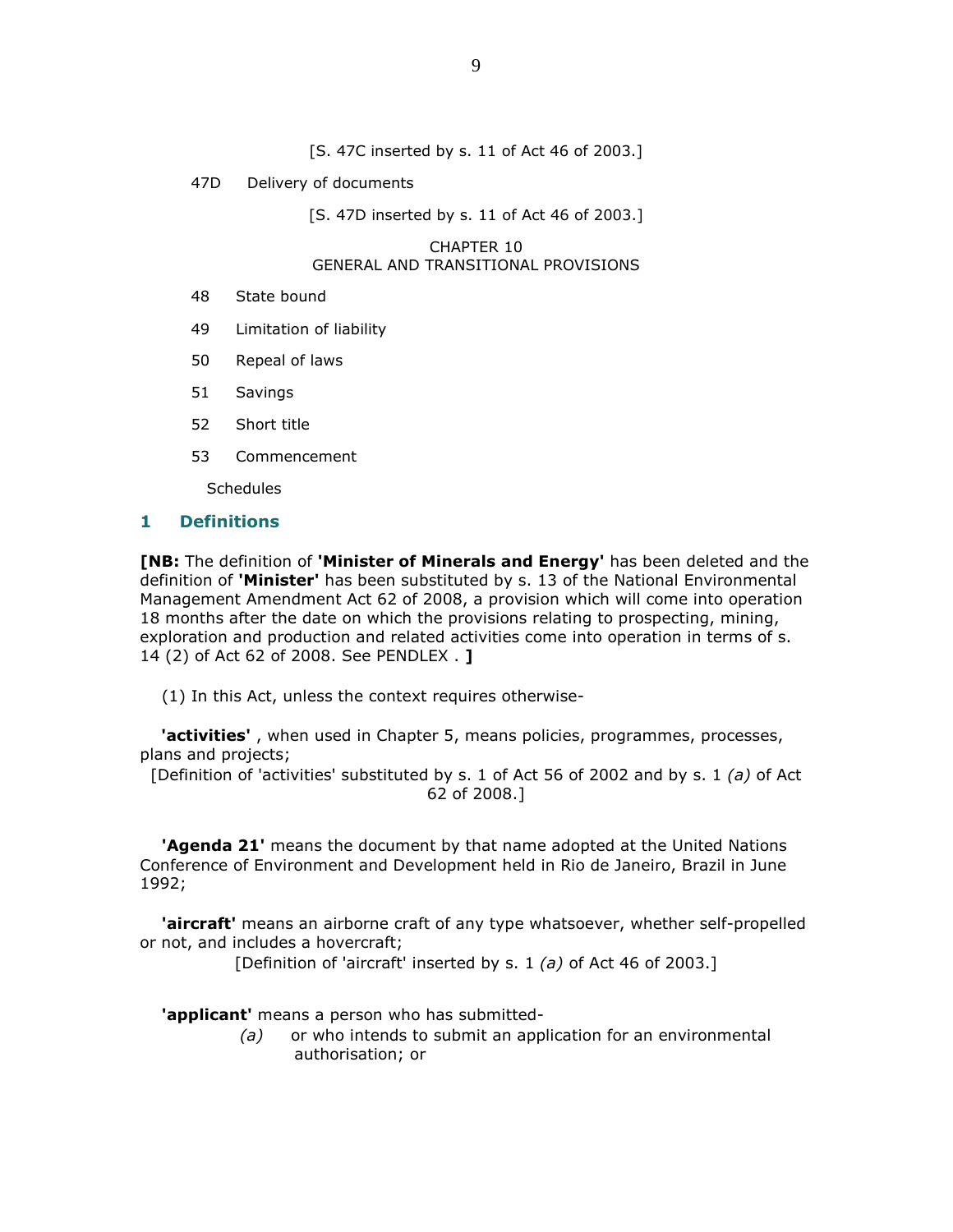$(b)$  an application for an environmental authorisation simultaneously with his or her application for any right or permit in terms of the Mineral and Petroleum Resources Development Act, 2002;

[Definition of 'applicant' inserted by s. 1  $(b)$  of Act 62 of 2008.]

**'assessment'**, when used in Chapter 5, means the process of collecting, organising, analysing, interpreting and communicating information that is relevant to decision-making;

[Definition of 'assessment' inserted by s. 1 (a) of Act 8 of 2004.]

'best practicable environmental option' means the option that provides the most benefit or causes the least damage to the environment as a whole, at a cost acceptable to society, in the long term as well as in the short term;

'commence', when used in Chapter 5, means the start of any physical activity, including site preparation and any other activity on the site in furtherance of a listed activity or specified activity, but does not include any activity required for the purposes of an investigation or feasibility study as long as such investigation or feasibility study does not constitute a listed activity or specified activity; [Definition of 'commence' inserted by s. 1 (b) of Act 8 of 2004 and substituted by s. 1 (c) of Act 62 of 2008.]

 'commercially confidential information' means commercial information, the disclosure of which would prejudice to an unreasonable degree the commercial interests of the holder: Provided that details of emission levels and waste products must not be considered to be commercially confidential notwithstanding any provision of this Act or any other law;

#### 'Committee' ......

[Definition of 'Committee' deleted by s. 4 (a) of Act 14 of 2009.]

## 'community' -

- (a) means any group of persons or a part of such a group who share common interests, and who regard themselves as a community; and
- $(b)$  in relation to environmental matters pertaining to prospecting, mining, exploration, production or related activity on a prospecting, mining, exploration or production area, means a group of historically disadvantaged persons with interest or rights in a particular area of land on which the members have or exercise communual rights in terms of an agreement, custom or law: Provided that where as a consequence of the provisions of this Act, negotiations or consultations with the community is required, the community shall include the members or part of the community directly affected by prospecting, mining, exploration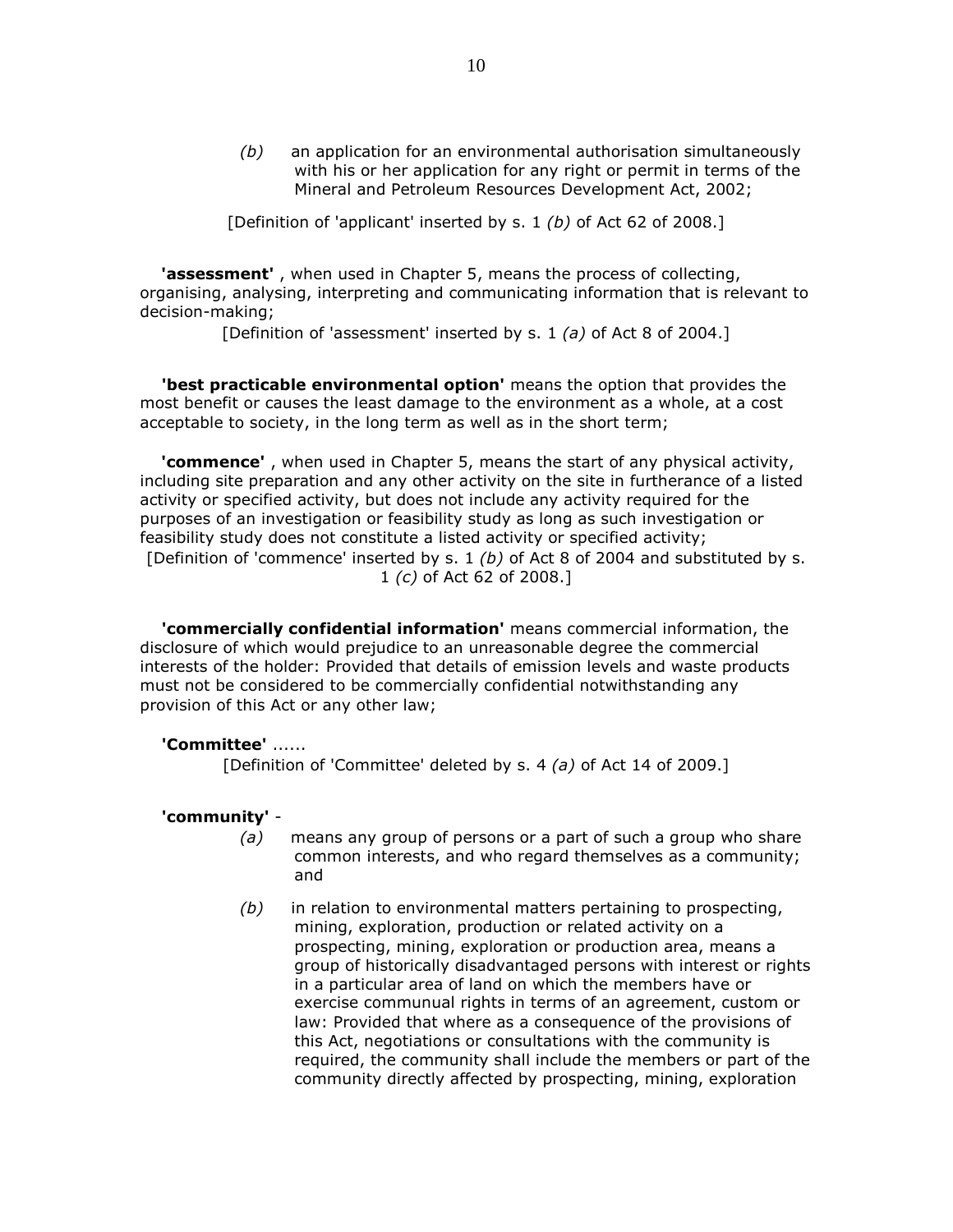or production on land occupied by such members or part of the community;

[Definition of 'community' substituted by s. 1 (d) of Act 62 of 2008.]

'competent authority', in respect of a listed activity or specified activity, means the organ of state charged by this Act with evaluating the environmental impact of that activity and, where appropriate, with granting or refusing an environmental authorisation in respect of that activity;

[Definition of 'competent authority' inserted by s. 1 (c) of Act 8 of 2004.]

'Constitution' means the Constitution of the Republic of South Africa, 1996 (Act 108 of 1996 );

**'delegation'**, in relation to a duty, includes an instruction to perform the duty; [Definition of 'delegation' inserted by s. 1 (b) of Act 46 of 2003.]

**'Department'** means the Department of Environmental Affairs and Tourism;

'development footprint', in respect of land, means any evidence of its physical transformation as a result of the undertaking of any activity;

[Definition of 'development footprint' inserted by s. 1 (e) of Act 62 of 2008.]

 'Director-General' means the Director-General of Environmental Affairs and Tourism;

 'ecosystem' means a dynamic system of plant, animal and micro-organism communities and their non-living environment interacting as a functional unit;

**'environment'** means the surroundings within which humans exist and that are made up of-

- (i) the land, water and atmosphere of the earth;
- (ii) micro-organisms, plant and animal life;
- (iii) any part or combination of (i) and (ii) and the interrelationships among and between them; and
- (iv) the physical, chemical, aesthetic and cultural properties and conditions of the foregoing that influence human health and wellbeing;

'environmental assessment practitioner', when used in Chapter 5, means the individual responsible for the planning, management and coordination of environmental impact assessments, strategic environmental assessments, environmental management plans or any other appropriate environmental instruments introduced through regulations;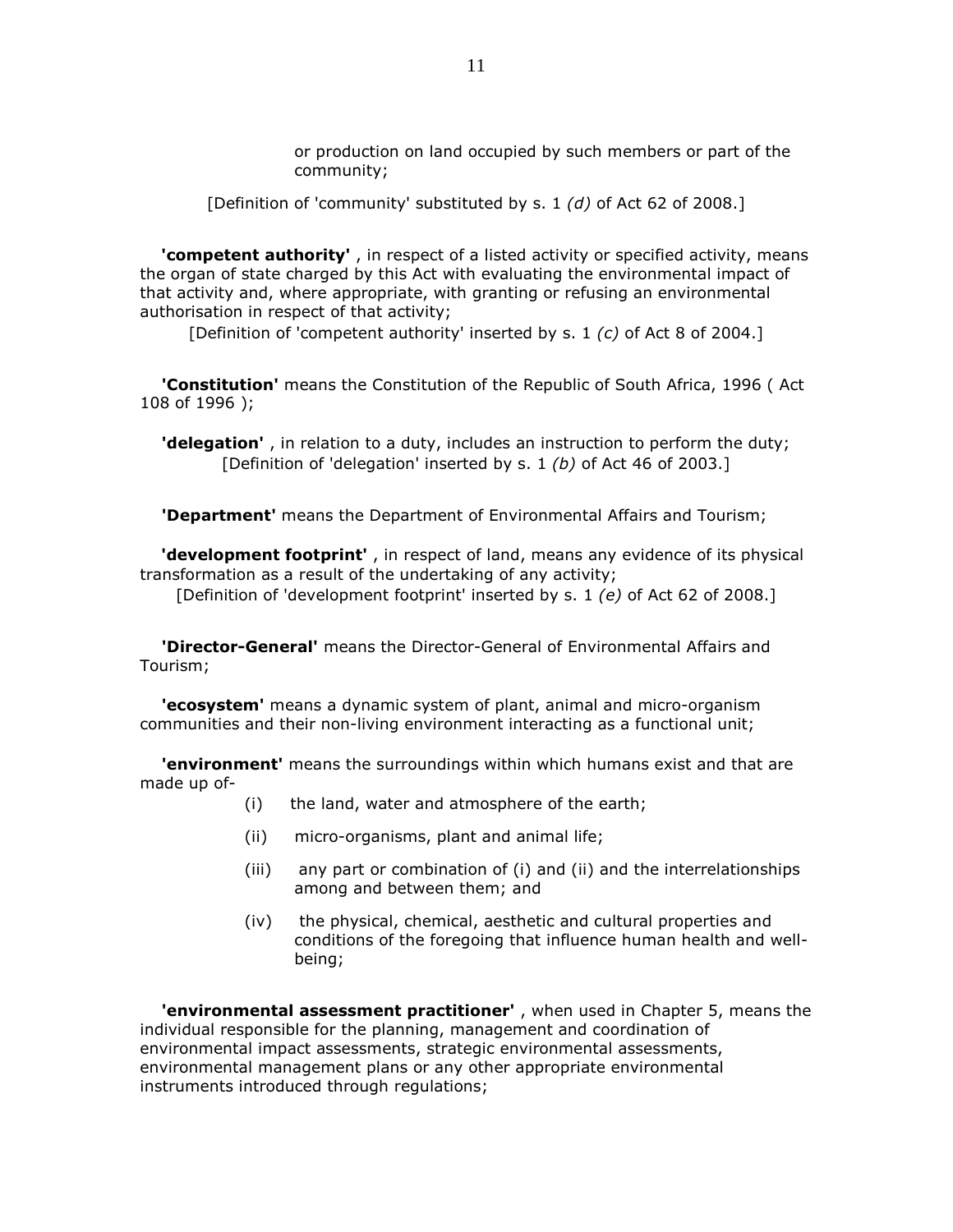[Definition of 'environmental assessment practitioner' inserted by s. 1  $(d)$  of Act 8 of 2004.]

'environmental authorisation', when used in Chapter 5, means the authorisation by a competent authority of a listed activity or specified activity in terms of this Act, and includes a similar authorisation contemplated in a specific environmental management Act;

[Definition of 'environmental authorisation' inserted by s. 1  $(d)$  of Act 8 of 2004 and substituted by s. 1  $(f)$  of Act 62 of 2008.]

 'environmental implementation plan' means an implementation plan referred to in section 11;

 'environmental management co-operation agreement' means an agreement referred to in section 35 (1);

'environmental management inspector' means a person designated as an environmental management inspector in terms of section 31B or 31C; [Definition of 'environmental management inspector' inserted by s. 1  $(c)$  of Act 46 of 2003.]

'environmental management plan' means a management plan referred to in section 11;

 'environmental management programme' means a programme required in terms of section 24;

[Definition of 'environmental management programme' inserted by s. 1  $(q)$  of Act 62 of 2008.]

'evaluation', when used in Chapter 5, means the process of ascertaining the relative importance or significance of information, in the light of people's values, preferences and judgements, in order to make a decision;

[Definition of 'evaluation' inserted by s. 1 (e) of Act 8 of 2004.]

'exploration area' has the meaning assigned to it in section 1 of the Mineral and Petroleum Resources Development Act, 2002;

[Definition of 'exploration area' inserted by s. 1 (h) of Act 62 of 2008.]

 'financial year' means a period commencing on 1 April of any year and ending on 31 March of the following year;

'Forum' ......

[Definition of 'Forum' deleted by s. 4 (b) of Act 14 of 2009.]

**'hazard'** means a source of or exposure to danger;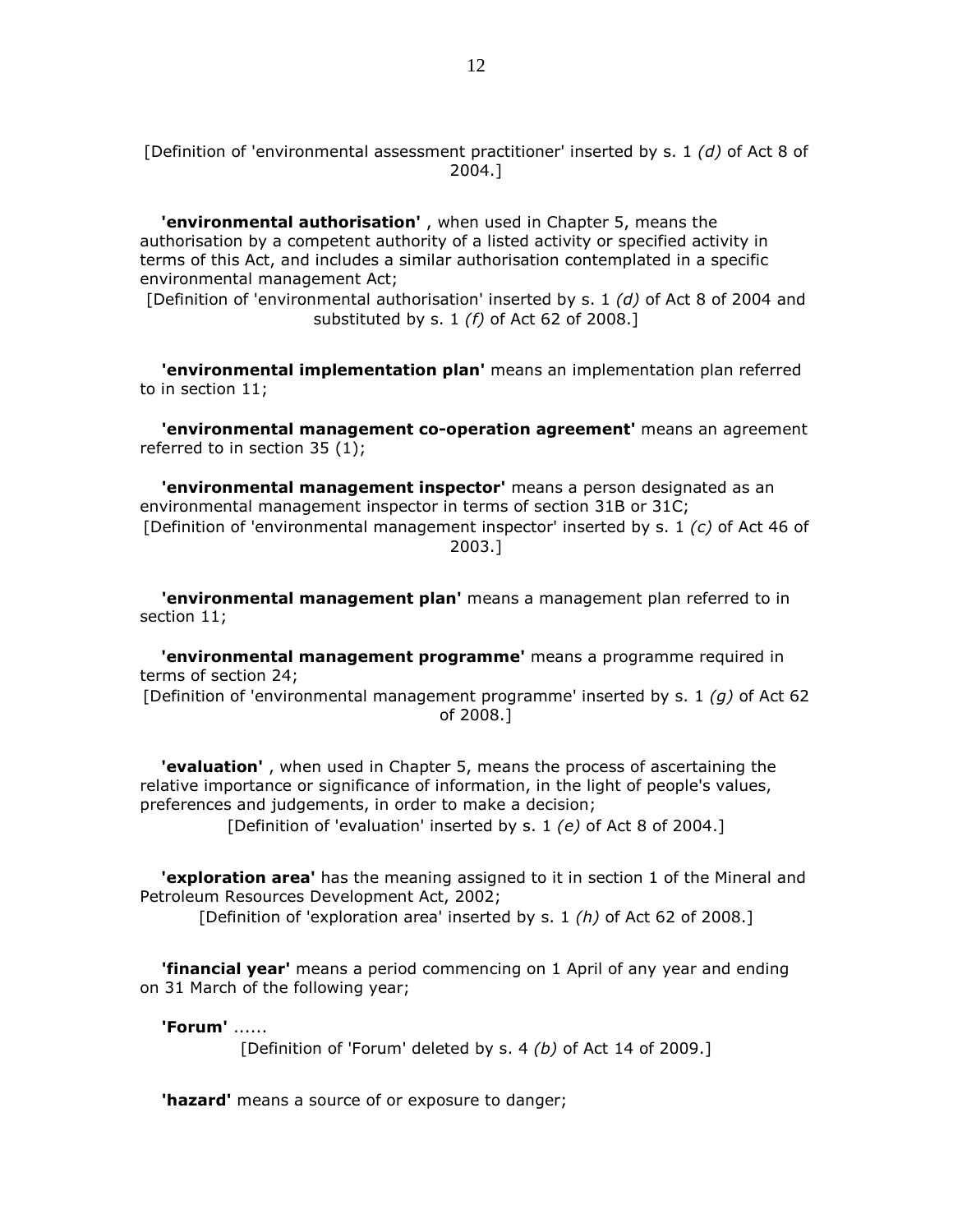'holder' has the meaning assigned to it in section 1 of the Mineral and Petroleum Resources Development Act, 2002;

[Definition of 'holder' inserted by s. 1 (i) of Act 62 of 2008.]

 'holder of an old order right' has the meaning assigned to 'holder' in item 1 of Schedule II to the Minerals and Petroleum Resources Development Act, 2002; [Definition of 'holder of an old order right' inserted by s. 1 (i) of Act 62 of 2008.]

 'integrated environmental authorisation' means an authorisation granted in terms of section 24L;

[Definition of 'integrated environmental authorisation' inserted by s. 1 (i) of Act 62 of 2008.]

**'interested and affected party'**, for the purposes of Chapter 5 and in relation to the assessment of the environmental impact of a listed activity or related activity, means an interested and affected party contemplated in section 24 (4) (a) (v), and which includes-

- (a) any person, group of persons or organisation interested in or affected by such operation or activity; and
- $(b)$  any organ of state that may have jurisdiction over any aspect of the operation or activity;

[Definition of 'interested and affected party' inserted by s. 1 (i) of Act 62 of 2008.]

 'international environmental instrument' means any international agreement, declaration, resolution, convention or protocol which relates to the management of the environment;

**'listed activity'**, when used in Chapter 5, means an activity identified in terms of section 24 (2)  $(a)$  and  $(d)$ ;

[Definition of 'listed activity' inserted by s. 1 (f) of Act 8 of 2004.]

'listed area', when used in Chapter 5, means a geographical area identified in terms of section 24 (2)  $(b)$  and  $(c)$ ;

[Definition of 'listed area' inserted by s. 1  $(f)$  of Act 8 of 2004.]

 'MEC' means the Member of the Executive Council to whom the Premier has assigned responsibility for environmental affairs;

[Definition of 'MEC' substituted by s. 1 (g) of Act 8 of 2004.]

**'mine'** has the meaning assigned to it in section 1 of the Mineral and Petroleum Resources Development Act, 2002;

[Definition of 'mine' inserted by s. 1 (j) of Act 62 of 2008.]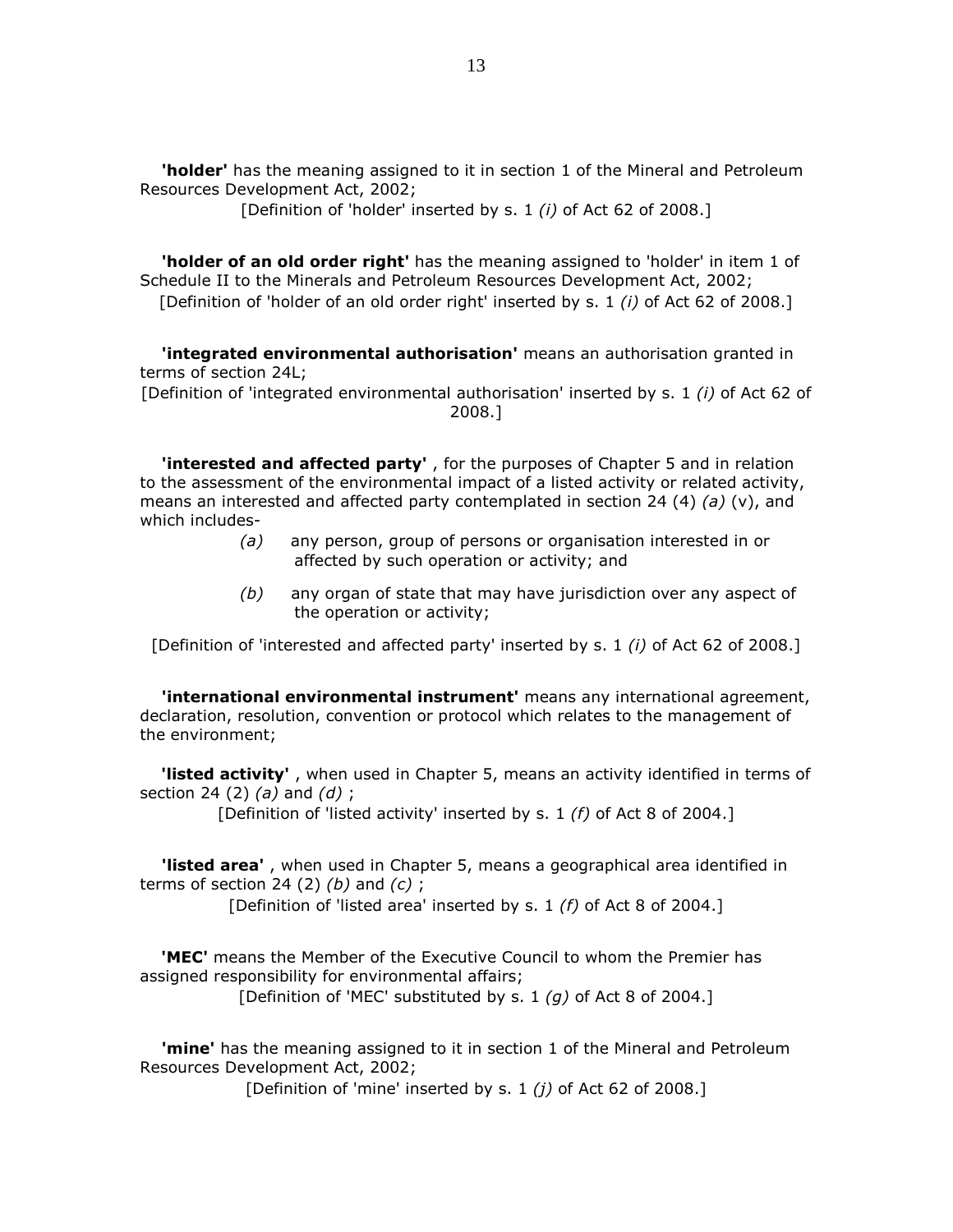'Mineral and Petroleum Resources Development Act, 2002' means the Mineral and Petroleum Resources Development Act, 2002 ( Act 28 of 2002 ); [Definition of 'Mineral and Petroleum Resources Development Act, 2002' inserted by s. 1 (j) of Act 62 of 2008.]

**'mining area'** has the meaning assigned to it in section 1 of the Mineral and Petroleum Resources Development Act, 2002;

[Definition of 'mining area' inserted by s. 1  $(i)$  of Act 62 of 2008.]

#### 'Minister'

 $GG *$ , in relation to all environmental matters except with regard to the implementation of environmental legislation, regulations, policies, strategies and guidelines relating to prospecting, mining, exploration, production and related activities on a prospecting, mining, exploration or production area, means the Minister of Environmental Affairs and Tourism;

[Definition of 'Minister' substituted by s. 1  $(k)$  of Act 62 of 2008.]

'Minister of Minerals and Energy' means the Minister responsible for the implementation of environmental matters relating to prospecting, mining, exploration, production and related activities within a mining, prospecting, exploration or production area;

[Definition of 'Minister of Minerals and Energy' inserted by s. 1 (l) of Act 62 of 2008.]

 'national department' means a department of State within the national sphere of government;

'norms or standards', when used in Chapter 5, means any norm or standard contemplated in section 24 (10);

[Definition of 'norms or standards' inserted by s. 1 (n) of Act 62 of 2008.]

'organ of state' means organ of state as defined in the Constitution;

**'owner of works'** has the meaning contemplated in paragraph (b) of the definition of 'owner' in section 102 of the Mine Health and Safety Act, 1996 ( Act 29 of 1996 );

[Definition of 'owner of works' inserted by s. 1 (m) of Act 62 of 2008.]

'person' includes a juristic person;

'pollution' means any change in the environment caused by-

- (i) substances;
- (ii) radioactive or other waves; or
- (iii) noise, odours, dust or heat,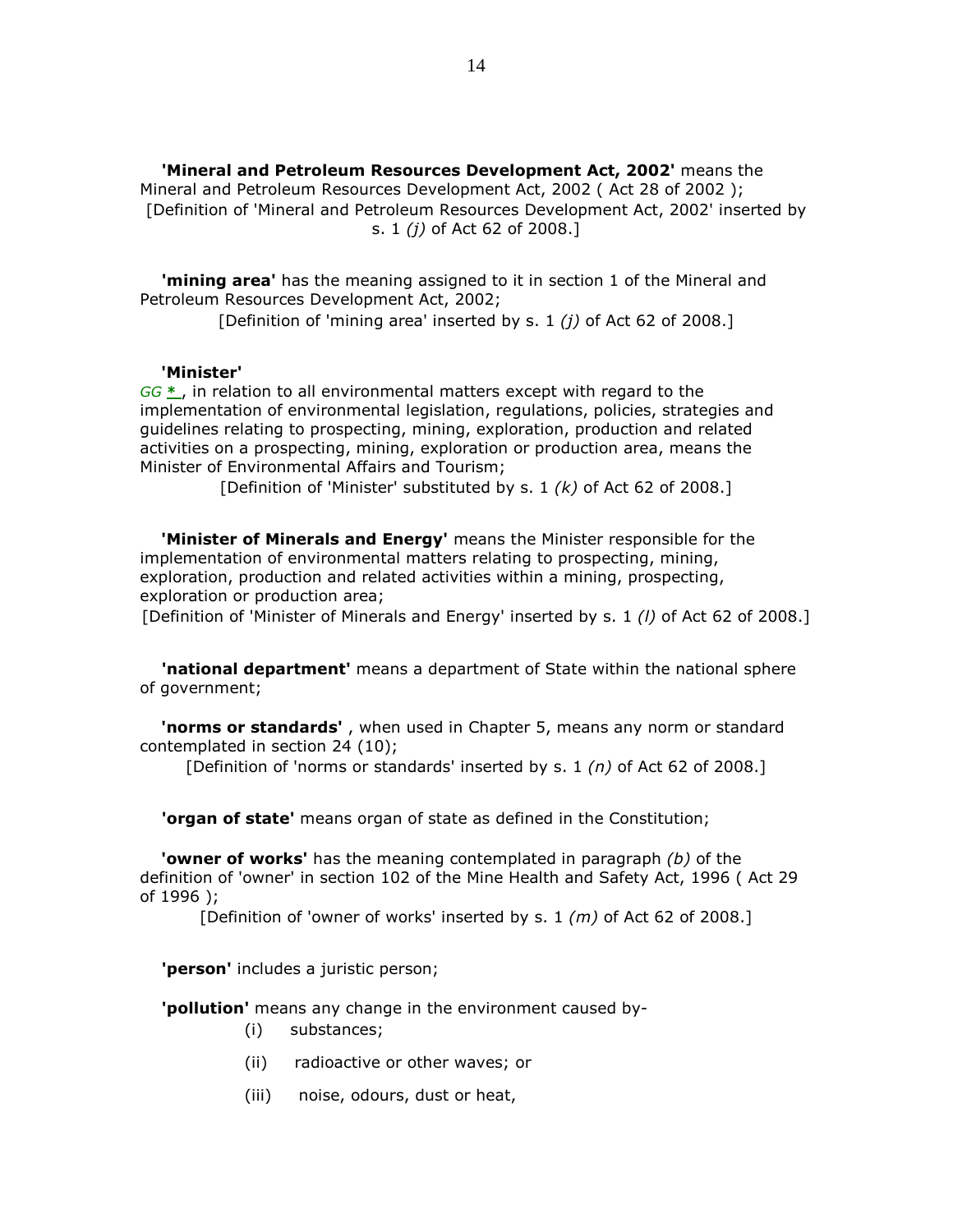emitted from any activity, including the storage or treatment of waste or substances, construction and the provision of services, whether engaged in by any person or an organ of state, where that change has an adverse effect on human health or wellbeing or on the composition, resilience and productivity of natural or managed ecosystems, or on materials useful to people, or will have such an effect in the future;

**'prescribe'** means prescribe by regulation in the Gazette;

**'production area'** has the meaning assigned to it in section 1 of the Mineral and Petroleum Resources Development Act, 2002;

[Definition of 'production area' inserted by s. 1 (o) of Act 62 of 2008.]

'prospecting area' has the meaning assigned to it in section 1 of the Mineral and Petroleum Resources Development Act, 2002;

[Definition of 'prospecting area' inserted by s. 1 (o) of Act 62 of 2008.]

'provincial head of department' means the head of the provincial department responsible for environmental affairs;

'public participation process', in relation to the assessment of the environmental impact of any application for an environmental authorisation, means a process by which potential interested and affected parties are given opportunity to comment on, or raise issues relevant to, the application;

[Definition of 'public participation process' inserted by s. 1  $(p)$  of Act 62 of 2008.]

 'Regional Mining Development and Environmental Committee' has the meaning assigned to it in section 1 of the Mineral and Petroleum Resources Development Act, 2002;

[Definition of 'Regional Mining Development and Environmental Committee' inserted by s. 1 (p) of Act 62 of 2008.]

'regulation' means a regulation made under this Act;

**'residue deposit'** has the meaning assigned to it in section 1 of the Mineral and Petroleum Resources Development Act, 2002;

[Definition of 'residue deposit' inserted by s. 1  $(q)$  of Act 62 of 2008.]

**'residue stockpile'** has the meaning assigned to it in section 1 of the Mineral and Petroleum Resources Development Act, 2002;

[Definition of 'residue stockpile' inserted by s. 1  $(q)$  of Act 62 of 2008.]

**'review'**, when used in Chapter 5, means the process of determining whether an assessment has been carried out correctly or whether the resulting information is adequate in order to make a decision;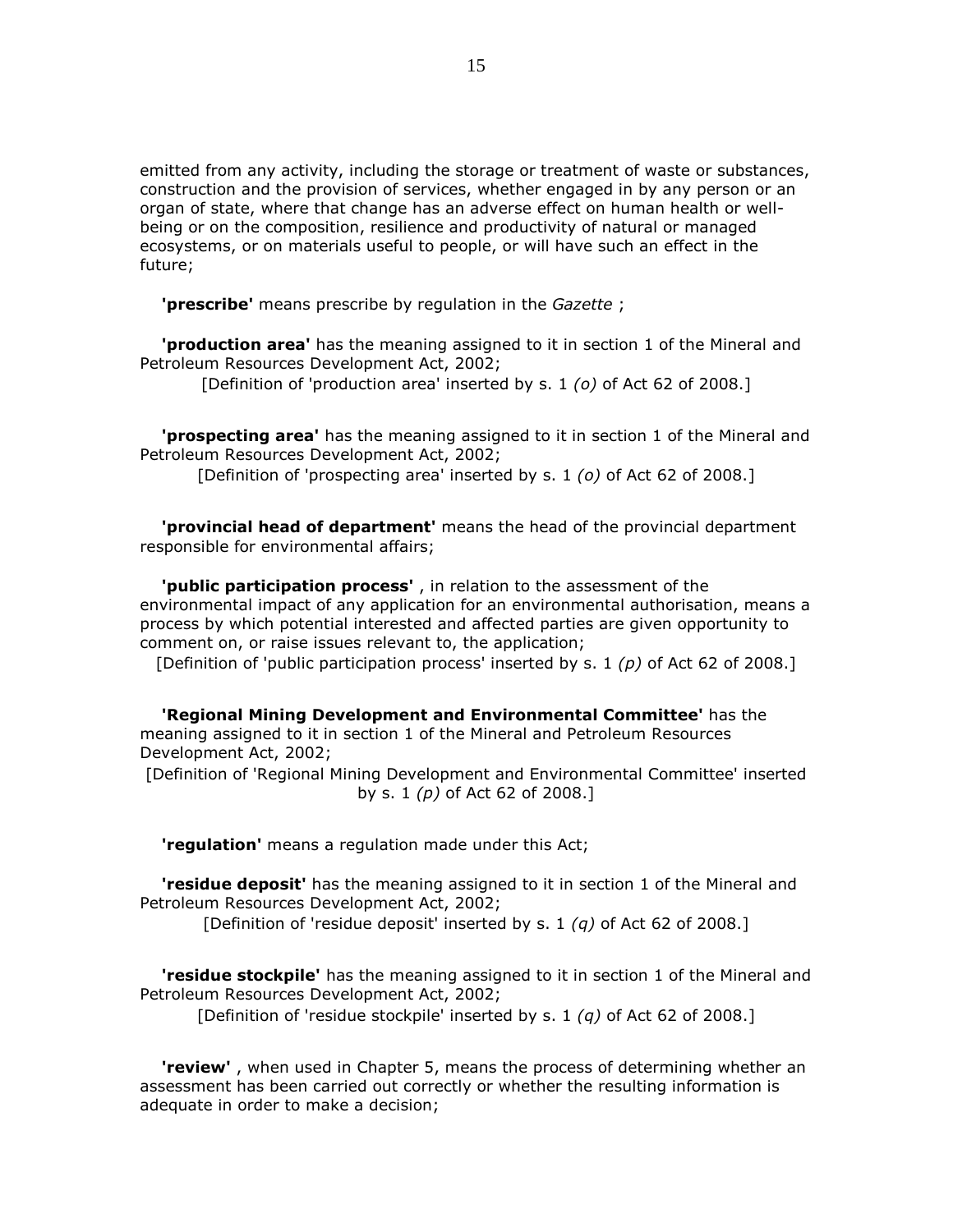[Definition of 'review' inserted by s. 1 (h) of Act 8 of 2004.]

'spatial development tool', when used in Chapter 5, means a spatial description of environmental attributes, developmental activities and developmental patterns and their relation to each other;

[Definition of 'spatial development tool' inserted by s. 1 (r) of Act 62 of 2008.]

## 'specific environmental management Act' \* means-

- (a) the Environment Conservation Act, 1989 ( Act 73 of 1989 );
- $(b)$  the National Water Act, 1998 (Act 36 of 1998);
- (c) the National Environmental Management: Protected Areas Act, 2003 ( Act 57 of 2003 );
- (d) the National Environmental Management: Biodiversity Act, 2004 ( Act 10 of 2004 ); or
- (e) the National Environmental Management: Air Quality Act, 2004 ( Act 39 of 2004 ),

and includes any regulation or other subordinate legislation made in terms of any of those Acts;

[Definition of 'specific environmental management Act' inserted by s. 1  $(h)$  of Act 8 of 2004 and substituted by s. 3  $(b)$  of Act 44 of 2008.]

## 'specific environmental management Acts' ......

[Definition of 'specific environmental management Acts' inserted by s. 1  $(d)$  of Act 46 of 2003 and deleted by s.  $3$  (a) of Act 44 of 2008.]

**'specified activity'**, when used in Chapter 5, means an activity as specified within a listed geographical area in terms of section 24 (2) (b) and  $(c)$ ; [Definition of 'specified activity' inserted by s. 1  $(h)$  of Act 8 of 2004.]

**'state land'** means land which vests in the national or a provincial government, and includes land below the high water mark and the Admiralty Reserve, but excludes land belonging to a local authority;

'sustainable development' means the integration of social, economic and environmental factors into planning, implementation and decision-making so as to ensure that development serves present and future generations;

**'this Act'** includes the schedules, and regulations and any notice issued under the Act;

'vessel' means any waterborne craft of any kind, whether self-propelled or not,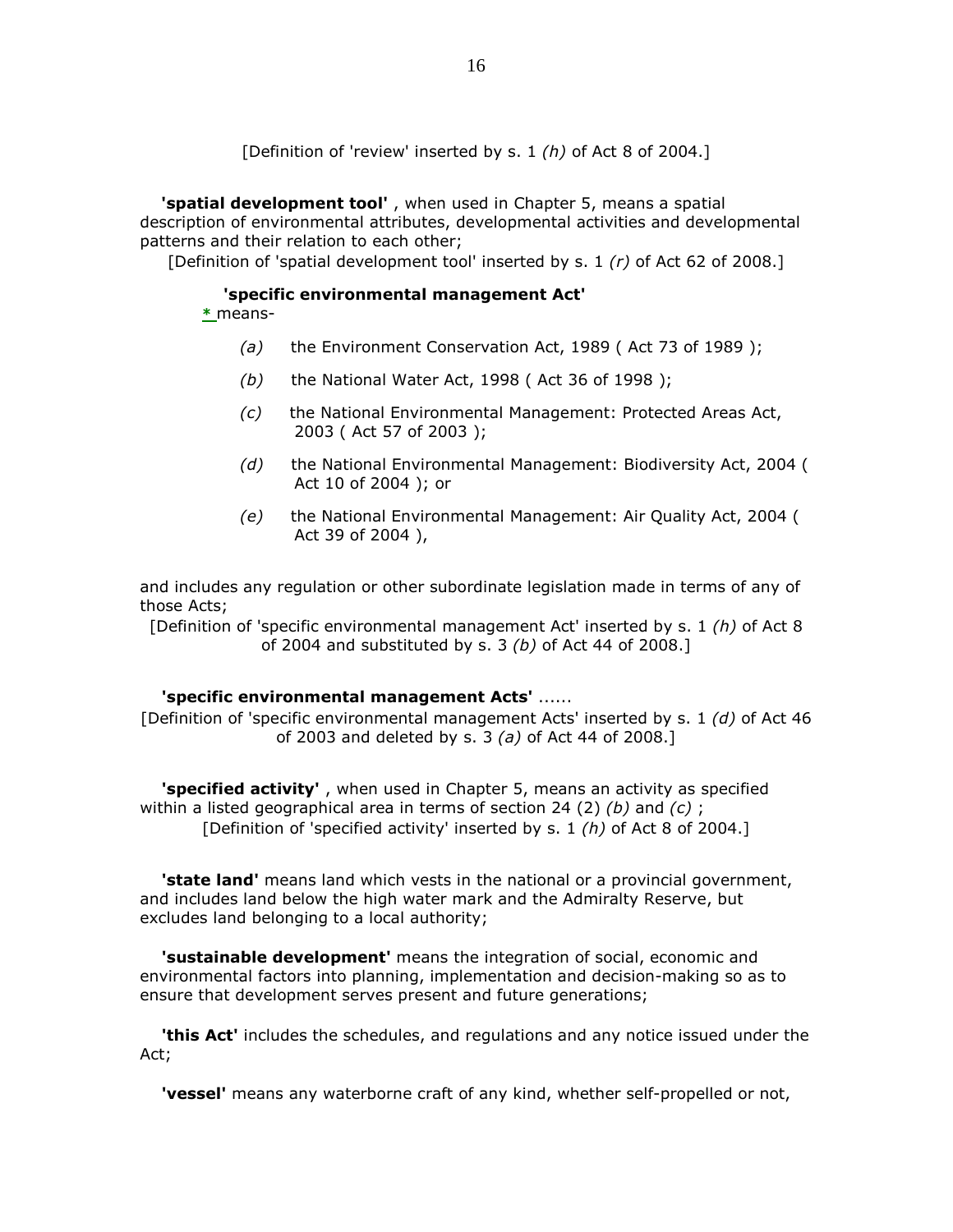but does not include any moored floating structure that is not used as a means of transporting anything by water.

[Definition of 'vessel' added by s. 1 (e) of Act 46 of 2003.]

 (2) Words derived from the word or terms defined have corresponding meanings, unless the context indicates otherwise.

 (3) A reasonable interpretation of a provision which is consistent with the purpose of this Act must be preferred over an alternative interpretation which is not consistent with the purpose of this Act.

(4) Neither-

- $(a)$  a reference to a duty to consult specific persons or authorities, nor
- $(b)$  the absence of any reference in this Act to a duty to consult or give a hearing,

exempts the official or authority exercising a power or performing a function from the duty to act fairly.

 (5) Any administrative process conducted or decision taken in terms of this Act must be conducted or taken in accordance with the Promotion of Administrative Justice Act, 2000 ( Act 3 of 2000 ), unless otherwise provided for in this Act. [Sub-s.  $(5)$  added by s. 1  $(s)$  of Act 62 of 2008.]

# CHAPTER 1 NATIONAL ENVIRONMENTAL MANAGEMENT PRINCIPLES (s 2)

## 2 Principles

 (1) The principles set out in this section apply throughout the Republic to the actions of all organs of state that may significantly affect the environment and-

- (a) shall apply alongside all other appropriate and relevant considerations, including the State's responsibility to respect, protect, promote and fulfil the social and economic rights in Chapter 2 of the Constitution and in particular the basic needs of categories of persons disadvantaged by unfair discrimination;
- (b) serve as the general framework within which environmental management and implementation plans must be formulated;
- (c) serve as guidelines by reference to which any organ of state must exercise any function when taking any decision in terms of this Act or any statutory provision concerning the protection of the environment;
- $(d)$  serve as principles by reference to which a conciliator appointed under this Act must make recommendations; and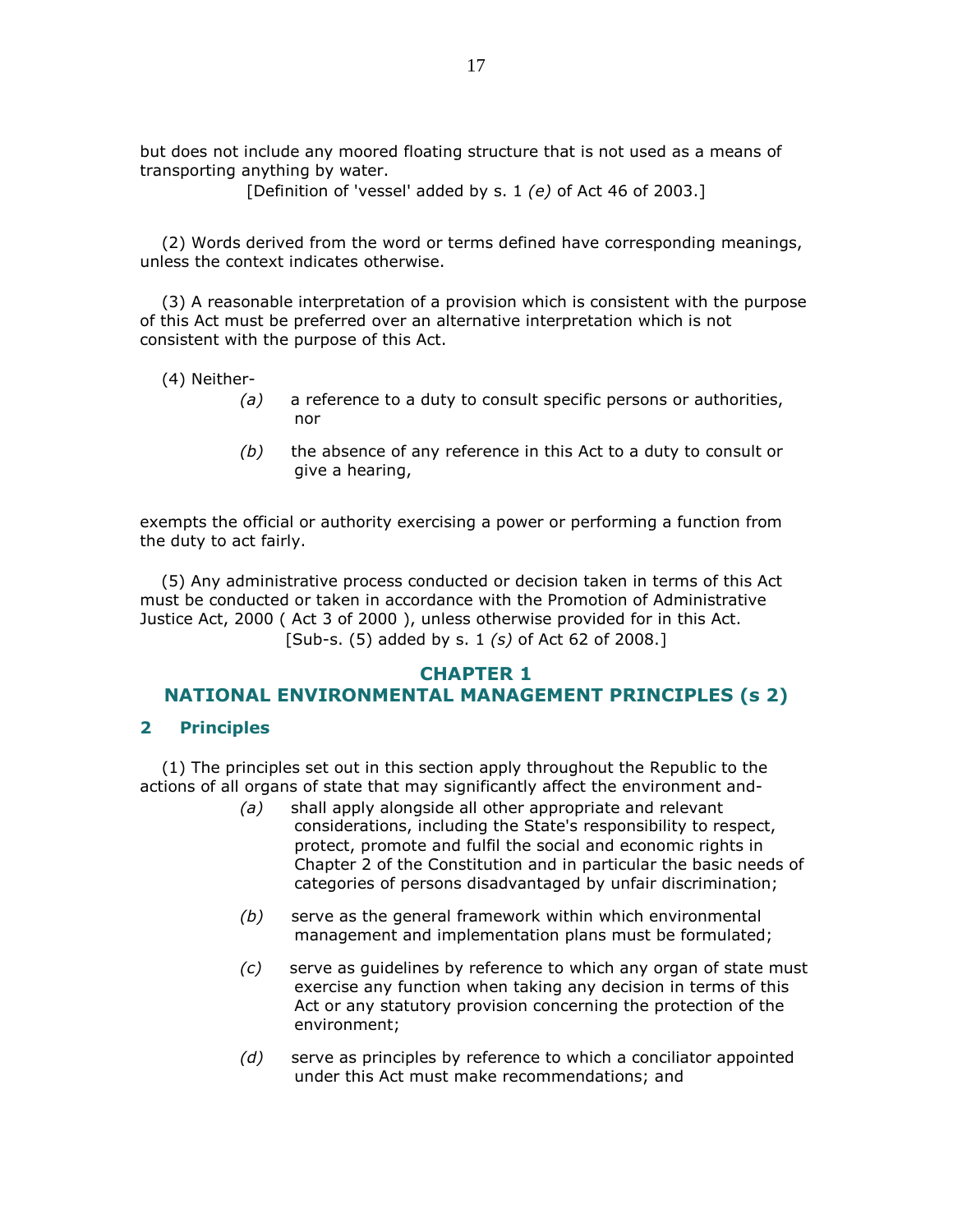(e) guide the interpretation, administration and implementation of this Act, and any other law concerned with the protection or management of the environment.

 (2) Environmental management must place people and their needs at the forefront of its concern, and serve their physical, psychological, developmental, cultural and social interests equitably.

(3) Development must be socially, environmentally and economically sustainable.

 (4) (a) Sustainable development requires the consideration of all relevant factors including the following:

- (i) That the disturbance of ecosystems and loss of biological diversity are avoided, or, where they cannot be altogether avoided, are minimised and remedied;
- (ii) that pollution and degradation of the environment are avoided, or, where they cannot be altogether avoided, are minimised and remedied;
- (iii) that the disturbance of landscapes and sites that constitute the nation's cultural heritage is avoided, or where it cannot be altogether avoided, is minimised and remedied;
- (iv) that waste is avoided, or where it cannot be altogether avoided, minimised and re-used or recycled where possible and otherwise disposed of in a responsible manner;
- (v) that the use and exploitation of non-renewable natural resources is responsible and equitable, and takes into account the consequences of the depletion of the resource;
- (vi) that the development, use and exploitation of renewable resources and the ecosystems of which they are part do not exceed the level beyond which their integrity is jeopardised;
- (vii) that a risk-averse and cautious approach is applied, which takes into account the limits of current knowledge about the consequences of decisions and actions; and
- (viii) that negative impacts on the environment and on people's environmental rights be anticipated and prevented, and where they cannot be altogether prevented, are minimised and remedied.

 (b) Environmental management must be integrated, acknowledging that all elements of the environment are linked and interrelated, and it must take into account the effects of decisions on all aspects of the environment and all people in the environment by pursuing the selection of the best practicable environmental option.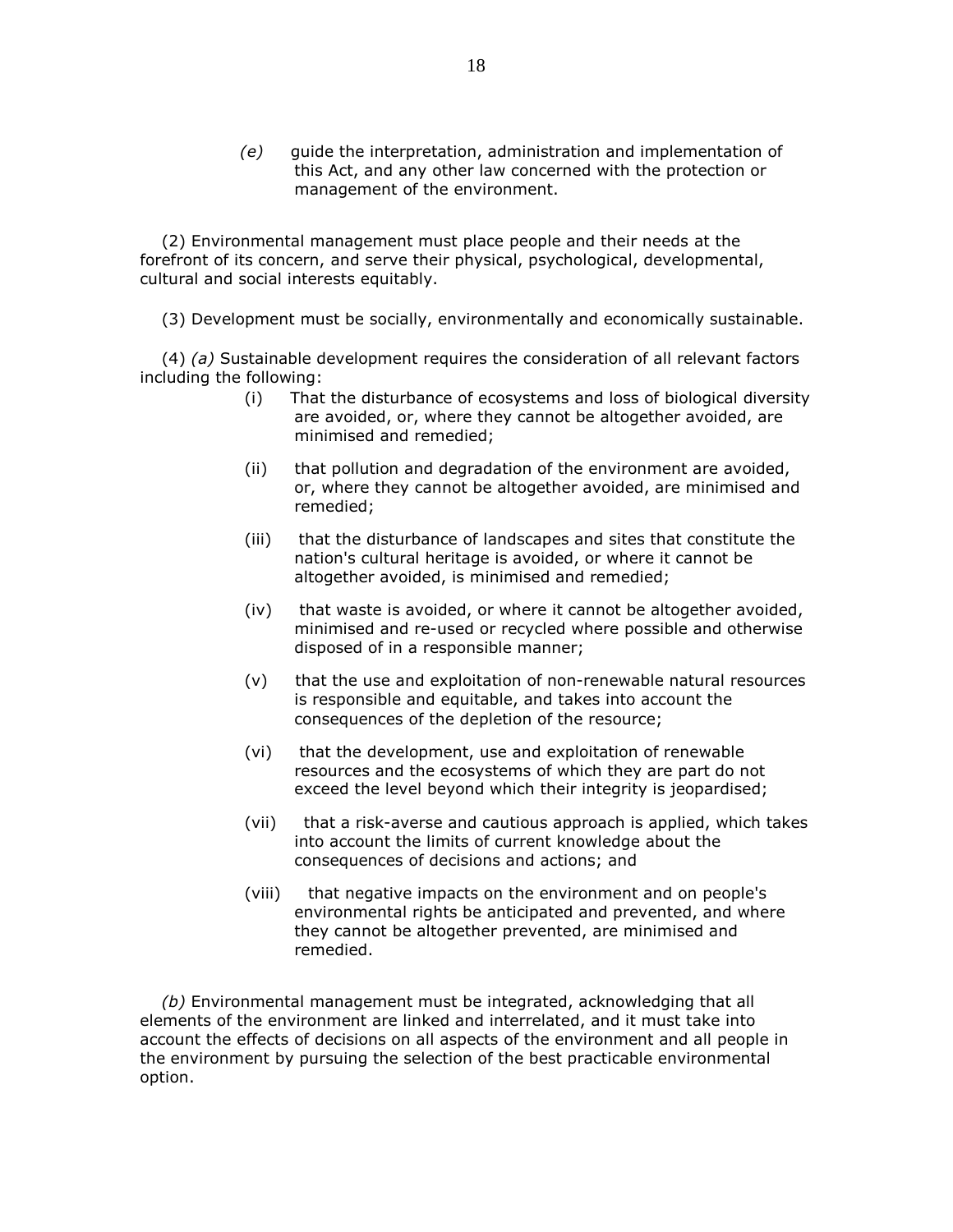$(c)$  Environmental justice must be pursued so that adverse environmental impacts shall not be distributed in such a manner as to unfairly discriminate against any person, particularly vulnerable and disadvantaged persons.

(d) Equitable access to environmental resources, benefits and services to meet basic human needs and ensure human well-being must be pursued and special measures may be taken to ensure access thereto by categories of persons disadvantaged by unfair discrimination.

 (e) Responsibility for the environmental health and safety consequences of a policy, programme, project, product, process, service or activity exists throughout its life cycle.

 (f) The participation of all interested and affected parties in environmental governance must be promoted, and all people must have the opportunity to develop the understanding, skills and capacity necessary for achieving equitable and effective participation, and participation by vulnerable and disadvantaged persons must be ensured.

 $(q)$  Decisions must take into account the interests, needs and values of all interested and affected parties, and this includes recognising all forms of knowledge, including traditional and ordinary knowledge.

 (h) Community wellbeing and empowerment must be promoted through environmental education, the raising of environmental awareness, the sharing of knowledge and experience and other appropriate means.

 $(i)$  The social, economic and environmental impacts of activities, including disadvantages and benefits, must be considered, assessed and evaluated, and decisions must be appropriate in the light of such consideration and assessment.

 $(i)$  The right of workers to refuse work that is harmful to human health or the environment and to be informed of dangers must be respected and protected.

 $(k)$  Decisions must be taken in an open and transparent manner, and access to information must be provided in accordance with the law.

 (l) There must be intergovernmental co-ordination and harmonisation of policies, legislation and actions relating to the environment.

 $(m)$  Actual or potential conflicts of interest between organs of state should be resolved through conflict resolution procedures.

 $(n)$  Global and international responsibilities relating to the environment must be discharged in the national interest.

 (o) The environment is held in public trust for the people, the beneficial use of environmental resources must serve the public interest and the environment must be protected as the people's common heritage.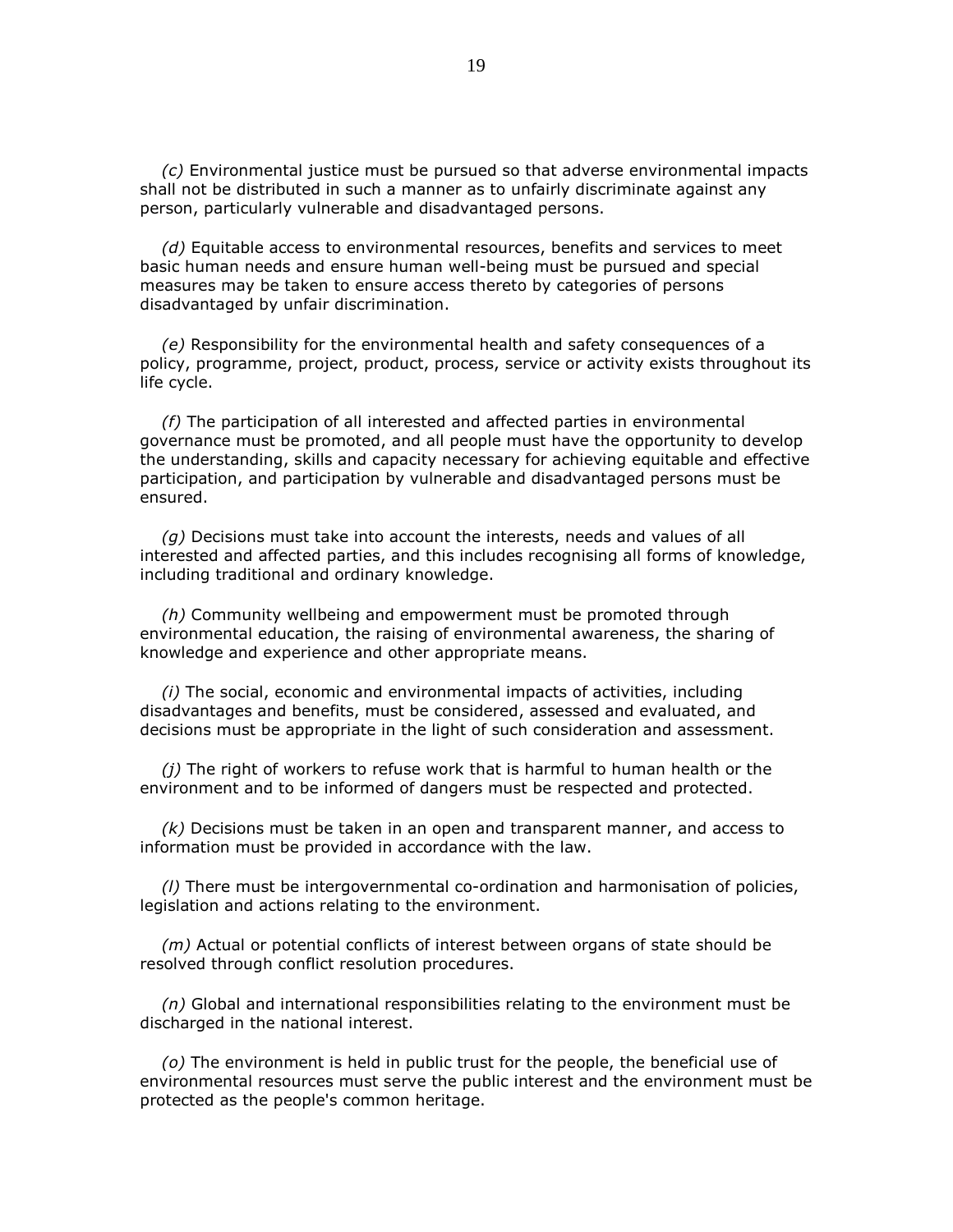$(p)$  The costs of remedying pollution, environmental degradation and consequent adverse health effects and of preventing, controlling or minimising further pollution, environmental damage or adverse health effects must be paid for by those responsible for harming the environment.

 $(q)$  The vital role of women and youth in environmental management and development must be recognised and their full participation therein must be promoted.

 (r) Sensitive, vulnerable, highly dynamic or stressed ecosystems, such as coastal shores, estuaries, wetlands, and similar systems require specific attention in management and planning procedures, especially where they are subject to significant human resource usage and development pressure.

# CHAPTER 2 INSTITUTIONS (s 3A)

Part 1

[Part 1 repealed by s. 5 of Act 14 of 2009.]

3 ......

[S. 3 repealed by s. 5 of Act 14 of 2009.]

# 3A Establishment of fora or advisory committees

The Minister may by notice in the Gazette -

- (a) establish any forum or advisory committee;
- $(b)$  determine its composition and functions; and
- $(c)$  determine, in consultation with the Minister of Finance, the basis and extent of the remuneration and payment of expenses of any member of such forum or committee.

[S. 3A inserted by s. 6 of Act 14 of 2009.]

## 4 to 6 inclusive ......

[Ss. 4 to 6 inclusive repealed by s. 5 of Act 14 of 2009.]

Part 2

[Part 2 repealed by s. 5 of Act 14 of 2009.]

#### **7 to 10 inclusive**

[Ss. 7 to 10 inclusive repealed by s. 5 of Act 14 of 2009.]

# CHAPTER 3

# PROCEDURES FOR CO-OPERATIVE GOVERNANCE (ss 11-16)

#### 11 Environmental implementation plans and management plans

 (1) Every national department listed in Schedule 1 as exercising functions which may affect the environment and every province must prepare an environmental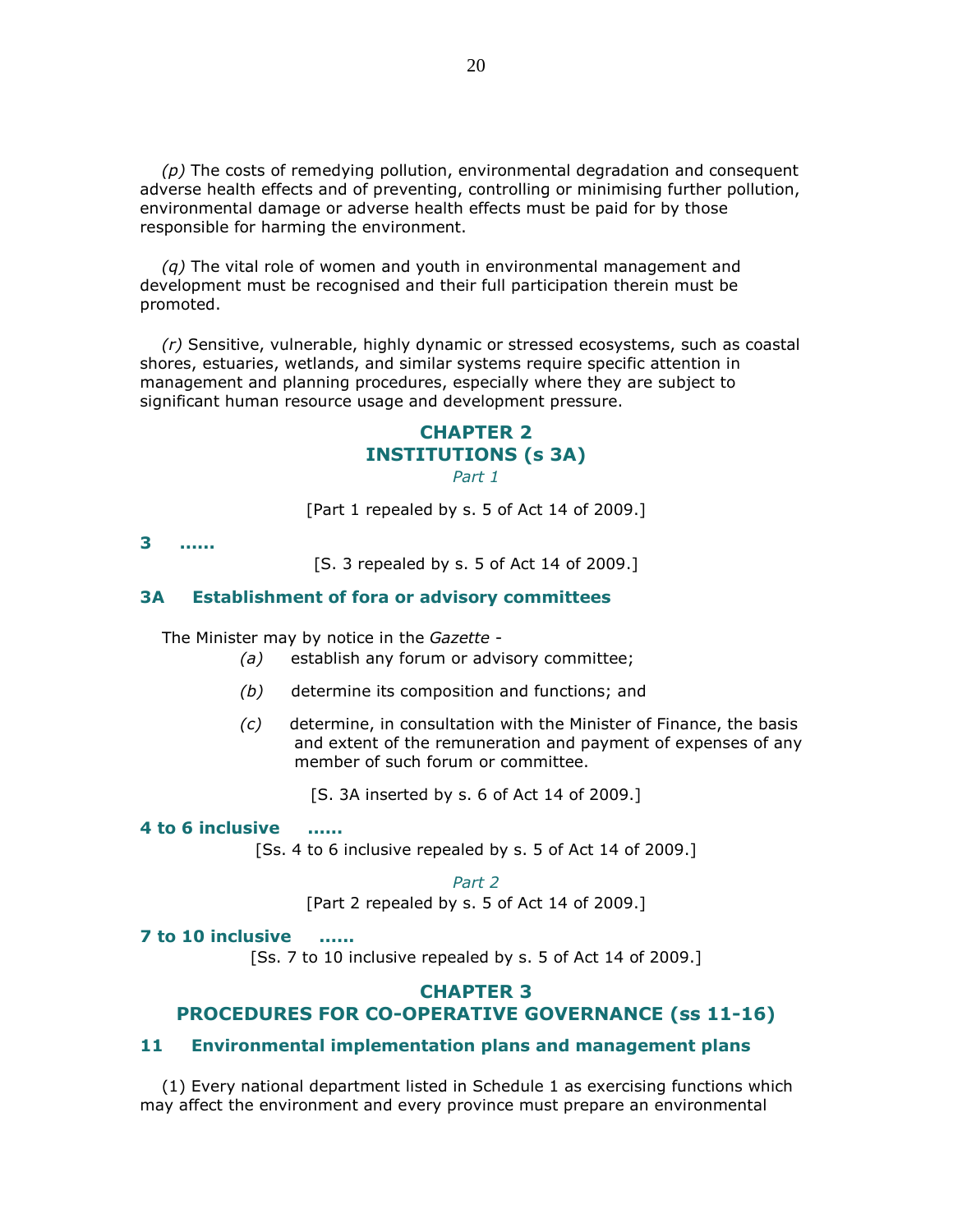implementation plan within one year of the promulgation of this Act and at least every four years thereafter.

 (2) Every national department listed in Schedule 2 as exercising functions involving the management of the environment must prepare an environmental management plan within one year of the promulgation of this Act and at least every four years thereafter.

 (3) Every national department that is listed in both Schedule 1 and Schedule 2 may prepare a consolidated environmental implementation and management plan.

 (4) Every organ of state referred to in subsections (1) and (2) must, in its preparation of an environmental implementation plan or environmental management plan, and before submitting such plan take into consideration every other environmental implementation plan and environmental management plan already adopted with a view to achieving consistency among such plans.

(5) The Minister may by notice in the Gazette -

- (a) extend the date for the submission of any environmental implementation plans and environmental management plans for periods not exceeding 12 months;
- $(b)$  on application by any organ of state, or on his or her own initiative with the agreement of the relevant Minister where it concerns a national department, amend Schedules 1 and 2.

[Para.  $(b)$  substituted by s. 7 of Act 14 of 2009.]

 (6) The Director-General must, at the request of a national department or province assist with the preparation of an environmental implementation plan.

 (7) The preparation of environmental implementation plans and environmental management plans may consist of the assembly of information or plans compiled for other purposes and may form part of any other process or procedure.

 (8) The Minister may issue guidelines to assist provinces and national departments in the preparation of environmental implementation and environmental management plans.

## 12 Purpose and objects of environmental implementation plans and environmental management plans

The purpose of environmental implementation and management plans is to-

- (a) co-ordinate and harmonise the environmental policies, plans, programmes and decisions of the various national departments that exercise functions that may affect the environment or are entrusted with powers and duties aimed at the achievement, promotion, and protection of a sustainable environment, and of provincial and local spheres of government, in order to-
	- (i) minimise the duplication of procedures and functions; and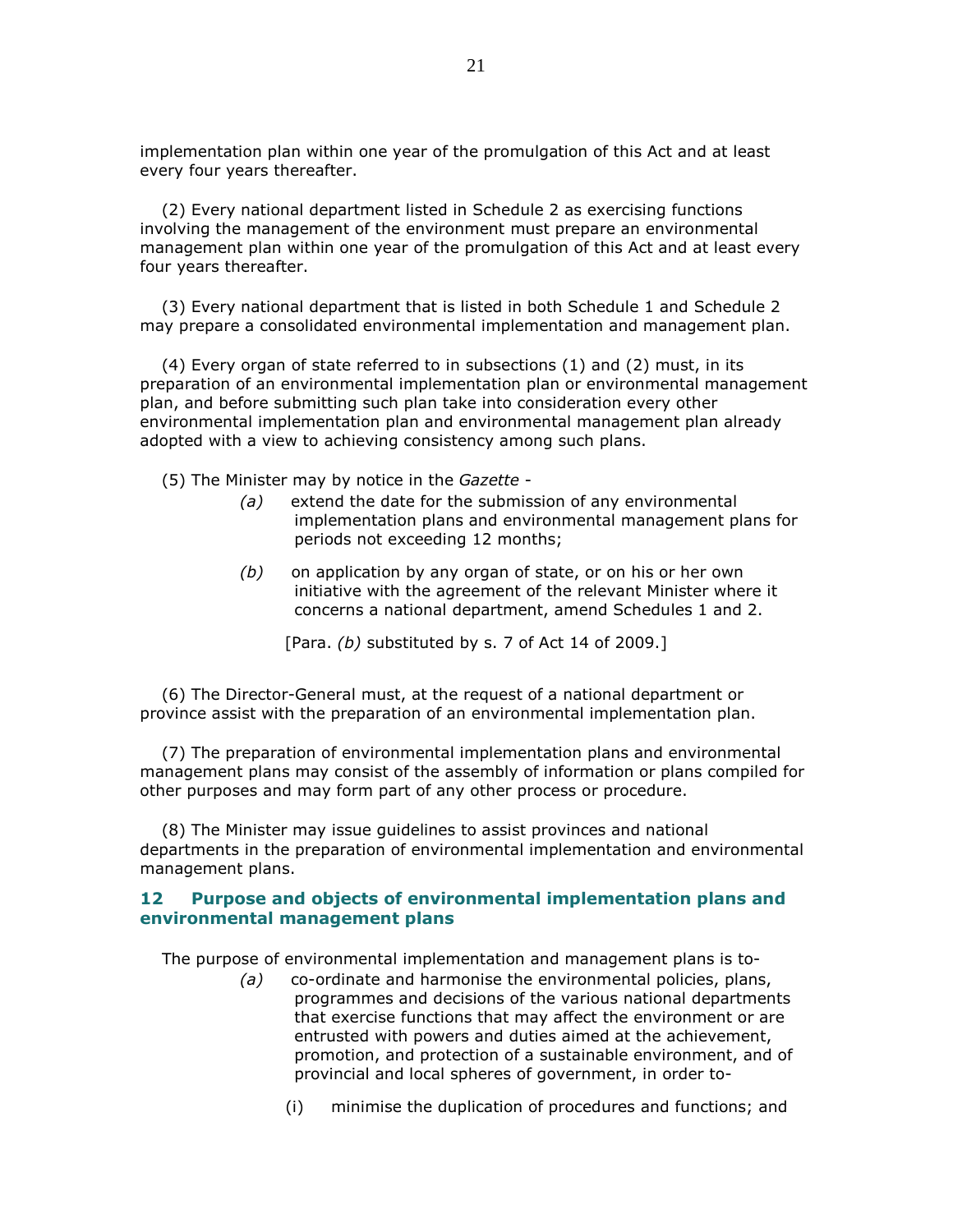- (ii) promote consistency in the exercise of functions that may affect the environment;
- (b) give effect to the principle of co-operative government in Chapter 3 of the Constitution;
- (c) secure the protection of the environment across the country as a whole;
- (d) prevent unreasonable actions by provinces in respect of the environment that are prejudicial to the economic or health interests of other provinces or the country as a whole; and
- (e) enable the Minister to monitor the achievement, promotion, and protection of a sustainable environment.

# 13 Content of environmental implementation plans

- (1) Every environmental implementation plan must contain:
	- (a) a description of policies, plans and programmes that may significantly affect the environment;
	- $(b)$  a description of the manner in which the relevant national department or province will ensure that the policies, plans and programmes referred to in paragraph (a) will comply with the principles set out in section 2 as well as any national norms and standards as envisaged under section 146 (2) (b) (i) of the Constitution and set out by the Minister, or by any other Minister, which have as their objective the achievement, promotion, and protection of the environment;
	- (c) a description of the manner in which the relevant national department or province will ensure that its functions are exercised so as to ensure compliance with relevant legislative provisions, including the principles set out in section 2, and any national norms and standards envisaged under section 146 (2)  $(b)$  (i) of the Constitution and set out by the Minister, or by any other Minister, which have as their objective the achievement, promotion, and protection of the environment; and
	- $(d)$  recommendations for the promotion of the objectives and plans for the implementation of the procedures and regulations referred to in Chapter 5.

 (2) The Minister may make regulations for the purpose of giving effect to subsection  $(1)$   $(b)$  and  $(c)$ .

[Sub-s. (2) substituted by s. 8 of Act 14 of 2009.]

## 14 Content of environmental management plans

Every environmental management plan must contain-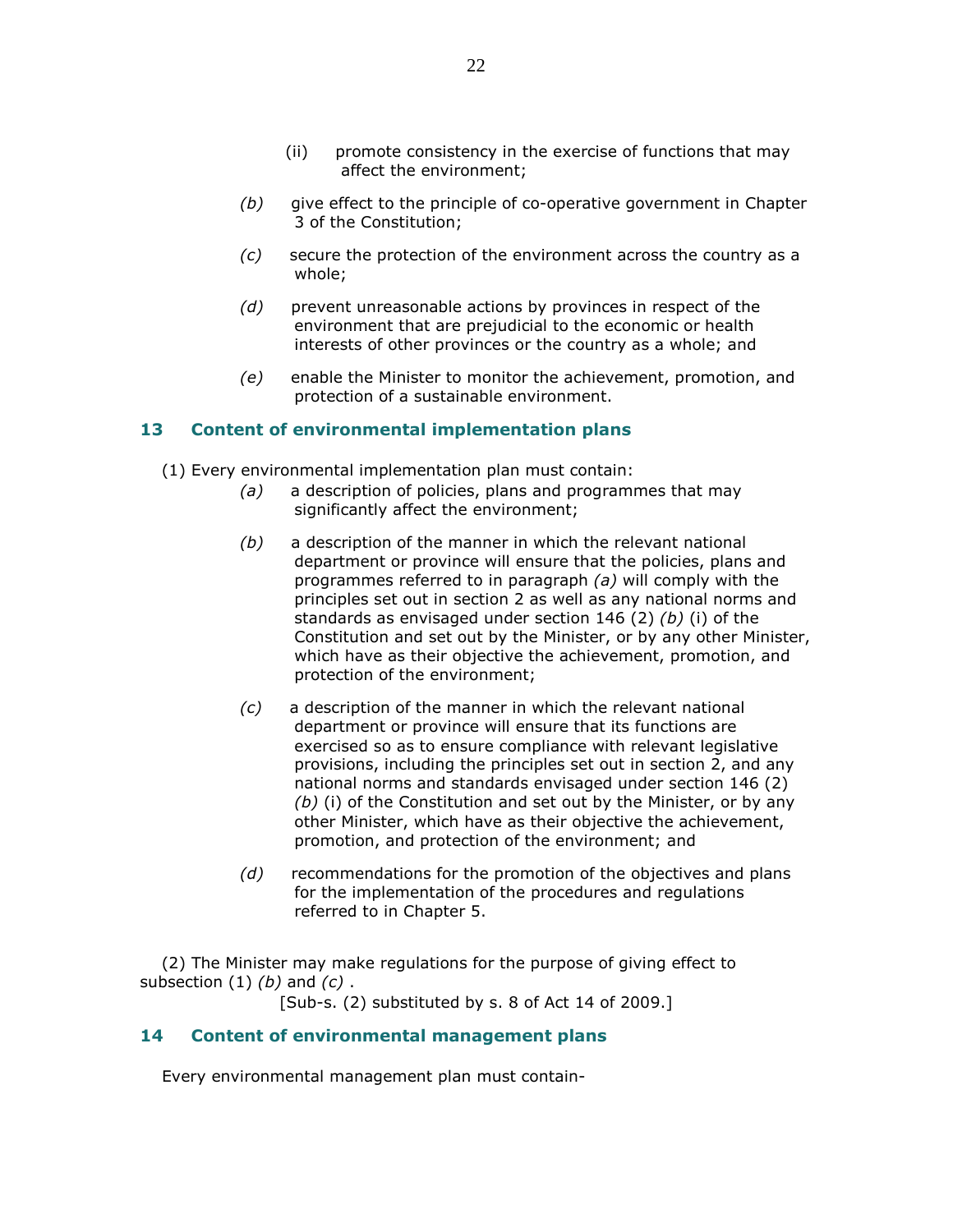- $(a)$  a description of the functions exercised by the relevant department in respect of the environment;
- $(b)$  a description of environmental norms and standards, including norms and standards contemplated in section 146 (2) (b) (i) of the Constitution, set or applied by the relevant department;
- (c) a description of the policies, plans and programmes of the relevant department that are designed to ensure compliance with its policies by other organs of state and persons;
- $(d)$  a description of priorities regarding compliance with the relevant department's policies by other organs of state and persons;
- (e) a description of the extent of compliance with the relevant department's policies by other organs of state and persons;
- (f) a description of arrangements for co-operation with other national departments and spheres of government, including any existing or proposed memoranda of understanding entered into, or delegation or assignment of powers to other organs of state, with a bearing on environmental management; and
- $(g)$  proposals for the promotion of the objectives and plans for the implementation of the procedures and regulations referred to in Chapter 5.

## 15 Submission, scrutiny and adoption of environmental implementation plans and environmental management plans

 (1) Every environmental implementation plan and every environmental management plan must be submitted for approval to the Minister or MEC, as the case may be.

[Sub-s.  $(1)$  substituted by s. 9 (a) of Act 14 of 2009.]

 $(2)$  to  $(4)$  inclusive ......

[Sub-ss. (2) to (4) inclusive deleted by s. 9 (b) of Act 14 of 2009.]

 (5) A national department which has submitted an environmental management plan must adopt and publish its plan in the Gazette within 90 days of such submission and the plan becomes effective from the date of such publication.

 (6) The exercise of functions by organs of state may not be delayed or postponed on account of-

- $(a)$  the failure of any organ of state to submit an environmental implementation plan;
- (*b*) and  $(c)$  ......

[Paras. (b) and (c) deleted by s. 9 (c) of Act 14 of 2009.]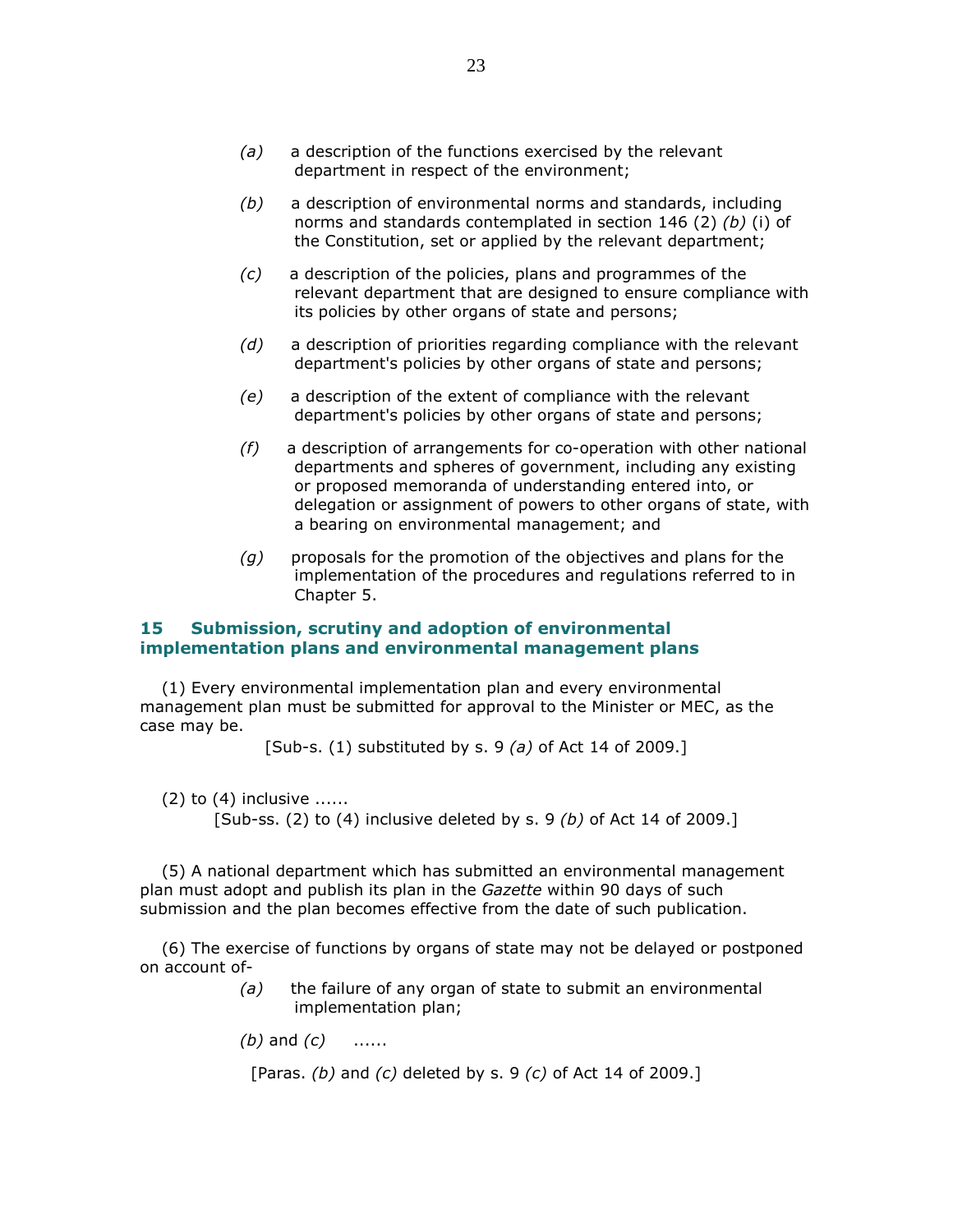- (d) any difference or disagreement regarding any environmental implementation plan and the resolution of that difference or disagreement; or
- (e) the failure of any organ of state to adopt and publish its environmental implementation or management plan.

# 16 Compliance with environmental implementation plans and environmental management plans

 $(1)$  (a) Every organ of state must exercise every function it may have, or that has been assigned or delegated to it, by or under any law, and that may significantly affect the protection of the environment, substantially in accordance with the environmental implementation plan or the environmental management plan prepared, submitted and adopted by that organ of state in accordance with this Chapter: Provided that any substantial deviation from an environmental management plan or environmental implementation plan must be reported forthwith to the Director-General.

 (b) Every organ of state must report annually within four months of the end of its financial year on the implementation of its adopted environmental management plan or environmental implementation plan to the Director-General.

 $(c)$  The Minister may recommend to any organ of state which has not submitted and adopted an environmental implementation plan or environmental management plan, that it comply with a specified provision of an adopted environmental implementation plan or submitted environmental management plan.

[Sub-s. (1) substituted by s. 10 of Act 14 of 2009.]

 (2) The Director-General monitors compliance with environmental implementation plans and environmental management plans and may-

- $(a)$  take any steps or make any inquiries he or she deems fit in order to determine if environmental implementation plans and environmental management plans are being complied with by organs of state; and
- $(b)$  if, as a result of any steps taken or inquiry made under paragraph  $(a)$ , he or she is of the opinion that an environmental implementation plan and an environmental management plan is not substantially being complied with, serve a written notice on the organ of state concerned, calling on it to take such specified steps as the Director-General considers necessary to remedy the failure of compliance.

(3) (a) Within 30 days of the receipt of a notice contemplated in subsection (2) (b), an organ of state must respond to the notice in writing setting out any-

- (i) objections to the notice;
- (ii) steps that will be taken to remedy failures of compliance; or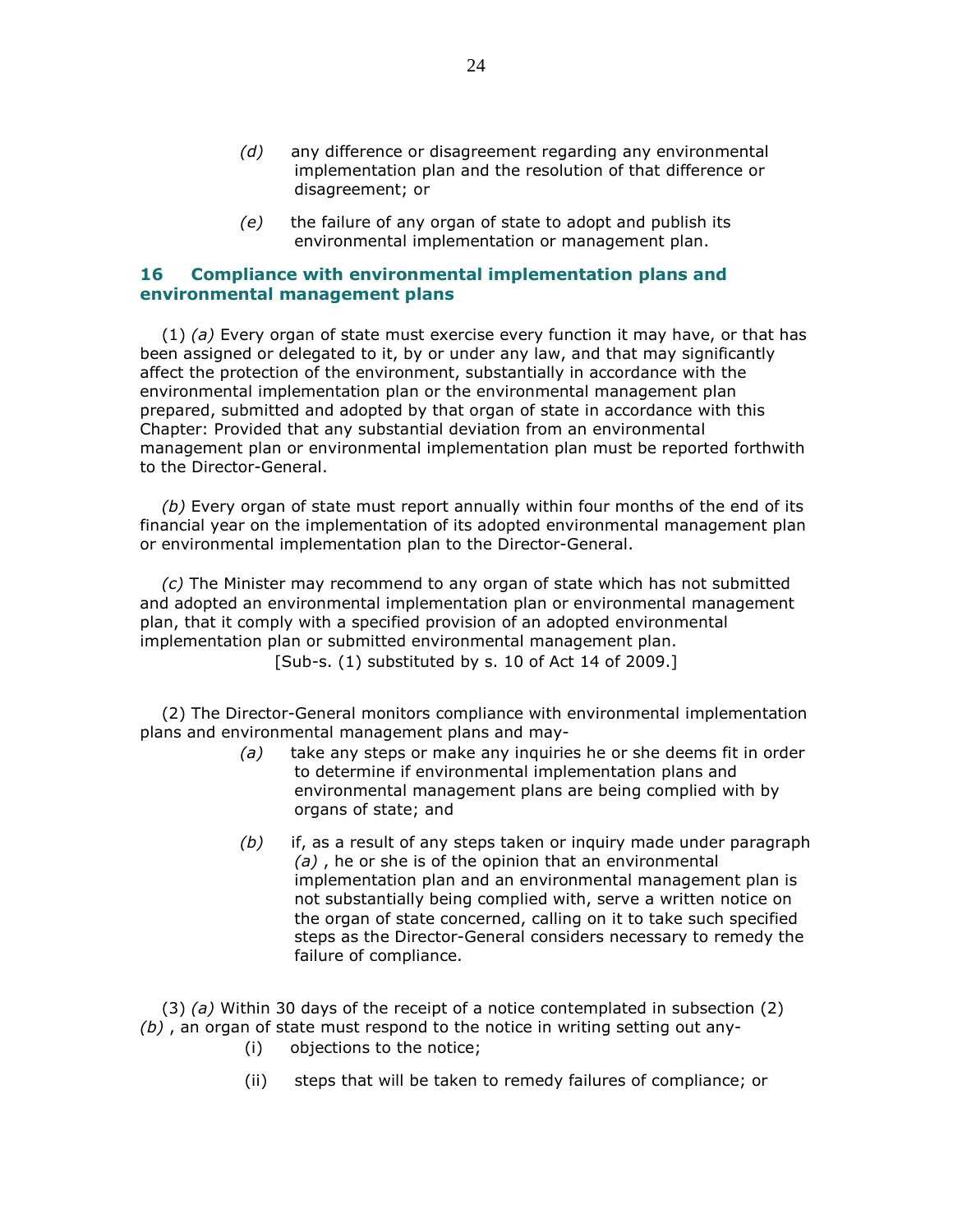(iii) other information that the organ of state considers relevant to the notice.

(b) After considering the representations from the organ of state and any other relevant information, the Director-General must within 30 days of receiving a response referred to in paragraph (a) issue a final notice-

- (i) confirming, amending or cancelling the notice referred to in subsection  $(2)$   $(b)$ ;
- (ii) specify steps and a time period within which steps must be taken to remedy the failure of compliance.

(c) If, after compliance with the provisions of paragraphs  $(a)$  and  $(b)$  there still remains a difference or disagreement between the organs of state and the Director-General, the organ of state may request the Minister to refer any difference or disagreement between itself and the Director-General regarding compliance with an environmental implementation plan, or the steps necessary to remedy a failure of compliance, to conciliation in accordance with Chapter 4.

 $(d)$  Where an organ of state does not submit any difference or disagreement to conciliation in accordance with paragraph  $(c)$ , or if conciliation fails to resolve the matter, the Director-General may within 60 days of the final notice referred to in paragraph  $(b)$  if the matter has not been submitted to conciliation, or within 30 days of the date of conciliation, as the case may be-

- (i) where the organ of State belongs to the provincial sphere of government, request the Minister to intervene in accordance with section 100 of the Constitution: Provided that such a difference or disagreement must be dealt with in accordance with the Act contemplated in section 41 (2) of the Constitution once promulgated;
- (ii) where the organ of State belongs to the local sphere of government, request the MEC to intervene in accordance with section 139 of the Constitution: Provided that such a difference or disagreement must be dealt with in accordance with the Act contemplated in section 41 (2) of the Constitution once promulgated; or
- (iii) where the organ of state belongs to the national sphere of government refer the matter for determination by the Minister in consultation with the Ministers responsible for the Department of Land Affairs, Department of Water Affairs and Forestry, Department of Minerals and Energy and Department of Constitutional Development.
- (4) Each provincial government must ensure that-
	- (a) the relevant provincial environmental implementation plan is complied with by each municipality within its province and for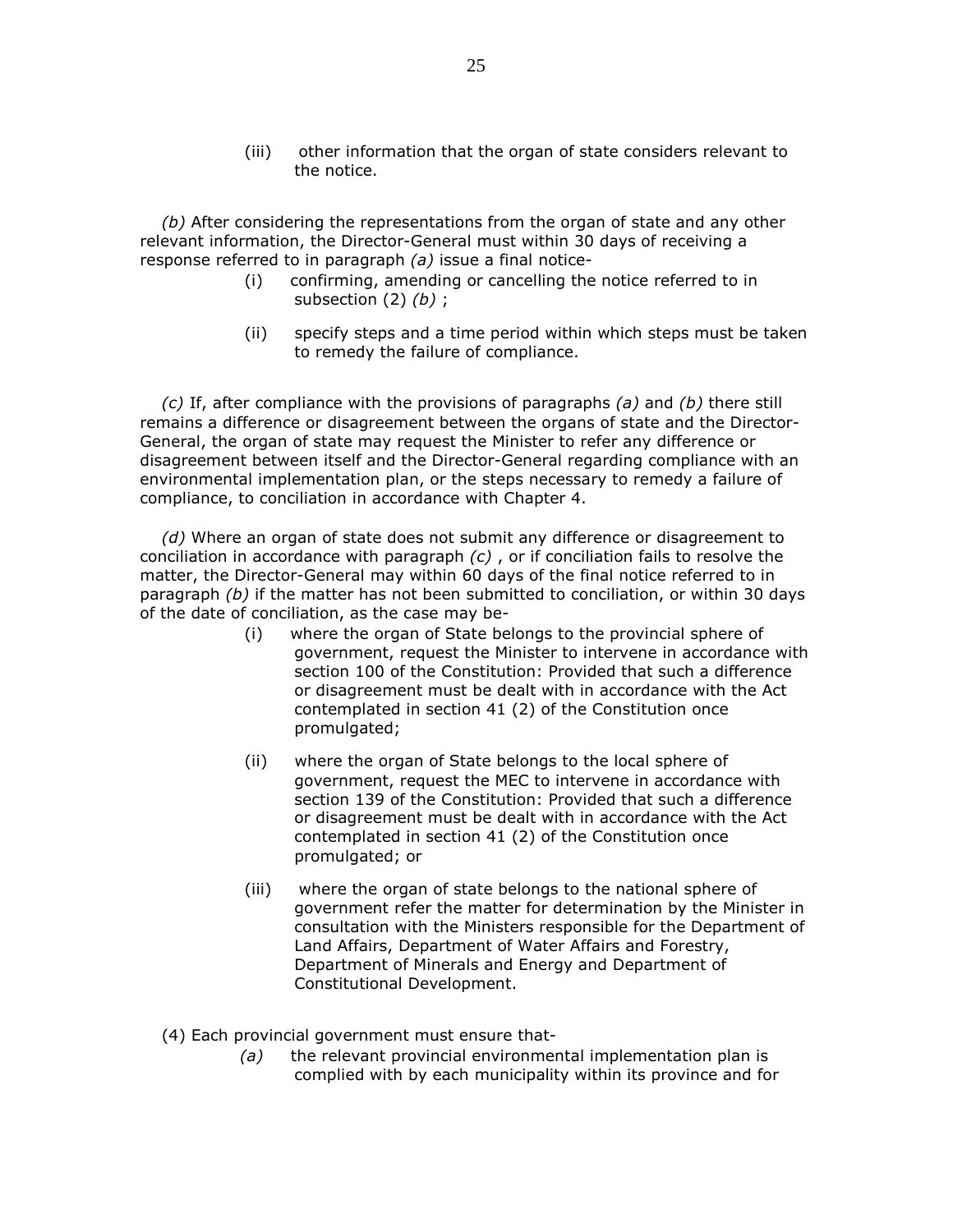this purpose the provisions of subsections (2) and (3) must apply with the necessary changes; and

 (b) municipalities adhere to the relevant environmental implementation and management plans, and the principles contained in section 2 in the preparation of any policy, programme or plan, including the establishment of integrated development plans and land development objectives.

 (5) The Director-General must keep a record of all environmental implementation plans and environmental management plans, relevant agreements between organs of state and any reports submitted under subsection  $(1)$   $(b)$ ; and such plans, reports and agreements must be available for inspection by the public.

## CHAPTER 4

# FAIR DECISION-MAKING AND CONFLICT MANAGEMENT (ss 17-22)

## 17 Reference to conciliation

- (1) Any Minister, MEC or Municipal Council-
	- $(a)$  where a difference or disagreement arises concerning the exercise of any of its functions which may significantly affect the environment, or
	- $(b)$  before whom an appeal arising from a difference or disagreement regarding the protection of the environment is brought under any law,

may, before reaching a decision, consider the desirability of first referring the matter to conciliation and-

- (i) must if he, she or it considers conciliation appropriate either-
	- (aa) refer the matter to the Director-General for conciliation under this Act; or
	- (bb) appoint a conciliator on the conditions, including timelimits, that he, she or it may determine; or
	- (cc) where a conciliation or mediation process is provided for under any other relevant law administered by such Minister, MEC or Municipal Council, refer the matter for mediation or conciliation under such other law; or
	- (ii) if he, she or it considers conciliation inappropriate or if conciliation has failed, make a decision: Provided that the provisions of section 4 of the Development Facilitation Act, 1995 ( Act 67 of 1995 ), shall prevail in respect of decisions in terms of that Act and laws contemplated in subsection  $1$  (c) thereof.

 (2) Anyone may request the Minister, a MEC or Municipal Council to appoint a facilitator to call and conduct meetings of interested and affected parties with the purpose of reaching agreement to refer a difference or disagreement to conciliation in terms of this Act, and the Minister, MEC or Municipal Council may, subject to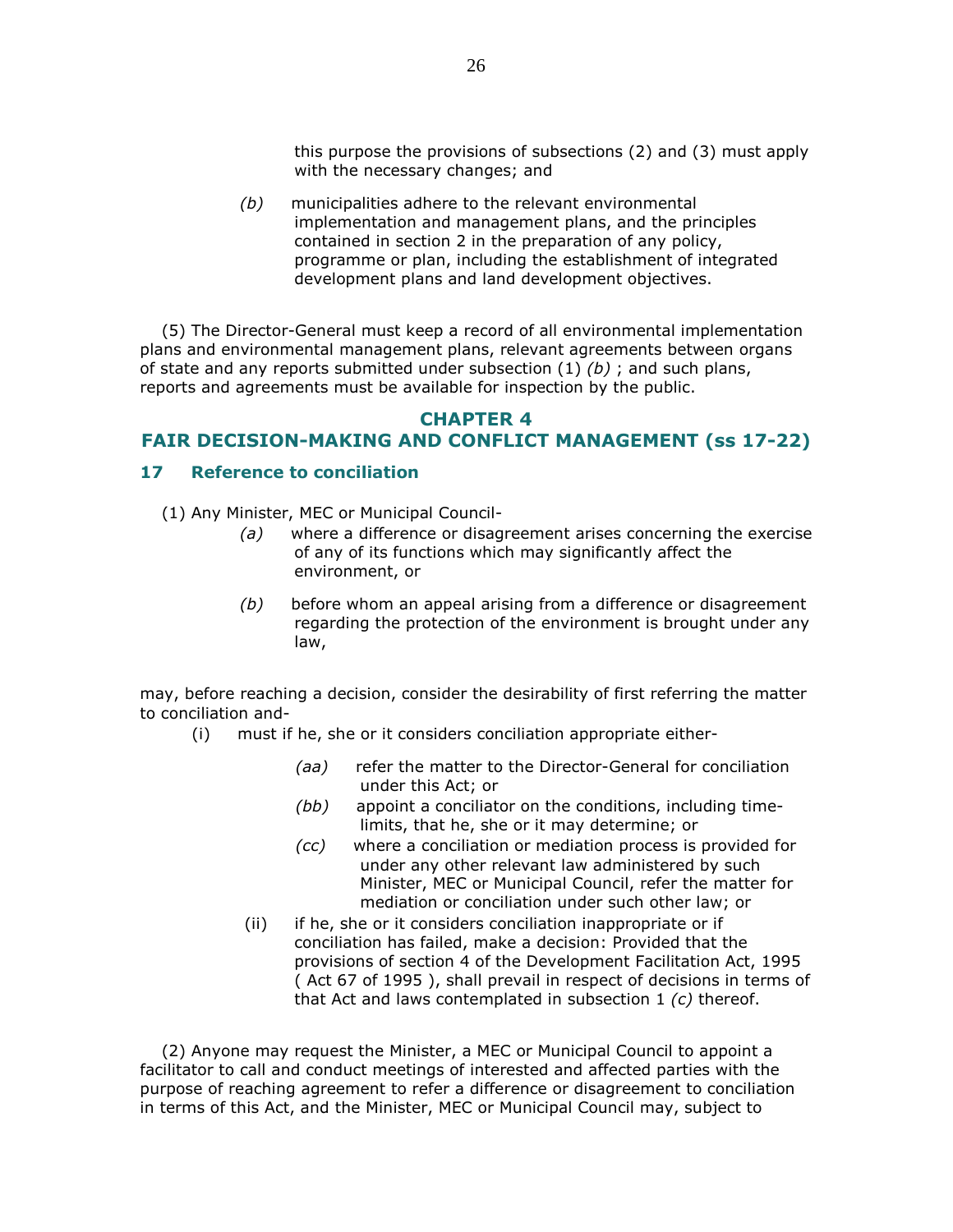section 22, appoint a facilitator and determine the manner in which the facilitator must carry out his or her tasks, including time-limits.

 (3) A court or tribunal hearing a dispute regarding the protection of the environment may order the parties to submit the dispute to a conciliator appointed by the Director-General in terms of this Act and suspend the proceedings pending the outcome of the conciliation.

## 18 Conciliation

 (1) Where a matter has been referred to conciliation in terms of this Act, the Director-General may, on the conditions, including time-limits, that he or she may determine, appoint a conciliator acceptable to the parties to assist in resolving a difference or disagreement: Provided that if the parties to the difference or disagreement do not reach agreement on the person to be appointed, the Director-General may appoint a person who has adequate experience in or knowledge of conciliation of environmental disputes.

 (2) A conciliator appointed in terms of this Act must attempt to resolve the matter-

- $(a)$  by obtaining such information whether documentary or oral as is relevant to the resolution of the difference or disagreement;
- $(b)$  by mediating the difference or disagreement;
- (c) by making recommendations to the parties to the difference or disagreement; or
- $(d)$  in any other manner that he or she considers appropriate.

 (3) In carrying out his or her functions, a conciliator appointed in terms of this Act must take into account the principles contained in section 2.

 (4) A conciliator may keep or cause to be kept, whether in writing or by mechanical or electronic means, a permanent record of all or part of the proceedings relating to the conciliation of a matter.

 (5) Where such record has been kept, any member of the public may obtain a readable copy of the record upon payment of a fee as approved by Treasury.

 (6) Where conciliation does not resolve the matter, a conciliator may enquire of the parties whether they wish to refer the matter to arbitration and may with their concurrence endeavour to draft terms of reference for such arbitration.

 $(7)$  (a) The conciliator must submit a report to the Director-General, the parties and the person who referred the matter for conciliation, setting out the result of his or her conciliation, and indicating whether or not an agreement has been reached.

(b) In the event of no agreement having been reached, the report may contain his or her recommendations and reasons therefor.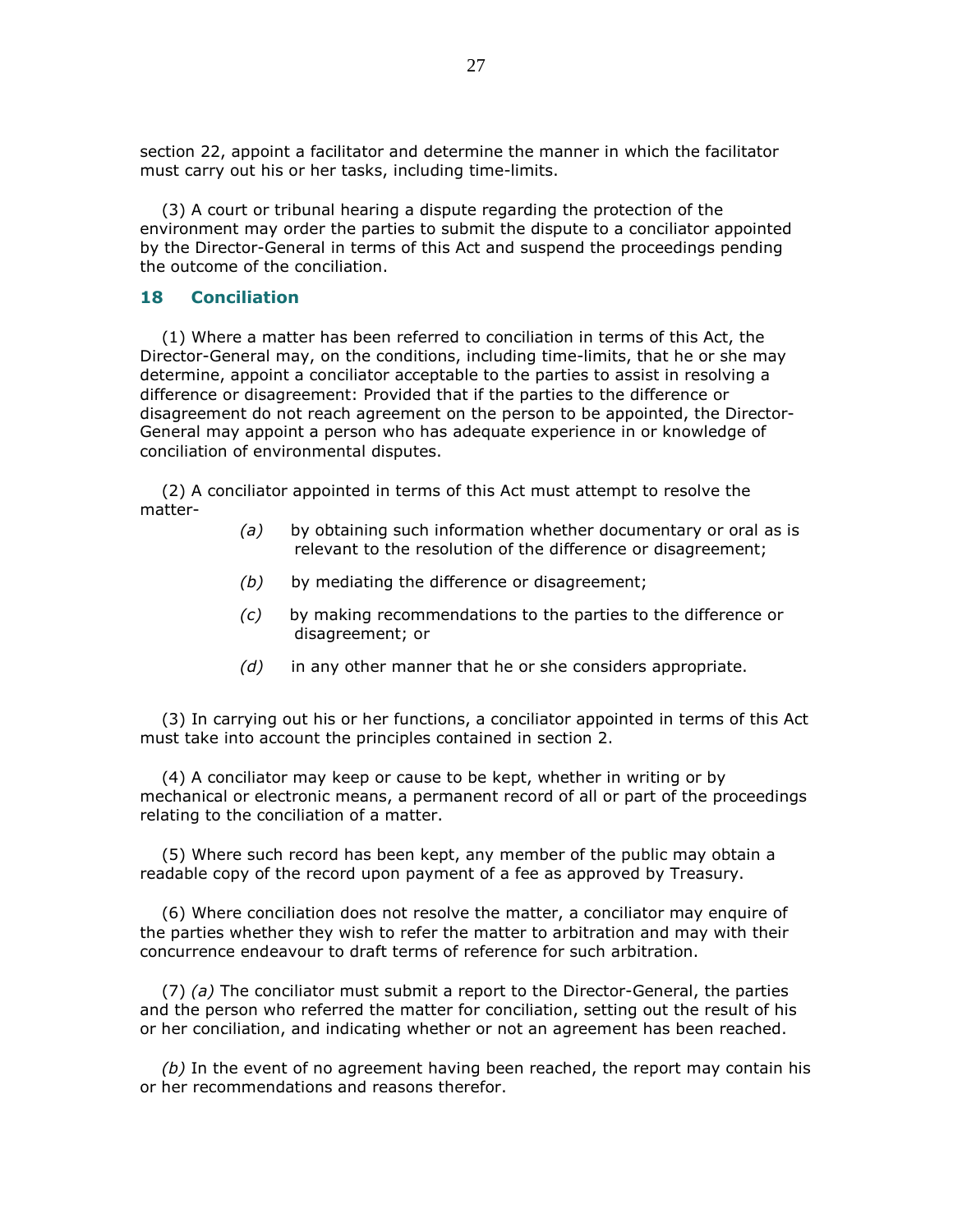$(c)$  Where relevant, the report must contain the conciliator's comments on the conduct of the parties.

 $(d)$  The report and any agreement reached as a result of the conciliation must be available for inspection by the public and any member of the public may obtain a copy thereof upon payment of a fee as approved by Treasury.

 (8) The Director-General may from time to time with the concurrence of the Minister of Finance, appoint persons or organisations with relevant knowledge or expertise to provide conciliation and mediation services.

## 19 Arbitration

 (1) A difference or disagreement regarding the protection of the environment may be referred to arbitration in terms of the Arbitration Act, 1965 ( Act 42 of 1965 ).

 (2) Where a dispute or disagreement referred to in subsection (1) is referred to arbitration the parties thereto may appoint as arbitrator a person from the panel of arbitrators established in terms of section 21.

## 20 Investigation

 The Minister may at any time appoint one or more persons to assist either him or her or, after consultation with a Municipal Council or MEC or another national Minister, to assist such a Municipal Council or MEC or another national Minister in the evaluation of a matter relating to the protection of the environment by obtaining such information, whether documentary or oral, as is relevant to such evaluation and to that end-

- (a) the Minister may by notice in the Gazette give such person or persons the powers of a Commission of Inquiry under the Commissions Act, 1947 ( Act 8 of 1947 );
- $(b)$  the Minister may make rules by notice in the Gazette for the conduct of the inquiry: Provided that the decision of the inquiry and the reasons therefor must be reduced to writing;
- (c) the Director-General must designate, subject to the provisions of the Public Service Act, 1994 ( Proclamation 103 of 1994 ), as many officers and employees of the Department as may be necessary to assist such person and any work may be performed by a person other than such officer or employee at the remuneration and allowances which the Minister with the concurrence of the Minister of Finance may determine.

## 21 Appointment of panel and remuneration

 (1) The Minister may, with the concurrence of the Minister of Finance, determine remuneration and allowances, either in general or in any particular case, to be paid from money appropriated by Parliament for that purpose to any person or persons appointed in terms of this Act to render facilitation, conciliation, arbitration or investigation services, who are not in the full-time employment of the State.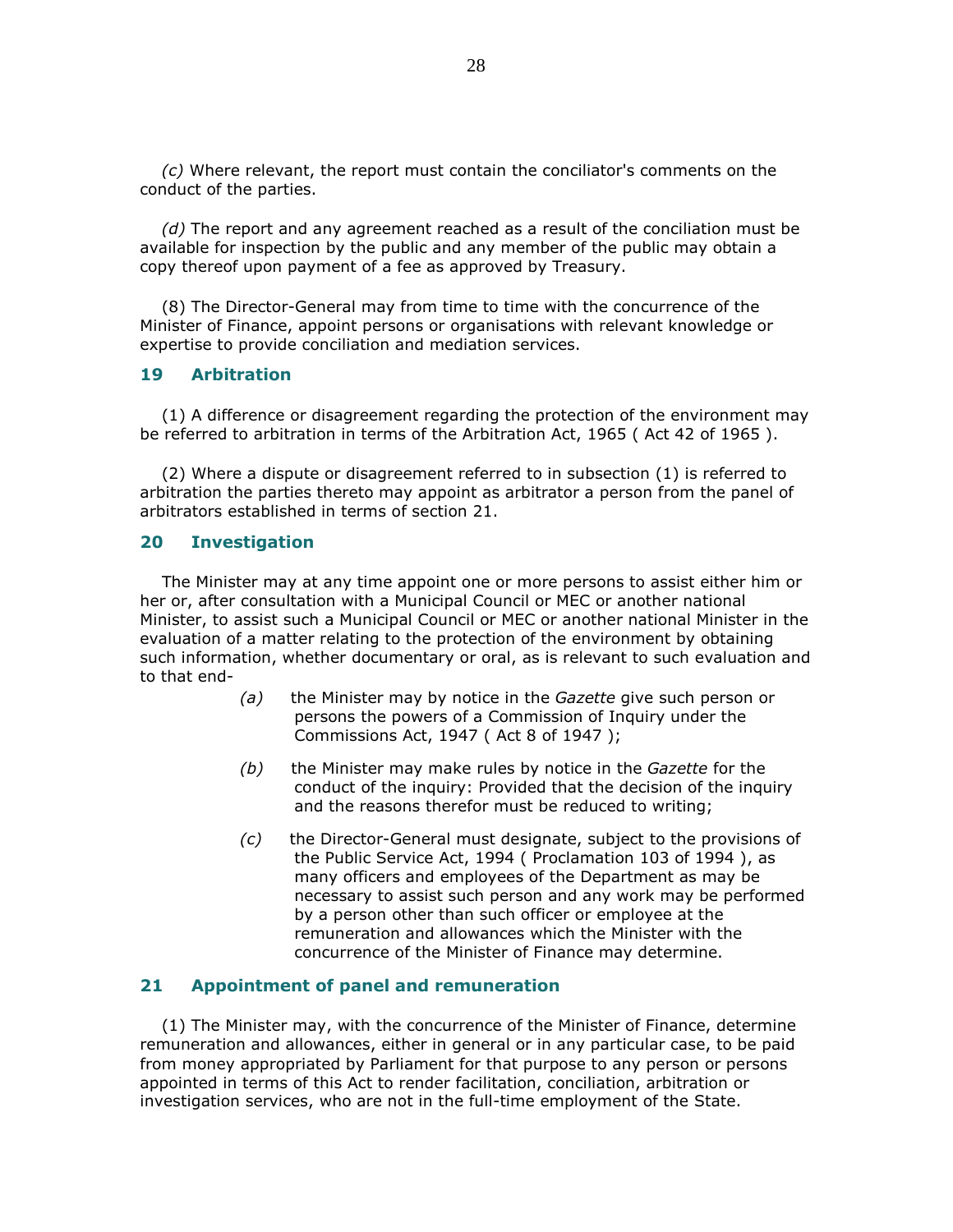(2) The Minister may create a panel or panels of persons from which appointment of facilitators and arbitrators in terms of this Act may be made, or contracts entered into in terms of this Act.

 (3) The Minister may, pending the establishment of a panel or panels in terms of subsection (2), adopt the panel established in terms of section 31 (1) of the Land Reform (Labour Tenants) Act, 1996 ( Act 3 of 1996 ).

## 22 Relevant considerations, report and designated officer

 (1) Decisions under this Act concerning the reference of a difference or disagreement to conciliation, the appointment of a conciliator, the appointment of a facilitator, the appointment of persons to conduct investigations, and the conditions of such appointment, must be made taking into account-

- (a) the desirability of resolving differences and disagreements speedily and cheaply;
- $(b)$  the desirability of giving indigent persons access to conflict resolution measures in the interest of the protection of the environment;
- $(c)$  the desirability of improving the quality of decision-making by giving interested and affected persons the opportunity to bring relevant information to the decision-making process;
- $(d)$  any representations made by persons interested in the matter; and
- (e) such other considerations relating to the public interest as may be relevant.
- $(2)$   $(a)$  and  $(b)$  ......

[Paras. (a) and (b) deleted by s. 11 of Act 14 of 2009.]

 (c) The Director-General shall designate an officer to provide information to the public on appropriate dispute resolution mechanisms for referral of disputes and complaints.

 $(d)$  The reports, records and agreements referred to in this subsection must be available for inspection by the public.

# CHAPTER 5 INTEGRATED ENVIRONMENTAL MANAGEMENT (ss 23-24R)

## 23 General objectives

 (1) The purpose of this Chapter is to promote the application of appropriate environmental management tools in order to ensure the integrated environmental management of activities.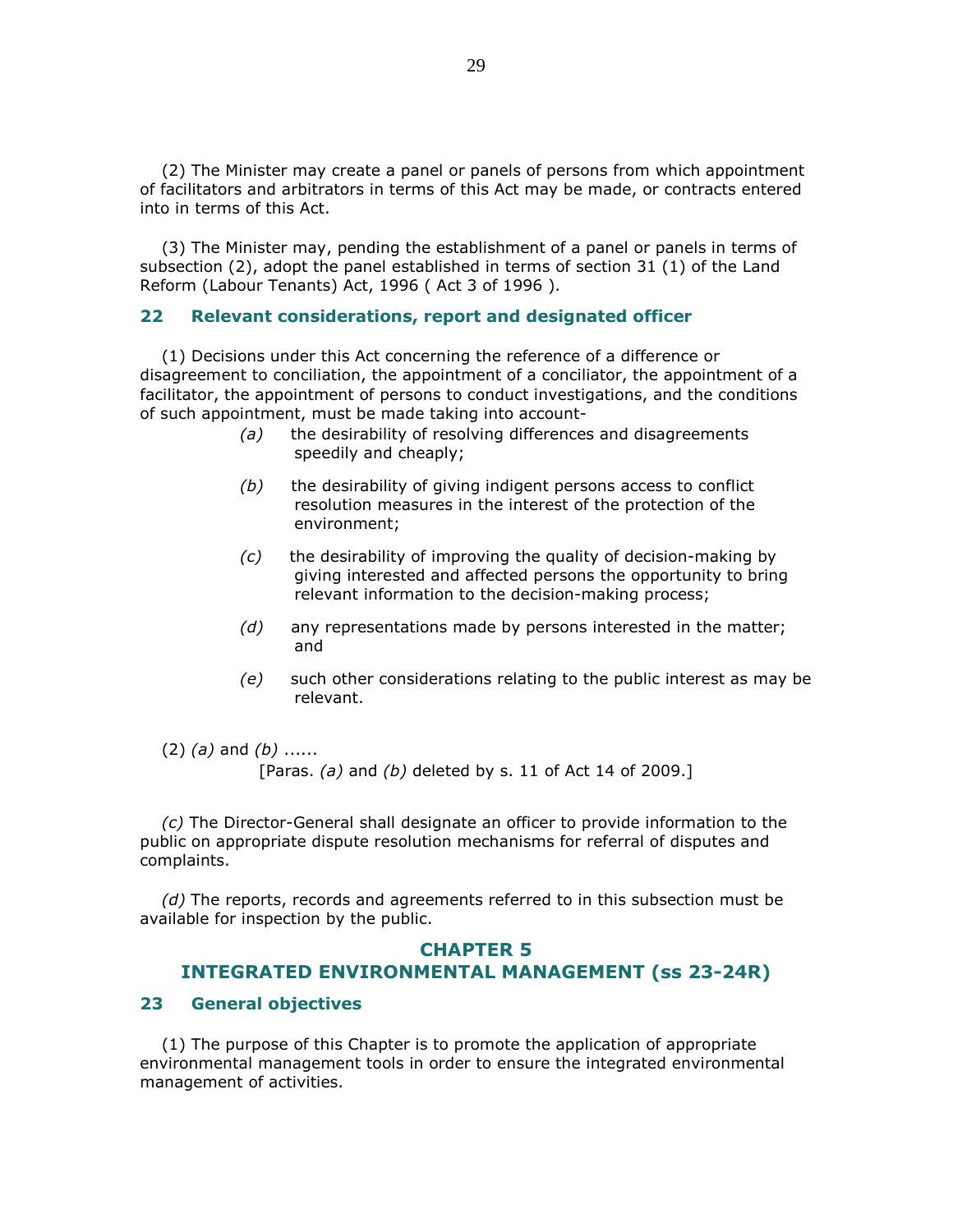- (2) The general objective of integrated environmental management is to-
	- (a) promote the integration of the principles of environmental management set out in section 2 into the making of all decisions which may have a significant effect on the environment;
	- $(b)$  identify, predict and evaluate the actual and potential impact on the environment, socio-economic conditions and cultural heritage, the risks and consequences and alternatives and options for mitigation of activities, with a view to minimising negative impacts, maximising benefits, and promoting compliance with the principles of environmental management set out in section 2;
	- (c) ensure that the effects of activities on the environment receive adequate consideration before actions are taken in connection with them;
	- (d) ensure adequate and appropriate opportunity for public participation in decisions that may affect the environment;
	- (e) ensure the consideration of environmental attributes in management and decision-making which may have a significant effect on the environment; and
	- $(f)$  identify and employ the modes of environmental management best suited to ensuring that a particular activity is pursued in accordance with the principles of environmental management set out in section 2.

 (3) The Director-General must coordinate the activities of organs of state referred to in section 24 (1) and assist them in giving effect to the objectives of this section and such assistance may include training, the publication of manuals and guidelines and the co-ordination of procedures.

# 24 Environmental authorisations

 (1) In order to give effect to the general objectives of integrated environmental management laid down in this Chapter, the potential consequences for or impacts on the environment of listed activities or specified activities must be considered, investigated, assessed and reported on to the competent authority or the Minister of Minerals and Energy, as the case may be, except in respect of those activities that may commence without having to obtain an environmental authorisation in terms of this Act.

[NB: Sub-s. (1) has been amended by s. 13 of the National Environmental Management Amendment Act 62 of 2008, a provision which will come into operation 18 months after the date on which the provisions relating to prospecting, mining, exploration and production and related activities come into operation in terms of s. 14 (2) of Act 62 of 2008. See PENDLEX . ]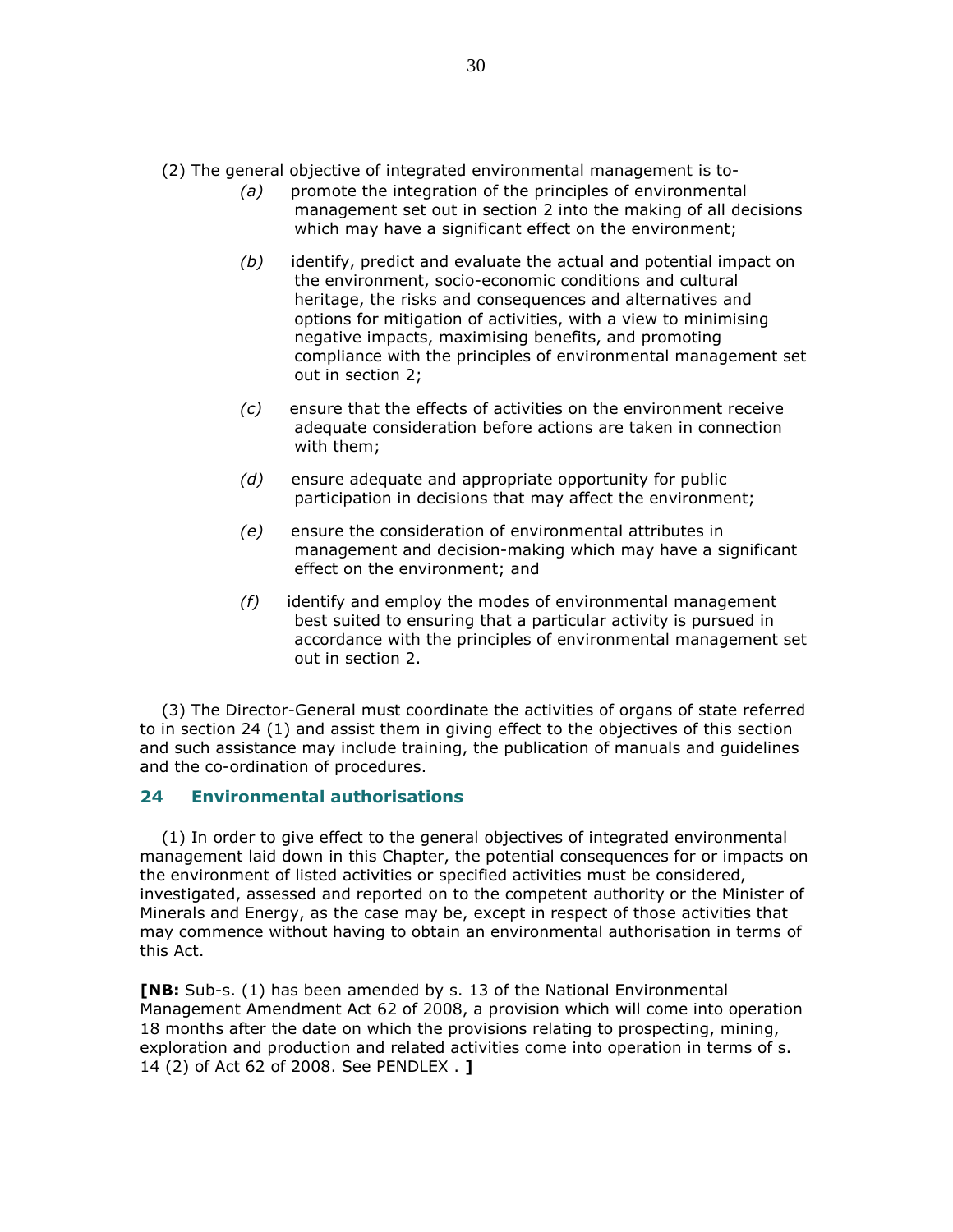(1A) Every applicant must comply with the requirements prescribed in terms of this Act in relation to-

- $(a)$  steps to be taken before submitting an application, where applicable;
- (b) any prescribed report;
- (c) any procedure relating to public consultation and information gathering;
- (d) any environmental management programme;
- (e) the submission of an application for an environmental authorisation and any other relevant information; and
- $(f)$  the undertaking of any specialist report, where applicable.
- (2) The Minister, or an MEC with the concurrence of the Minister, may identify-
	- (a) activities which may not commence without environmental authorisation from the competent authority;
	- $(b)$  geographical areas based on environmental attributes, and as specified in spatial development tools adopted in the prescribed manner by the environmental authority, in which specified activities may not commence without environmental authorisation from the competent authority;
	- (c) geographical areas based on environmental attributes, and specified in spatial development tools adopted in the prescribed manner by the environmental authority, in which specified activities may be excluded from authorisation by the competent authority;
	- (d) activities contemplated in paragraphs (a) and (b) that may commence without an environmental authorisation, but that must comply with prescribed norms or standards:

Provided that where an activity falls under the jurisdiction of another Minister or MEC, a decision in respect of paragraphs (a) to  $(d)$  must be taken after consultation with such other Minister or MEC.

 (3) The Minister, or an MEC with the concurrence of the Minister, may compile information and maps that specify the attributes of the environment in particular geographical areas, including the sensitivity, extent, interrelationship and significance of such attributes which must be taken into account by every competent authority.

 (4) Procedures for the investigation, assessment and communication of the potential consequences or impacts of activities on the environment-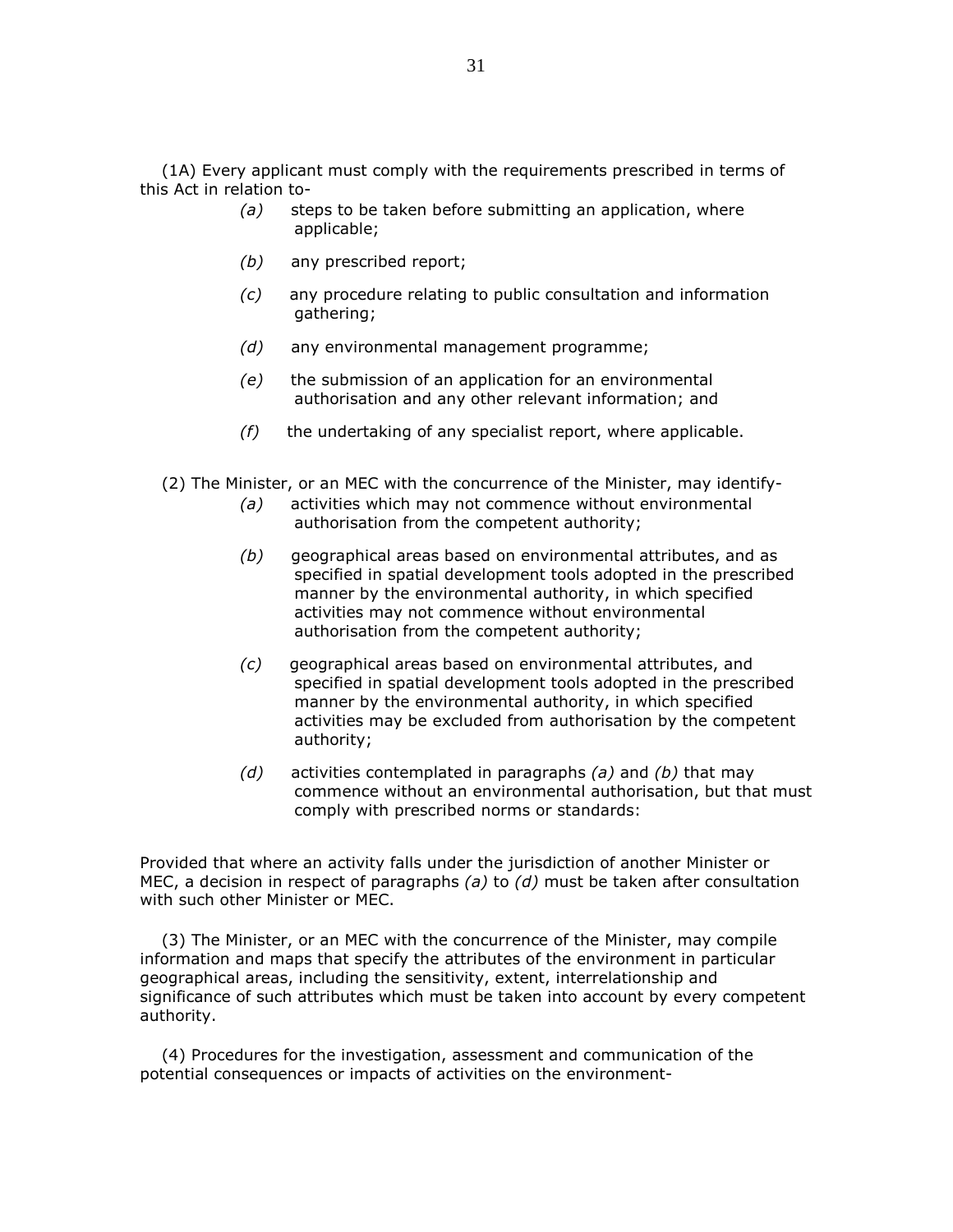- (a) must ensure, with respect to every application for an environmental authorisation-
	- (i) coordination and cooperation between organs of state in the consideration of assessments where an activity falls under the jurisdiction of more than one organ of state;
	- (ii) that the findings and recommendations flowing from an investigation, the general objectives of integrated environmental management laid down in this Act and the principles of environmental management set out in section 2 are taken into account in any decision made by an organ of state in relation to any proposed policy, programme, process, plan or project;
	- (iii) that a description of the environment likely to be significantly affected by the proposed activity is contained in such application;
	- (iv) investigation of the potential consequences for or impacts on the environment of the activity and assessment of the significance of those potential consequences or impacts; and
	- (v) public information and participation procedures which provide all interested and affected parties, including all organs of state in all spheres of government that may have jurisdiction over any aspect of the activity, with a reasonable opportunity to participate in those information and participation procedures; and
- $(b)$  must include, with respect to every application for an environmental authorisation and where applicable-
	- (i) investigation of the potential consequences or impacts of the alternatives to the activity on the environment and assessment of the significance of those potential consequences or impacts, including the option of not implementing the activity;
	- (ii) investigation of mitigation measures to keep adverse consequences or impacts to a minimum;
	- (iii) investigation, assessment and evaluation of the impact of any proposed listed or specified activity on any national estate referred to in section 3 (2) of the National Heritage Resources Act, 1999 ( Act 25 of 1999 ), excluding the national estate contemplated in section 3 (2) (i) (vi) and (vii) of that Act;
	- (iv) reporting on gaps in knowledge, the adequacy of predictive methods and underlying assumptions, and uncertainties encountered in compiling the required information;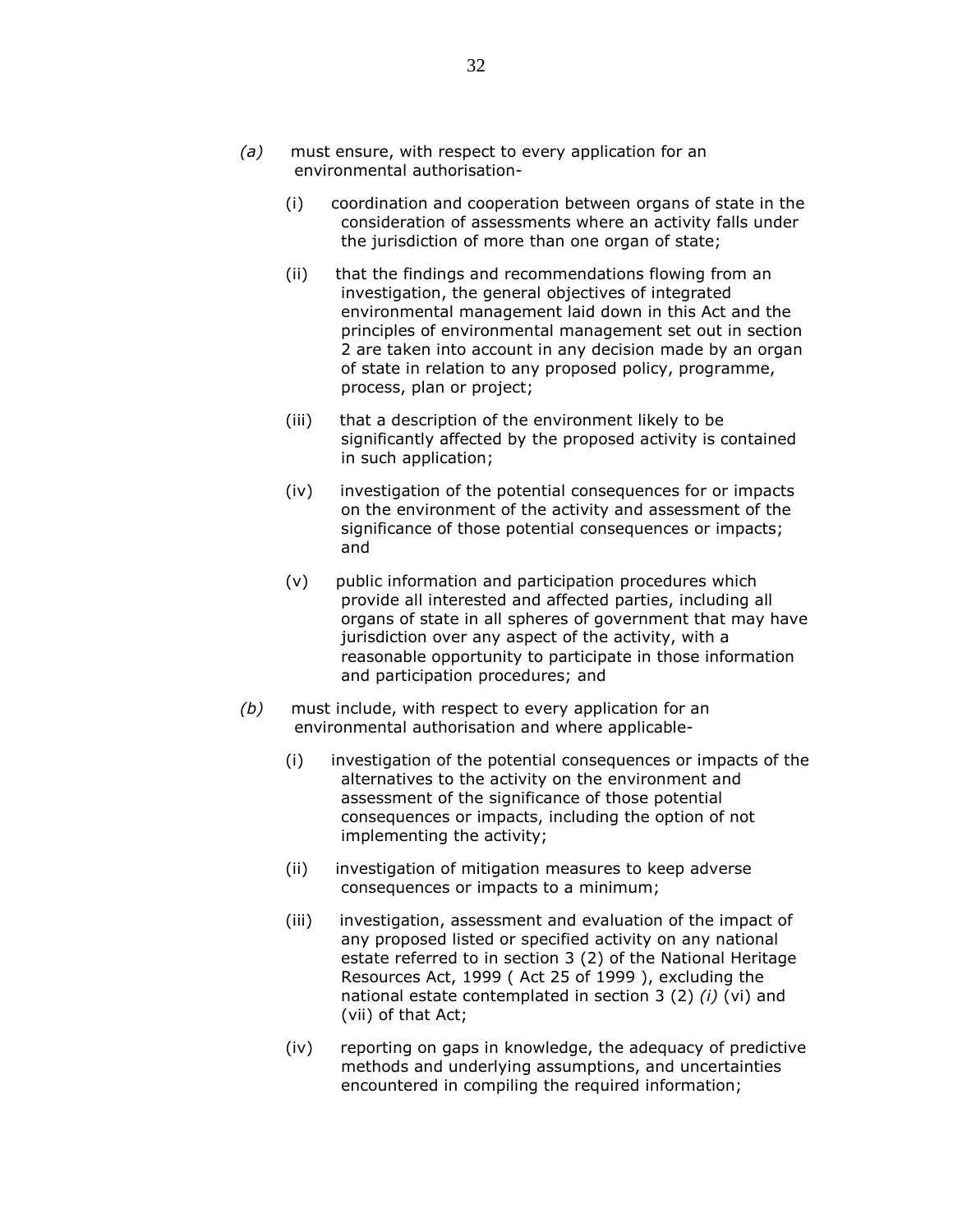- (v) investigation and formulation of arrangements for the monitoring and management of consequences for or impacts on the environment, and the assessment of the effectiveness of such arrangements after their implementation;
- (vi) consideration of environmental attributes identified in the compilation of information and maps contemplated in subsection (3); and
- (vii) provision for the adherence to requirements that are prescribed in a specific environmental management Act relevant to the listed or specified activity in question.

 (4A) Where environmental impact assessment has been identified as the environmental instrument to be utilised in informing an application for environmental authorisation, subsection  $(4)$   $(b)$  is applicable.

 (5) The Minister, or an MEC with the concurrence of the Minister, may make regulations consistent with subsection (4)-

- $(a)$  laying down the procedure to be followed in applying for, the issuing of, and monitoring compliance with, environmental authorisations;
- $(b)$  laying down the procedure to be followed in respect of-
	- (i) the efficient administration and processing of environmental authorisations;
	- (ii) fair decision-making and conflict management in the consideration and processing of applications for environmental authorisations;
	- (iii) ......

[Sub-para. (iii) omitted by s. 2 of Act 62 of 2008.]

- (iv) applications to the competent authority by any person to be exempted from the provisions of any regulation in respect of a specific activity;
- (v) appeals against decisions of competent authorities;
- (vi) the management and control of residue stock piles and deposits on a prospecting, mining, exploration and production area;
- (vii) consultation with land owners, lawful occupiers and other interested or affected parties;
- (viii) mine closure requirements and procedures, the apportionment of liability for mine closure and the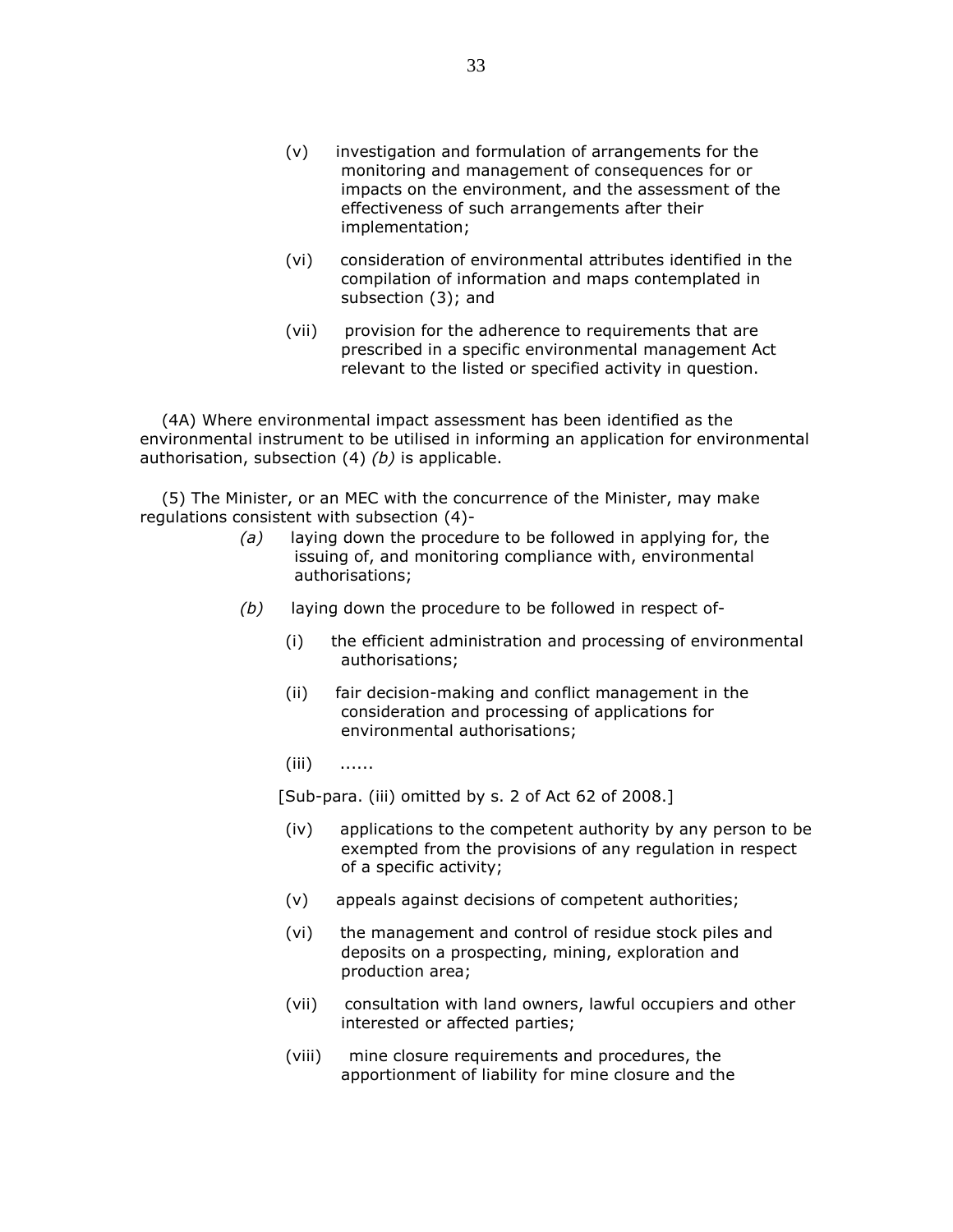sustainable closure of mines with an interconnected or integrated impact resulting in a cumulative impact;

- (ix) financial provision; and
- (x) monitoring and environmental management programme performance assessments;
- $(b A)$  laying down the procedure to be followed for the preparation, evaluation and adoption of prescribed environmental management instruments, including-
	- (i) environmental management frameworks;
	- (ii) strategic environmental assessments;
	- (iii) environmental impact assessments;
	- (iv) environmental management programmes;
	- (v) environmental risk assessments;
	- (vi) environmental feasibility assessments;
	- (vii) norms or standards;
	- (viii) spatial development tools; or
	- (ix) any other relevant environmental management instrument that may be developed in time;
- (c) prescribing fees, after consultation with the Minister of Finance, to be paid for-
	- (i) the consideration and processing of applications for environmental authorisations; and
	- (ii) the review of documents, processes and procedures by specialists on behalf of the competent authority;
- $(d)$  requiring, after consultation with the Minister of Finance, the provision of financial or other security to cover the risks to the State and the environment of non-compliance with conditions attached to environmental authorisations;
- (e) specifying that specified tasks performed in connection with an application for an environmental authorisation may only be performed by an environmental assessment practitioner registered in accordance with the prescribed procedures;
- (f) requiring that competent authorities maintain a registry of applications for, and records of decisions in respect of, environmental authorisations;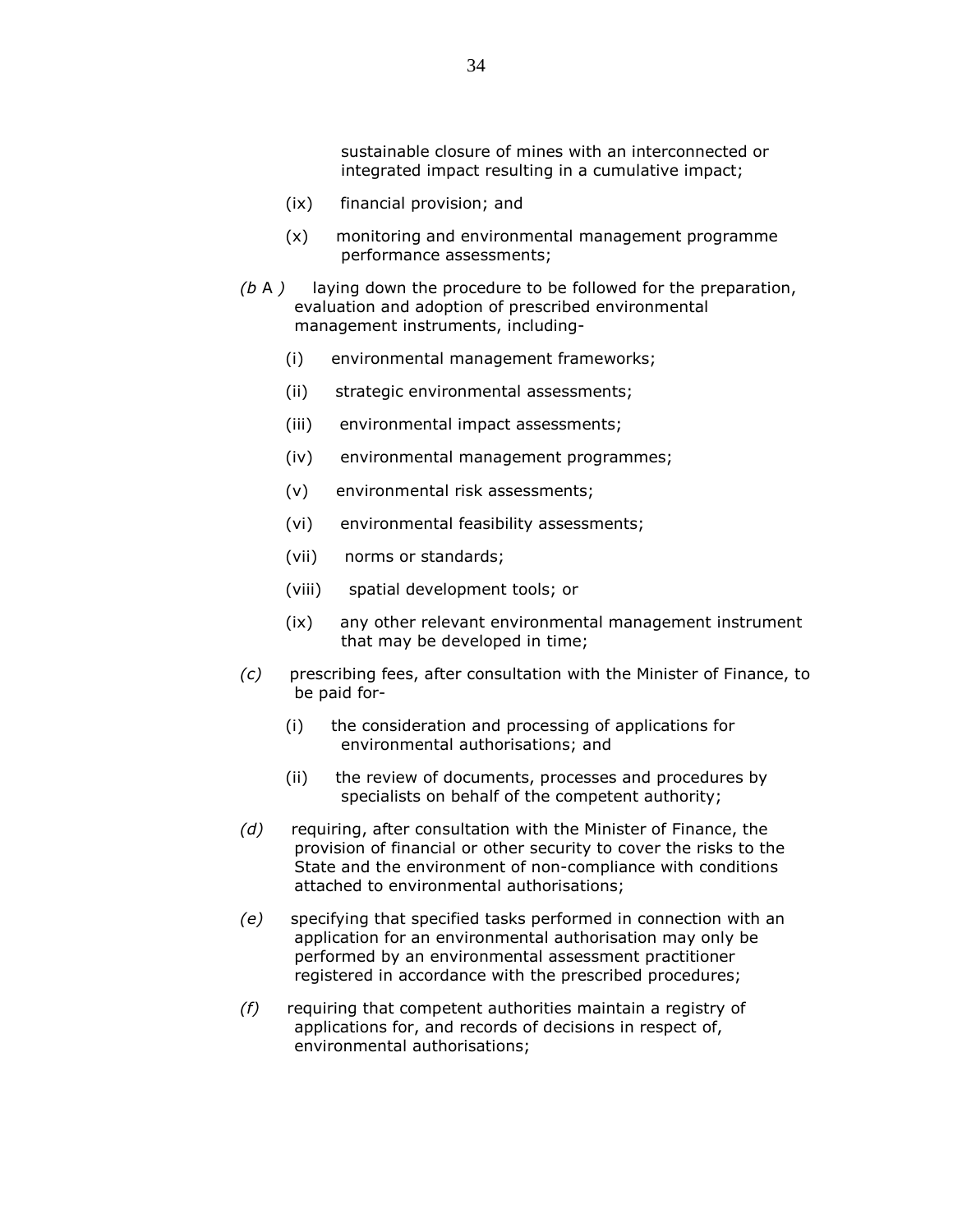- $(g)$  specifying that a contravention of a specified regulation is an offence and prescribing penalties for the contravention of that regulation;
- $(h)$  prescribing minimum criteria for the report content for each type of report and for each process that is contemplated in terms of the regulations in order to ensure a consistent quality and to facilitate efficient evaluation of reports;
- (i) prescribing review mechanisms and procedures including criteria for, and responsibilities of all parties in, the review process; and
- (j) prescribing any other matter necessary for dealing with and evaluating applications for environmental authorisations.

 (6) An MEC may make regulations in terms of subsection (5) only in respect of listed activities and specified activities or areas in respect of which the MEC is the competent authority.

 (7) Compliance with the procedures laid down by the Minister or an MEC in terms of subsection (4) does not absolve a person from complying with any other statutory requirement to obtain authorisation from any organ of state charged by law with authorising, permitting or otherwise allowing the implementation of the activity in question.

 (8) (a) Authorisations obtained under any other law for an activity listed or specified in terms of this Act does not absolve the applicant from obtaining authorisation under this Act unless an authorisation has been granted in the manner contemplated in section 24L.

 (b) Authorisations obtained after any investigation, assessment and communication of the potential impacts or consequences of activities, including an exemption granted in terms of section 24M or permits obtained under any law for a listed activity or specified activity in terms of this Act, may be considered by the competent authority as sufficient for the purposes of section 24 (4), provided that such investigation, assessment and communication comply with the requirements of section 24 (4) (a) and, where applicable, comply with section 24 (4) (b).

 (9) Only the Minister may make regulations in accordance with subsection (5) stipulating the procedure to be followed and the report to be prepared in investigating, assessing and communicating potential consequences for or impacts on the environment by activities, for the purpose of complying with subsection (1), where the activity-

- $(a)$  has a development footprint that falls within the boundaries of more than one province or traverses international boundaries; or
- (b) will affect compliance with obligations resting on the Republic under customary international law or a convention.

 $(10)$  (a) The Minister, or an MEC with the concurrence of the Minister, may-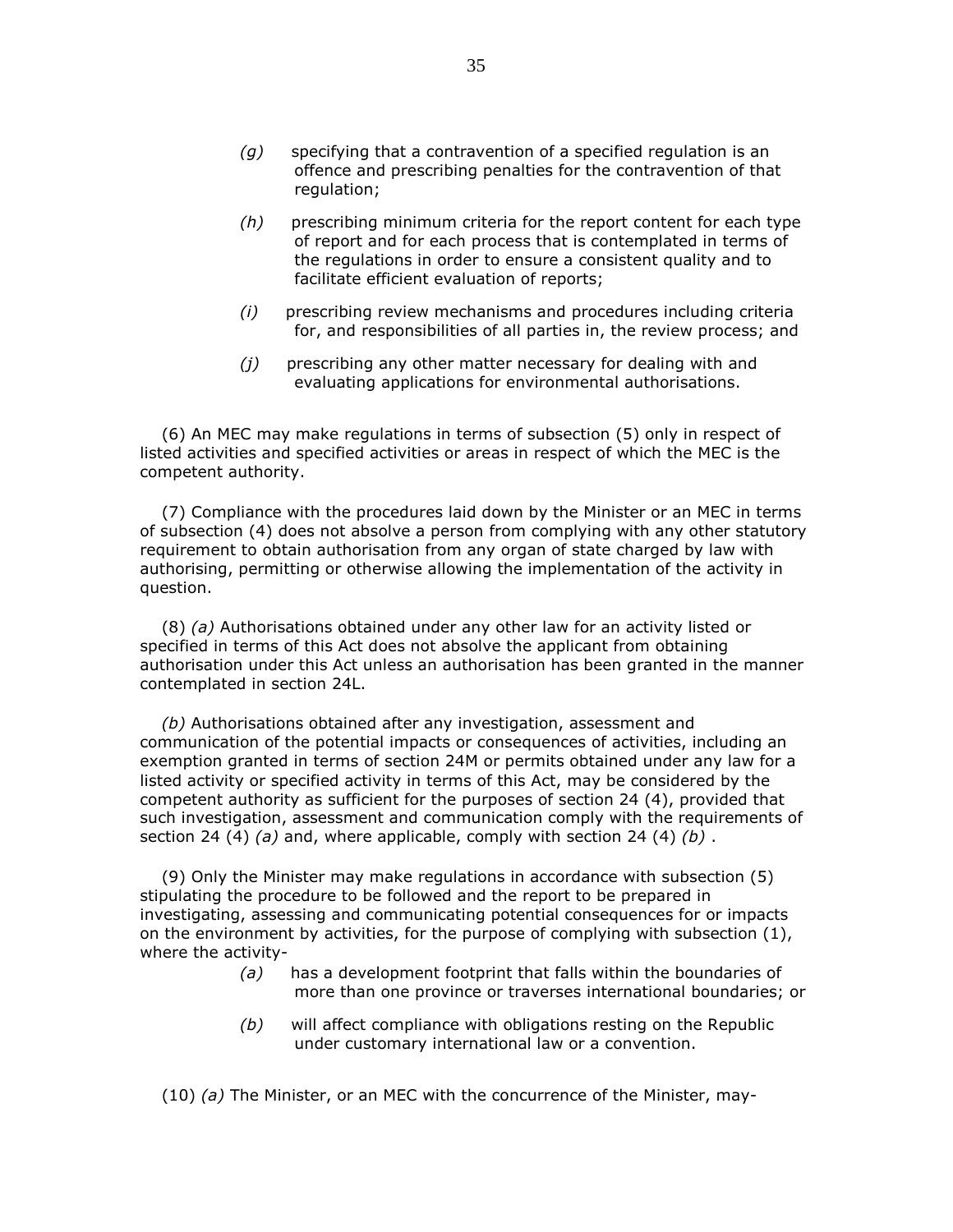- (i) develop or adopt norms or standards for activities, or for any part of an activity or for a combination of activities, contemplated in terms of subsection  $(2)$   $(d)$ ;
- (ii) prescribe the use of the developed or adopted norms or standards in order to meet the requirements of this Act;
- (iii) prescribe reporting and monitoring requirements; and
- (iv) prescribe procedures and criteria to be used by the competent authority for the monitoring of such activities in order to determine compliance with the prescribed norms or standards.

(b) Norms or standards contemplated in paragraph  $(a)$  must provide for rules, guidelines or characteristics-

- (i) that may commonly and repeatedly be used; and
- (ii) against which the performance of activities or the results of those activities may be measured for the purposes of achieving the objects of this Act.

 $(c)$  The process of developing norms or standards contemplated in paragraph  $(a)$ must, as a minimum, include-

- (i) publication of the draft norms or standards for comment in the relevant Gazette ;
- (ii) consideration of comments received; and
- (iii) publication of the norms or standards to be prescribed.

(d) The process of adopting norms or standards contemplated in paragraph (a) must, as a minimum, include-

- (i) publication of the intention to adopt existing norms or standards in order to meet the requirements of this Act for comment in the relevant Gazette ;
- (ii) consideration of comments received; and
- (iii) publication of the norms or standards to be prescribed.

[S. 24 substituted by s. 2 of Act 8 of 2004 and by s. 2 of Act 62 of 2008.]

## 24A Procedure for listing activity or area

 Before identifying any activity or area in terms of section 24 (2), the Minister or MEC, as the case may be, must publish a notice in the relevant Gazette -

- (a) specifying, through description, a map or any other appropriate manner, the activity or area that it is proposing to list;
- $(b)$  inviting interested parties to submit written comments on the proposed listing within a period specified in the notice.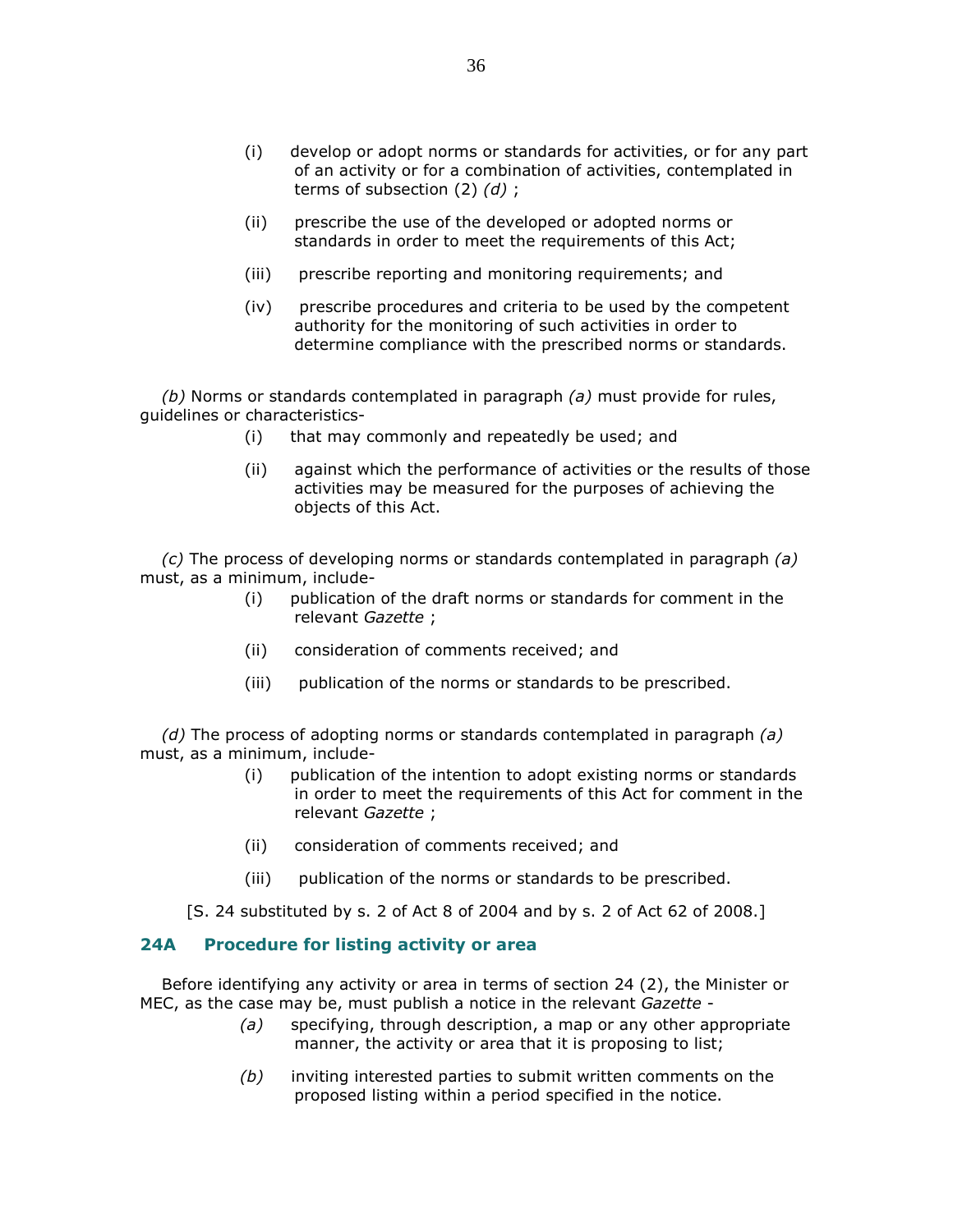[S. 24A inserted by s. 3 of Act 8 of 2004.]

#### 24B Procedure for delisting of activities or areas

 (1) The Minister may delist an activity or area identified by the Minister in terms of section 24 (2).

 (2) An MEC may, with the concurrence of the Minister, delist an activity or area identified by the MEC in terms of section 24 (2).

 (3) The Minister or MEC, as the case may be, must comply with section 24A, read with the changes required by the context, before delisting an activity or area in terms of this section.

[S. 24B inserted by s. 3 of Act 8 of 2004.]

# 24C Procedure for identifying competent authority

 (1) When listing or specifying activities in terms of section 24 (2) the Minister, or an MEC with the concurrence of the Minister, must identify the competent authority responsible for granting environmental authorisations in respect of those activities.

 (2) The Minister must be identified as the competent authority in terms of subsection (1) if the activity-

- (a) has implications for international environmental commitments or relations;
- (b) will take place within an area protected by means of an international environmental instrument, other than-
	- (i) any area falling within the sea-shore or within 150 meters seawards from the high-water mark, whichever is the greater;
	- (ii) a conservancy;
	- (iii) a protected natural environment;
	- (iv) a proclaimed private nature reserve;
	- (v) a natural heritage site;
	- (vi) the buffer zone or transitional area of a biosphere reserve; or
	- (vii) the buffer zone or transitional area of a world heritage site;
- (c) a development footprint that falls within the boundaries of more than one province or traverses international boundaries;
- $(d)$  is undertaken, or is to be undertaken, by-
	- (i) a national department;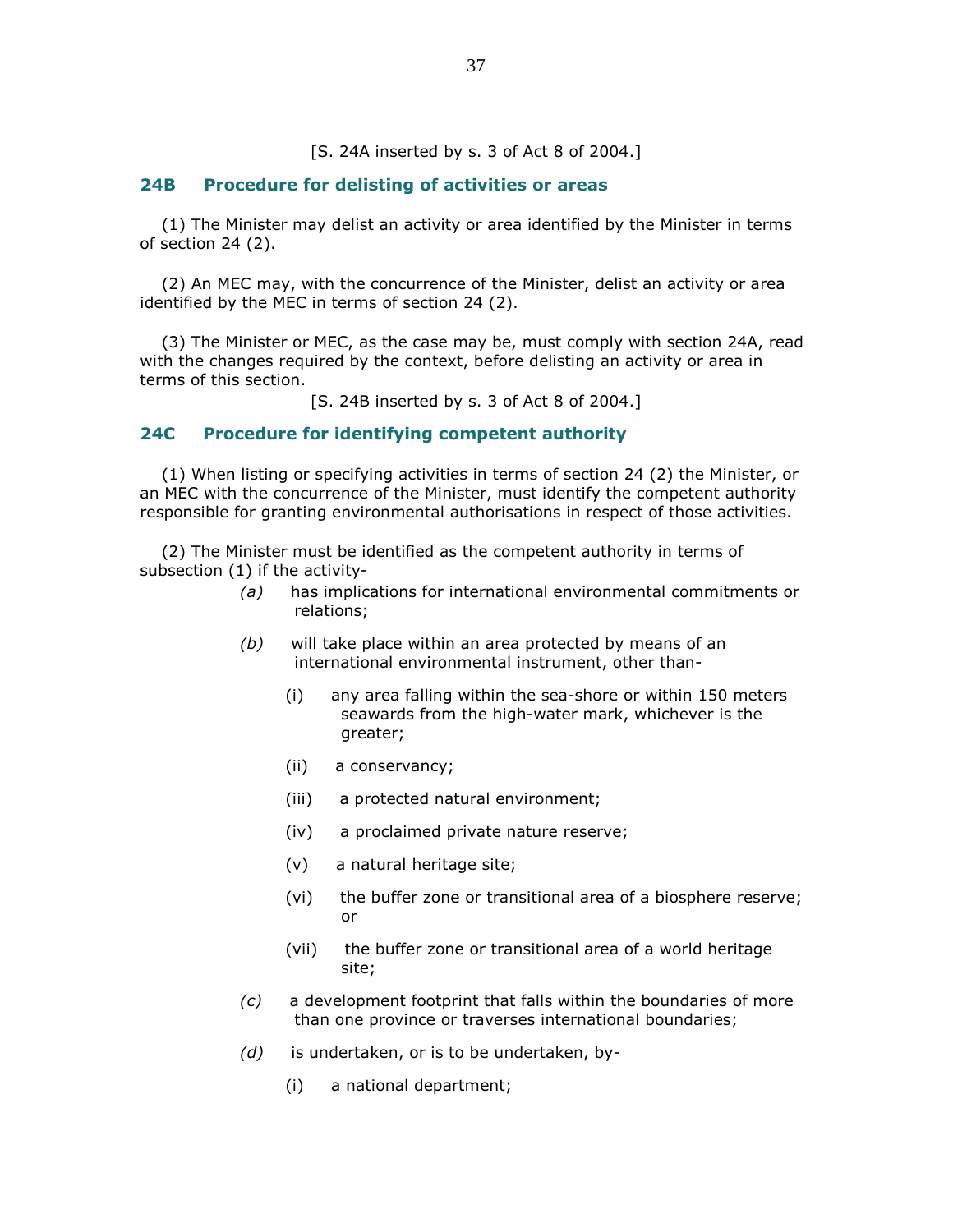- (ii) a provincial department responsible for environmental affairs or any other organ of state performing a regulatory function and reporting to the MEC; or
- (iii) a statutory body, excluding any municipality, performing an exclusive competence of the national sphere of government; or
- (e) will take place within a national proclaimed protected area or other conservation area under control of a national authority.

 (2A) The Minister of Minerals and Energy must be identified as the competent authority in terms of subsection (1) where the activity constitutes prospecting, mining, exploration, production or a related activity occurring within a prospecting, mining, exploration or production area.

[NB: Sub-s. (2A) has been deleted by s. 13 of the National Environmental Management Amendment Act 62 of 2008, a provision which will come into operation 18 months after the date on which the provisions relating to prospecting, mining, exploration and production and related activities come into operation in terms of s. 14 (2) of Act 62 of 2008. ]

 (3) The Minister and an MEC may agree that applications for environmental authorisations with regard to any activity or class of activities-

- (a) contemplated in subsection (2) may be dealt with by the MEC;
- $(b)$  in respect of which the MEC is identified as the competent authority may be dealt with by the Minister.

[S. 24C inserted by s. 3 of Act 8 of 2004 and substituted by s. 3 of Act 62 of 2008.]

# 24D Publication of list

 (1) The Minister or MEC concerned, as the case may be, must publish in the relevant Gazette a notice containing a list of-

- $(a)$  activities or areas identified in terms of section 24 (2); and
- (b) competent authorities identified in terms of section 24C.

 (2) The notice referred to in subsection (1) must specify the date on which the list is to come into effect.

[S. 24D inserted by s. 3 of Act 8 of 2004 and substituted by s. 4 of Act 62 of 2008.]

# 24E Minimum conditions attached to environmental authorisations

Every environmental authorisation must as a minimum ensure that-

- (a) adequate provision is made for the ongoing management and monitoring of the impacts of the activity on the environment throughout the life cycle of the activity;
- $(b)$  the property, site or area is specified; and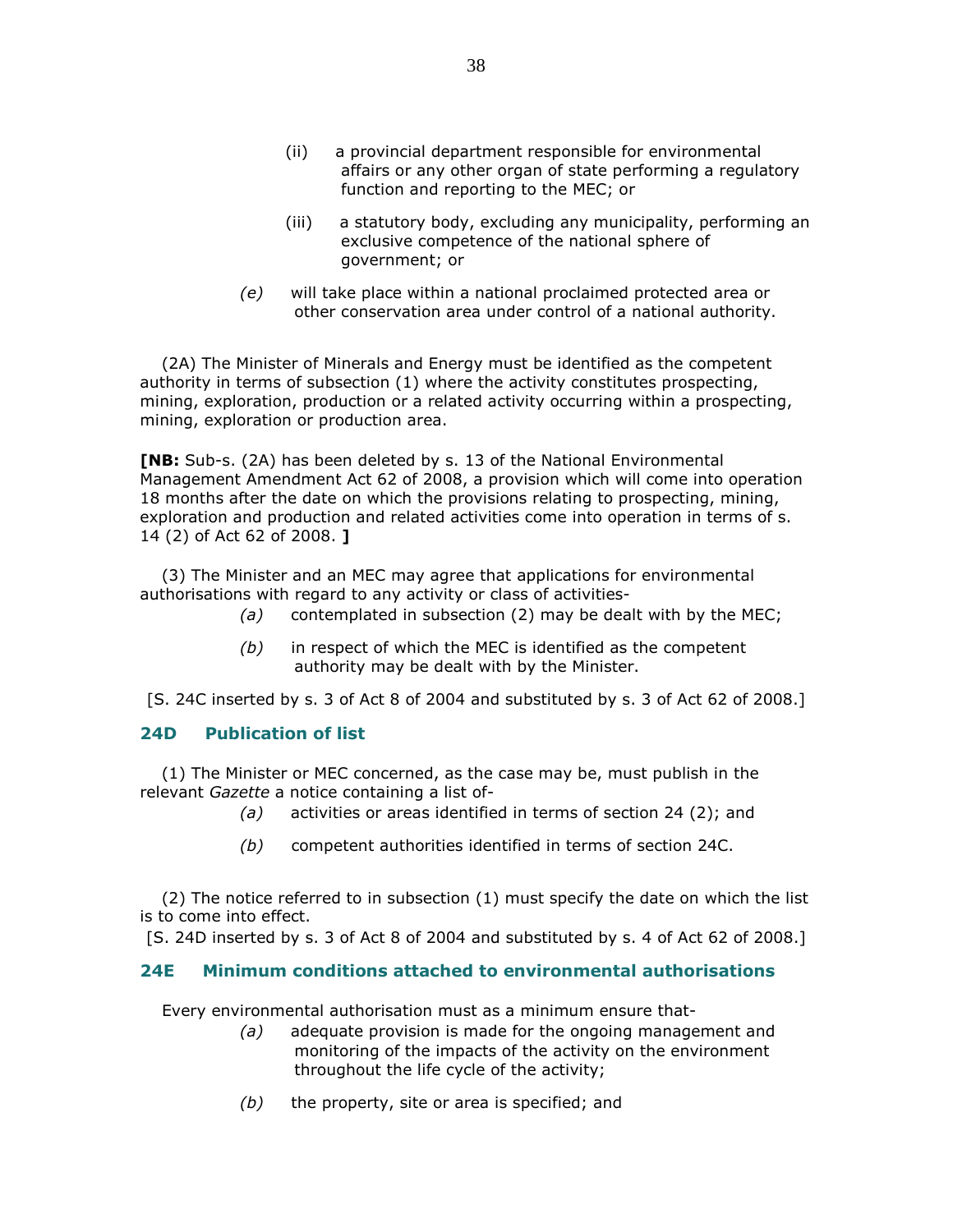$(c)$  provision is made for the transfer of rights and obligations when there is a change of ownership in the property.

[S. 24E inserted by s. 3 of Act 8 of 2004.]

# 24F Offences relating to commencement or continuation of listed activity

- (1) Notwithstanding any other Act, no person may-
	- (a) commence an activity listed or specified in terms of section 24 (2)  $(a)$  or  $(b)$  unless the competent authority or the Minister of Minerals and Energy, as the case may be, has granted an environmental authorisation for the activity; or

**[NB:** Para. (a) has been amended by s. 13 of the National Environmental Management Amendment Act 62 of 2008, a provision which will come into operation 18 months after the date on which the provisions relating to prospecting, mining, exploration and production and related activities come into operation in terms of s. 14 (2) of Act 62 of 2008. See PENDLEX . ]

> (b) commence and continue an activity listed in terms of section 24 (2) (d) unless it is done in terms of an applicable norm or standard.

[Sub-s. (1) substituted by s. 5 of Act 62 of 2008.]

- (2) It is an offence for any person to fail to comply with or to contravene-
	- (a) subsection  $(1)$   $(a)$ ;
	- $(b)$  subsection  $(1)$   $(b)$ ;
	- (c) the conditions applicable to any environmental authorisation granted for a listed activity or specified activity;
	- (d) any condition applicable to an exemption granted in terms of section 24M; or
	- (e) an approved environmental management programme.

[Sub-s. (2) substituted by s. 5 of Act 62 of 2008.]

 (3) It is a defence to a charge in terms of subsection (2) to show that the activity was commenced or continued in response to an emergency so as to protect human life, property or the environment.

 (4) A person convicted of an offence in terms of subsection (2) is liable to a fine not exceeding R5 million or to imprisonment for a period not exceeding ten years, or to both such fine and such imprisonment.

[S. 24F inserted by s. 3 of Act 8 of 2004.]

# 24G Rectification of unlawful commencement or continuation of listed activity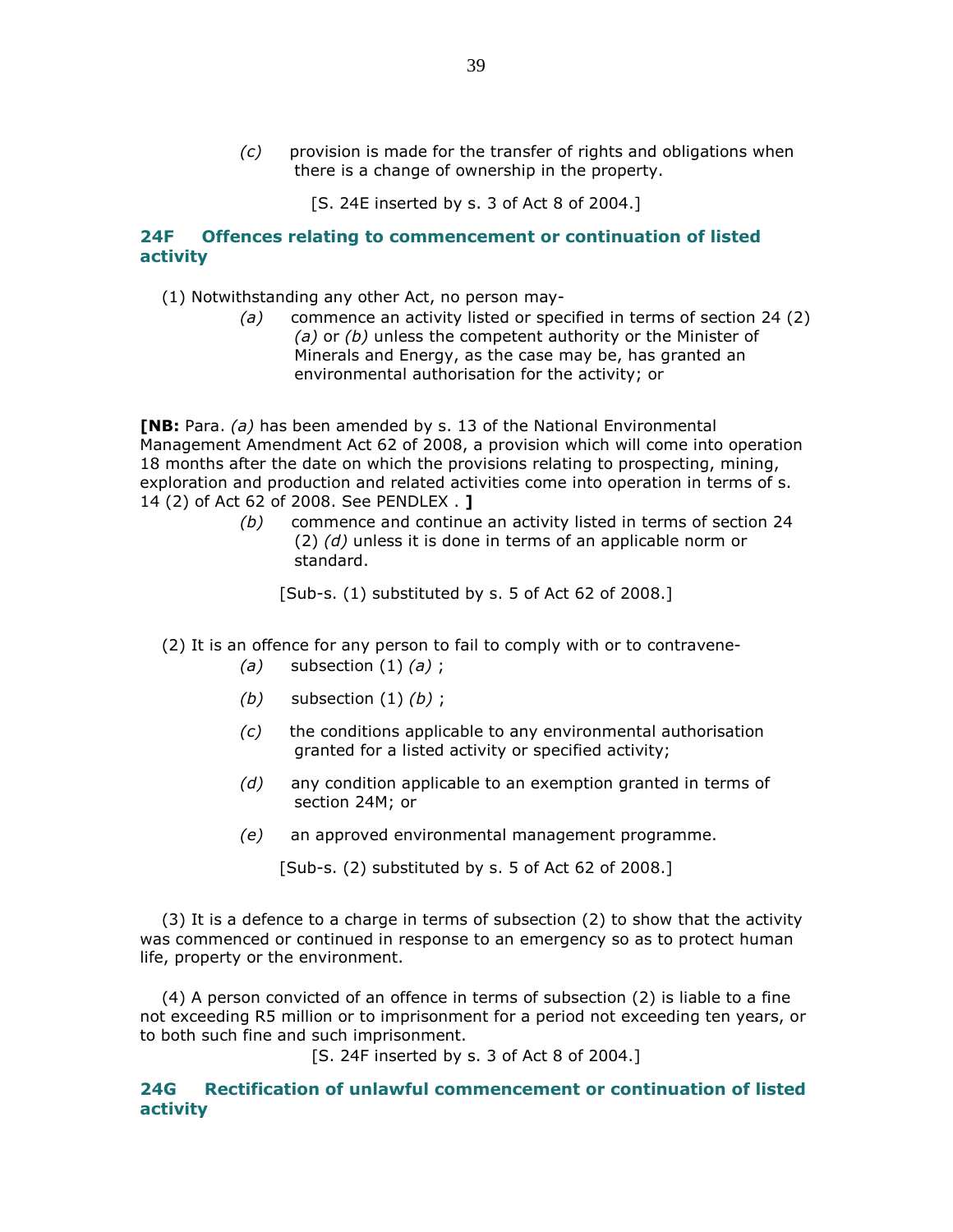(1) On application by a person who has committed an offence in terms of section 24F (2) (a) the Minister, Minister of Minerals and Energy or MEC concerned, as the case may be, may direct the applicant to-

- (a) compile a report containing-
	- (i) an assessment of the nature, extent, duration and significance of the consequences for or impacts on the environment of the activity, including the cumulative effects;
	- (ii) a description of mitigation measures undertaken or to be undertaken in respect of the consequences for or impacts on the environment of the activity;
	- (iii) a description of the public participation process followed during the course of compiling the report, including all comments received from interested and affected parties and an indication of how issues raised have been addressed;
	- (iv) an environmental management programme; and
- (b) provide such other information or undertake such further studies as the Minister or MEC, as the case may be, may deem necessary.

[NB: Sub-s. (1) has been amended by s. 13 of the National Environmental Management Amendment Act 62 of 2008, a provision which will come into operation 18 months after the date on which the provisions relating to prospecting, mining, exploration and production and related activities come into operation in terms of s. 14 (2) of Act 62 of 2008. See PENDLEX . ]

 (2) The Minister or MEC concerned must consider any reports or information submitted in terms of subsection (1) and thereafter may-

- (a) direct the person to cease the activity, either wholly or in part, and to rehabilitate the environment within such time and subject to such conditions as the Minister or MEC may deem necessary; or
- (b) issue an environmental authorisation to such person subject to such conditions as the Minister or MEC may deem necessary.

 (2A) A person contemplated in subsection (1) must pay an administrative fine, which may not exceed R1 million and which must be determined by the competent authority, before the Minister or MEC concerned may act in terms of subsection (2)  $(a)$  or  $(b)$ .

 (3) A person who fails to comply with a directive contemplated in subsection (2)  $(a)$  or who contravenes or fails to comply with a condition contemplated in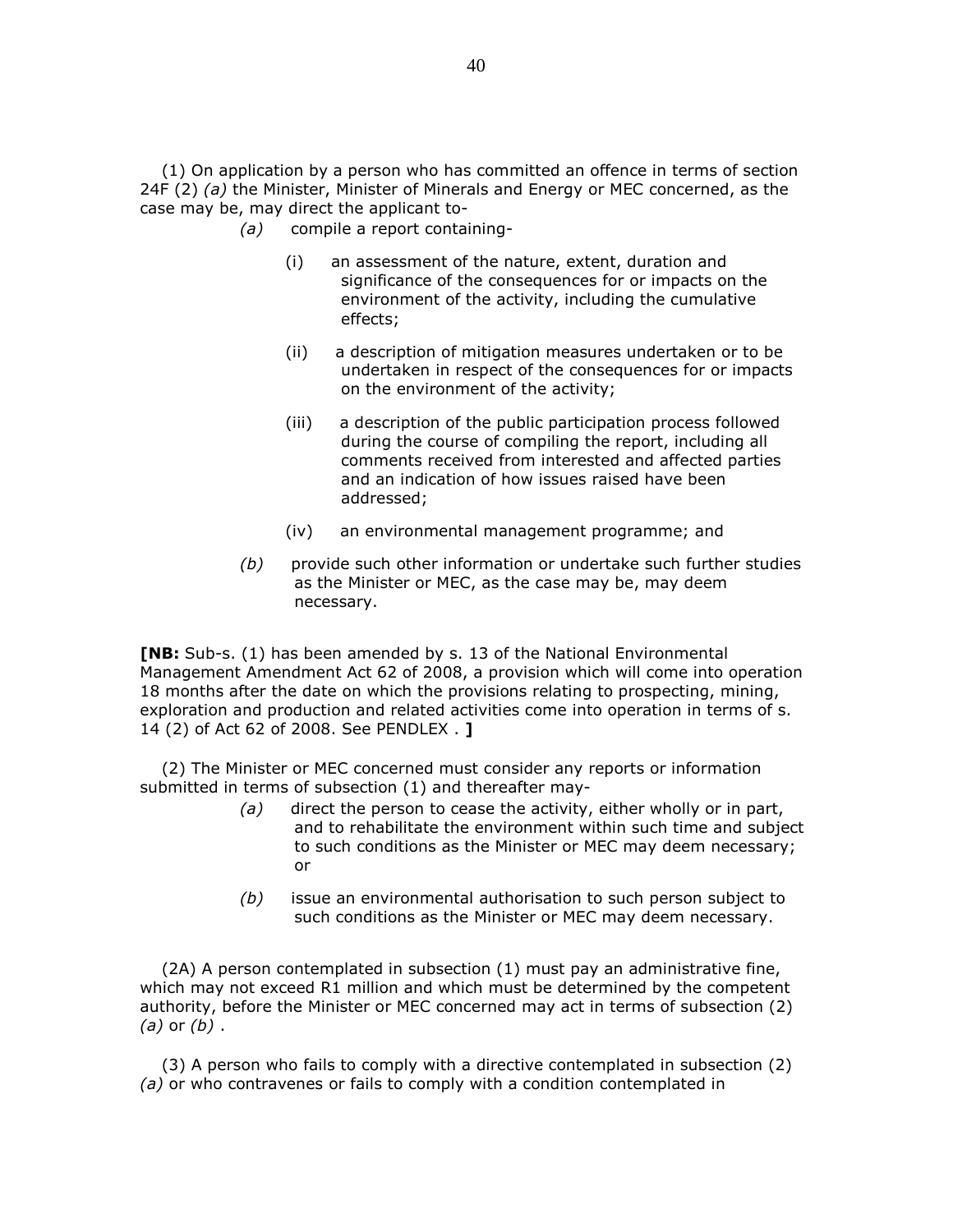subsection (2)  $(b)$  is guilty of an offence and liable on conviction to a penalty contemplated in section 24F (4).

[S. 24G inserted by s. 3 of Act 8 of 2004 and substituted by s. 6 of Act 62 of 2008.]

# 24H Registration authorities

 (1) An association proposing to register its members as environmental assessment practitioners may apply to the Minister to be appointed as a registration authority in such manner as the Minister may prescribe.

(2) The application must contain-

- (a) the constitution of the association;
- $(b)$  a list of the members of the association;
- (c) a description of the criteria and process to be used to register environmental assessment practitioners;
- $(d)$  a list of the qualifications of the members of the association responsible for the assessment of applicants for registration;
- (e) a code of conduct regulating the ethical and professional conduct of members of the association; and
- $(f)$  any other prescribed requirements.

 (3) After considering an application, and any other additional information that the Minister may require, the Minister may-

- (a) by notice in the Gazette, appoint the association as a registration authority; or
- $(b)$  in writing addressed to the association, refuse the application, giving reasons for such refusal.

 (4) The Minister may, for good cause and in writing addressed to the association, terminate the appointment of an association as a registration authority.

 (5) The Minister must maintain a register of all associations appointed as registration authorities in terms of this section.

 (6) The Minister may appoint as registration authorities such number of associations as are required for the purposes of this Act and may, if circumstances so require, limit the number of registration authorities to a single registration authority. [Sub-s. (6) added by s. 7 of Act 62 of 2008.]

[S. 24H inserted by s. 3 of Act 8 of 2004.]

# 24I Appointment of external specialist to review assessment

 The Minister or MEC may appoint an external specialist reviewer, and may recover costs from the applicant, in instances where-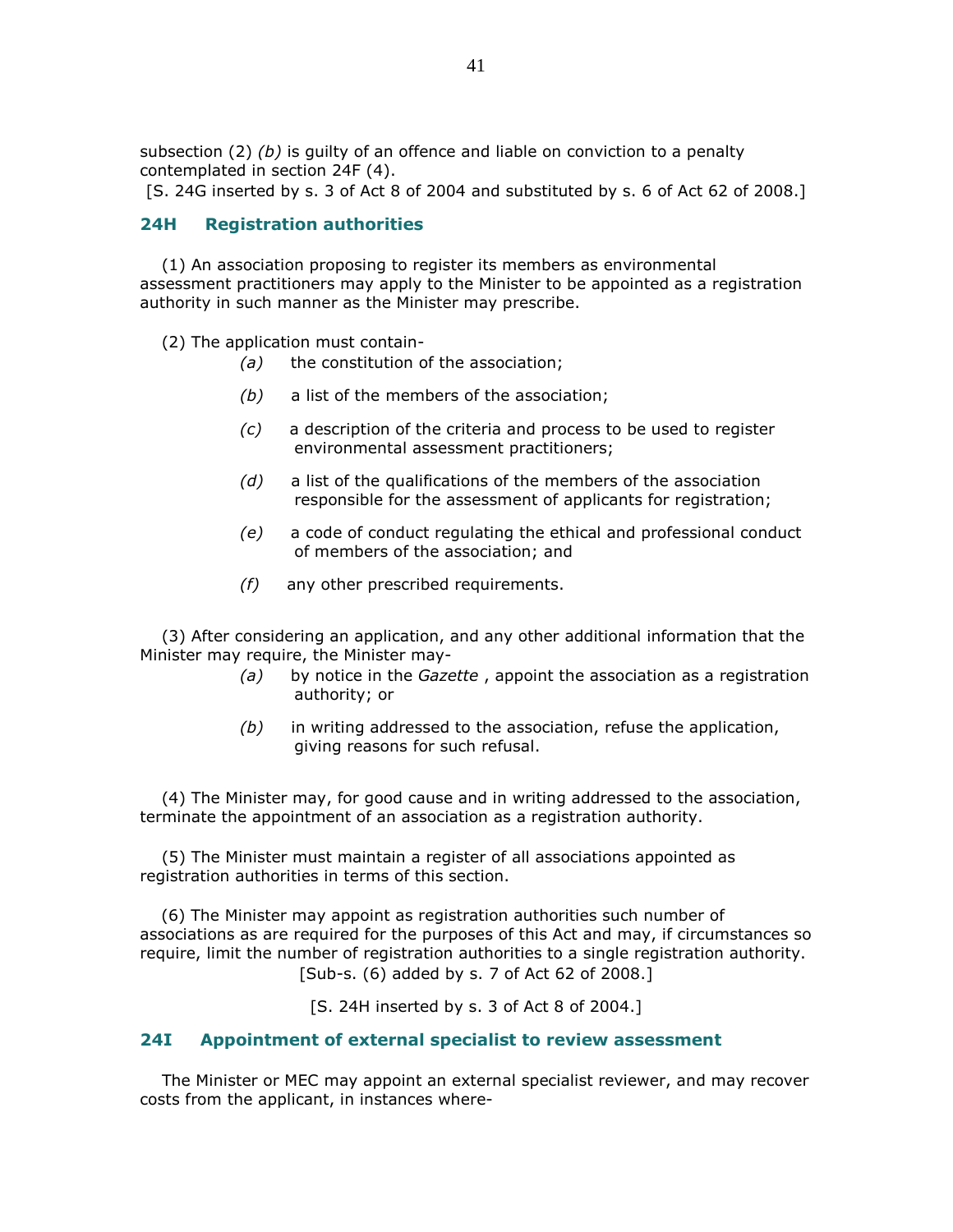- (a) the technical knowledge required to review any aspect of an assessment is not readily available within the competent authority;
- $(b)$  a high level of objectivity is required which is not apparent in the documents submitted, in order to ascertain whether the information contained in such documents is adequate for decision-making or whether it requires amendment.

[S. 24I inserted by s. 3 of Act 8 of 2004.]

#### 24J Implementation guidelines

 The Minister or an MEC, with the concurrence of the Minister, may publish guidelines regarding-

- (a) listed activities or specified activities; or
- $(b)$  the implementation, administration and institutional arrangements of regulations made in terms of section 24 (5).
	- [S. 24J inserted by s. 8 of Act 62 of 2008.]

# 24K Consultation between competent authorities and consideration of legislative compliance requirements of other organs of state having **jurisdiction**

 (1) The Minister or an MEC may consult with any organ of state responsible for administering the legislation relating to any aspect of an activity that also requires environmental authorisation under this Act in order to coordinate the respective requirements of such legislation and to avoid duplication.

 (2) The Minister or an MEC, in giving effect to Chapter 3 of the Constitution and section 24 (4) (a) (i) of this Act, may after consultation with the organ of state contemplated in subsection (1) enter into a written agreement with the organ of state in order to avoid duplication in the submission of information or the carrying out of a process relating to any aspect of an activity that also requires environmental authorisation under this Act.

(3) The Minister or an MEC may-

- (a) after having concluded an agreement contemplated in subsection (2), consider the relevance and application of such agreement on applications for environmental authorisations; and
- $(b)$  when he or she considers an application for environmental authorisation that also requires authorisation in terms of other legislation take account of, either in part or in full and as far as specific areas of expertise are concerned, any process authorised under that legislation as adequate for meeting the requirements of Chapter 5 of this Act, whether such processes are concluded or not and provided that section 24 (4) (a) and, where applicable, section 24 (4) (b) are given effect to in such process.

[S. 24K inserted by s. 8 of Act 62 of 2008.]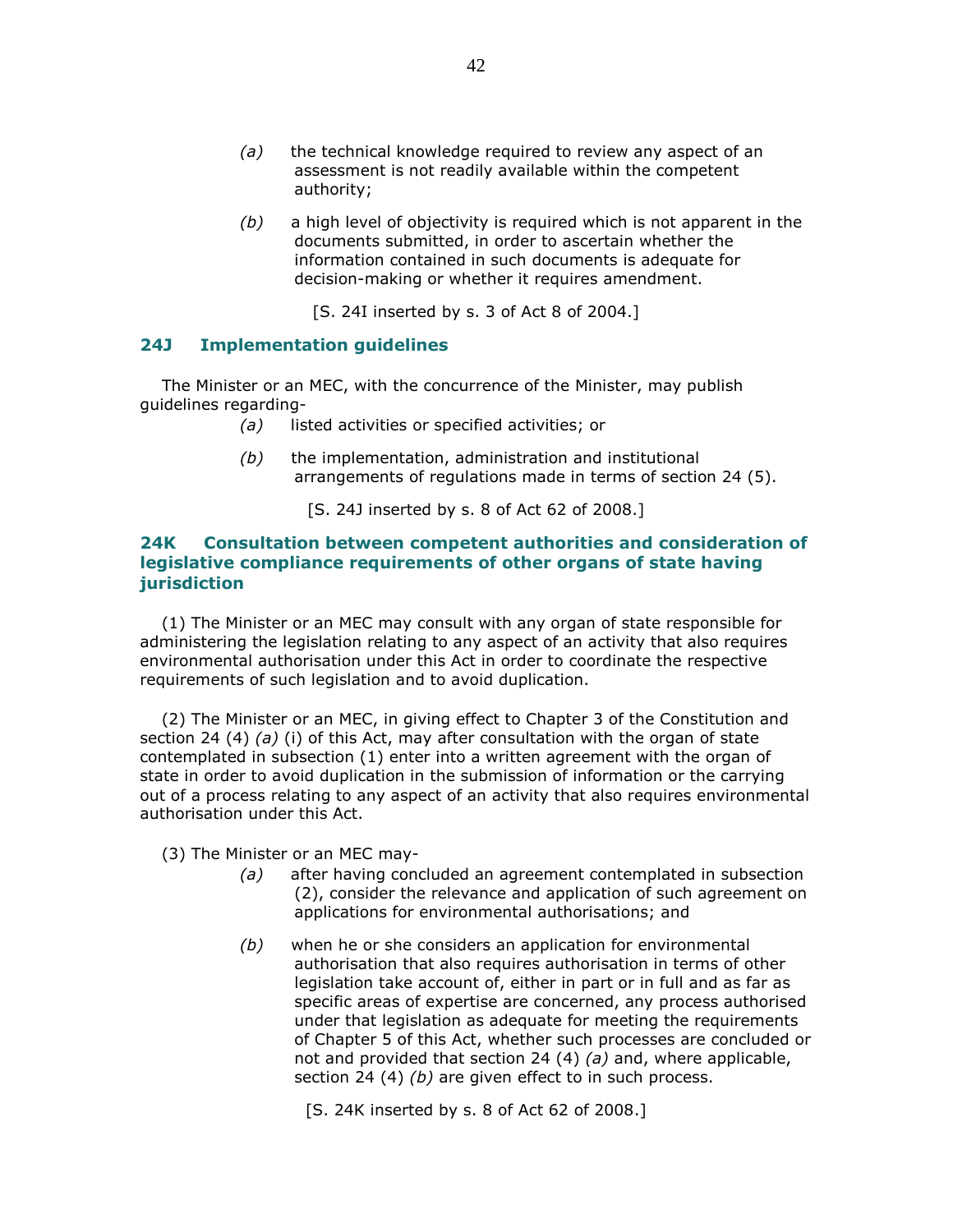# 24L Alignment of environmental authorisations

 (1) If the carrying out of a listed activity or specified activity contemplated in section 24 is also regulated in terms of another law or a specific environmental management Act, the authority empowered under that other law or specific environmental management Act to authorise that activity and the competent authority empowered under Chapter 5 to issue an environmental authorisation in respect of that activity may exercise their respective powers jointly by issuing-

- (a) separate authorisations; or
- (b) an integrated environmental authorisation.

(2) An integrated environmental authorisation contemplated in subsection  $(1)$   $(b)$ may be issued only if-

- $(a)$  the relevant provisions of this Act and the other law or specific environmental management Act have been complied with; and
- $(b)$  the environmental authorisation specifies the-
	- (i) provisions in terms of which it has been issued; and
	- (ii) relevant authority or authorities that have issued it.

 (3) A competent authority empowered under Chapter 5 to issue an environmental authorisation in respect of a listed activity or specified activity may regard such authorisation as a sufficient basis for the granting or refusing of an authorisation, a permit or a licence under a specific environmental management Act if that specific environmental management Act is also administered by that competent authority.

 (4) A competent authority empowered under Chapter 5 to issue an environmental authorisation may regard an authorisation in terms of any other legislation that meets all the requirements stipulated in section 24 (4) (a) and, where applicable, section 24 (4) (b) to be an environmental authorisation in terms of that Chapter. [S. 24L inserted by s. 8 of Act 62 of 2008.]

# 24M Exemptions from application of certain provisions

 (1) The Minister or an MEC, as the case may be, may grant an exemption from any provision of this Act, except from a provision of section 24 (4)  $(a)$ .

 (2) The Minister of Minerals and Energy may grant an exemption from any matter contemplated in section 24 (4)  $(b)$ .

[NB: Sub-s. (2) has been deleted by s. 13 of the National Environmental Management Amendment Act 62 of 2008, a provision which will come into operation 18 months after the date on which the provisions relating to prospecting, mining, exploration and production and related activities come into operation in terms of s. 14 (2) of Act 62 of 2008. ]

(3) The Minister or an MEC, as the case may be, must prescribe the process to be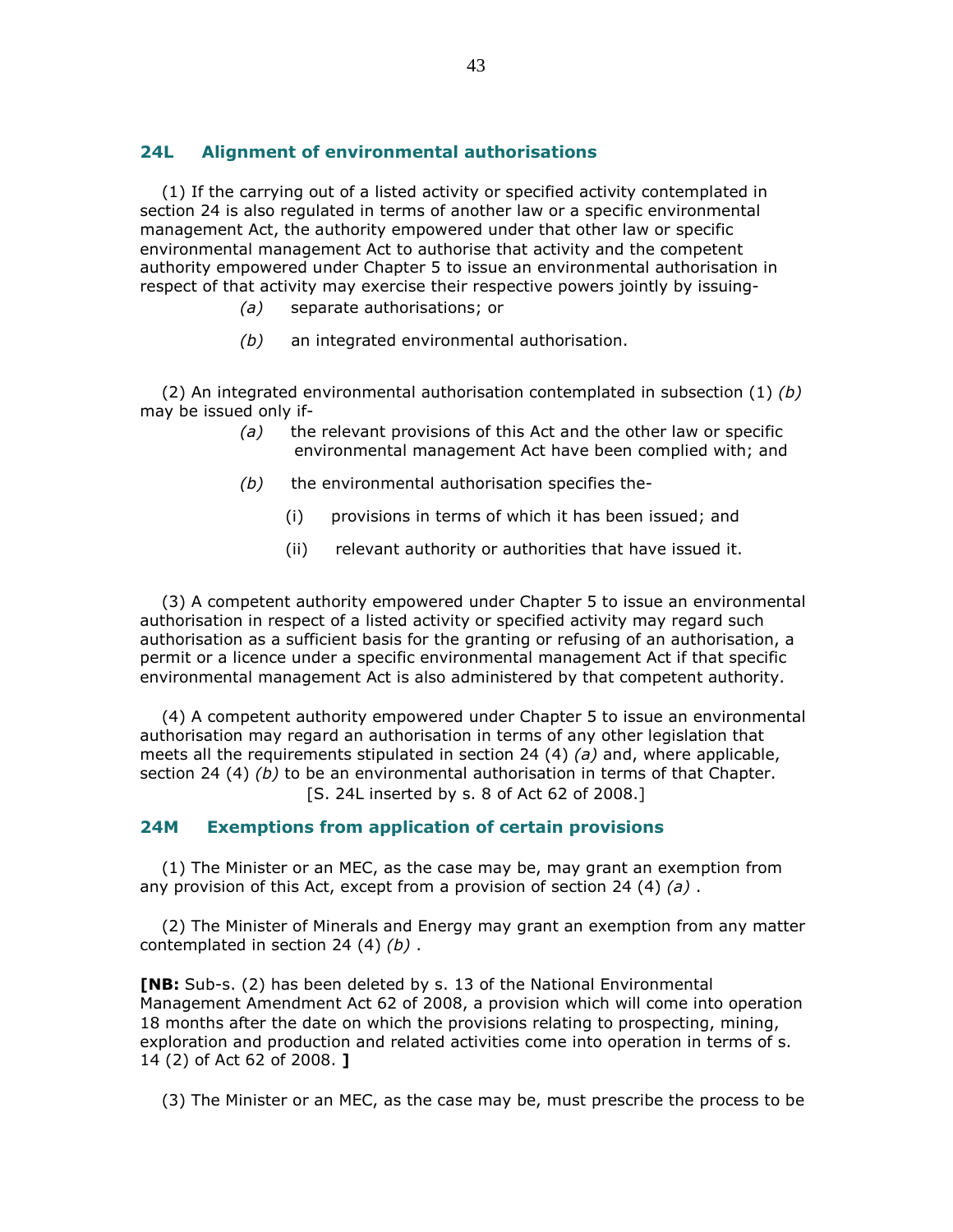followed for the lodging and processing of an application for exemption in terms of this section.

 (4) The Minister, the Minister of Minerals and Energy or MEC may only grant an exemption contemplated in subsection  $(1)$  or  $(2)$ , as the case may be, if-

- $(a)$  the granting of the exemption is unlikely to result in significant detrimental consequences for or impacts on the environment;
- $(b)$  the provision cannot be implemented in practice in the case of the application in question; or
- (c) the exemption is unlikely to adversely affect the rights of interested or affected parties.

[NB: Sub-s. (4) has been amended by s. 13 of the National Environmental Management Amendment Act 62 of 2008, a provision which will come into operation 18 months after the date on which the provisions relating to prospecting, mining, exploration and production and related activities come into operation in terms of s. 14 (2) of Act 62 of 2008. See PENDLEX . ]

[S. 24M inserted by s. 8 of Act 62 of 2008.]

# 24N Environmental management programme

 (1) The Minister, the Minister of Minerals and Energy, an MEC or identified competent authority may require the submission of an environmental management programme before considering an application for an environmental authorisation.

[NB: Sub-s. (1) has been amended by s. 13 of the National Environmental Management Amendment Act 62 of 2008, a provision which will come into operation 18 months after the date on which the provisions relating to prospecting, mining, exploration and production and related activities come into operation in terms of s. 14 (2) of Act 62 of 2008. See PENDLEX . ]

 (1A) Where environmental impact assessment has been identified as the environmental instrument to be utilised in informing an application for environmental authorisation, or where such application relates to prospecting, mining, exploration, production and related activities on a prospecting, mining, exploration or production area, the Minister, the Minister of Minerals and Energy, an MEC or identified competent authority must require the submission of an environmental management programme before considering an application for an environmental authorisation.

[NB: Sub-s. (1A) has been amended by s. 13 of the National Environmental Management Amendment Act 62 of 2008, a provision which will come into operation 18 months after the date on which the provisions relating to prospecting, mining, exploration and production and related activities come into operation in terms of s. 14 (2) of Act 62 of 2008. See PENDLEX . ]

- (2) The environmental management programme must contain-
	- (a) information on any proposed management, mitigation, protection or remedial measures that will be undertaken to address the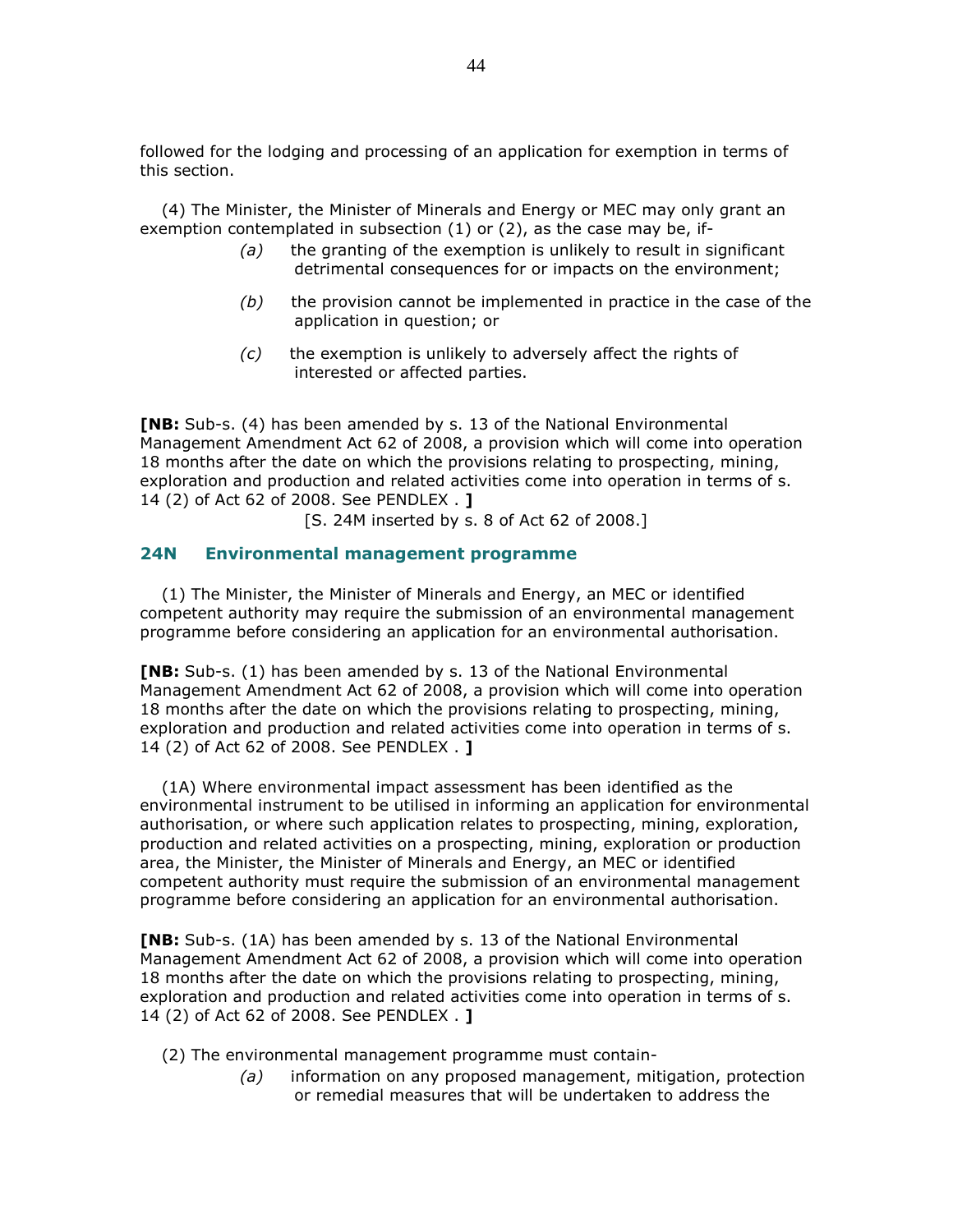environmental impacts that have been identified in a report contemplated in subsection 24 (1A), including environmental impacts or objectives in respect of-

- (i) planning and design;
- (ii) pre-construction and construction activities;
- (iii) the operation or undertaking of the activity in question;
- (iv) the rehabilitation of the environment; and
- (v) closure, if applicable;
- (b) details of-
	- (i) the person who prepared the environmental management programme; and
	- (ii) the expertise of that person to prepare an environmental management programme;
- (c) a detailed description of the aspects of the activity that are covered by the environmental management programme;
- $(d)$  information identifying the persons who will be responsible for the implementation of the measures contemplated in paragraph  $(a)$ ;
- (e) information in respect of the mechanisms proposed for monitoring compliance with the environmental management programme and for reporting on the compliance;
- $(f)$  as far as is reasonably practicable, measures to rehabilitate the environment affected by the undertaking of any listed activity or specified activity to its natural or predetermined state or to a land use which conforms to the generally accepted principle of sustainable development; and
- $(q)$  a description of the manner in which it intends to-
	- (i) modify, remedy, control or stop any action, activity or process which causes pollution or environmental degradation;
	- (ii) remedy the cause of pollution or degradation and migration of pollutants; and
	- (iii) comply with any prescribed environmental management standards or practices.
- (3) The environmental management programme must, where appropriate-
	- (a) set out time periods within which the measures contemplated in the environmental management programme must be implemented;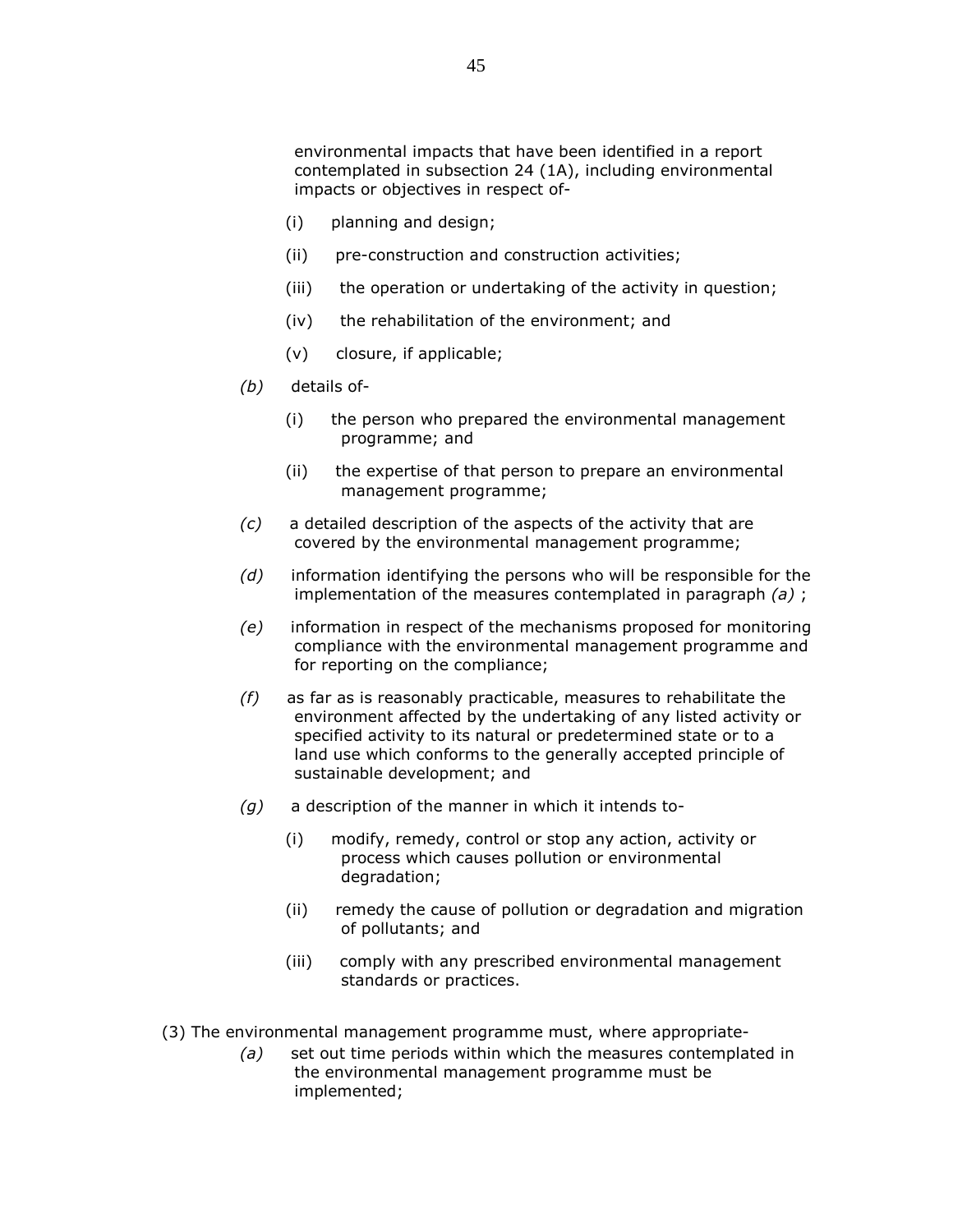- (b) contain measures regulating responsibilities for any environmental damage, pollution, pumping and treatment of extraneous water or ecological degradation as a result of prospecting or mining operations or related mining activities which may occur inside and outside the boundaries of the prospecting area or mining area in question; and
- (c) develop an environmental awareness plan describing the manner in which-
	- (i) the applicant intends to inform his or her employees of any environmental risk which may result from their work; and
	- (ii) risks must be dealt with in order to avoid pollution or the degradation of the environment.

 (4) The Minister of Minerals and Energy may not grant an environmental authorisation, unless he or she has considered any recommendation by the Regional Mining Development and Environmental Committee.

[NB: Sub-s. (4) has been amended by s. 13 of the National Environmental Management Amendment Act 62 of 2008, a provision which will come into operation 18 months after the date on which the provisions relating to prospecting, mining, exploration and production and related activities come into operation in terms of s. 14 (2) of Act 62 of 2008. See PENDLEX . ]

 (5) The Minister, the Minister of Minerals and Energy, an MEC or identified competent authority may call for additional information and may direct that the environmental management programme in question must be adjusted in such a way as the Minister, the Minister of Minerals and Energy or the MEC may require.

[NB: Sub-s. (5) has been amended by s. 13 of the National Environmental Management Amendment Act 62 of 2008, a provision which will come into operation 18 months after the date on which the provisions relating to prospecting, mining, exploration and production and related activities come into operation in terms of s. 14 (2) of Act 62 of 2008. See PENDLEX . ]

 (6) The Minister, the Minister of Minerals and Energy, an MEC or identified competent authority may at any time after he or she has approved an application for an environmental authorisation approve an amended environmental management programme.

[NB: Sub-s. (6) has been amended by s. 13 of the National Environmental Management Amendment Act 62 of 2008, a provision which will come into operation 18 months after the date on which the provisions relating to prospecting, mining, exploration and production and related activities come into operation in terms of s. 14 (2) of Act 62 of 2008. See PENDLEX . ]

(7) The holder and any person issued with an environmental authorisation-

(a) must at all times give effect to the general objectives of integrated environmental management laid down in section 23;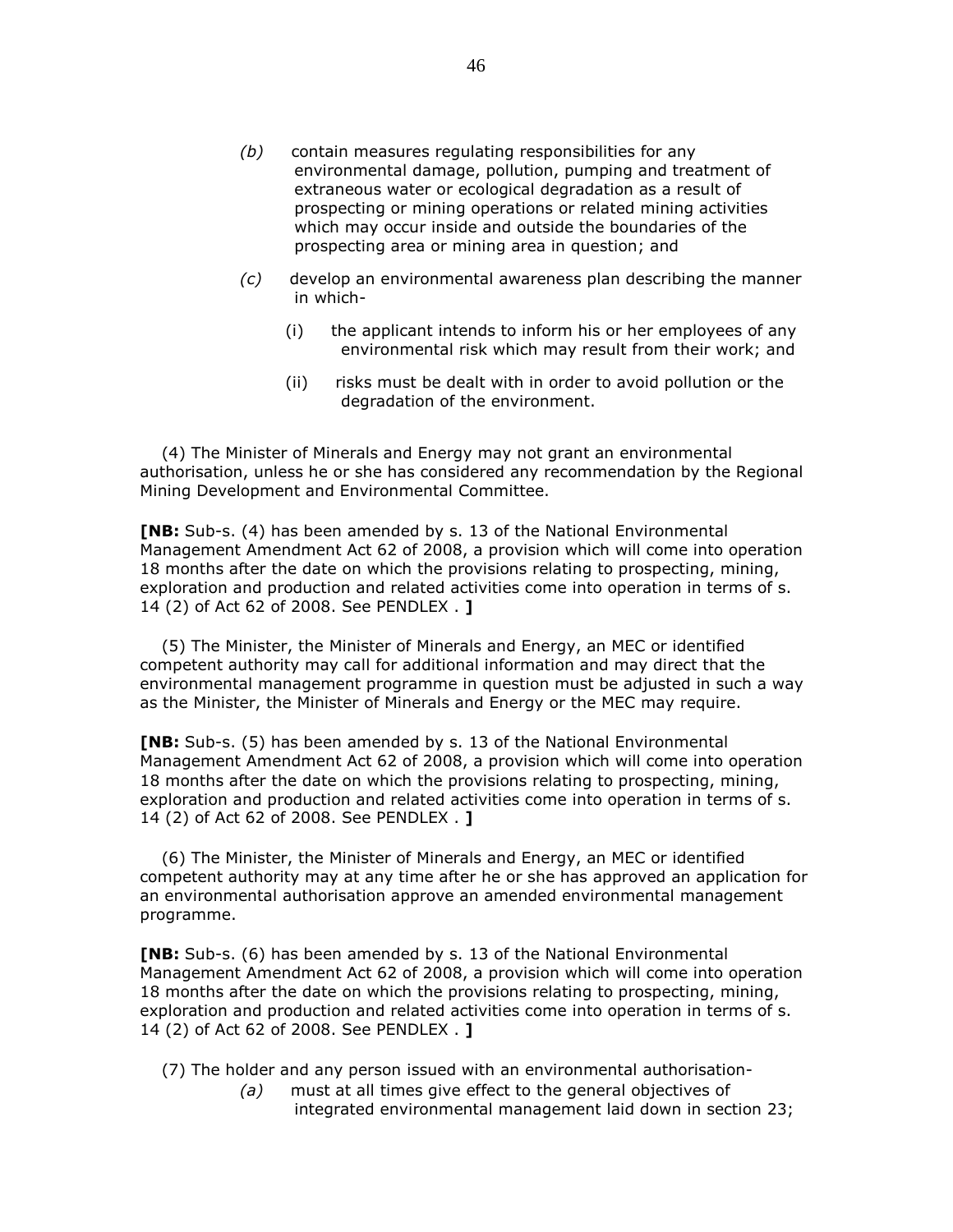- $(b)$  must consider, investigate, assess and communicate the impact of his or her prospecting or mining on the environment;
- (c) must manage all environmental impacts-
	- (i) in accordance with his or her approved environmental management programme, where appropriate; and
	- (ii) as an integral part of the reconnaissance, prospecting or mining, exploration or production operation, unless the Minister of Minerals and Energy directs otherwise;
- $(d)$  must monitor and audit compliance with the requirements of the environmental management programme;
- (e) must, as far as is reasonably practicable, rehabilitate the environment affected by the prospecting or mining operations to its natural or predetermined state or to a land use which conforms to the generally accepted principle of sustainable development; and
- $(f)$  is responsible for any environmental damage, pollution, pumping and treatment of extraneous water or ecological degradation as a result of his or her prospecting or mining operations or related mining activities which may occur inside and outside the boundaries of the prospecting or mining area to which such right or permit relates.

[NB: Sub-s. (7) has been amended by s. 13 of the National Environmental Management Amendment Act 62 of 2008, a provision which will come into operation 18 months after the date on which the provisions relating to prospecting, mining, exploration and production and related activities come into operation in terms of s. 14 (2) of Act 62 of 2008. See PENDLEX . ]

[S. 24N inserted by s. 8 of Act 62 of 2008.]

# 24O Criteria to be taken into account by competent authorities when considering applications

 (1) If the Minister, the Minister of Minerals and Energy, an MEC or identified competent authority considers an application for an environmental authorisation, the Minister, Minister of Minerals and Energy, MEC or competent authority must-

- (a) comply with this Act;
- (b) take into account all relevant factors, which may include-
	- (i) any pollution, environmental impacts or environmental degradation likely to be caused if the application is approved or refused;
	- (ii) measures that may be taken-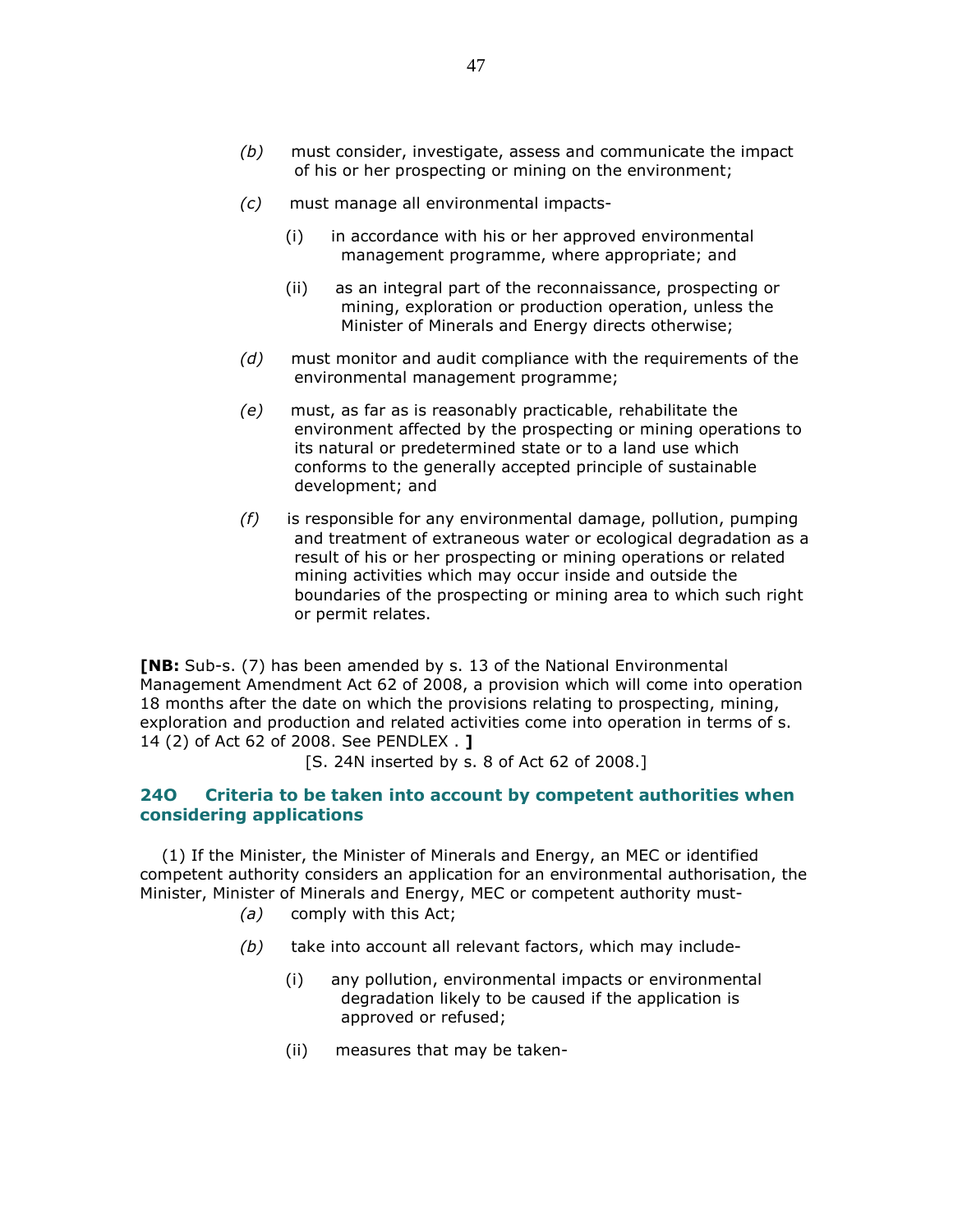- (aa) to protect the environment from harm as a result of the activity which is the subject of the application; and
- (bb) to prevent, control, abate or mitigate any pollution, substantially detrimental environmental impacts or environmental degradation;
- (iii) the ability of the applicant to implement mitigation measures and to comply with any conditions subject to which the application may be granted;
- (iv) where appropriate, any feasible and reasonable alternatives to the activity which is the subject of the application and any feasible and reasonable modifications or changes to the activity that may minimise harm to the environment;
- (v) any information and maps compiled in terms of section 24 (3), including any prescribed environmental management frameworks, to the extent that such information, maps and frameworks are relevant to the application;
- (vi) information contained in the application form, reports, comments, representations and other documents submitted in terms of this Act to the Minister, Minister of Minerals and Energy, MEC or competent authority in connection with the application;
- (vii) any comments received from organs of state that have jurisdiction over any aspect of the activity which is the subject of the application; and
- (viii) any guidelines, departmental policies and decision making instruments that have been developed or any other information in the possession of the competent authority that are relevant to the application; and
- $(c)$  take into account the comments of any organ of state charged with the administration of any law which relates to the activity in question.

[NB: Sub-s. (1) has been amended by s. 13 of the National Environmental Management Amendment Act 62 of 2008, a provision which will come into operation 18 months after the date on which the provisions relating to prospecting, mining, exploration and production and related activities come into operation in terms of s. 14 (2) of Act 62 of 2008. See PENDLEX . ]

 (2) The Minister, the Minister of Minerals and Energy, an MEC or identified competent authority must consult with every State department that administers a law relating to a matter affecting the environment when he or she considers an application for an environmental authorisation.

[NB: Sub-s. (2) has been amended by s. 13 of the National Environmental Management Amendment Act 62 of 2008, a provision which will come into operation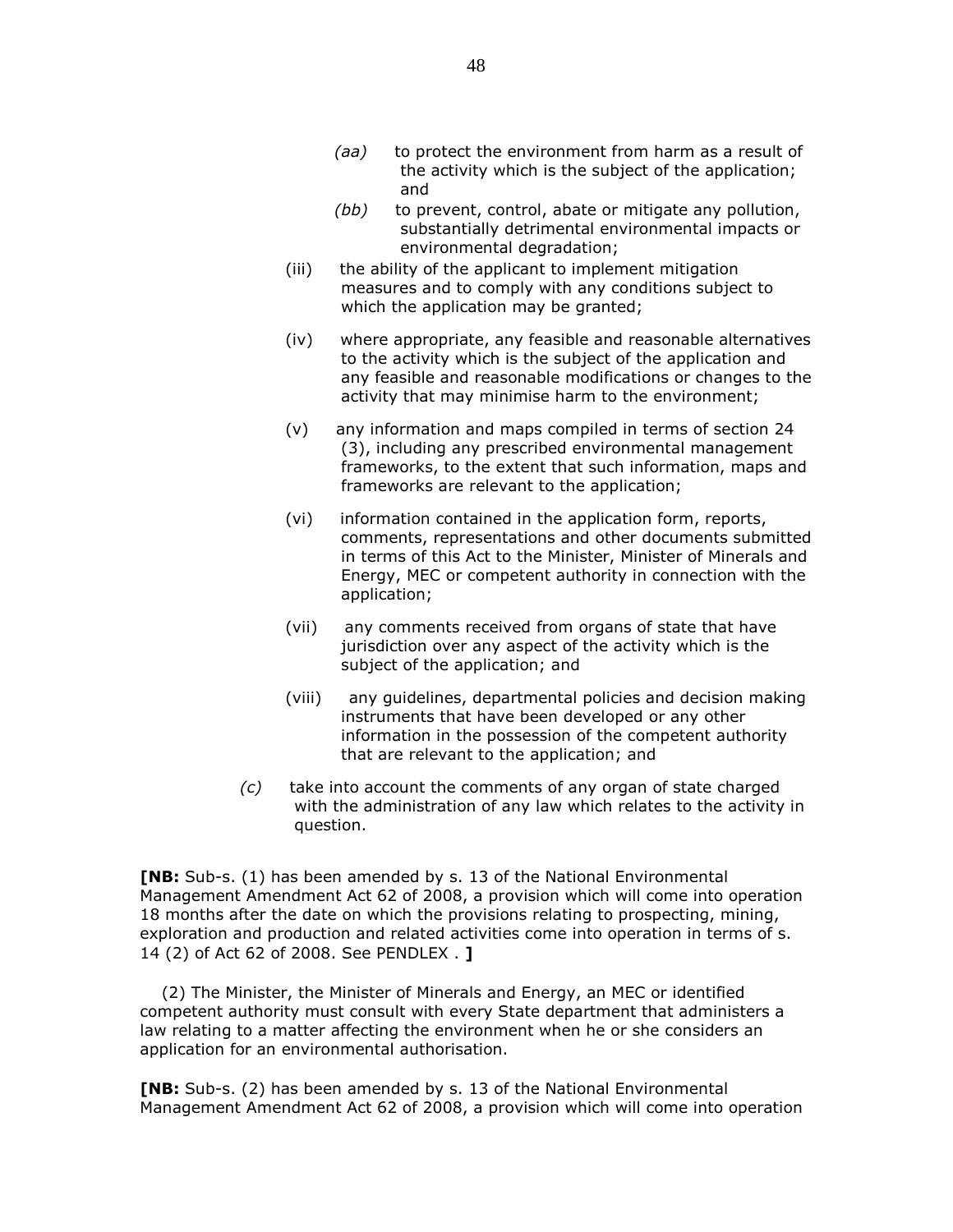18 months after the date on which the provisions relating to prospecting, mining, exploration and production and related activities come into operation in terms of s. 14 (2) of Act 62 of 2008. See PENDLEX . ]

 (3) A State department consulted in terms of subsection (2) must submit comment within 40 days from the date on which the Minister, Minister of Minerals and Energy, MEC or identified competent authority requests such State department in writing to submit comment.

 (4) If any State department contemplated in subsection (2) objects to the contents of an application for prospecting, mining, exploration, production or related activities in a prospecting, mining, exploration or production area, the Minister of Minerals and Energy must refer the objection to the Regional Mining Development and Environmental Committee for consideration and recommendation.

[NB: Sub-s. (4) has been amended by s. 13 of the National Environmental Management Amendment Act 62 of 2008, a provision which will come into operation 18 months after the date on which the provisions relating to prospecting, mining, exploration and production and related activities come into operation in terms of s. 14 (2) of Act 62 of 2008. See PENDLEX . ]

 (5) The Regional Mining Development and Environmental Committee must, within 45 days after the date of receiving such an objection, consider the objection and must make recommendations to the Minister of Minerals and Energy for a final decision.

[NB: Sub-s. (5) has been amended by s. 13 of the National Environmental Management Amendment Act 62 of 2008, a provision which will come into operation 18 months after the date on which the provisions relating to prospecting, mining, exploration and production and related activities come into operation in terms of s. 14 (2) of Act 62 of 2008. See PENDLEX . ]

[S. 24O inserted by s. 8 of Act 62 of 2008.]

# 24P Financial provision for remediation of environmental damage

 (1) An applicant for an environmental authorisation relating to prospecting, mining, exploration, production or related activities on a prospecting, mining, exploration or production area must make the prescribed financial provision for the rehabilitation, management and closure of environmental impacts, before the Minister of Minerals and Energy issues the environmental authorisation.

[NB: Sub-s. (1) has been amended by s. 13 of the National Environmental Management Amendment Act 62 of 2008, a provision which will come into operation 18 months after the date on which the provisions relating to prospecting, mining, exploration and production and related activities come into operation in terms of s. 14 (2) of Act 62 of 2008. See PENDLEX . ]

 (2) If any holder or any holder of an old order right fails to rehabilitate or to manage any impact on the environment, or is unable to undertake such rehabilitation or to manage such impact, the Minister of Minerals and Energy may, upon written notice to such holder, use all or part of the financial provision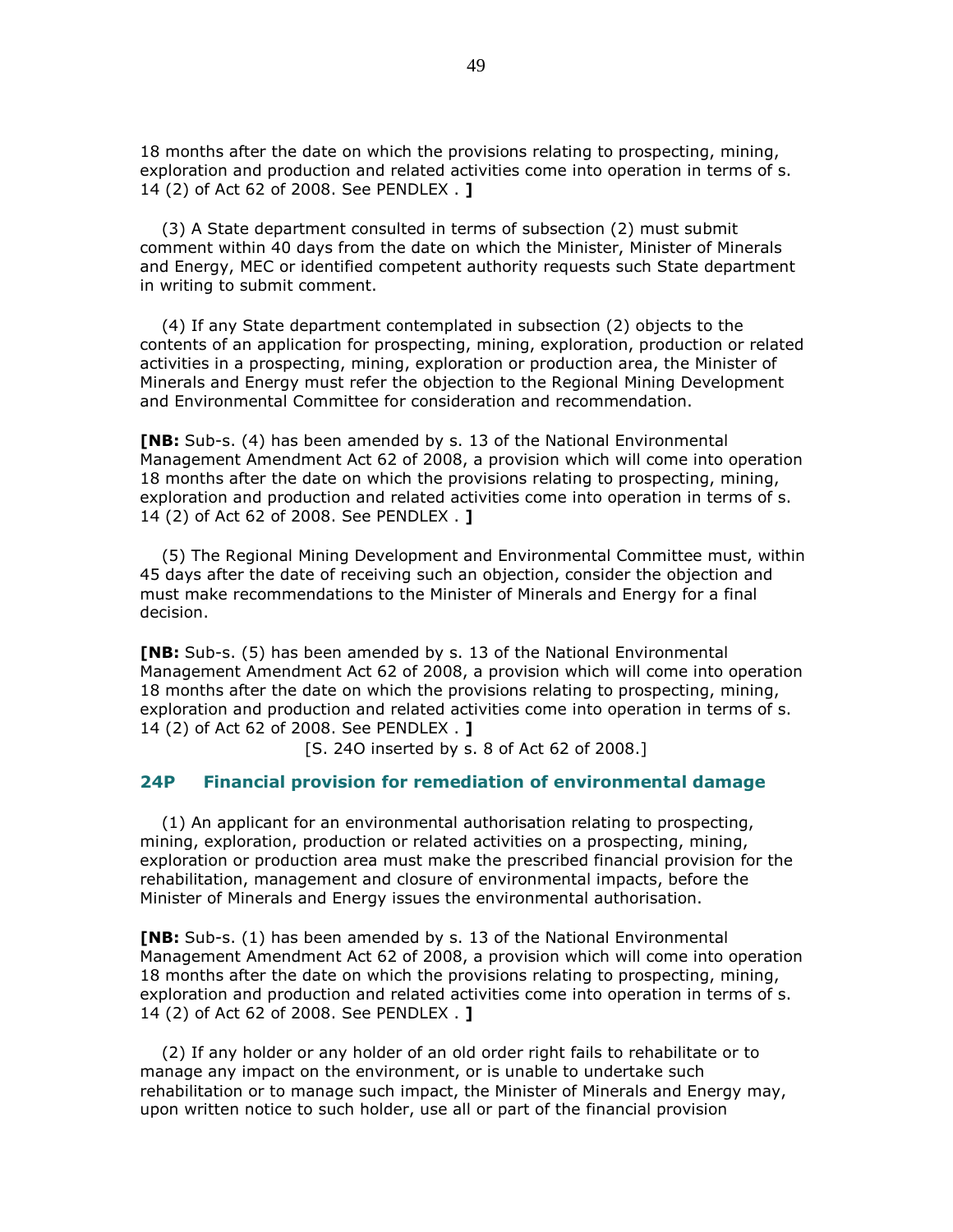contemplated in subsection (1) to rehabilitate or manage the environmental impact in question.

[NB: Sub-s. (2) has been amended by s. 13 of the National Environmental Management Amendment Act 62 of 2008, a provision which will come into operation 18 months after the date on which the provisions relating to prospecting, mining, exploration and production and related activities come into operation in terms of s. 14 (2) of Act 62 of 2008. See PENDLEX . ]

 (3) Every holder must annually assess his or her environmental liability and, if circumstances so require, must adjust his or her financial provision to the satisfaction of the Minister of Minerals and Energy.

[NB: Sub-s. (3) has been amended by s. 13 of the National Environmental Management Amendment Act 62 of 2008, a provision which will come into operation 18 months after the date on which the provisions relating to prospecting, mining, exploration and production and related activities come into operation in terms of s. 14 (2) of Act 62 of 2008. See PENDLEX . ]

 $(4)$  (a) If the Minister of Minerals and Energy is not satisfied with the assessment and financial provision contemplated in this section, the Minister of Minerals and Energy may appoint an independent assessor to conduct the assessment and determine the financial provision.

 $(b)$  Any cost in respect of such assessment must be borne by the holder in question.

[NB: Sub-s. (4) has been amended by s. 13 of the National Environmental Management Amendment Act 62 of 2008, a provision which will come into operation 18 months after the date on which the provisions relating to prospecting, mining, exploration and production and related activities come into operation in terms of s. 14 (2) of Act 62 of 2008. See PENDLEX . ]

 (5) The requirement to maintain and retain the financial provision contemplated in this section remains in force until the Minister of Minerals and Energy issues a certificate to such holder, but the Minister of Minerals and Energy may retain such portion of the financial provision as may be required to rehabilitate the closed mining or prospecting operation in respect of latent or residual environmental impacts.

[NB: Sub-s. (5) has been amended by s. 13 of the National Environmental Management Amendment Act 62 of 2008, a provision which will come into operation 18 months after the date on which the provisions relating to prospecting, mining, exploration and production and related activities come into operation in terms of s. 14 (2) of Act 62 of 2008. See PENDLEX . ]

 (6) The Insolvency Act, 1936 ( Act 24 of 1936 ), does not apply to any form of financial provision contemplated in subsection (1) and all amounts arising from that provision.

(7) The Minister, or an MEC in concurrence with the Minister, may in writing make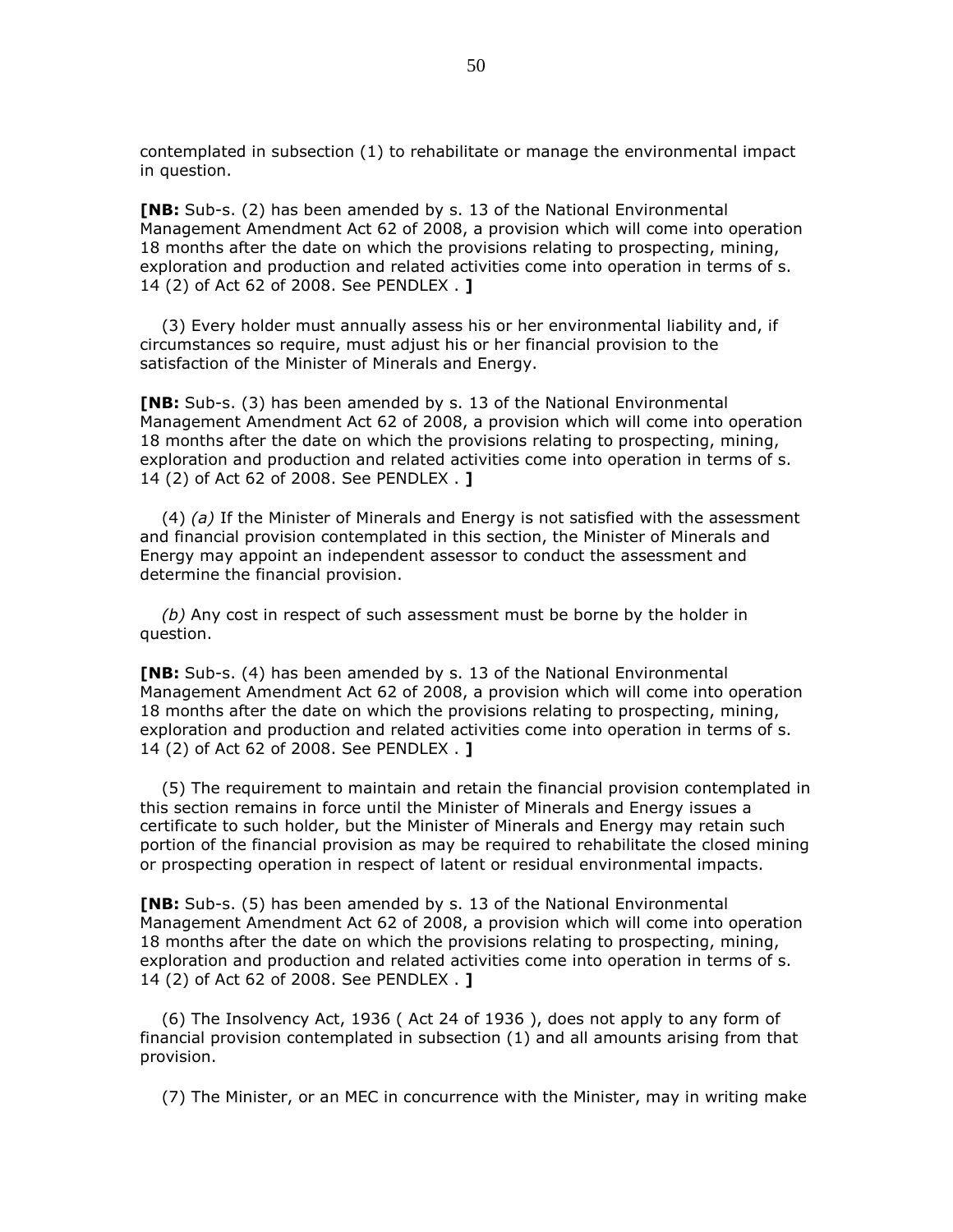subsections (1) to (6) with the changes required by the context applicable to any other application in terms of this Act.

[S. 24P inserted by s. 8 of Act 62 of 2008.]

#### 24Q Monitoring and performance assessment

 As part of the general terms and conditions for an environmental authorisation and in order to-

- (a) ensure compliance with the conditions of the environmental authorisation; and
- $(b)$  in order to assess the continued appropriateness and adequacy of the environmental management programme,

every holder and every holder of an old order right must conduct such monitoring and such performance assessment of the approved environmental management programme as may be prescribed.

[S. 24Q inserted by s. 8 of Act 62 of 2008.]

#### 24R Mine closure on environmental authorisation

 (1) Every holder, holder of an old order right and owner of works remain responsible for any environmental liability, pollution or ecological degradation, the pumping and treatment of extraneous water, the management and sustainable closure thereof until the Minister of Minerals and Energy has issued a closure certificate in terms of the Mineral and Petroleum Resources Development Act, 2002, to the holder or owner concerned.

[NB: Sub-s. (1) has been amended by s. 13 of the National Environmental Management Amendment Act 62 of 2008, a provision which will come into operation 18 months after the date on which the provisions relating to prospecting, mining, exploration and production and related activities come into operation in terms of s. 14 (2) of Act 62 of 2008. See PENDLEX . ]

 (2) When the Minister of Minerals and Energy issues a closure certificate, he or she must return such portion of the financial provision contemplated in section 24P as the Minister may deem appropriate to the holder concerned, but may retain a portion of such financial provision for any latent and or residual environmental impact that may become known in the future.

[NB: Sub-s. (2) has been amended by s. 13 of the National Environmental Management Amendment Act 62 of 2008, a provision which will come into operation 18 months after the date on which the provisions relating to prospecting, mining, exploration and production and related activities come into operation in terms of s. 14 (2) of Act 62 of 2008. See PENDLEX . ]

 (3) Every holder, holder of an old order right or owner of works must plan, manage and implement such procedures and requirements in respect of the closure of a mine as may be prescribed.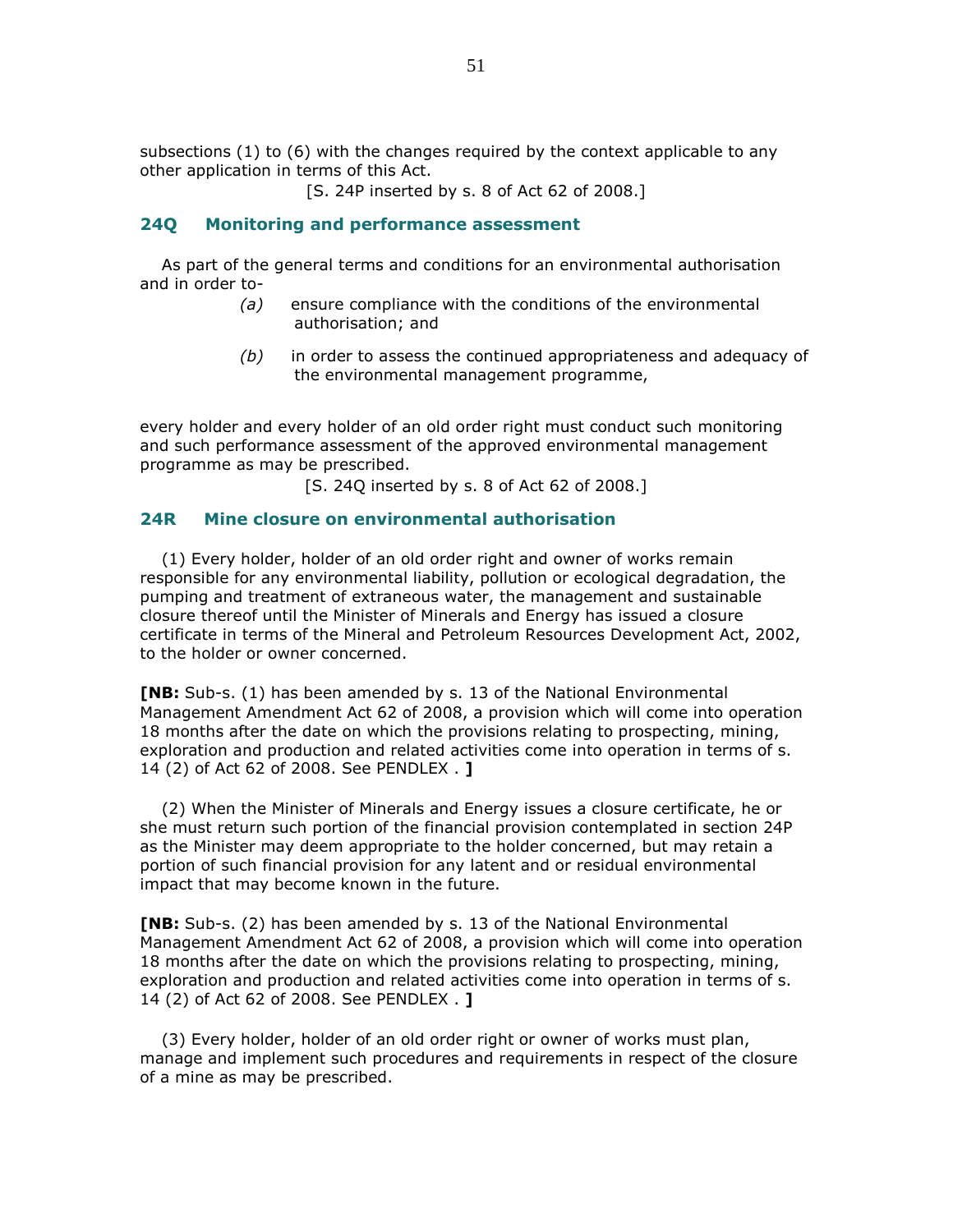(4) The Minister may, in consultation with the Minister of Minerals and Energy and by notice in the Gazette, identify areas where mines are interconnected or their impacts are integrated to such an extent that the interconnection results in a cumulative impact.

[NB: Sub-s. (4) has been substituted by s. 13 of the National Environmental Management Amendment Act 62 of 2008, a provision which will come into operation 18 months after the date on which the provisions relating to prospecting, mining, exploration and production and related activities come into operation in terms of s. 14 (2) of Act 62 of 2008. See PENDLEX . ]

 (5) The Minister may, by notice in the Gazette , publish strategies in order to facilitate mine closure where mines are interconnected, have an integrated impact or pose a cumulative impact.

[S. 24R inserted by s. 8 of Act 62 of 2008.]

# CHAPTER 6 INTERNATIONAL OBLIGATIONS AND AGREEMENTS (ss 25-27)

#### 25 Incorporation of international environmental instruments

 (1) Where the Republic is not yet bound by an international environmental instrument, the Minister may make a recommendation to Cabinet and Parliament regarding accession to and ratification of an international environmental instrument, which may deal with the following:

- (a) Available resources to ensure implementation;
- (b) views of interested and affected parties;
- (c) benefits to the Republic;
- (d) disadvantages to the Republic;
- $(e)$  the estimated date when the instrument is to come into effect;
- $(f)$  the estimated date when the instrument will become binding on the Republic;
- $(g)$  the minimum number of states required to sign the instrument in order for it to come into effect;
- $(h)$  the respective responsibilities of all national departments involved;
- $(i)$  the potential impact of accession on national parties;
- $(i)$  reservations to be made, if any; and
- $(k)$  any other matter which in the opinion of the Minister is relevant.

 (2) Where the Republic is a party to an international environmental instrument the Minister, after compliance with the provisions of section 231 (2) and (3) of the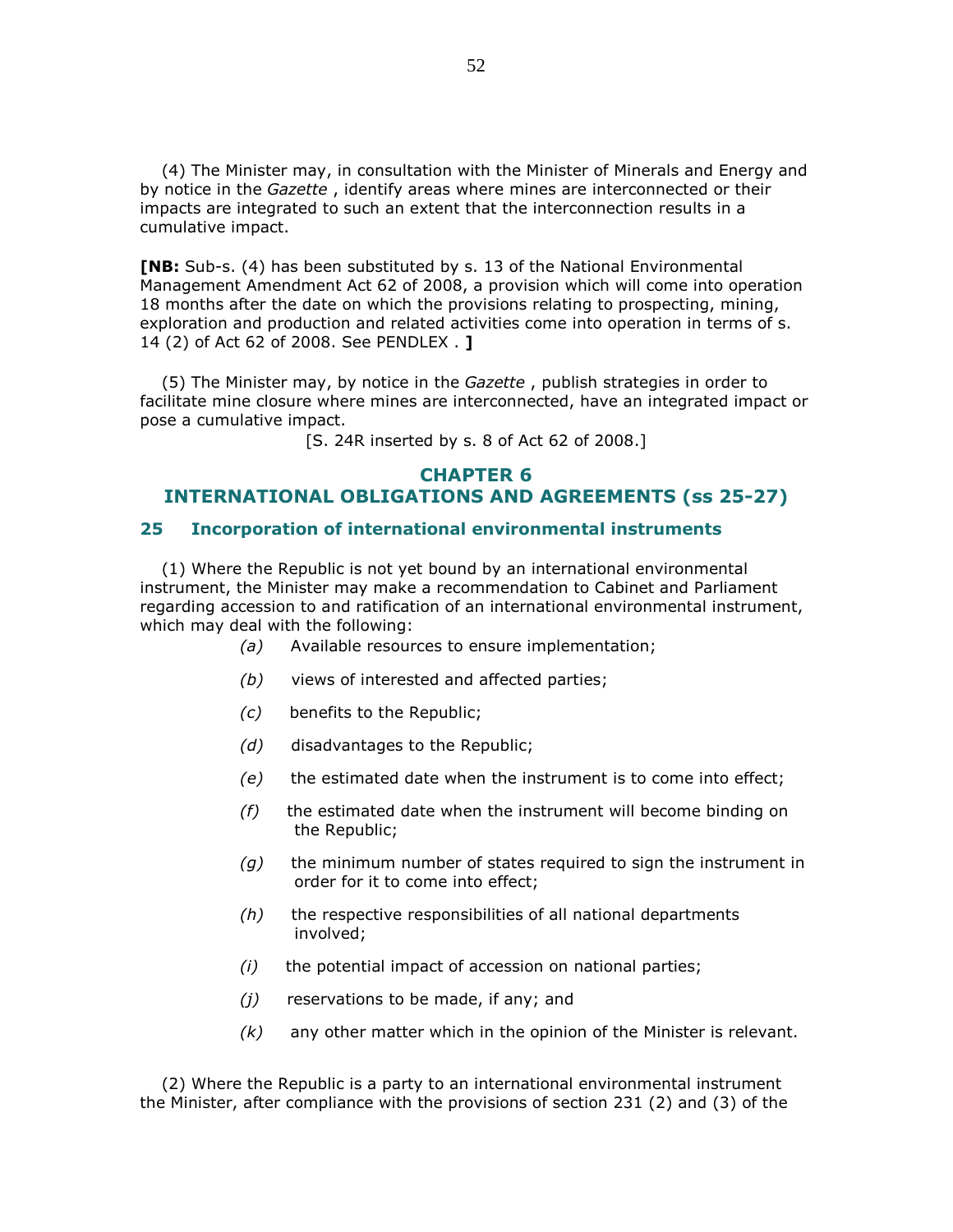Constitution, may publish the provisions of the international environmental instrument in the Gazette and any amendment or addition to such instrument.

 (3) The Minister may introduce legislation in Parliament or make such regulations as may be necessary for giving effect to an international environmental instrument to which the Republic is a party, and such legislation and regulations may deal with inter alia the following-

- $(a)$  the co-ordination of the implementation of the instrument;
- $(b)$  the allocation of responsibilities in terms of the instrument, including those of other organs of state;
- (c) the gathering of information, including for the purposes of compiling and updating reports required in terms of the instrument and for submission to Parliament;
- $(d)$  the dissemination of information related to the instrument and reports from international meetings;
- (e) initiatives and steps regarding research, education, training, awareness raising and capacity building;
- (f) ensuring public participation;
- $(g)$  implementation of and compliance with the provisions of the instrument, including the creation of offences and the prescription of penalties where applicable; and
- $(h)$  any other matter necessary to give effect to the instrument.

 (4) The Minister may prior to a recommendation referred to in subsection (1), publish a notice in the Gazette, stating his or her intention to make such recommendation and inviting written comments.

# 26 Reports

 (1) The Minister must report to Parliament once a year regarding international environmental instruments for which he or she is responsible and such report may include details on-

- (a) participation in international meetings concerning international environmental instruments;
- (b) progress in implementing international environmental instruments to which the Republic is a party;
- (c) preparations undertaken in respect of international instruments to which the Republic is likely to become a party;
- $(d)$  initiatives and negotiations within the region of Southern Africa;
- (e) the efficacy of co-ordination mechanisms; and
- $(f)$  legislative measures that have been taken and the time frames within which it is envisaged that their objectives will be achieved.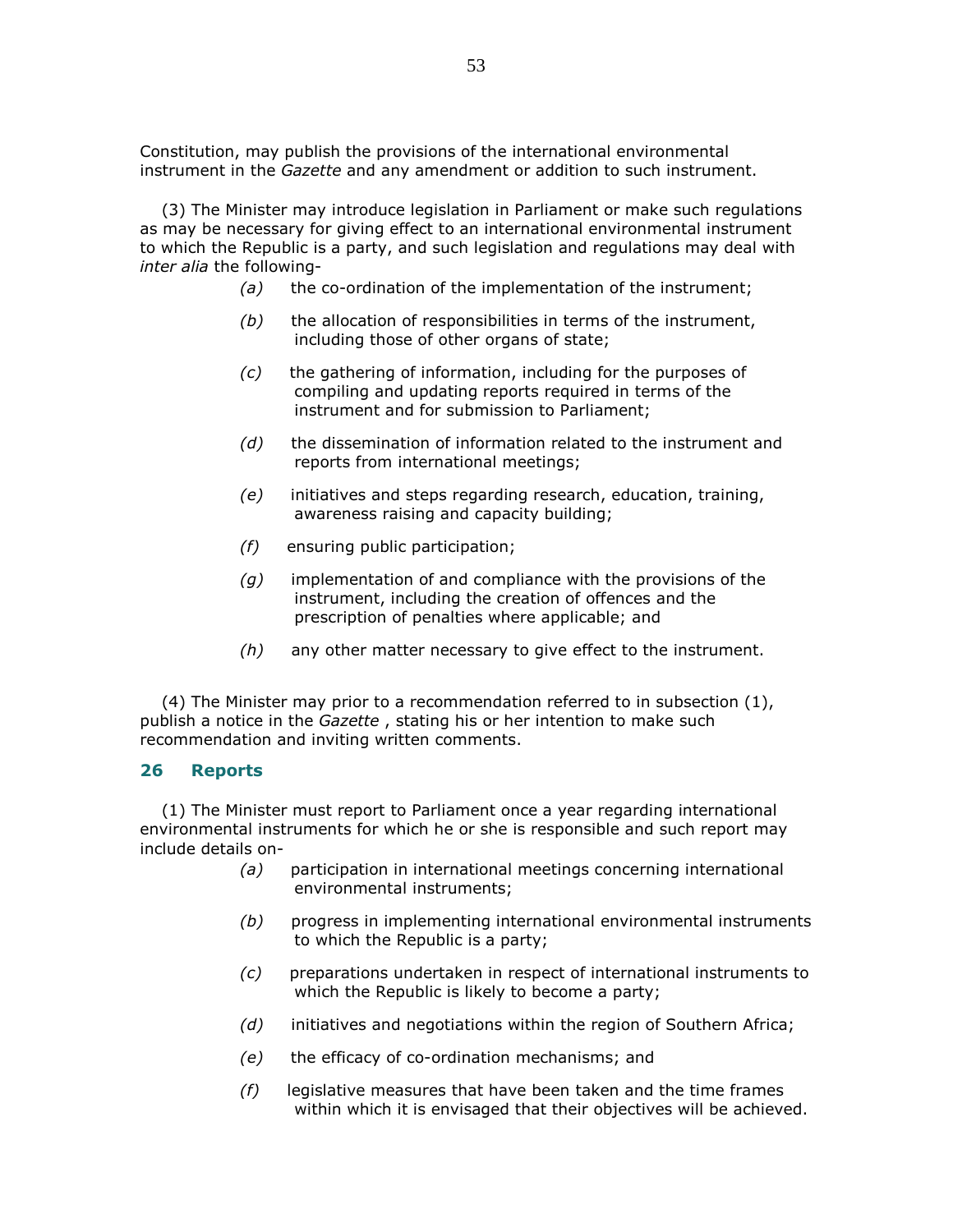(2) (a) The Minister must initiate an Annual Performance Report on Sustainable Development to meet the government's commitment to Agenda 21.

 (b) (i) The Annual Performance Report must cover all relevant activities of all national departments and spheres of government.

 (ii) All relevant organs of state must provide information to the Minister by a date to be determined by the Minister for the purposes of the report referred to in paragraph (a) and this may consist of an assembly of information compiled for other purposes.

 $(c)$  The Minister may appoint persons as he or she considers necessary to act as a Secretariat to ensure preparation of the report.

 $(d)$  The purpose of the report shall be to-

- (i) provide an audit and a report of the government's performance in respect of Agenda 21;
- (ii) review procedures for co-ordinating policies and budgets to meet the objectives of Agenda 21; and
- (iii) review progress on a public educational programme to support the objectives of Agenda 21.

# 27 Application

 (1) This Chapter applies to any international environmental instrument whether the Republic became a party to it before or after the coming into force of this Act.

 (2) The provisions of any international environmental instrument published in accordance with this section are evidence of the contents of the international environmental instrument in any proceedings or matter in which the provisions of the instrument come into question.

# CHAPTER 7 COMPLIANCE, ENFORCEMENT AND PROTECTION (ss 28-34H)

Part 1

Environmental hazards, access to information and protection of whistleblowers (ss 28-31)

[Heading to Part 1 substituted by s. 2 of Act 46 of 2003.]

## 28 Duty of care and remediation of environmental damage

 (1) Every person who causes, has caused or may cause significant pollution or degradation of the environment must take reasonable measures to prevent such pollution or degradation from occurring, continuing or recurring, or, in so far as such harm to the environment is authorised by law or cannot reasonably be avoided or stopped, to minimise and rectify such pollution or degradation of the environment.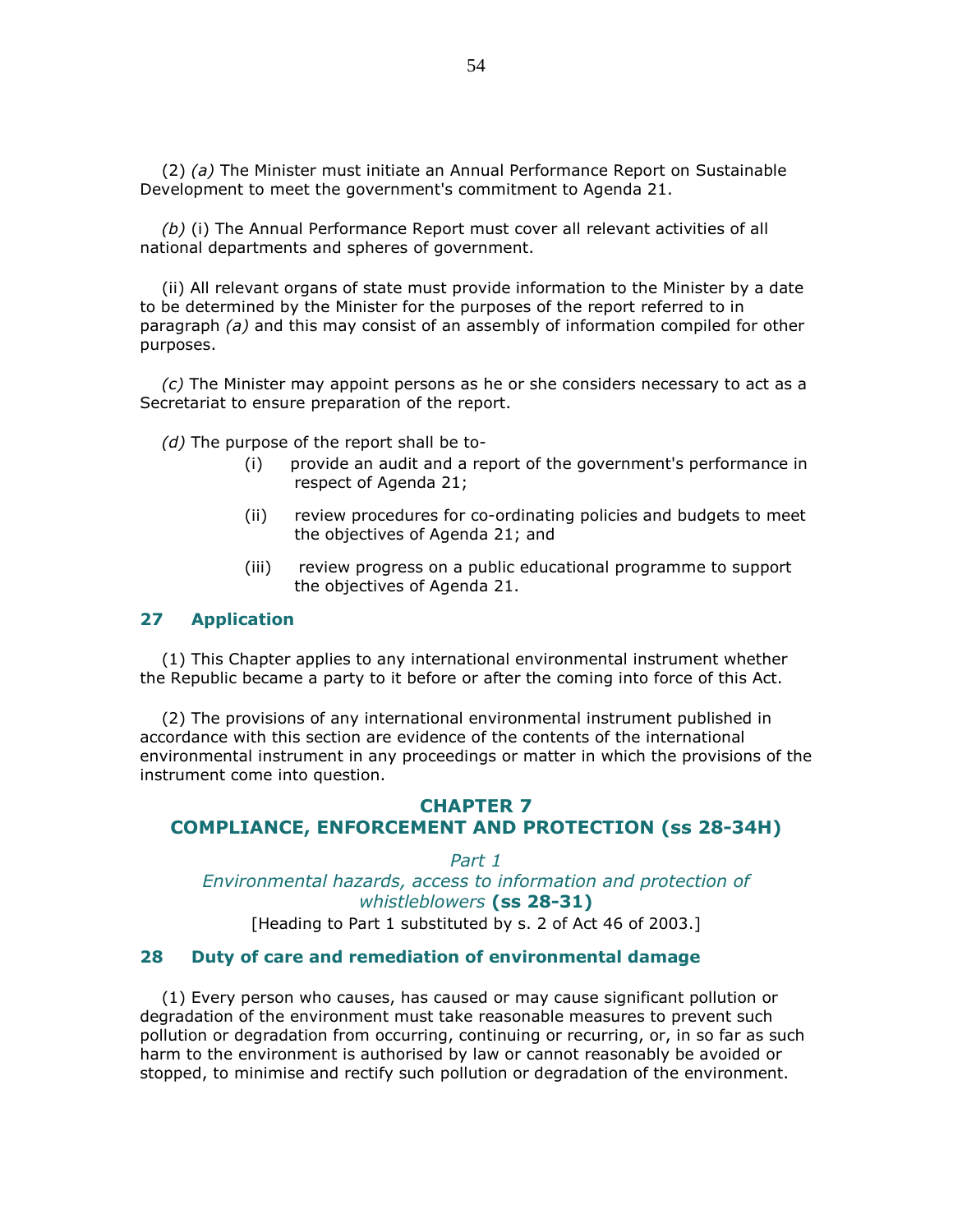- (1A) Subsection (1) also applies to a significant pollution or degradation that- (a) occurred before the commencement of this Act;
	- $(b)$  arises or is likely to arise at a different time from the actual activity that caused the contamination; or
	- (c) arises through an act or activity of a person that results in a change to pre-existing contamination.

[Sub-s. (1A) inserted by s. 12 (a) of Act 14 of 2009.]

 (2) Without limiting the generality of the duty in subsection (1), the persons on whom subsection (1) imposes an obligation to take reasonable measures, include an owner of land or premises, a person in control of land or premises or a person who has a right to use the land or premises on which or in which-

- (a) any activity or process is or was performed or undertaken; or
- (b) any other situation exists,

which causes, has caused or is likely to cause significant pollution or degradation of the environment.

- (3) The measures required in terms of subsection (1) may include measures to-
	- $(a)$  investigate, assess and evaluate the impact on the environment;
	- $(b)$  inform and educate employees about the environmental risks of their work and the manner in which their tasks must be performed in order to avoid causing significant pollution or degradation of the environment;
	- (c) cease, modify or control any act, activity or process causing the pollution or degradation;
	- $(d)$  contain or prevent the movement of pollutants or the causant of degradation;
	- (e) eliminate any source of the pollution or degradation; or
	- $(f)$  remedy the effects of the pollution or degradation.

 (4) The Director-General or a provincial head of department may, after consultation with any other organ of state concerned and after having given adequate opportunity to affected persons to inform him or her of their relevant interests, direct any person who fails to take the measures required under subsection (1) to-

- $(a)$  investigate, evaluate and assess the impact of specific activities and report thereon;
- (b) commence taking specific reasonable measures before a given date;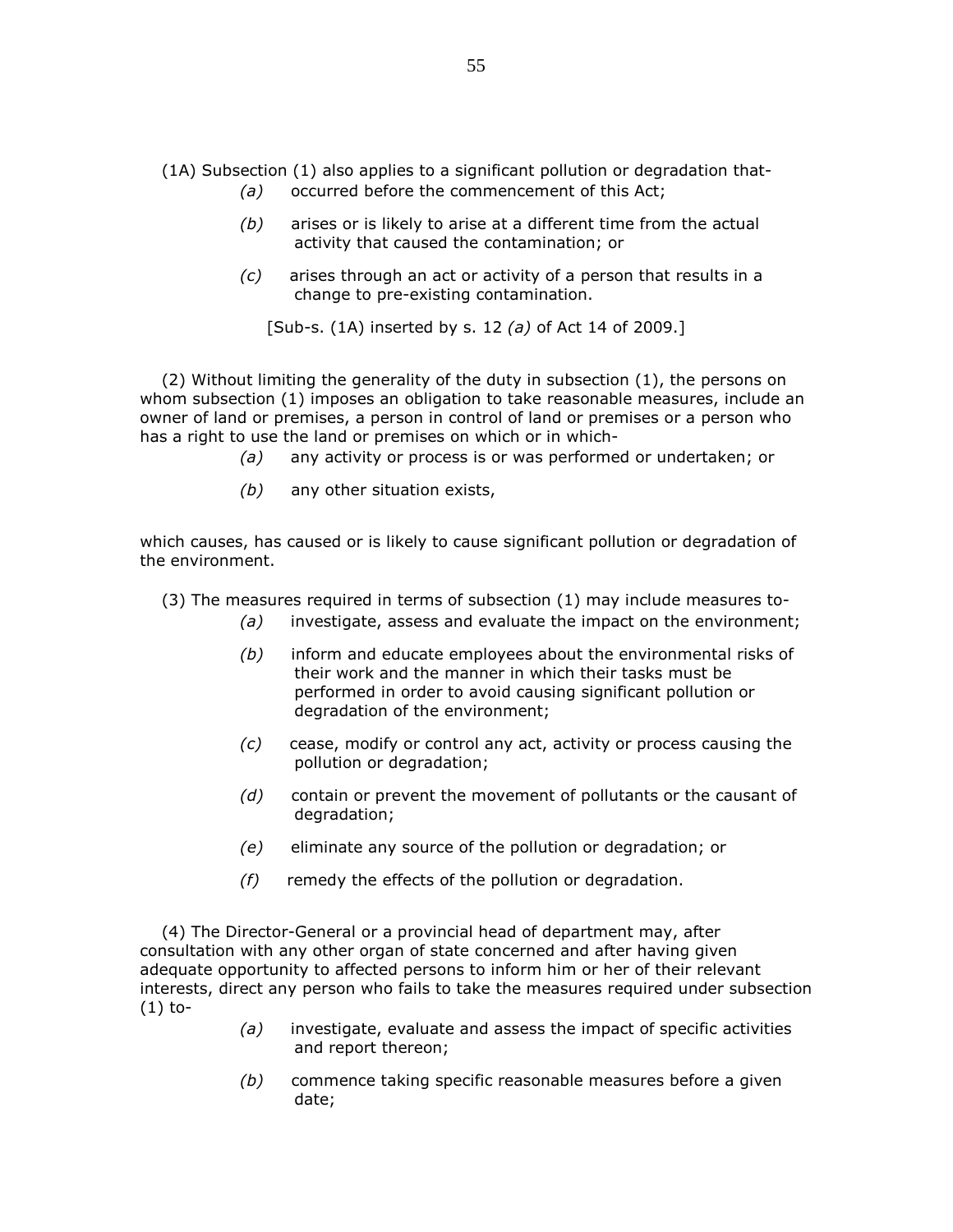- (c) diligently continue with those measures; and
- (d) complete them before a specified reasonable date:

Provided that the Director-General or a provincial head of department may, if urgent action is necessary for the protection of the environment, issue such directive, and consult and give such opportunity to inform as soon thereafter as is reasonable.

 (5) The Director-General or a provincial head of department, when considering any measure or time period envisaged in subsection (4), must have regard to the following:

- $(a)$  the principles set out in section 2;
- $(b)$  the provisions of any adopted environmental management plan or environmental implementation plan;
- $(c)$  the severity of any impact on the environment and the costs of the measures being considered;
- $(d)$  any measures proposed by the person on whom measures are to be imposed;
- (e) the desirability of the State fulfilling its role as custodian holding the environment in public trust for the people;
- (f) any other relevant factors.

 (6) If a person required under this Act to undertake rehabilitation or other remedial work on the land of another, reasonably requires access to, use of or a limitation on use of that land in order to effect rehabilitation or remedial work, but is unable to acquire it on reasonable terms, the Minister may-

- $(a)$  expropriate the necessary rights in respect of that land for the benefit of the person undertaking the rehabilitation or remedial work, who will then be vested with the expropriated rights; and
- $(b)$  recover from the person for whose benefit the expropriation was effected all costs incurred.

 (7) Should a person fail to comply, or inadequately comply, with a directive under subsection (4), the Director-General or provincial head of department responsible for environmental affairs may take reasonable measures to remedy the situation or apply to a competent court for appropriate relief.

[Sub-s.  $(7)$  substituted by s. 12  $(b)$  of Act 14 of 2009.]

 (8) Subject to subsection (9), the Director-General or provincial head of department may recover costs for reasonable remedial measures to be undertaken under subsection (7), before such measures are taken and all costs incurred as a result of acting under subsection (7), from any or all of the following persons-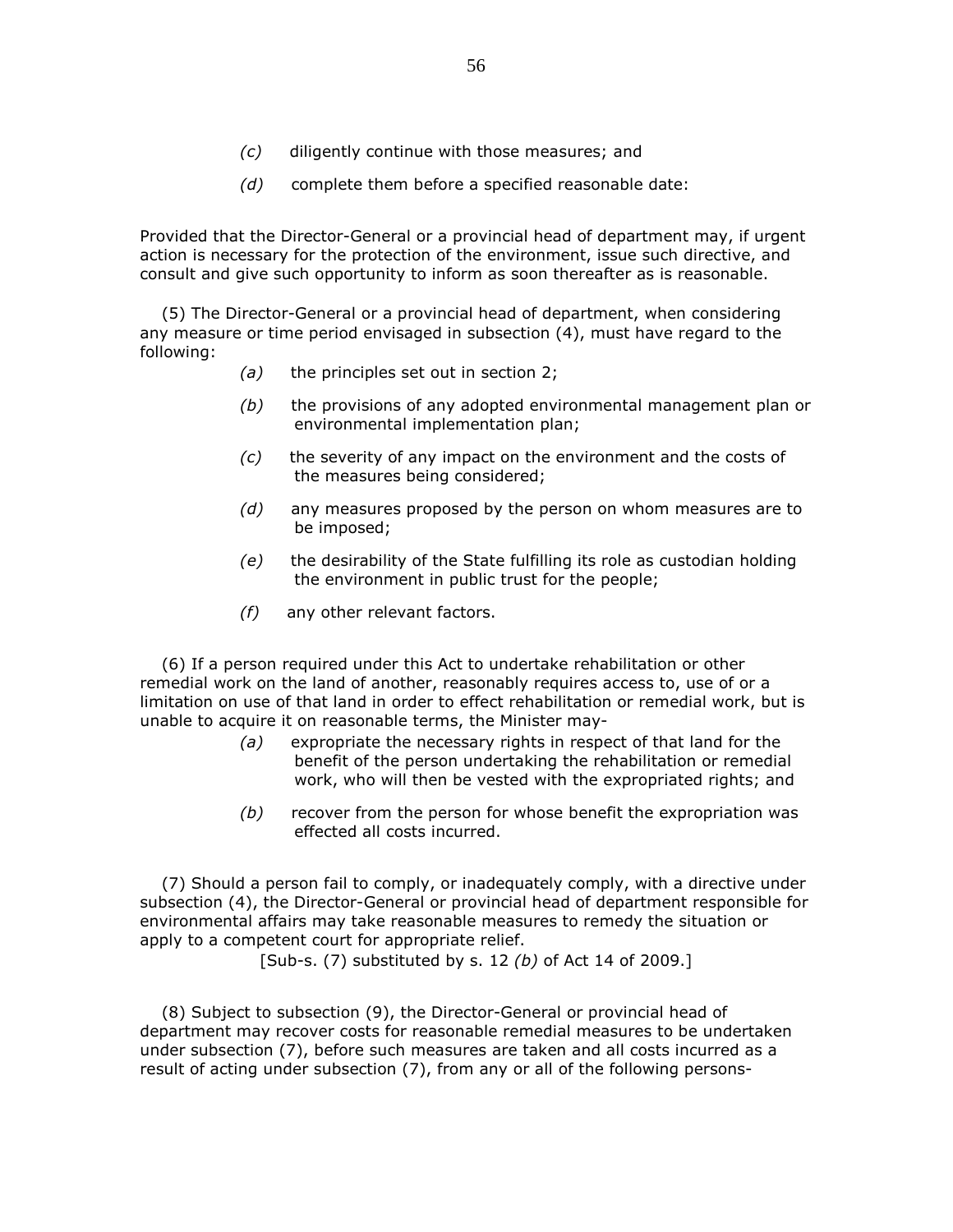- (a) any person who is or was responsible for, or who directly or indirectly contributed to, the pollution or degradation or the potential pollution or degradation;
- $(b)$  the owner of the land at the time when the pollution or degradation or the potential for pollution or degradation occurred, or that owner's successor in title;
- $(c)$  the person in control of the land or any person who has or had a right to use the land at the time when-
	- (i) the activity or the process is or was performed or undertaken; or
	- (ii) the situation came about; or
- (d) any person who negligently failed to prevent-
	- (i) the activity or the process being performed or undertaken; or
	- (ii) the situation from coming about:

Provided that such person failed to take the measures required of him or her under subsection (1).

[Sub-s. (8) amended by s. 12 (c) of Act 14 of 2009.]

 (9) The Director-General or provincial head of department may in respect of the recovery of costs under subsection (8), claim proportionally from any other person who benefited from the measures undertaken under subsection (7).

(10) The costs claimed under subsections  $(6)$ ,  $(8)$  and  $(9)$  must be reasonable and may include, without being limited to, labour, administrative and overhead costs.

 (11) If more than one person is liable under subsection (8), the liability must be apportioned among the persons concerned according to the degree to which each was responsible for the harm to the environment resulting from their respective failures to take the measures required under subsections (1) and (4).

 (12) Any person may, after giving the Director-General or provincial head of department 30 days' notice, apply to a competent court for an order directing the Director-General or any provincial head of department to take any of the steps listed in subsection (4) if the Director-General or provincial head of department fails to inform such person in writing that he or she has directed a person contemplated in subsection (8) to take one of those steps, and the provisions of section 32 (2) and (3) shall apply to such proceedings with the necessary changes.

 (13) When considering any application in terms of subsection (12), the court must take into account the factors set out in subsection (5).

(14) No person may-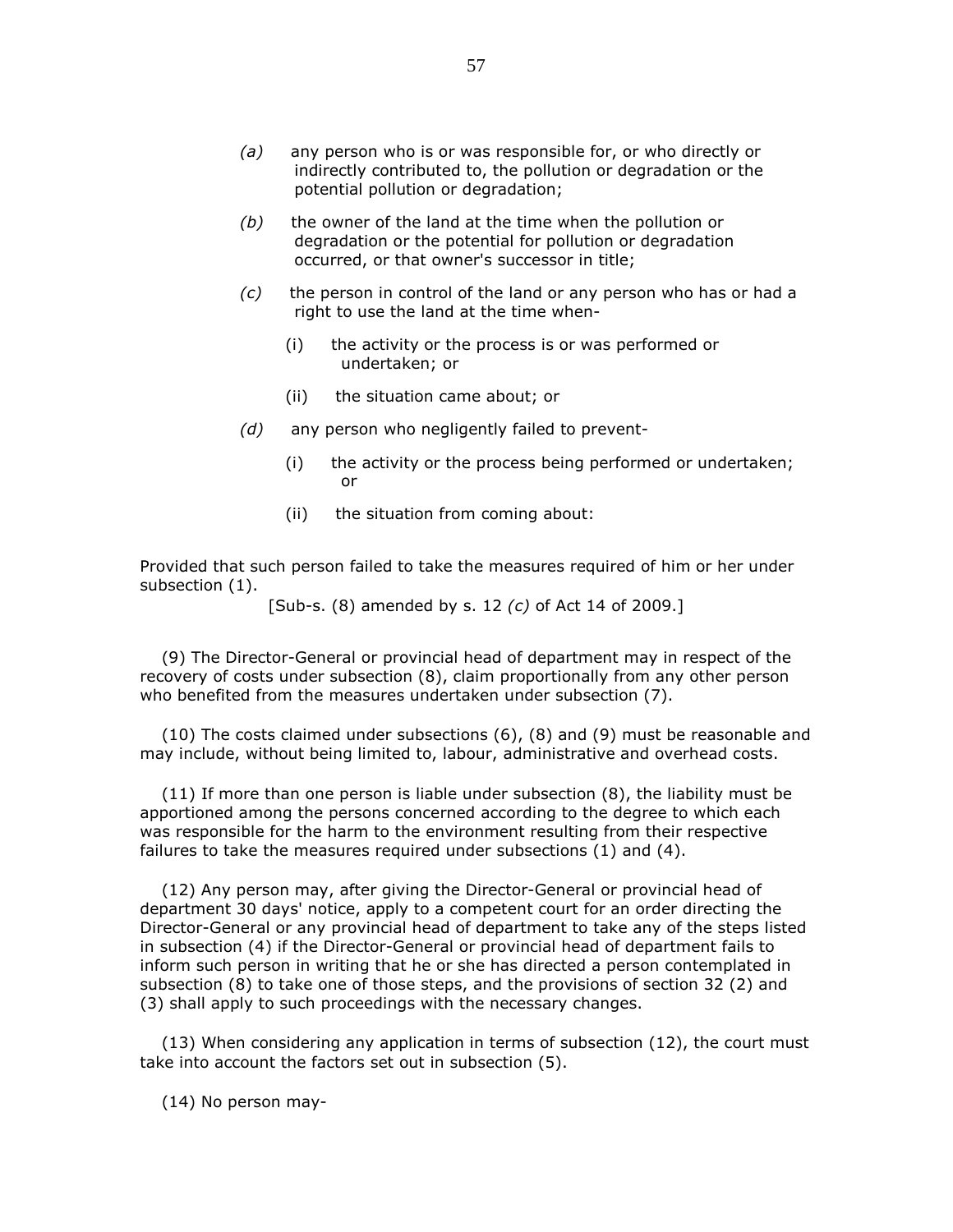- (a) unlawfully and intentionally or negligently commit any act or omission which causes significant or is likely to cause significant pollution or degradation of the environment;
- (b) unlawfully and intentionally or negligently commit any act or omission which detrimentally affects or is likely to affect the environment in a significant manner; or
- (c) refuse to comply with a directive issued under this section.

[Sub-s. (14) added by s. 12 (d) of Act 14 of 2009.]

 (15) Any person who contravenes or fails to comply with subsection (14) is guilty of an offence and liable on conviction to a fine not exceeding R1 million or to imprisonment for a period not exceeding 1 year or to both such a fine and such imprisonment.

[Sub-s. (15) added by s. 12 (d) of Act 14 of 2009.]

## 29 Protection of workers refusing to do environmentally hazardous work

 (1) Notwithstanding the provisions of any other law, no person is civilly or criminally liable or may be dismissed, disciplined, prejudiced or harassed on account of having refused to perform any work if the person in good faith and reasonably believed at the time of the refusal that the performance of the work would result in an imminent and serious threat to the environment.

 (2) An employee who has refused to perform work in terms of subsection (1) must as soon thereafter as is reasonably practicable notify the employer either personally or through a representative that he or she has refused to perform work and give the reason for the refusal.

 (3) Subsection (1) applies whether or not the person refusing to work has used or exhausted any other applicable external or internal procedure or otherwise remedied the matter concerned.

 (4) No person may advantage or promise to advantage any person for not exercising his or her right in terms of subsection (1).

 (5) No person may threaten to take any action contemplated by subsection (1) against a person because that person has exercised or intends to exercise his or her right in terms of subsection (1).

#### 30 Control of emergency incidents

(1) In this section-

 $(a)$  **'incident'** means an unexpected sudden occurrence, including a major emission, fire or explosion leading to serious danger to the public or potentially serious pollution of or detriment to the environment, whether immediate or delayed.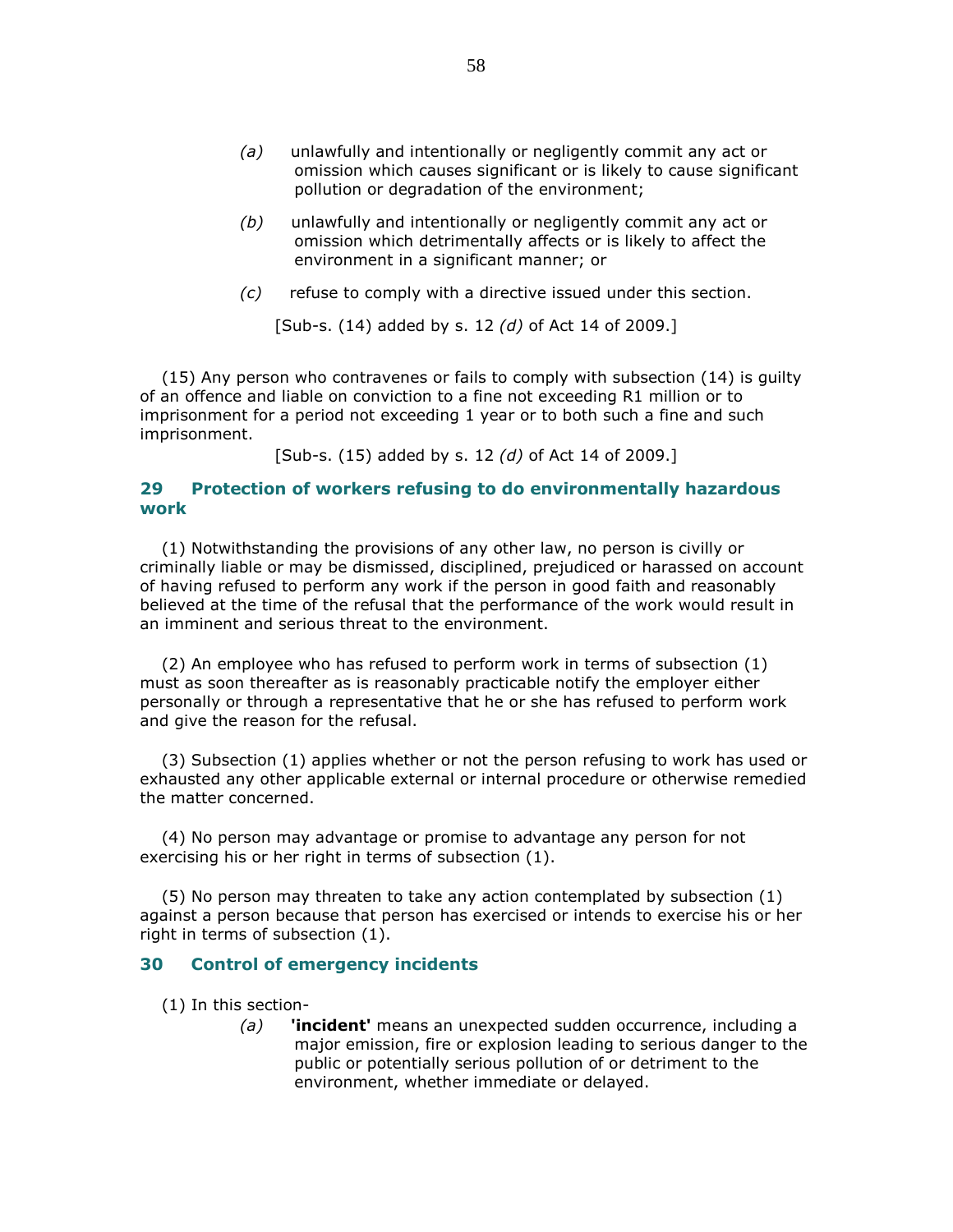- (i) is responsible for the incident;
- (ii) owns any hazardous substance involved in the incident; or
- (iii) was in control of any hazardous substance involved in the incident at the time of the incident;
- $(c)$  'relevant authority' means-
	- (i) a municipality with jurisdiction over the area in which an incident occurs;
	- (ii) a provincial head of department or any other provincial official designated for that purpose by the MEC in a province in which an incident occurs;
	- (iii) the Director-General;
	- (iv) any other Director-General of a national department.

 (2) Where this section authorises a relevant authority to take any steps, such steps may only be taken by-

- (a) the person referred to in subsection  $(1)$  (c) (iv) if no steps have been taken by any of the other persons listed in subsection (1)  $(c)$ ;
- (b) the person referred to in subsection  $(1)$  (c) (iii) if no steps have been taken by any of the persons listed in subsection  $(1)$   $(c)$   $(i)$ and  $(c)$  (ii);
- $(c)$  the person referred to in subsection (1)  $(c)$  (ii) if no steps have been taken by the person listed in subsection  $(1)$   $(c)$   $(i)$ :

Provided that any relevant authority may nevertheless take such steps if it is necessary to do so in the circumstances and no other person referred to in subsection (1) (c) has yet taken such steps.

 (3) The responsible person or, where the incident occurred in the course of that person's employment, his or her employer must forthwith after knowledge of the incident, report through the most effective means reasonably available-

- (a) the nature of the incident;
- $(b)$  any risks posed by the incident to public health, safety and property;
- $(c)$  the toxicity of substances or by-products released by the incident; and
- $(d)$  any steps that should be taken in order to avoid or minimise the effects of the incident on public health and the environment to-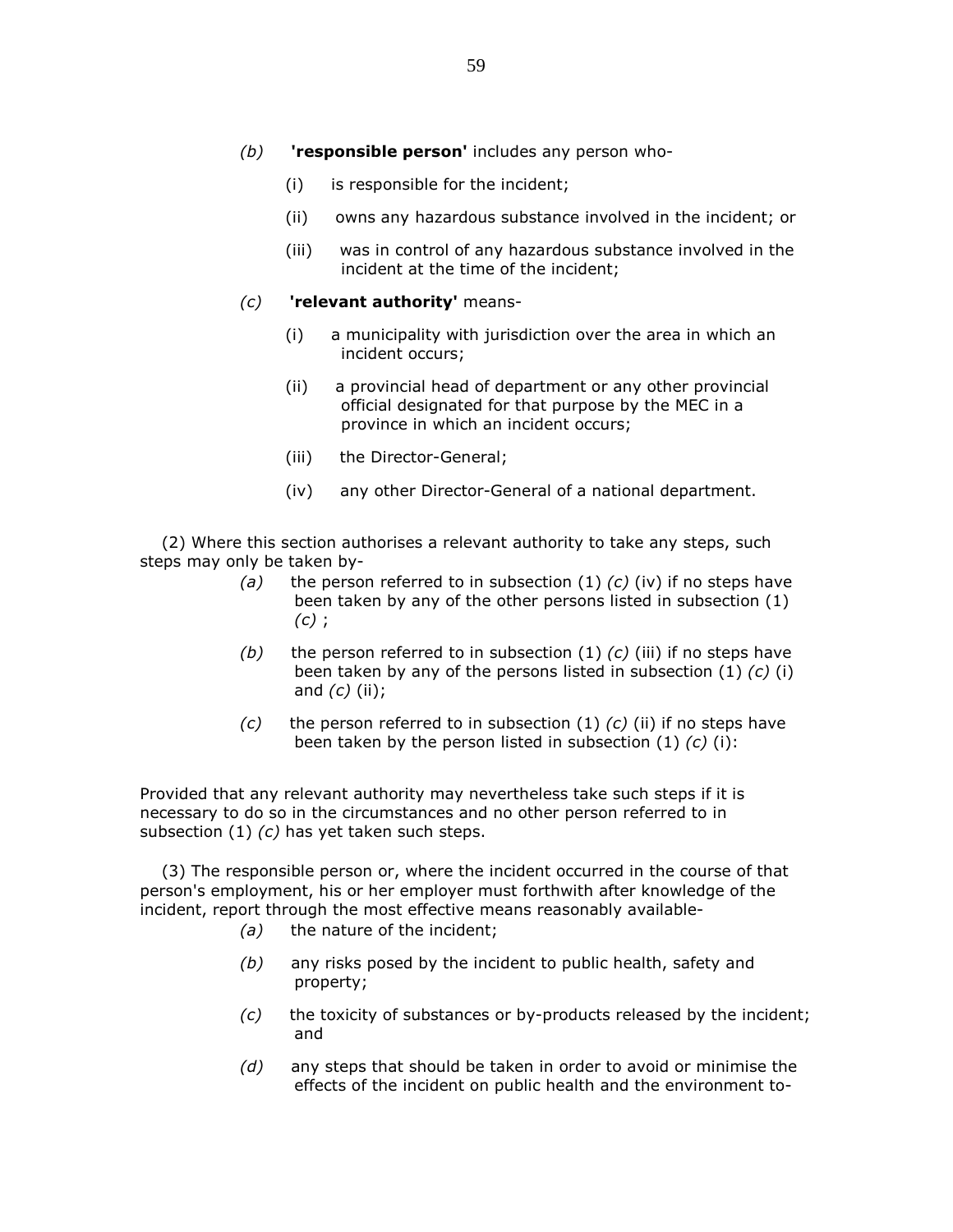- (i) the Director-General;
- (ii) the South African Police Services and the relevant fire prevention service;
- (iii) the relevant provincial head of department or municipality; and
- (iv) all persons whose health may be affected by the incident.

 (4) The responsible person or, where the incident occurred in the course of that person's employment, his or her employer, must, as soon as reasonably practicable after knowledge of the incident-

- $(a)$  take all reasonable measures to contain and minimise the effects of the incident, including its effects on the environment and any risks posed by the incident to the health, safety and property of persons;
- (b) undertake clean-up procedures;
- (c) remedy the effects of the incident;
- $(d)$  assess the immediate and long-term effects of the incident on the environment and public health;

 (5) The responsible person or, where the incident occurred in the course of that person's employment, his or her employer, must, within 14 days of the incident, report to the Director-General, provincial head of department and municipality such information as is available to enable an initial evaluation of the incident, including-

- $(a)$  the nature of the incident;
- $(b)$  the substances involved and an estimation of the quantity released and their possible acute effect on persons and the environment and data needed to assess these effects;
- (c) initial measures taken to minimise impacts;
- $(d)$  causes of the incident, whether direct or indirect, including equipment, technology, system, or management failure; and
- (e) measures taken and to be taken to avoid a recurrence of such incident.

 (6) A relevant authority may direct the responsible person to undertake specific measures within a specific time to fulfil his or her obligations under subsections (4) and (5): Provided that the relevant authority must, when considering any such measure or time period, have regard to the following:

- (a) the principles set out in section 2;
- $(b)$  the severity of any impact on the environment as a result of the incident and the costs of the measures being considered;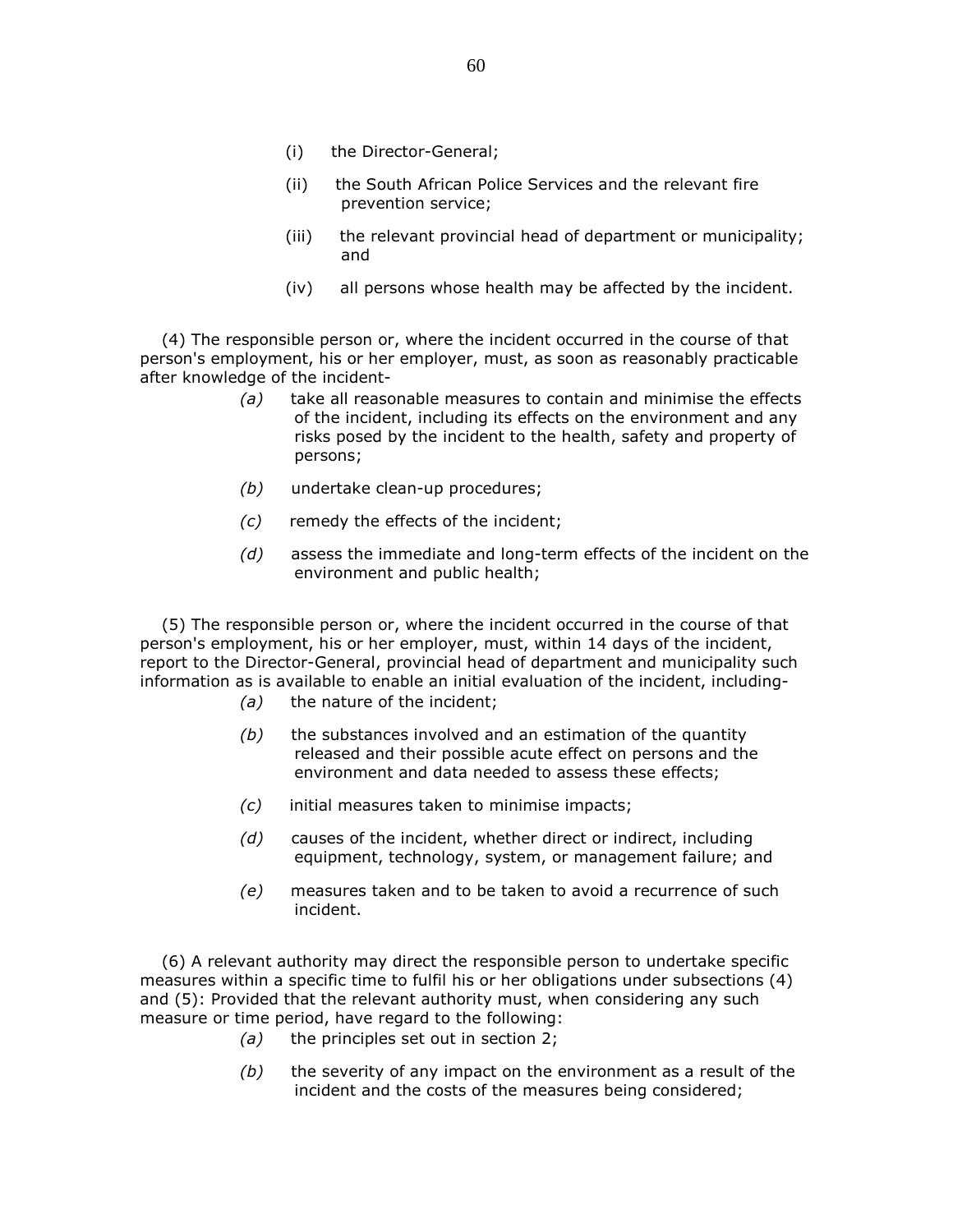- (c) any measures already taken or proposed by the person on whom measures are to be imposed, if applicable;
- $(d)$  the desirability of the state fulfilling its role as custodian holding the environment in public trust for the people;
- (e) any other relevant factors.

 (7) A verbal directive must be confirmed in writing at the earliest opportunity, which must be within seven days.

- (8) Should-
	- $(a)$  the responsible person fail to comply, or inadequately comply with a directive under subsection (6);
	- $(b)$  there be uncertainty as to who the responsible person is; or
	- (c) there be an immediate risk of serious danger to the public or potentially serious detriment to the environment,

a relevant authority may take the measures it considers necessary to-

- (i) contain and minimise the effects of the incident;
- (ii) undertake clean-up procedures; and
- (iii) remedy the effects of the incident.

 (9) A relevant authority may claim reimbursement of all reasonable costs incurred by it in terms of subsection (8) from every responsible person jointly and severally.

 (10) A relevant authority which has taken steps under subsections (6) or (8) must, as soon as reasonably practicable, prepare comprehensive reports on the incident, which reports must be made available through the most effective means reasonably available to-

- (a) the public;
- (b) the Director-General;
- (c) the South African Police Services and the relevant fire prevention service;
- $(d)$  the relevant provincial head of department or municipality; and
- (e) all persons who may be affected by the incident.

 $(11)$  A person who contravenes or fails to comply with subsection  $(3)$ ,  $(4)$ ,  $(5)$  or (6) is guilty of an offence and liable on conviction to a fine not exceeding R1 million or to imprisonment for a period not exceeding 1 year, or to both such a fine and such imprisonment.

[Sub-s. (11) added by s. 13 of Act 14 of 2009.]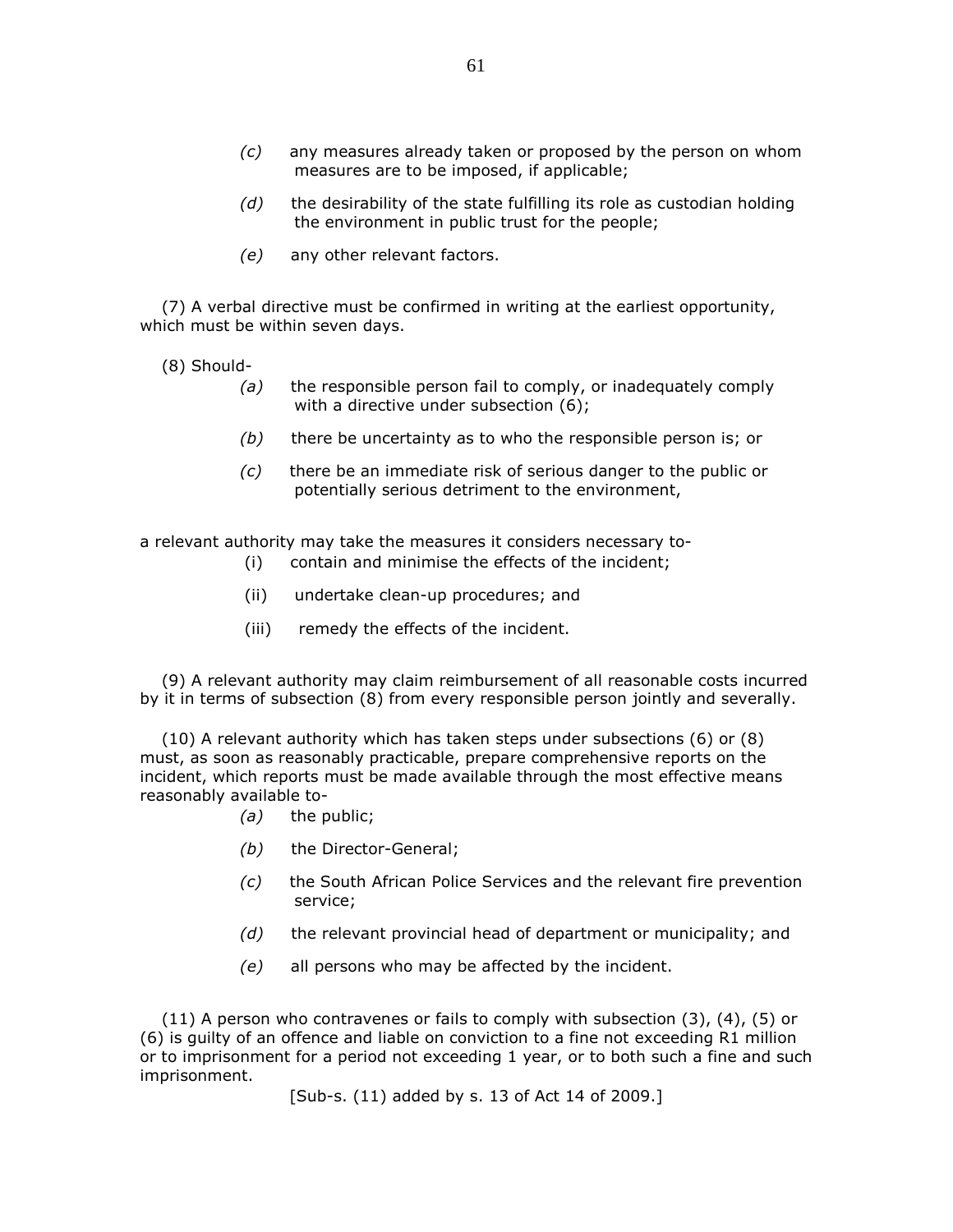......

[Heading deleted by s. 3 of Act 46 of 2003.]

## 31 Access to environmental information and protection of whistleblowers

 $(1)$  to  $(3)$  inclusive ...... [Sub-ss. (1) to (3) inclusive deleted by s. 14 of Act 14 of 2009.]

 (4) Notwithstanding the provisions of any other law, no person is civilly or criminally liable or may be dismissed, disciplined, prejudiced or harassed on account of having disclosed any information, if the person in good faith reasonably believed at the time of the disclosure that he or she was disclosing evidence of an environmental risk and the disclosure was made in accordance with subsection (5);

(5) Subsection (4) applies only if the person concerned-

- (a) disclosed the information concerned to-
	- (i) a committee of Parliament or of a provincial legislature;
	- (ii) an organ of state responsible for protecting any aspect of the environment or emergency services;
	- (iii) the Public Protector
	- (iv) the Human Rights Commission;
	- (v) any attorney-general or his or her successor;
	- (vi) more than one of the bodies or persons referred to in subparagraphs (i) to (v);
- (b) disclosed the information concerned to one or more news media and on clear and convincing grounds believed at the time of the disclosure-
	- (i) that the disclosure was necessary to avert an imminent and serious threat to the environment, to ensure that the threat to the environment was properly and timeously investigated or to protect himself or herself against serious or irreparable harm from reprisals; or
	- (ii) giving due weight to the importance of open, accountable and participatory administration, that the public interest in disclosure of the information clearly outweighed any need for non-disclosure;
- (c) disclosed the information concerned substantially in accordance with any applicable external or internal procedure, other than the procedure contemplated in paragraph (a) or (b) , for reporting or otherwise remedying the matter concerned; or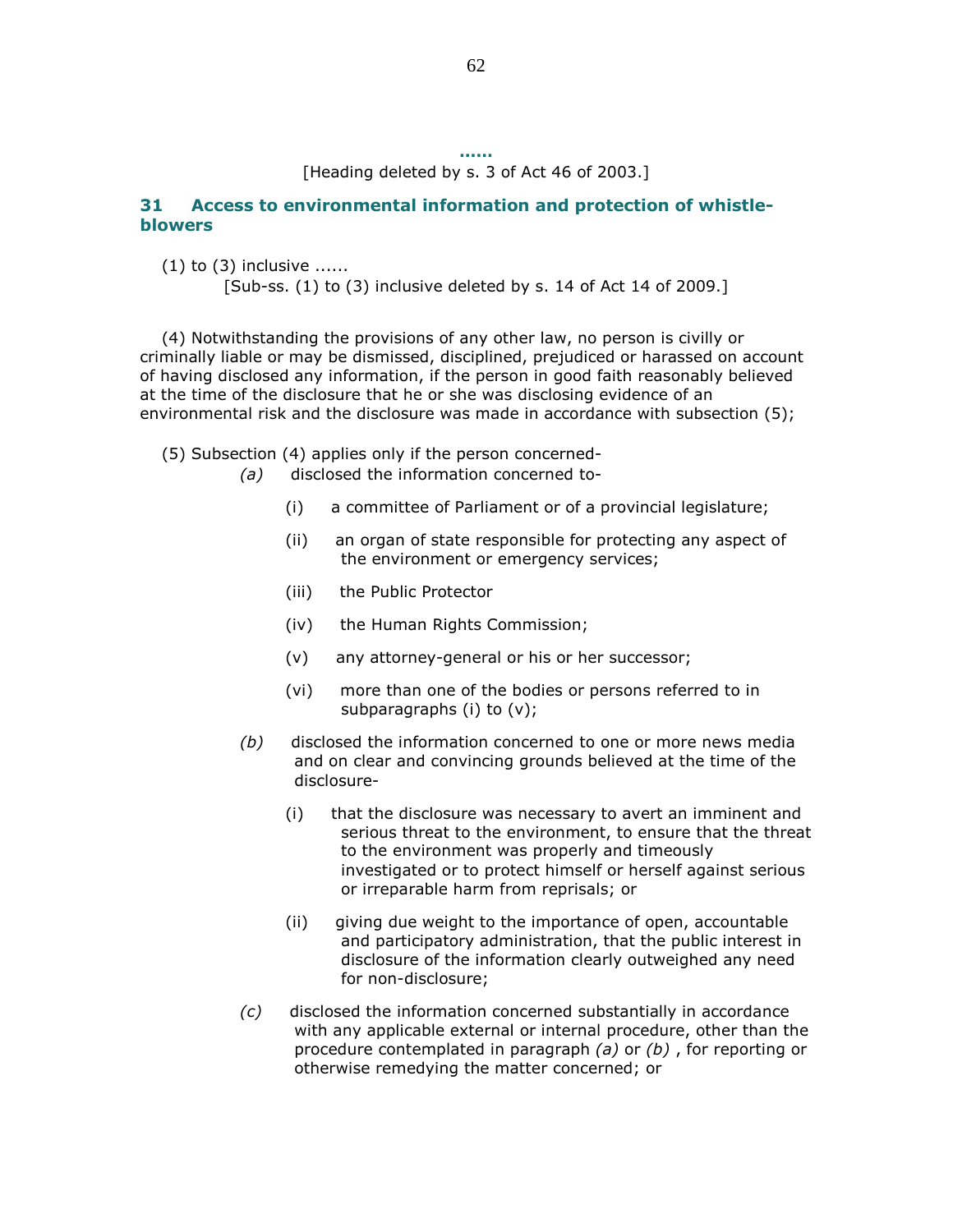(d) disclosed information which, before the time of the disclosure of the information, had become available to the public, whether in the Republic or elsewhere.

 (6) Subsection (4) applies whether or not the person disclosing the information concerned has used or exhausted any other applicable external or internal procedure to report or otherwise remedy the matter concerned.

 (7) No person may advantage or promise to advantage any person for not exercising his or her right in terms of subsection (4).

 (8) No person may threaten to take any action contemplated by subsection (4) against a person because that person has exercised or intends to exercise his or her right in terms of subsection (4).

# Part 2 Application and enforcement of Act and any specific environmental management Act (ss 31A-31Q)

[Heading substituted by s. 15 of Act 14 of 2009.]

[Part 2 inserted by s. 4 of Act 46 of 2003.]

# 31A Application

 (1) This Part applies to the enforcement of this Act and any specific environmental management Act.

[Sub-s. (1) substituted by s. 16 of Act 14 of 2009.]

 (2) In this Part, unless inconsistent with the context, a word or expression to which a meaning has been assigned in a specific environmental management Act has, in relation to the administration or enforcement of that Act, the meaning assigned to it in that Act.

 (3) For the purposes of this Part, Schedule 1 to the Criminal Procedure Act, 1977 ( Act 51 of 1977 ), is deemed to include an offence committed in terms of this Act or a specific environmental management Act.

[S. 31A inserted by s. 4 of Act 46 of 2003.]

#### 31B Designation of environmental management inspectors by Minister

(1) The Minister may-

- (a) designate as an environmental management inspector, any staff member of-
	- (i) the Department; or
	- (ii) any other organ of state; and
- $(b)$  at any time withdraw a designation made in terms of paragraph  $(a)$ .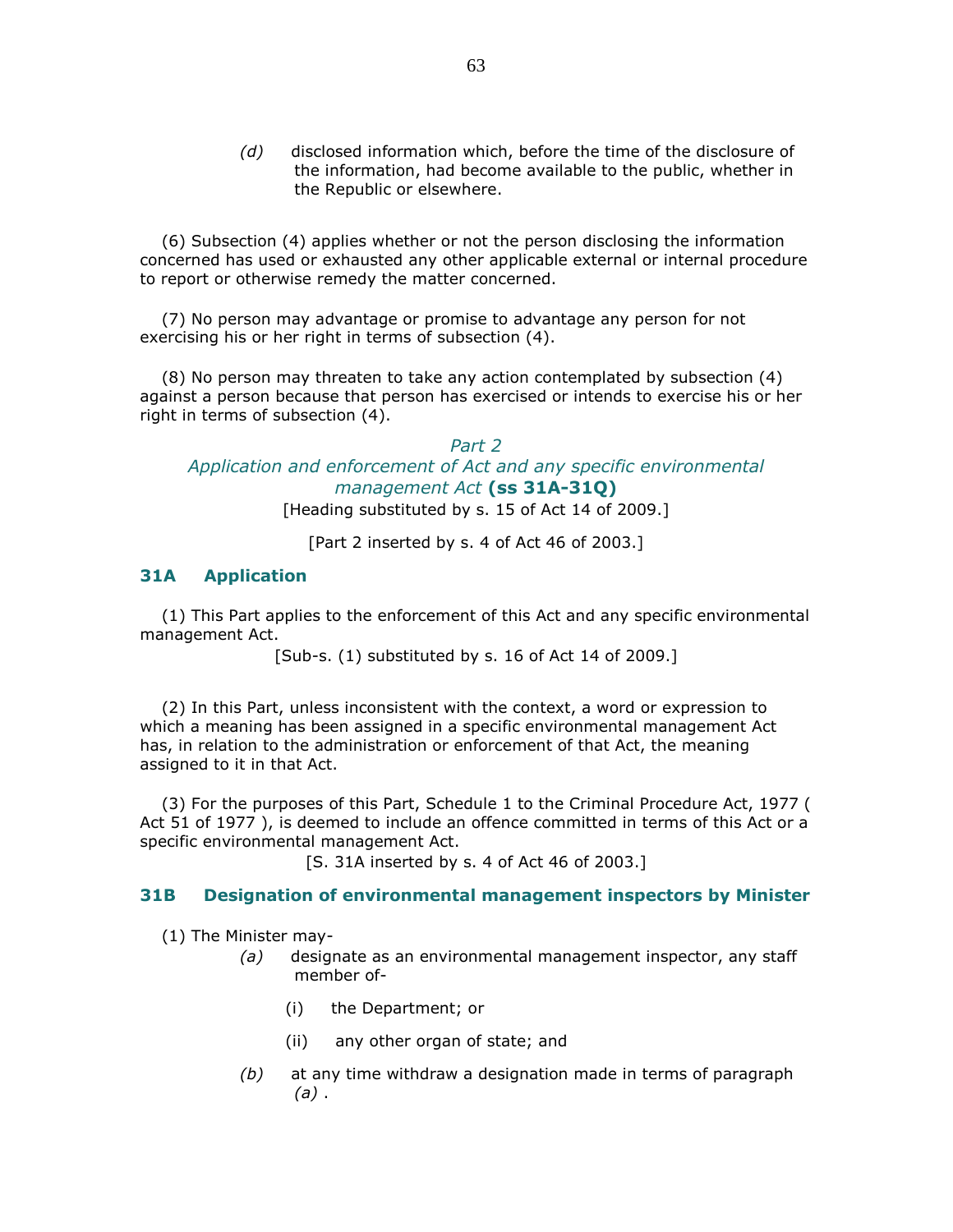(2) A designation in terms of subsection  $(1)$   $(a)$  (ii) may only be made by agreement between the Minister and the relevant organ of state. [S. 31B inserted by s. 4 of Act 46 of 2003.]

## 31BA Designation of environmental management inspectors by Minister of Water Affairs and Forestry

(1) The Minister of Water Affairs and Forestry may-

- (a) designate as an environmental management inspector, any staff member of-
	- (i) the Department of Water Affairs and Forestry; or
	- (ii) any other organ of state; and
- $(b)$  at any time withdraw a designation made in terms of paragraph  $(a)$ .

(2) A designation in terms of subsection  $(1)$   $(a)$  (ii) may only be made by agreement between the Minister of Water Affairs and Forestry and the relevant organ of state.

[S. 31BA inserted by s. 4 of Act 44 of 2008.]

#### 31C Designation of environmental management inspectors by MEC

- (1) An MEC may-
	- $(a)$  designate as an environmental management inspector, any staff member of-
		- (i) the department responsible for environmental management in the province;
		- (ii) any other provincial organ of state; or
		- (iii) any municipality in the province; and
	- $(b)$  at any time withdraw a designation made in terms of paragraph  $(a)$ .

(2) A designation in terms of subsection  $(1)$  (a) (ii) or (iii) may only be made by agreement between the relevant MEC and the relevant provincial organ of state or municipality.

[S. 31C inserted by s. 4 of Act 46 of 2003.]

## 31D Mandates

 (1) When designating a person as an environmental management inspector, the Minister, the Minister of Water Affairs and Forestry or MEC, as the case may be, must, subject to subsection (2), determine whether the person concerned is designated for the enforcement of-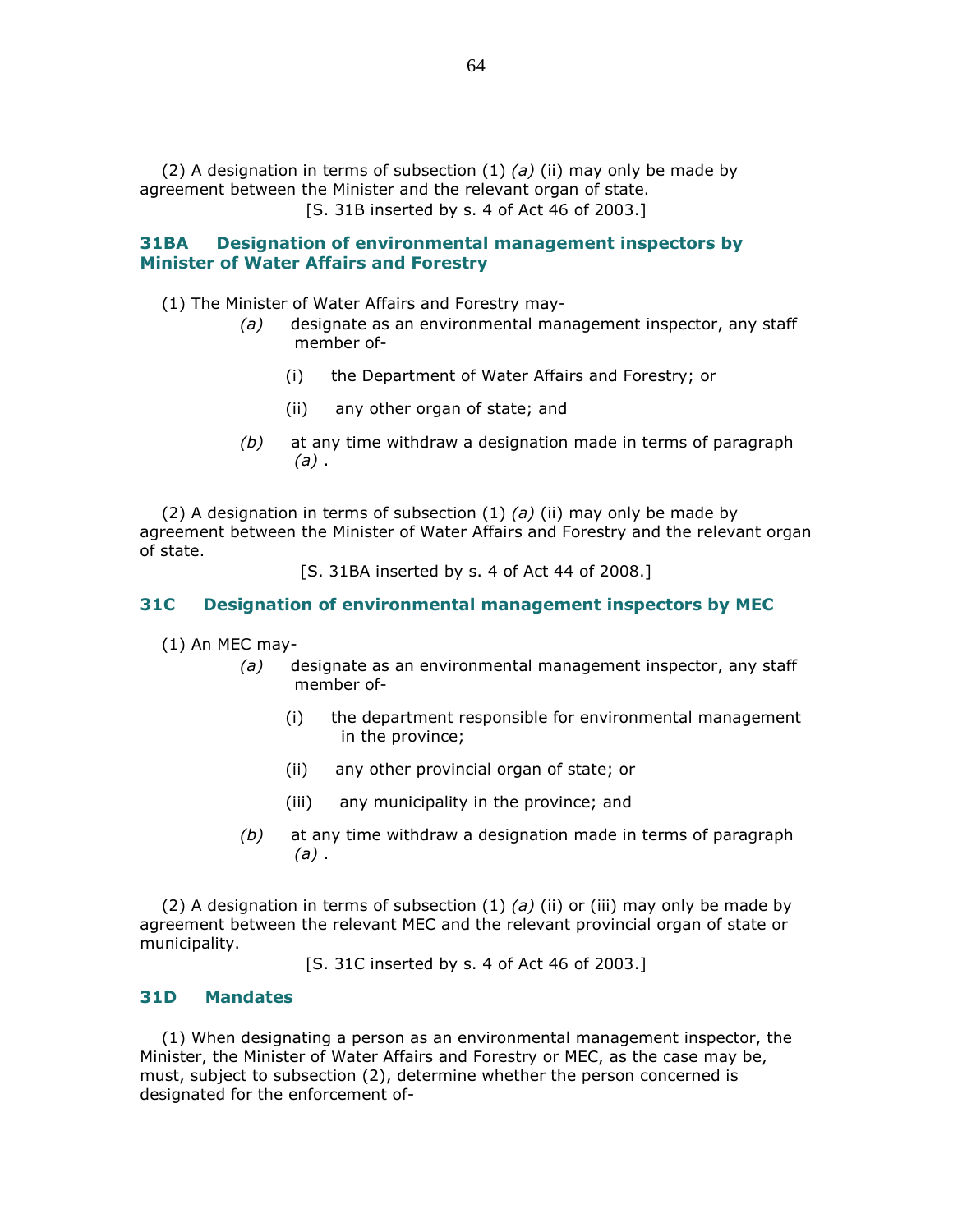- (a) this Act;
- $(b)$  a specific environmental management Act;
- (c) specific provisions of this Act or a specific environmental management Act;
- (d) this Act and all specific environmental management Acts; or
- (e) any combination of those Acts or provisions of those Acts.

 (2) An MEC may designate a person as an environmental management inspector for the enforcement of only those provisions of this Act or any specific environmental management Act-

- $(a)$  which are administered by the MEC or a provincial organ of state; or
- $(b)$  in respect of which the MEC or a provincial organ of state exercises or performs assigned or delegated powers or duties.

 (3) A person designated as an environmental management inspector may exercise any of the powers given to environmental management inspectors in terms of this Act that are necessary for the inspector's mandate in terms of subsection (1) and that may be specified by the Minister, the Minister of Water Affairs and Forestry or MEC by notice in writing to the inspector.

[S. 31D inserted by s. 4 of Act 46 of 2003 and substituted by s. 5 of Act 44 of 2008.]

#### 31E Prescribed standards

(1) The Minister may prescribe-

- (a) qualification criteria for environmental management inspectors; and
- $(b)$  training that must be completed by environmental management inspectors.

 (2) The Minister may only prescribe criteria and training in terms of subsection (1) after consultation with the Minister responsible for safety and security. [S. 31E inserted by s. 4 of Act 46 of 2003.]

## 31F Proof of designation

 (1) A prescribed identity card must be issued to each person designated as an environmental management inspector.

 (2) When exercising any powers or performing any duties in terms of this Act or a specific environmental management Act, an environmental management inspector must, on demand by a member of the public, produce the identity card referred to in subsection (1).

[Sub-s. (2) substituted by s. 17 of Act 14 of 2009.]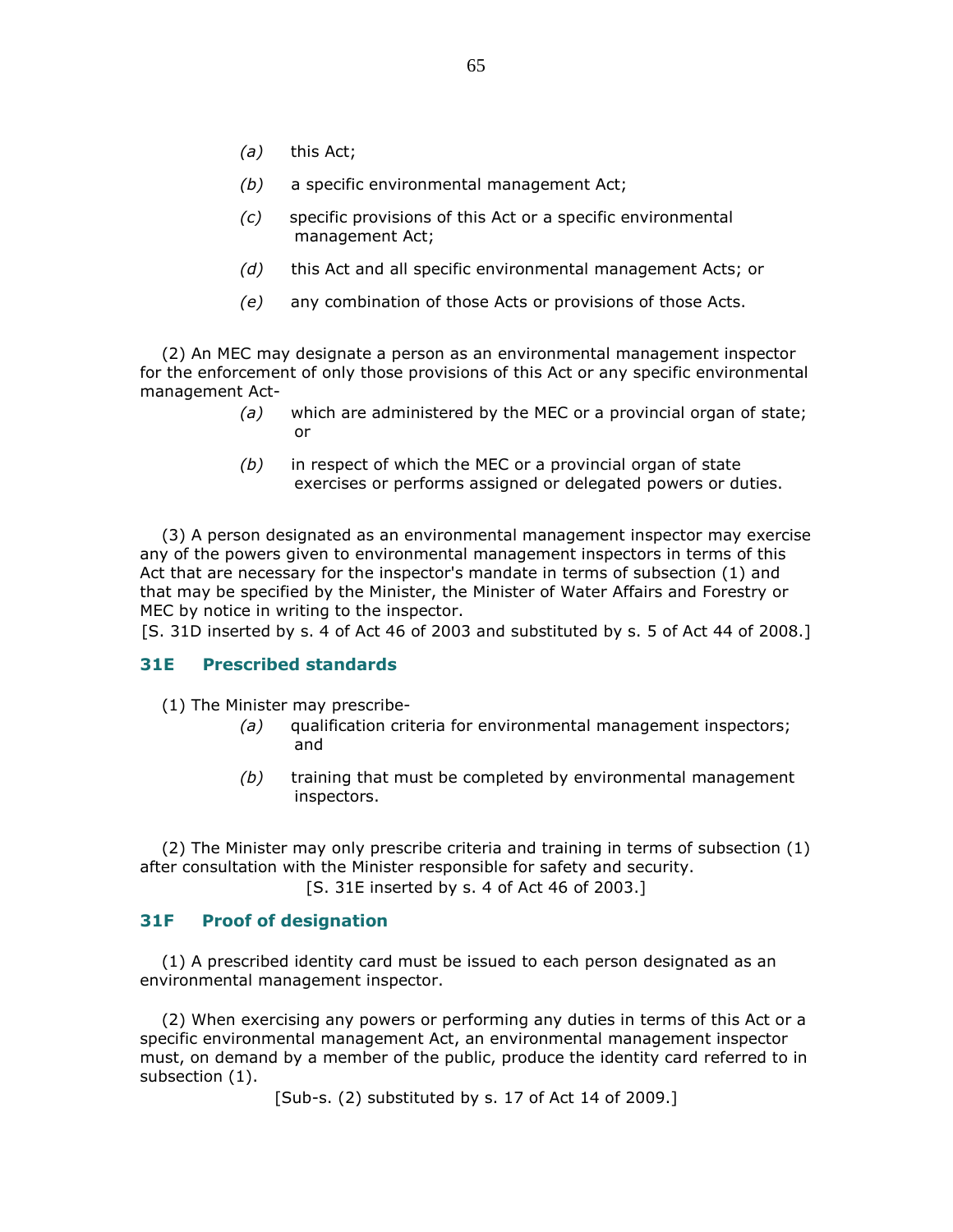[S. 31F inserted by s. 4 of Act 46 of 2003.]

## 31G Functions of inspectors

 (1) An environmental management inspector within his or her mandate in terms of section 31D-

- (a) must monitor and enforce compliance with a law for which he or she has been designated in terms of that section;
- $(b)$  may investigate any act or omission in respect of which there is a reasonable suspicion that it might constitute-
	- (i) an offence in terms of such law;
	- (ii) a breach of such law; or
	- (iii) a breach of a term or condition of a permit, authorisation or other instrument issued in terms of such law.
- (2) An environmental management inspector-
	- $(a)$  must carry out his or her duties and exercise his or her powers-
		- (i) in accordance with any instructions issued by the Minister or MEC, as the case may be; and
		- (ii) subject to any limitations and in accordance with any procedures that may be prescribed; and
	- $(b)$  may be accompanied by an interpreter or any other person whose assistance may reasonably be required;
	- $(c)$  must exercise his or her powers in a way that minimises any damage to, loss or deterioration of any premises or thing.
		- [S. 31G inserted by s. 4 of Act 46 of 2003.]

# 31H General powers

 (1) An environmental management inspector, within his or her mandate in terms of section 31D, may-

- $(a)$  question a person about any act or omission in respect of which there is a reasonable suspicion that it might constitute-
	- (i) an offence in terms of a law for which that inspector has been designated in terms of that section;
	- (ii) a breach of such law; or
	- (iii) a breach of a term or condition of a permit, authorisation or other instrument issued in terms of such law;
- $(b)$  issue a written notice to a person who refuses to answer questions in terms of paragraph (a), requiring that person to answer questions put to him or her in terms of that paragraph;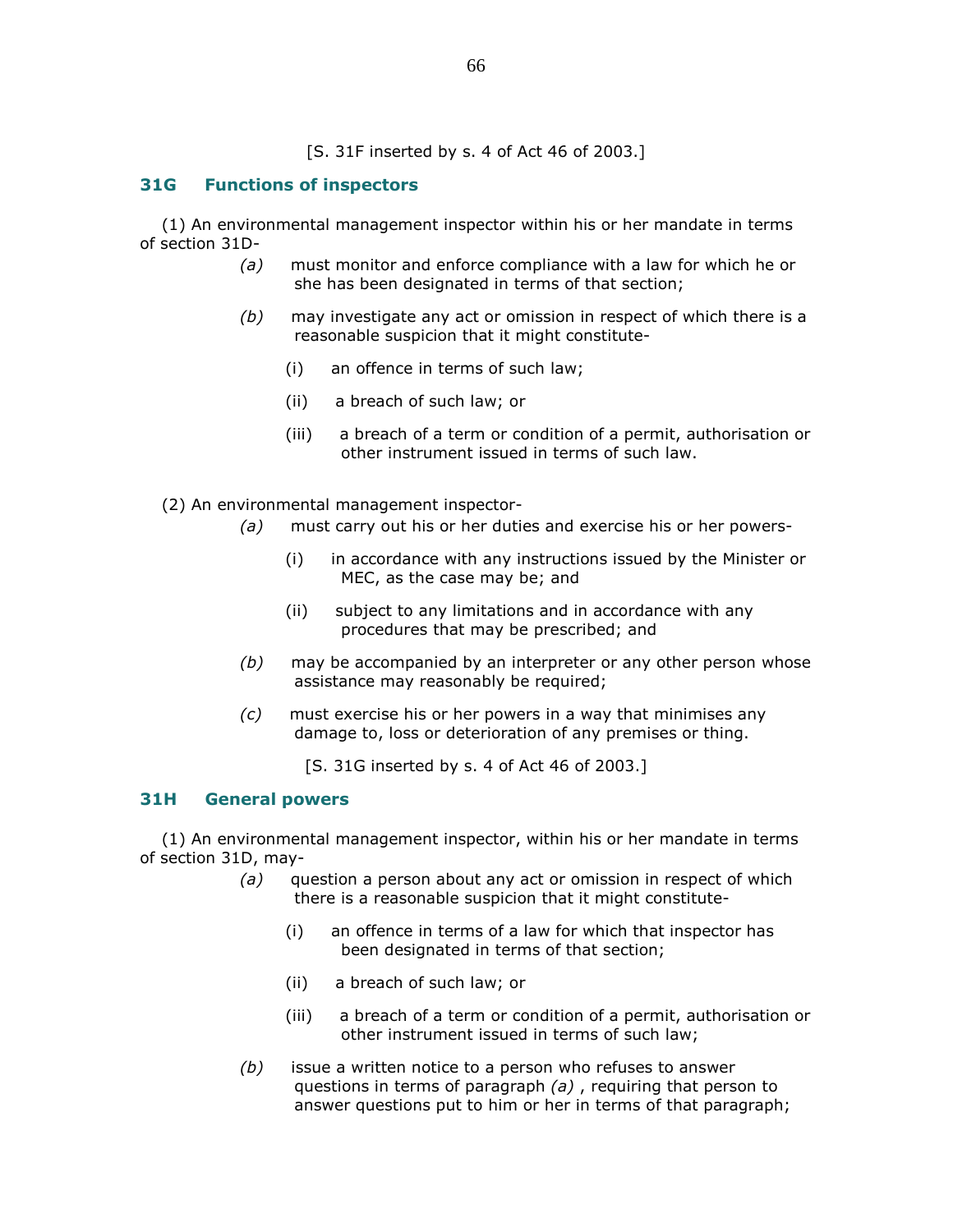- (c) inspect, or question a person about, any document, book or record or any written or electronic information-
	- (i) which may be relevant for the purpose of paragraph  $(a)$ ; or
	- (ii) to which this Act or a specific environmental management Act relates;
- (d) copy, or make extracts from, any document, book or record or any written or electronic information referred to in paragraph (c) , or remove such document, book, record or written or electronic information in order to make copies or extracts;
- (e) require a person to produce or deliver to a place specified by the inspector, any document, book or record or any written or electronic information referred to in paragraph (c) for inspection;
- $(f)$  inspect, question a person about, and if necessary remove any specimen, article, substance or other item which, on reasonable suspicion, may have been used in-
	- (i) committing an offence in terms of the law for which that inspector has been designated in terms of section 31D;
	- (ii) breaching such law; or
	- (iii) breaching a term or condition of a permit, authorisation or other instrument issued in terms of such law;
- $(q)$  take photographs or make audio-visual recordings of anything or any person that is relevant for the purposes of an investigation or for a routine inspection;

[Para.  $(g)$  substituted by s. 18 of Act 14 of 2009.]

- $(h)$  dig or bore into the soil;
- (i) take samples;
- $(i)$  remove any waste or other matter deposited or discharged in contravention of the law for which that inspector has been designated in terms of section 31D or a term or condition of a permit, authorisation or other instrument issued in terms of such law; or
- $(k)$  carry out any other prescribed duty not inconsistent with this Act and any other duty that may be prescribed in terms of a specific environmental management Act.

(2) A written notice issued in terms of subsection  $(1)$  (b) must be in the prescribed format and must require a person to answer specified questions either orally or in writing, and either alone or in the presence of a witness, and may require that questions are answered under oath or affirmation.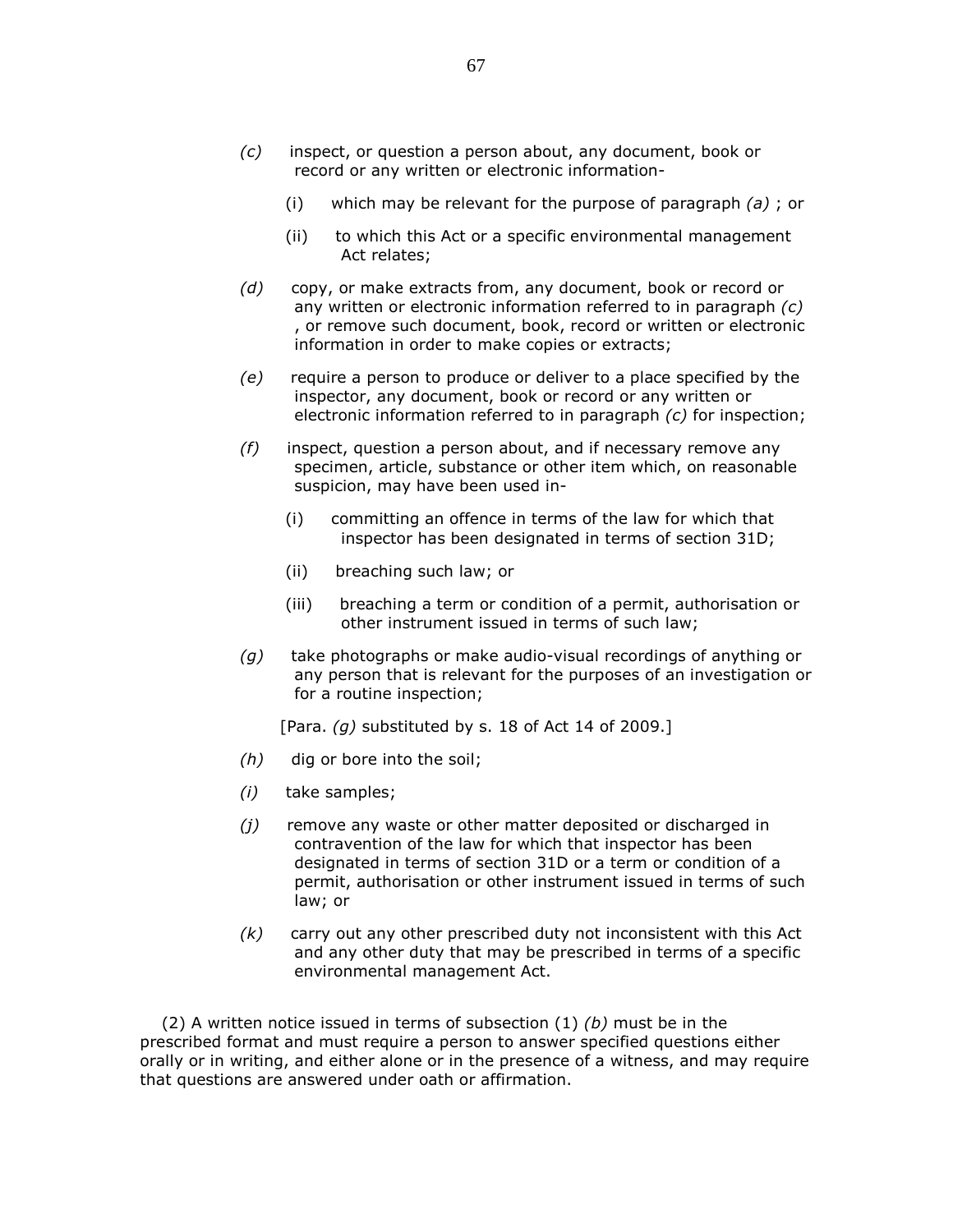(3) A person who receives a written notice in terms of subsection (1)  $(b)$ , must answer all questions put to him or her truthfully and to the best of his or her ability, notwithstanding that an answer might incriminate him or her, but any answer that incriminates such person may not be used against him or her in any subsequent criminal proceedings for an offence in terms of this Act or a specific environmental management Act.

(4) An environmental management inspector must-

- (a) provide a receipt for-
	- (i) any document, book, record or written or electronic information removed in terms of subsection  $(1)$   $(d)$ ; or
	- (ii) any specimen, article, substance or other item removed in terms of subsection  $(1)$   $(f)$  ; and
- $(b)$  return anything removed within a reasonable period or, subject to section 34D, at the conclusion of any relevant criminal proceedings.

 (5) In addition to the powers set out in this Part, an environmental management inspector must be regarded as being a peace officer and may exercise all the powers assigned to a peace officer, or to a police official who is not a commissioned officer, in terms of Chapters 2, 5, 7 and 8 of the Criminal Procedure Act, 1977 ( Act 51 of 1977 )-

- $(a)$  to comply with his or her mandate in terms of section 31D; and
- $(b)$  within the area of jurisdiction for which he or she has been designated.

[Sub-s. (5) substituted by s. 6 of Act 44 of 2008.]

[S. 31H inserted by s. 4 of Act 46 of 2003.]

# 31I Seizure of items

 (1) The provisions of sections 30 to 34 of the Criminal Procedure Act, 1977, apply to the disposal of anything seized in terms of this Part, subject to such modifications as the context may require.

 (2) When an item is seized in terms of this Part, the environmental management inspector may request the person who was in control of the item immediately before the seizure of the item, to take it to a place designated by the inspector, and if the person refuses to take the item to the designated place, the inspector may do so.

 (3) In order to safeguard a vehicle, vessel or aircraft that has been seized, the environmental management inspector may immobilise it by removing a part.

 (4) An item seized in terms of this section, including a part of a vehicle, vessel or aircraft referred to in subsection (3), must be kept in such a way that it is secured against damage.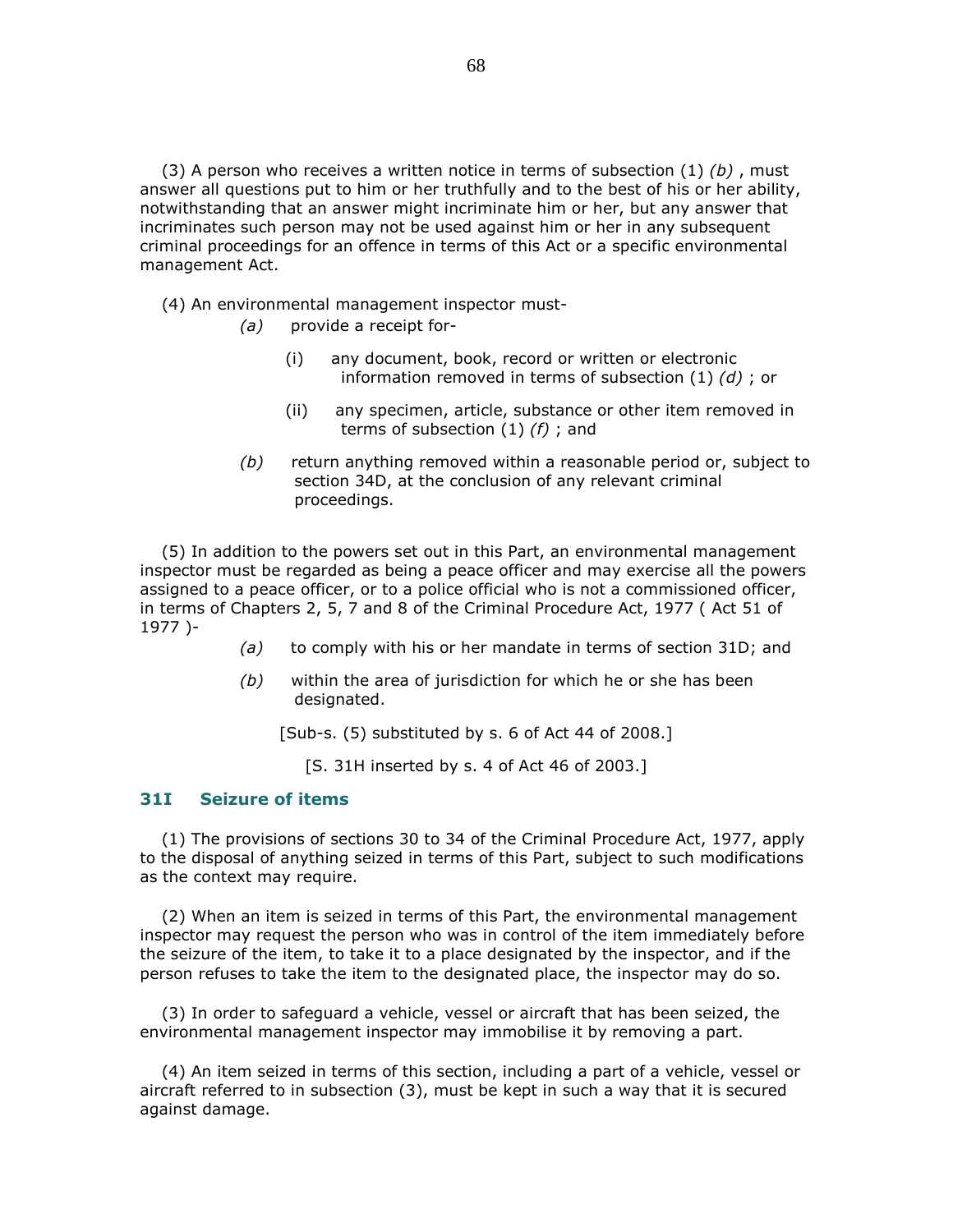(5) An environmental management inspector may-

- (a) in the case of a specimen of a threatened or protected species or alien species being imported into the Republic, at the port of entry, request the person responsible for the import or that person's agent, to produce the original copies of the import permit, together with such other documentation as may be required; and
- $(b)$  in the case of a specimen of a threatened or protected species, being exported or re-exported from the Republic, at the port of exit, request the person responsible for the export or re-export or that person's agent to produce the original copy of the export or re-export permit, together with such other documentation as may be required.
	- [S. 31I inserted by s. 4 of Act 46 of 2003.]

# 31J Powers to stop, enter and search vehicles, vessels and aircraft

 (1) An environmental management inspector, within his or her mandate in terms of section 31D, may, without a warrant, enter and search any vehicle, vessel or aircraft, or search any pack-animal, on reasonable suspicion that that vehicle, vessel, aircraft or pack-animal-

- $(a)$  is being or has been used, or contains or conveys anything which is being or has been used, to commit-
	- (i) an offence in terms of the law for which that inspector has been designated in terms of section 31D; or
	- (ii) a breach of such law or a term or condition of a permit, authorisation or other instrument issued in terms of such law; or
- (b) contains or conveys a thing which may serve as evidence of such offence or breach.

 (2) An environmental management inspector may, without a warrant, seize anything contained in or on any vehicle, vessel, aircraft or pack-animal that may be used as evidence in the prosecution of any person for an offence in terms of this Act or a specific environmental management Act.

 (3) The provisions of section 31I apply to anything seized in terms of subsection (2), subject to such modifications as the context may require.

 (4) An environmental management inspector may, for the purpose of implementing subsection (1), at any time, and without a warrant-

- (a) order the driver of a vehicle or vessel to stop, or the pilot of an aircraft to land; or
- $(b)$  if necessary and possible, force the driver or pilot to stop or land, as the case may be.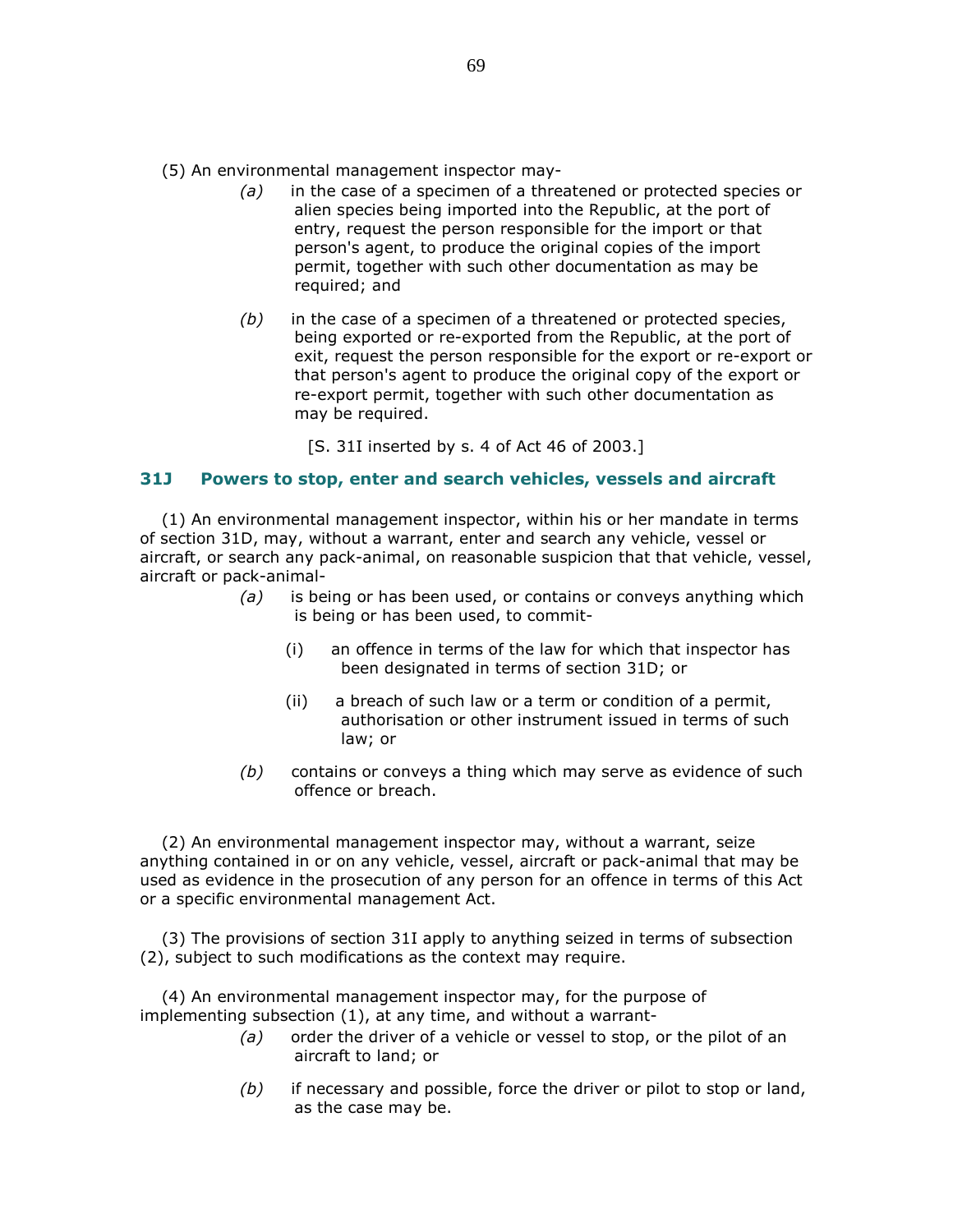(5) An environmental management inspector may exercise on or in respect of such vehicle, vessel or aircraft any of the powers mentioned in section 31H.

 (6) An environmental management inspector may apply to the National or Provincial Commissioner of Police for written authorisation in terms of section 13 (8) of the South African Police Service Act, 1995 ( Act 68 of 1995 ), to establish a roadblock or a checkpoint.

 (7) An environmental management inspector has, within his or her mandate in terms of section 31D, all the powers of a member of the South African Police Service in terms of section 13 (8) of the South African Police Service Act, 1995.

[S. 31J inserted by s. 4 of Act 46 of 2003.]

# 31K Routine inspections

 (1) An environmental management inspector, within his or her mandate in terms of section 31D, and subject to subsection (2), may at any reasonable time conduct routine inspections and, without a warrant, enter and inspect any building, land or premises or search, including but not limited to, any vehicle, vessel, aircraft, packanimals, container, bag, box, or item for the purposes of ascertaining compliance with-

- $(a)$  the legislation for which that inspector has been designated in terms of section 31D; or
- $(b)$  a term or condition of a permit, authorisation or other instrument issued in terms of such legislation.

[Sub-s. (1) amended by s. 19 (a) of Act 14 of 2009.]

 (2) An environmental management inspector, within his or her mandate in terms of section 31D, may, with a warrant obtained in terms of subsection (3), but subject to subsection (4), enter and inspect any residential premises for the purposes of ascertaining compliance with-

- $(a)$  the legislation for which that inspector has been designated in terms of section 31D; or
- $(b)$  a term or condition of a permit, authorisation or other instrument issued in terms of such legislation.

 (3) A magistrate may issue a warrant contemplated in subsection (2) only on written application by an environmental management inspector setting out under oath or affirmation that it is necessary to enter and inspect the specified residential premises for the purposes of ascertaining compliance with the Acts for which that inspector has been designated in terms of section 31D.

 (4) An environmental management inspector may in terms of subsection (2) enter and inspect any residential premises without a warrant, but only if-

> $(a)$  the person in control of the premises consents to the entry and inspection; or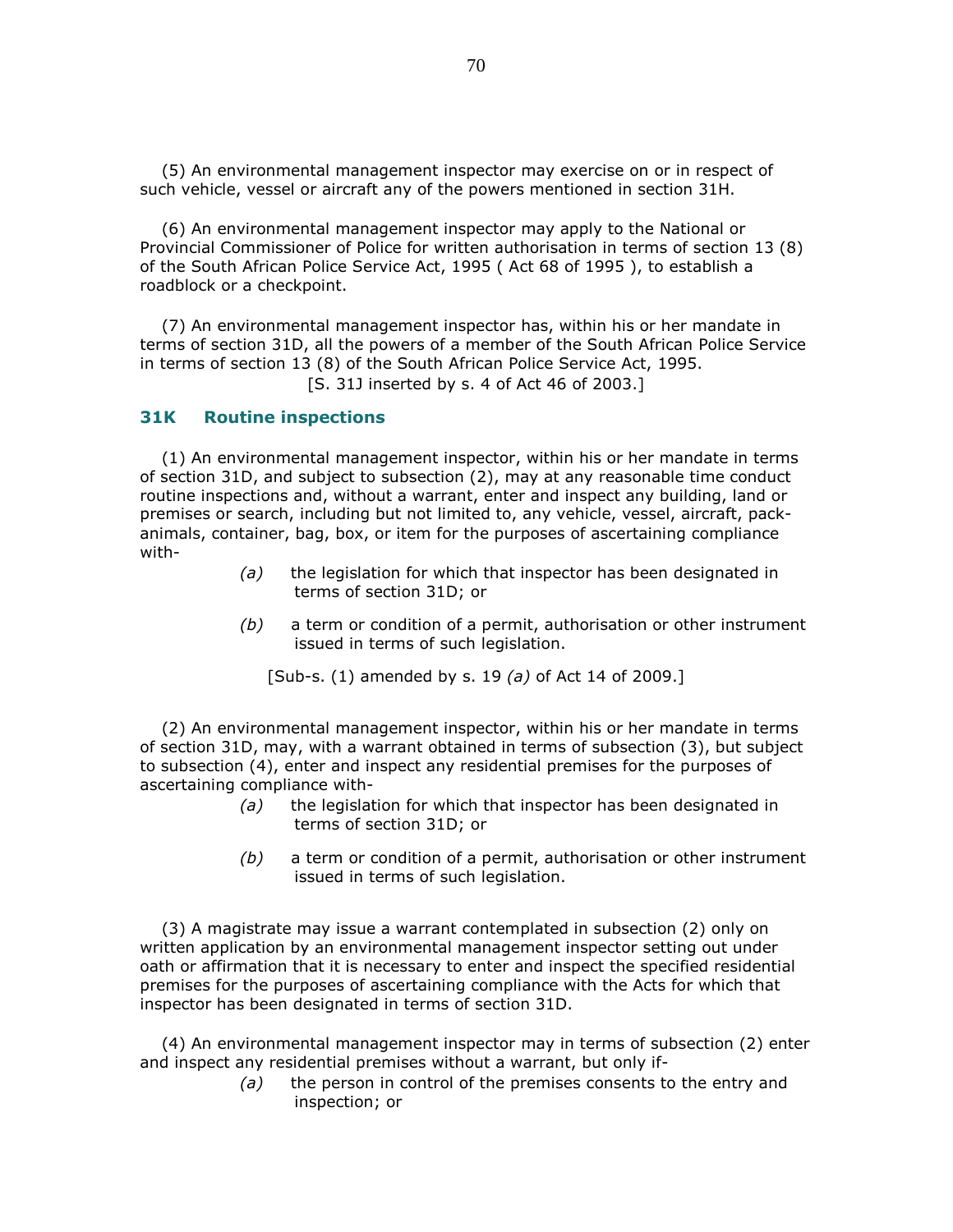$(b)$  there are reasonable grounds to believe that a warrant would on application be issued, but that the delay that may be caused by applying for a warrant would defeat the object of the entry or inspection.

 (5) While carrying out a routine inspection, an environmental management inspector may seize anything in or on any, including but not limited to, business or residential premises, land or vehicle, vessel, aircraft, pack-animals, container, bag, box, or item that may be used as evidence in the prosecution of any person for an offence in terms of this Act or a specific environmental management Act. [Sub-s.  $(5)$  substituted by s. 19  $(b)$  of Act 14 of 2009.]

 (6) The provisions of section 31I apply to anything seized in terms of subsection (5), subject to such modifications as the context may require.

 (7) An environmental management inspector may exercise on such building, land, premises, vehicle, vessel, aircraft, pack-animals, container, bag, box, item and the like any of the powers mentioned in section 31H.

[Sub-s. (7) substituted by s. 19  $(c)$  of Act 14 of 2009.]

[S. 31K inserted by s. 4 of Act 46 of 2003.]

## 31L Power to issue compliance notices

 (1) An environmental management inspector, within his or her mandate in terms of section 31D, may issue a compliance notice in the prescribed form and following a prescribed procedure if there are reasonable grounds for believing that a person has not complied-

- $(a)$  with a provision of the law for which that inspector has been designated in terms of section 31D; or
- $(b)$  with a term or condition of a permit, authorisation or other instrument issued in terms of such law.

(2) A compliance notice must set out-

- (a) details of the conduct constituting non-compliance;
- $(b)$  any steps the person must take and the period within which those steps must be taken;
- $(c)$  any thing which the person may not do, and the period during which the person may not do it; and
- $(d)$  the procedure to be followed in lodging an objection to the compliance notice with the Minister or MEC, as the case may be.

 (3) An environmental management inspector may, on good cause shown, vary a compliance notice and extend the period within which the person must comply with the notice.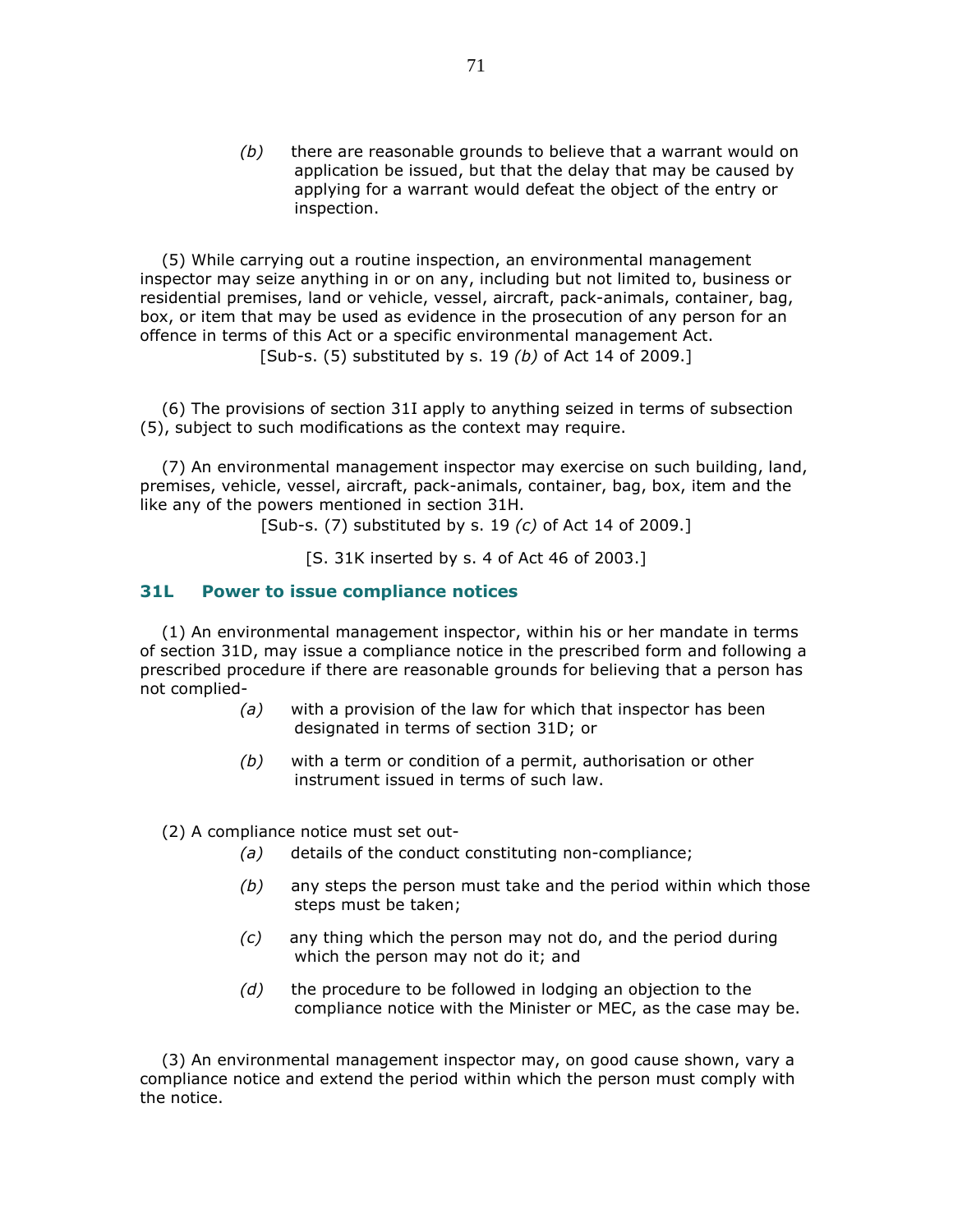(4) A person who receives a compliance notice must comply with that notice within the time period stated in the notice unless the Minister or MEC has agreed to suspend the operation of the compliance notice in terms of subsection (5).

 (5) A person who receives a compliance notice and who wishes to lodge an objection in terms of section 31M may make representations to the Minister or MEC, as the case may be, to suspend the operation of the compliance notice pending finalisation of the objection.

[S. 31L inserted by s. 4 of Act 46 of 2003.]

### 31M Objections to compliance notice

 (1) Any person who receives a compliance notice in terms of section 31L may object to the notice by making representations, in writing, to the Minister or MEC, as the case may be, within 30 days of receipt of the notice, or within such longer period as the Minister or MEC may determine.

 (2) After considering any representations made in terms of subsection (1) and any other relevant information, the Minister or MEC, as the case may be-

- $(a)$  may confirm, modify or cancel a notice or any part of a notice; and
- $(b)$  must specify the period within which the person who received the notice must comply with any part of the notice that is confirmed or modified.

[S. 31M inserted by s. 4 of Act 46 of 2003.]

# 31N Failure to comply with compliance notice

(1) A person who fails to comply with a compliance notice commits an offence.

 (2) If a person fails to comply with a compliance notice, the environmental management inspector must report the non-compliance to the Minister or MEC, as the case may be, and the Minister or MEC may-

- (a) revoke or vary the relevant permit, authorisation or other instrument which is the subject of the compliance notice; and
- (b) take any necessary steps and recover the costs of doing so from the person who failed to comply.
- $(c)$  ......

[Para. (c) deleted by s. 20 of Act 14 of 2009.]

 (3) A person convicted of an offence in terms of subsection (1) is liable to a fine not exceeding five million rand or to imprisonment for a period not exceeding 10 years or to both such fine and such imprisonment.

[Sub-s. (3) added by s. 7 of Act 44 of 2008.]

[S. 31N inserted by s. 4 of Act 46 of 2003.]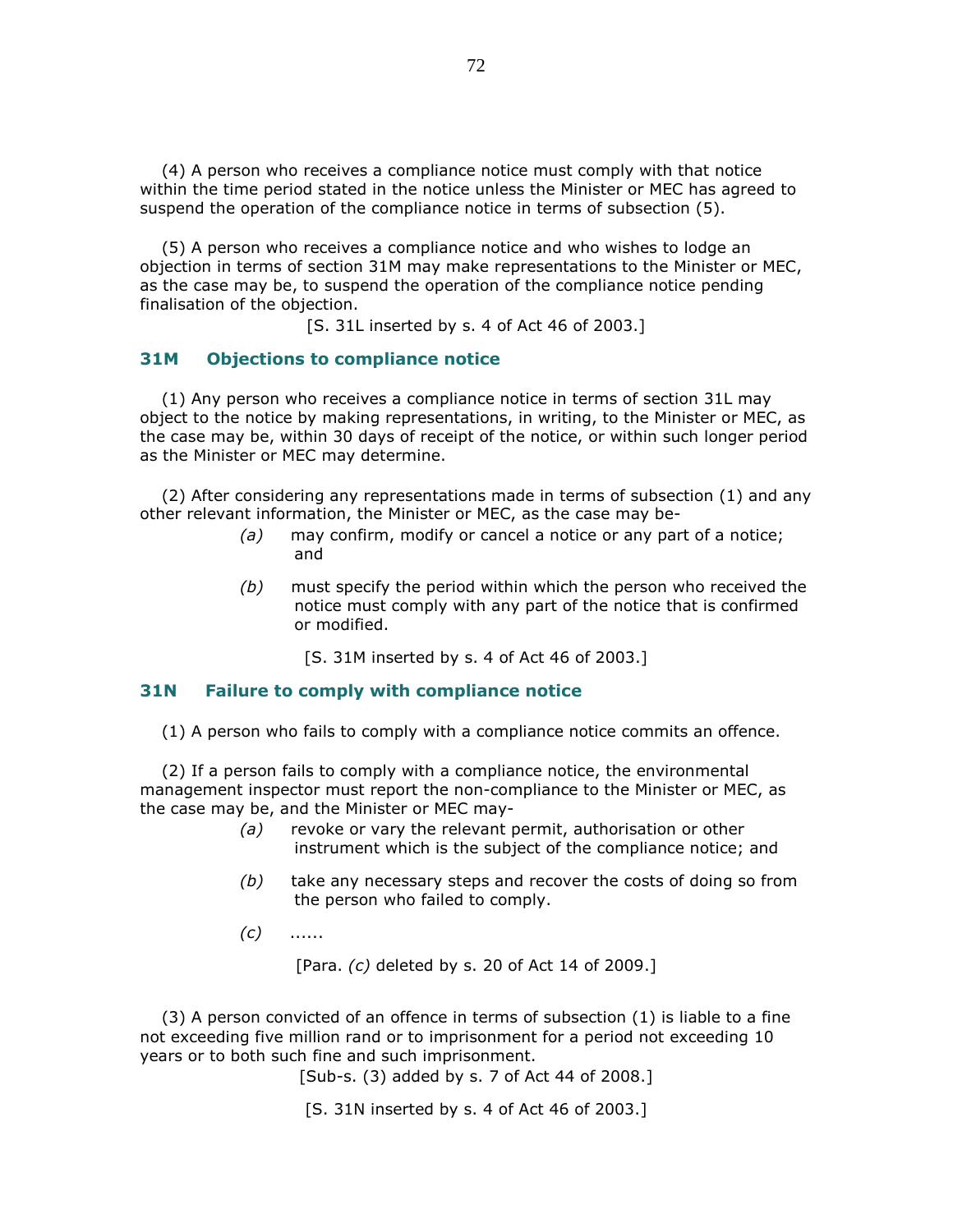# 31O Powers of South African Police Service members

 (1) A member of the South African Police Service has, in respect of an offence in terms of this Act or a specific environmental management Act, all the powers of an environmental management inspector in terms of this Part excluding the power to conduct routine inspections in terms of section 31K and the power to issue and enforce compliance notices in terms of sections 31L to 31O.

 (2) Notwithstanding subsection (1), the Minister or MEC, as the case may be, may, with the concurrence of the Minister responsible for safety and security, by written notice to a member of the South African Police Service, assign to that member all the powers contemplated in sections 31K to 31O.

[S. 31O inserted by s. 4 of Act 46 of 2003.]

# 31P Duty to produce documents

 Any person to whom a permit, licence, permission, certificate, authorisation or any other document has been issued in terms of this Act or a specific environmental management Act, must produce that document at the request of an environmental management inspector.

[S. 31P inserted by s. 4 of Act 46 of 2003.]

# 31Q Confidentiality

 (1) It is an offence for any person to disclose information about any other person if that information was acquired while exercising or performing any power or duty in terms of this Act or a specific environmental management Act, except-

- $(a)$  if the information is disclosed in compliance with the provisions of any law;
- $(b)$  if the person is ordered to disclose the information by a court;
- (c) if the information is disclosed to enable a person to perform a function in terms of this Act or a specific environmental management Act; or
- $(d)$  for the purposes of the administration of justice.

(1A) Subsection (1) does not apply to information that pertains to-

- (a) environmental quality or the state of the environment;
- $(b)$  any risks posed to the environment, public safety and the health and well-being of people; or
- (c) compliance with or contraventions of any environmental legislation by any person.

[Sub-s. (1A) inserted by s. 21 of Act 14 of 2009.]

(2) A person convicted of an offence in terms of this section is liable to a fine or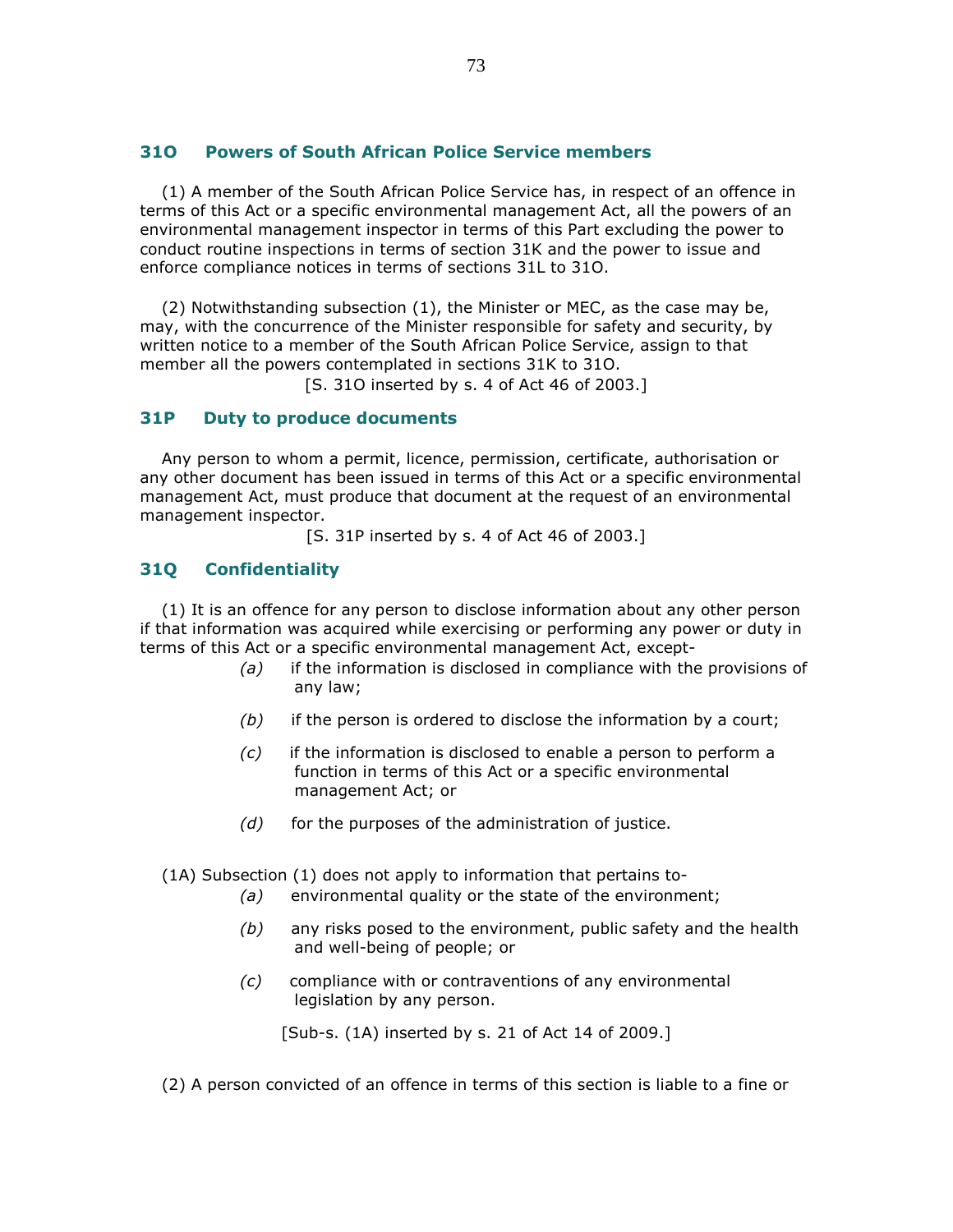imprisonment for a period not exceeding one year or to both a fine and such imprisonment.

[S. 31Q inserted by s. 4 of Act 46 of 2003.]

# Part 3 Judicial matters (ss 32-34H)

[Heading to Part 3 inserted by s. 5 of Act 46 of 2003.]

#### 32 Legal standing to enforce environmental laws

 (1) Any person or group of persons may seek appropriate relief in respect of any breach or threatened breach of any provision of this Act, including a principle contained in Chapter 1, or of any provision of a specific environmental management Act, or of any other statutory provision concerned with the protection of the environment or the use of natural resources-

- (a) in that person's or group of person's own interest;
- $(b)$  in the interest of, or on behalf of, a person who is, for practical reasons, unable to institute such proceedings;
- (c) in the interest of or on behalf of a group or class of persons whose interests are affected;
- (d) in the public interest; and
- (e) in the interest of protecting the environment.
	- [Sub-s. (1) amended by s. 6 (a) of Act 46 of 2003.]

 (2) A court may decide not to award costs against a person who, or group of persons which, fails to secure the relief sought in respect of any breach or threatened breach of any provision of this Act, including a principle contained in Chapter 1, or of any provision of a specific environmental management Act, or of any other statutory provision concerned with the protection of the environment or the use of natural resources, if the court is of the opinion that the person or group of persons acted reasonably out of a concern for the public interest or in the interest of protecting the environment and had made due efforts to use other means reasonably available for obtaining the relief sought.

[Sub-s. (2) substituted by s.  $6$  (b) of Act 46 of 2003.]

 (3) Where a person or group of persons secures the relief sought in respect of any breach or threatened breach of any provision of this Act, or of any provision of a specific environmental management Act, or of any other statutory provision concerned with the protection of the environment, a court may on application-

- (a) award costs on an appropriate scale to any person or persons entitled to practise as advocate or attorney in the Republic who provided free legal assistance or representation to such person or group in the preparation for or conduct of the proceedings; and
- $(b)$  order that the party against whom the relief is granted pay to the person or group concerned any reasonable costs incurred by such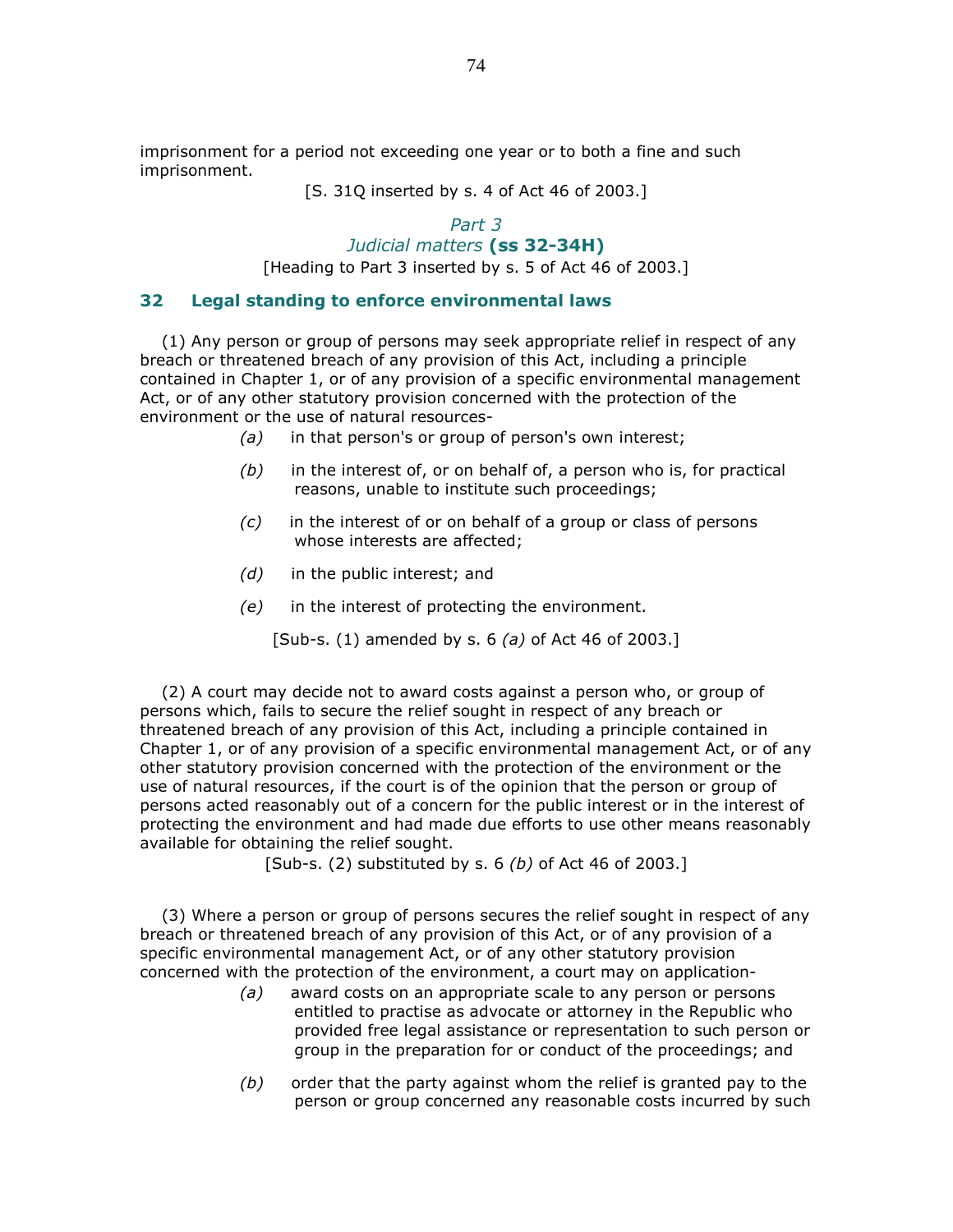person or group in the investigation of the matter and its preparation for the proceedings.

[Sub-s. (3) amended by s.  $6$  (c) of Act 46 of 2003.]

## 33 Private prosecution

(1) Any person may-

- (a) in the public interest; or
- $(b)$  in the interest of the protection of the environment,

institute and conduct a prosecution in respect of any breach or threatened breach of any duty, other than a public duty resting on an organ of state, in any national or provincial legislation or municipal bylaw, or any regulation, licence, permission or authorisation issued in terms of such legislation, where that duty is concerned with the protection of the environment and the breach of that duty is an offence.

 (2) The provisions of sections 9 to 17 of the Criminal Procedure Act, 1977 ( Act 51 of 1977 ) applicable to a prosecution instituted and conducted under section 8 of that Act must apply to a prosecution instituted and conducted under subsection (1): Provided that if-

- $(a)$  the person prosecuting privately does so through a person entitled to practise as an advocate or an attorney in the Republic;
- $(b)$  the person prosecuting privately has given written notice to the appropriate public prosecutor that he or she intends to do so; and
- $(c)$  the public prosecutor has not, within 28 days of receipt of such notice, stated in writing that he or she intends to prosecute the alleged offence,
	- (i) the person prosecuting privately shall not be required to produce a certificate issued by the Attorney-General stating that he or she has refused to prosecute the accused; and
	- (ii) the person prosecuting privately shall not be required to provide security for such action.

 (3) The court may order a person convicted upon a private prosecution brought under subsection (1) to pay the costs and expenses of the prosecution, including the costs of any appeal against such conviction or any sentence.

 (4) The accused may be granted an order for costs against the person prosecuting privately, if the charge against the accused is dismissed or the accused is acquitted or a decision in favour of the accused is given on appeal and the court finds either:

 $(a)$  that the person instituting and conducting the private prosecution did not act out of a concern for the public interest or the protection of the environment; or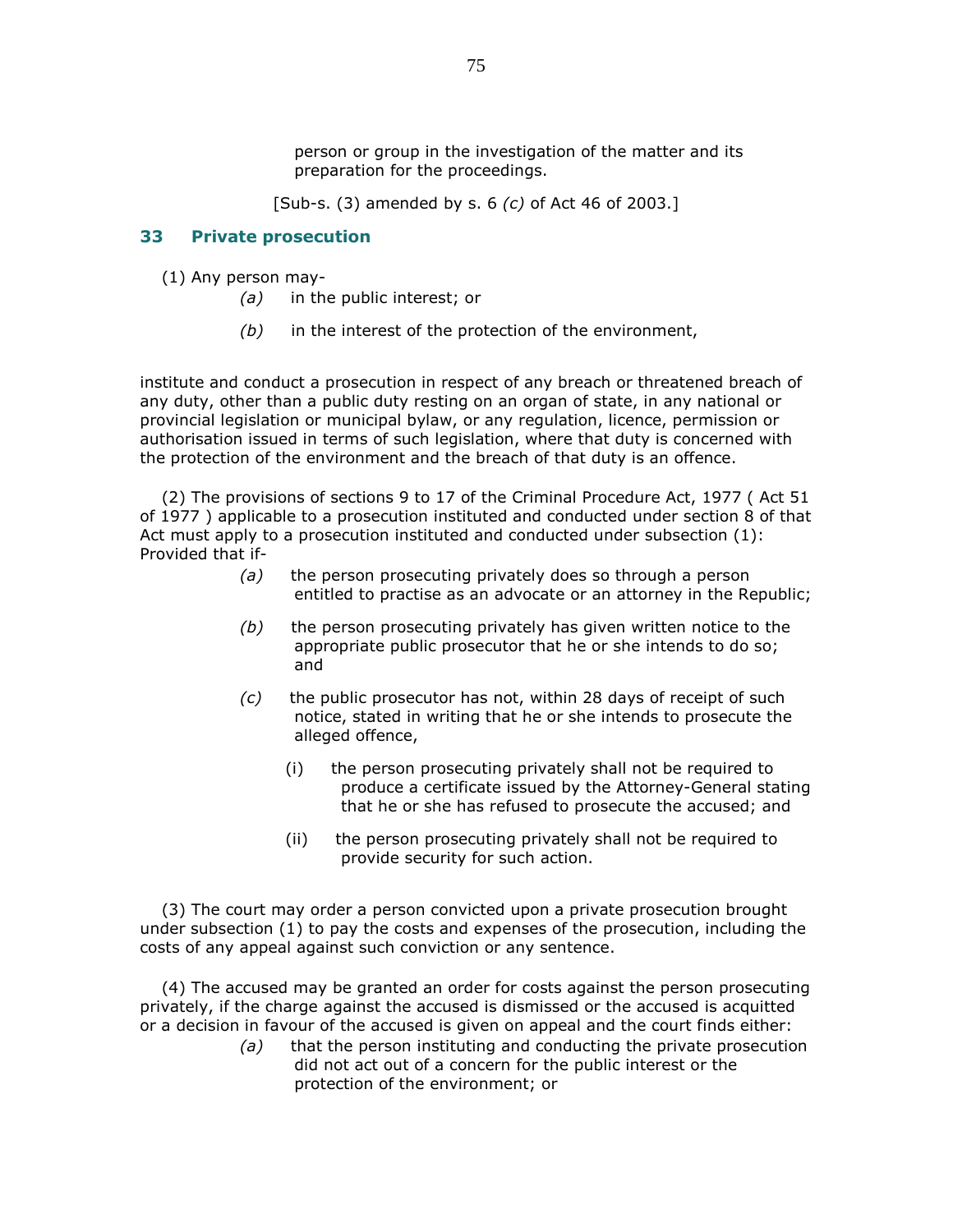$(b)$  that such prosecution was unfounded, trivial or vexatious.

 (5) When a private prosecution is instituted in accordance with the provisions of this Act, the Attorney-General is barred from prosecuting except with the leave of the court concerned.

#### 34 Criminal proceedings

 (1) Whenever any person is convicted of an offence under any provision listed in Schedule 3 and it appears that such person has by that offence caused loss or damage to any organ of state or other person, including the cost incurred or likely to be incurred by an organ of state in rehabilitating the environment or preventing damage to the environment, the court may in the same proceedings at the written request of the Minister or other organ of state or other person concerned, and in the presence of the convicted person, inquire summarily and without pleadings into the amount of the loss or damage so caused.

 (2) Upon proof of such amount, the court may give judgement therefor in favour of the organ of state or other person concerned against the convicted person, and such judgement shall be of the same force and effect and be executable in the same manner as if it had been given in a civil action duly instituted before a competent court.

 (3) Whenever a person is convicted of an offence under any provision listed in Schedule 3 the court convicting such person may summarily enquire into and assess the monetary value of any advantage gained or likely to be gained by such person in consequence of that offence, and, in addition to any other punishment imposed in respect of that offence, the court may order-

- $(a)$  the award of damages or compensation or a fine equal to the amount so assessed; or
- $(b)$  that such remedial measures as the court may determine must be undertaken by the convicted person.

[Sub-s. (3) substituted by s. 22 of Act 14 of 2009.]

 (4) Whenever any person is convicted of an offence under any provision listed in Schedule 3 the court convicting such person may, upon application by the public prosecutor or another organ of state, order such person to pay the reasonable costs incurred by the public prosecutor and the organ of state concerned in the investigation and prosecution of the offence.

 (5) Whenever any manager, agent or employee does or omits to do an act which it had been his or her task to do or to refrain from doing on behalf of the employer and which would be an offence under any provision listed in Schedule 3 for the employer to do or omit to do, and the act or omission of the manager, agent or employee occurred because the employer failed to take all reasonable steps to prevent the act or omission in question, then the employer shall be guilty of the said offence and, save that no penalty other than a fine may be imposed if a conviction is based on this subsection, liable on conviction to the penalty specified in the relevant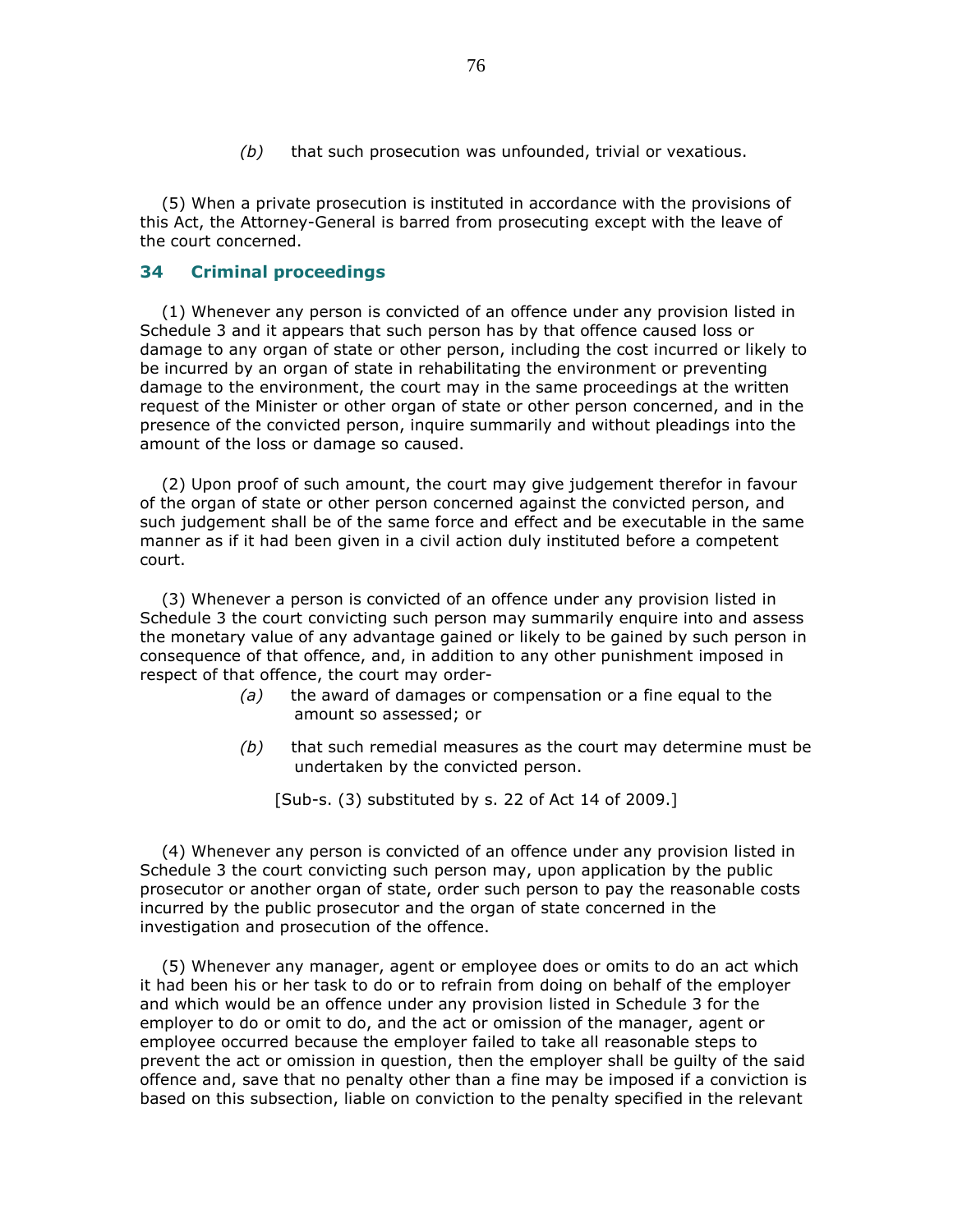law, including an order under subsections (2), (3) and (4), and proof of such act or omission by a manager, agent or employee shall constitute prima facie evidence that the employer is guilty under this subsection.

 (6) Whenever any manager, agent or employee does or omits to do an act which it had been his or her task to do or to refrain from doing on behalf of the employer and which would be an offence under any provision listed in Schedule 3 for the employer to do or omit to do, he or she shall be liable to be convicted and sentenced in respect thereof as if he or she were the employer.

 (7) Any person who is or was a director of a firm at the time of the commission by that firm of an offence under any provision listed in Schedule 3 shall himself or herself be guilty of the said offence and liable on conviction to the penalty specified in the relevant law, including an order under subsection (2), (3) and (4), if the offence in question resulted from the failure of the director to take all reasonable steps that were necessary under the circumstances to prevent the commission of the offence: Provided that proof of the said offence by the firm shall constitute *prima* facie evidence that the director is quilty under this subsection.

 (8) Any such manager, agent, employee or director may be so convicted and sentenced in addition to the employer or firm.

- $(9)$  In subsection  $(7)$  and  $(8)$ -
	- $(a)$  'firm' shall mean a body incorporated by or in terms of any law as well as a partnership; and
	- $(b)$  **'director'** shall mean a member of the board, executive committee, or other managing body of a corporate body and, in the case of a close corporation, a member of that close corporation or in the case of a partnership, a member of that partnership.

(10) (a) The Minister may amend Part (a) of Schedule 3 by regulation.

(b) An MEC may amend Part (b) of Schedule 3 in respect of the province of his or her jurisdiction by regulation.

#### 34A Offences relating to environmental management inspectors

(1) A person is guilty of an offence if that person-

- (a) hinders or interferes with an environmental management inspector in the execution of that inspector's official duties;
- $(b)$  pretends to be an environmental management inspector, or the interpreter or assistant of such an inspector;
- $(c)$  furnishes false or misleading information when complying with a request of an environmental management inspector; or
- $(d)$  fails to comply with a request of an environmental management inspector.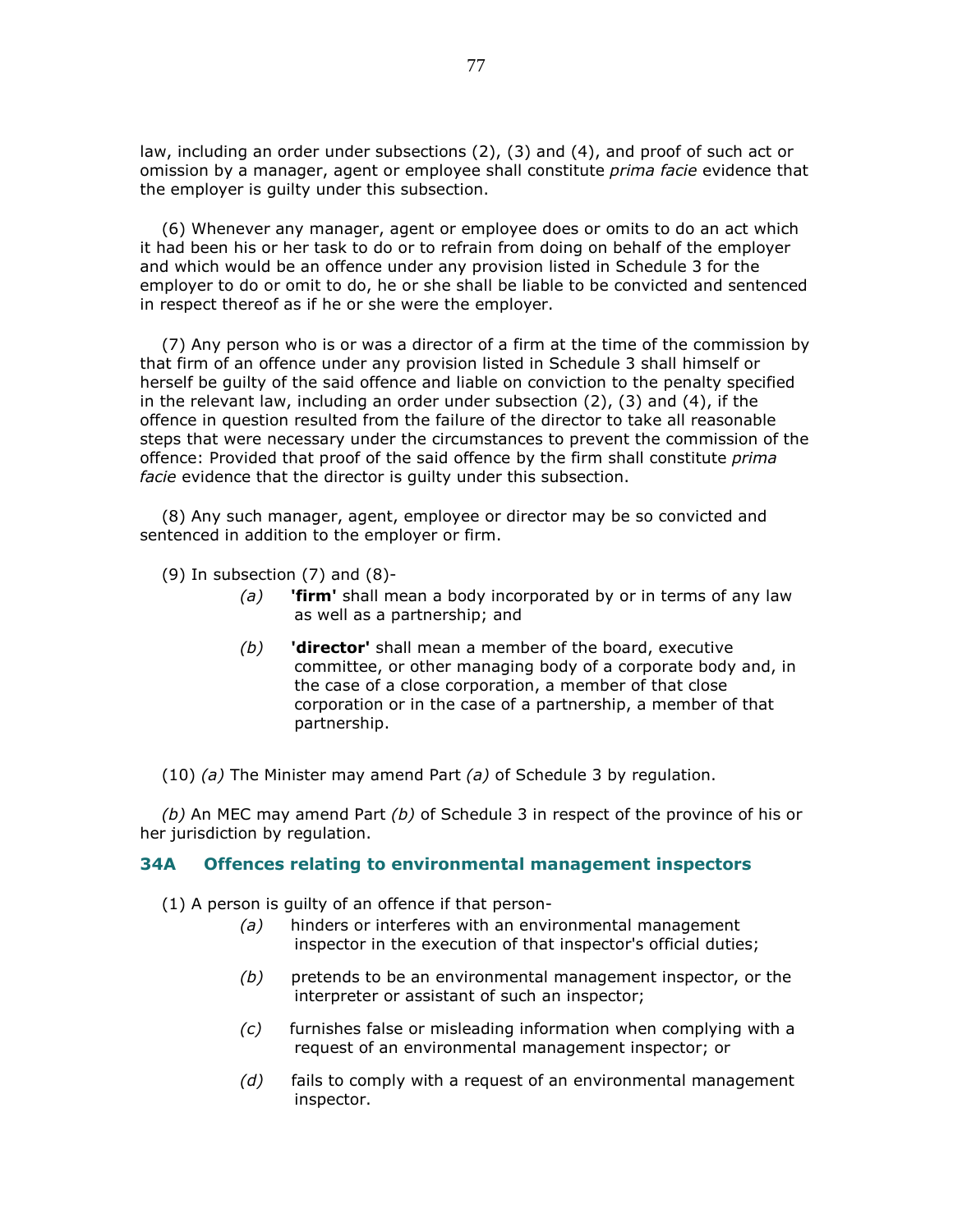(2) A person convicted of an offence in terms of subsection (1) is liable to a fine or to imprisonment for a period not exceeding one year or to both a fine and such imprisonment.

[S. 34A inserted by s. 7 of Act 46 of 2003.]

#### 34B Award of part of fine recovered to informant

 (1) A court which imposes a fine for an offence in terms of this Act or a specific environmental management Act may order that a sum of not more than one-fourth of the fine be paid to the person whose evidence led to the conviction or who assisted in bringing the offender to justice.

 (2) A person in the service of an organ of state or engaged in the implementation of this Act or a specific environmental management Act is not entitled to such an award.

[S. 34B inserted by s. 7 of Act 46 of 2003.]

## 34C Cancellation of permits

 (1) The court convicting a person of an offence in terms of this Act or a specific environmental management Act may-

- $(a)$  withdraw any permit or other authorisation issued in terms of this Act or a specific environmental management Act to that person, if the rights conferred by the permit or authorisation were abused by that person;
- $(b)$  disqualify that person from obtaining a permit or other authorisation for a period not exceeding five years;
- (c) issue an order that all competent authorities authorised to issue permits or other authorisations be notified of any disqualification in terms of paragraph  $(b)$ .

[S. 34C inserted by s. 7 of Act 46 of 2003.]

#### 34D Forfeiture of items

 (1) The court convicting a person of an offence in terms of this Act or any of the specific environmental Acts may declare any item including but not limited to any specimen, container, vehicle, vessel, aircraft or document that was used for the purpose of, or in connection with, the commission of the offence and was seized under the provisions of this Part, to be forfeited to the State.

[Sub-s. (1) substituted by s. 23 of Act 14 of 2009.]

 (2) The provisions of section 35 of the Criminal Procedure Act, 1977 ( Act 51 of 1977 ), apply to the forfeiture of any item in terms of subsection (1), subject to such modifications as the context may require.

 (3) The Minister must ensure that any specimen forfeited to the State in terms of subsection (1) is-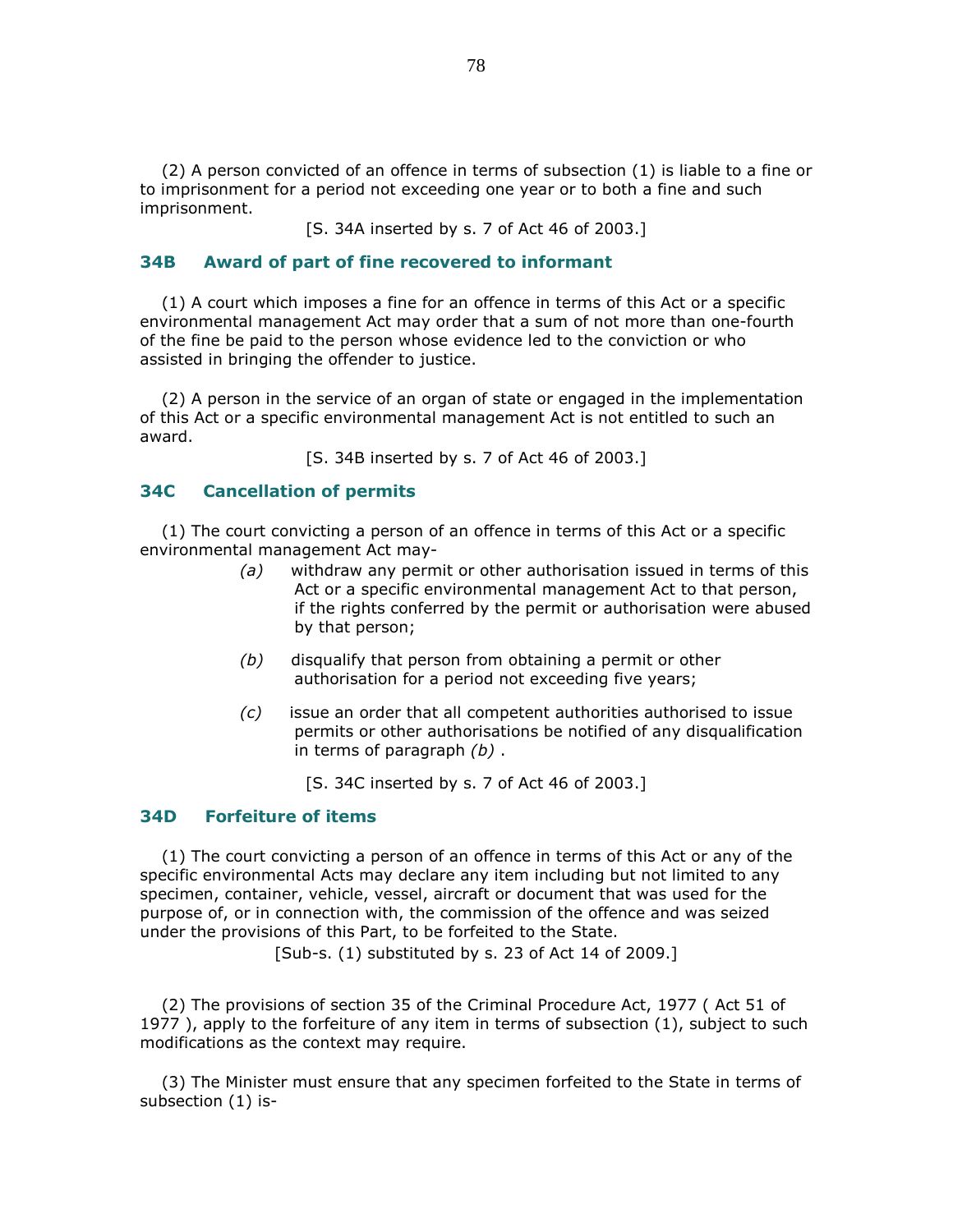- $(a)$  repatriated to the country of export or origin as appropriate, at the expense of the person convicted of the offence involving that specimen;
- $(b)$  deposited in an appropriate institution, collection or museum, if-
	- (i) the specimen is clearly marked as a seized specimen; and
	- (ii) the person convicted of the offence does not benefit or gain from such deposit; or
- (c) otherwise disposed of in an appropriate manner.
	- [S. 34D inserted by s. 7 of Act 46 of 2003.]

#### 34E Treatment of seized live specimens

 Pending the institution of any criminal proceedings in terms of this Act or a specific environmental management Act or the resolution of such proceedings, a live specimen that has been seized in terms of this Part must be deposited with a suitable institution, rescue centre or facility which is able and willing to house and properly care for it.

[S. 34E inserted by s. 7 of Act 46 of 2003.]

# 34F Security for release of vehicles, vessels or aircraft

 (1) If a vehicle, vessel or aircraft is seized in terms of this Act and is kept for the purposes of criminal proceedings, the owner or agent of the owner may at any time apply to a court for the release of the vehicle, vessel or aircraft.

 (2) A court may order the release of the vehicle, vessel or aircraft on the provision of security determined by the court.

(3) The amount of the security must at least be equal to the sum of-

- $(a)$  the market value of the vehicle, vessel or aircraft;
- $(b)$  the maximum fine that a court may impose for the alleged offence; and
- (c) costs and expenses incurred or reasonably foreseen to be incurred by the State in connection with prosecuting the offence and recoverable in terms of this Act.

 (4) If the court is satisfied that there are circumstances which warrant a lesser amount of security, it may order the release of the vehicle, vessel or aircraft subject to the provision of security for such lesser amount.

[S. 34F inserted by s. 7 of Act 46 of 2003.]

#### 34G Admission of guilt fines

 (1) The Minister may by regulation specify offences in terms of this Act or a specific environmental management Act in respect of which alleged offenders may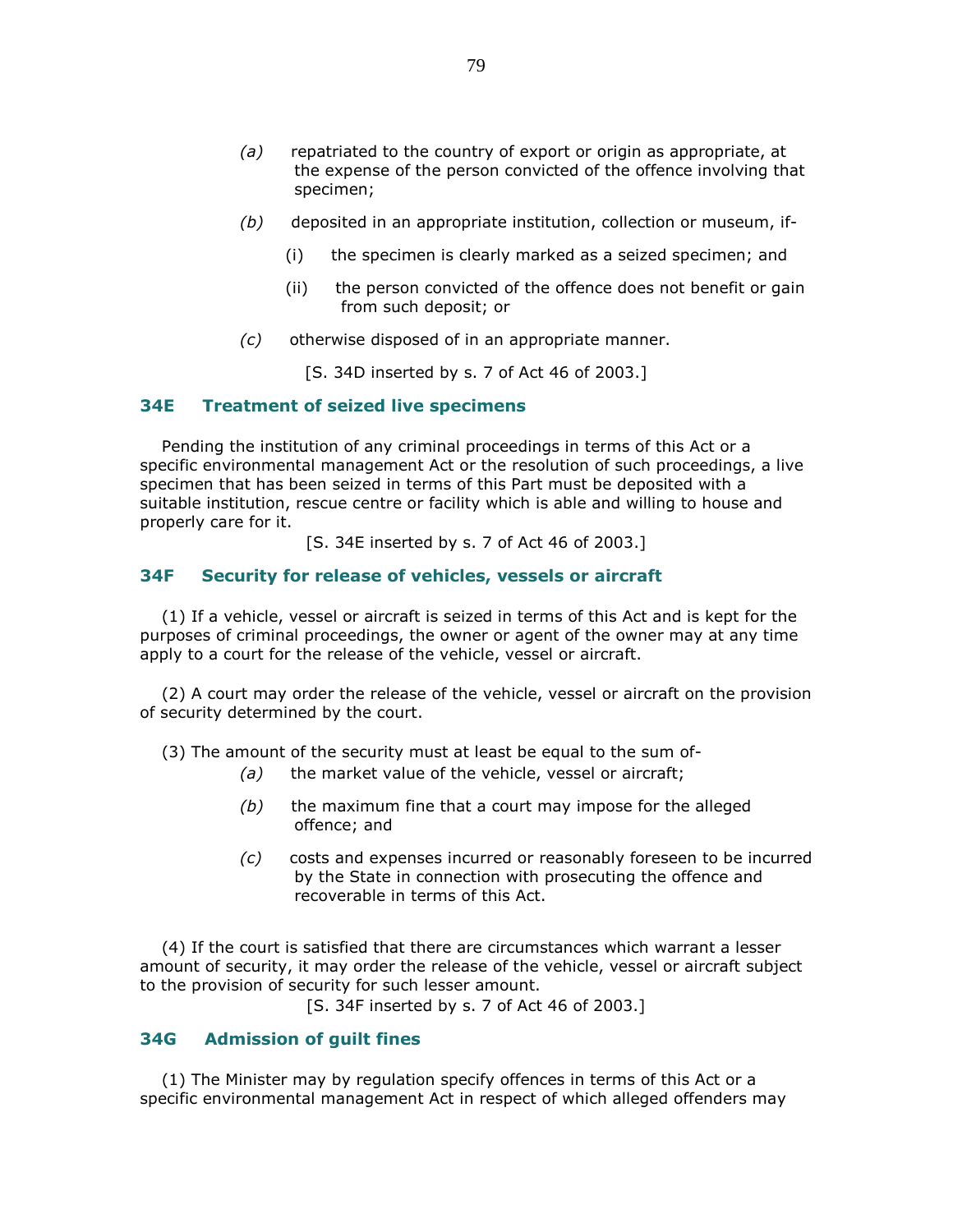pay a prescribed admission of guilt fine instead of being tried by a court for the offence.

 (2) An environmental management inspector who has reason to believe that a person has committed an offence specified in terms of subsection (1) may issue to the alleged offender a written notice referred to in section 56 of the Criminal Procedure Act, 1977 ( Act 51 of 1977 ).

 (3) The amount of the fine stipulated in the notice referred to in subsection (2) may not exceed the amount-

- (a) prescribed for the offence; and
- (b) which a court would presumably have imposed in the circumstances.

 (4) The provisions of sections 56, 57 and 57A of the Criminal Procedure Act, 1977, apply subject to such modifications as the context may require, to written notices and admission of guilt fines referred to in this section.

[S. 34G inserted by s. 7 of Act 46 of 2003.]

# 34H Jurisdiction

 Notwithstanding anything to the contrary in any other law, a magistrate's court shall have jurisdiction to impose any penalty prescribed by this Act or any specific Environmental Management Acts.

[S. 34H inserted by s. 24 of Act 14 of 2009.]

# CHAPTER 8 ENVIRONMENTAL MANAGEMENT CO-OPERATION AGREEMENTS (s 35)

#### 35 Conclusion of agreements

 (1) The Minister and every MEC and municipality, may enter into environmental management co-operation agreements with any person or community for the purpose of promoting compliance with the principles laid down in this Act.

(2) Environmental management co-operation agreements must-

(a) only be entered into with the agreement of-

- (i) every organ of state which has jurisdiction over any activity to which such environmental management co-operation agreement relates;
- (ii) the Minister and the MEC concerned;
- (b) only be entered into after compliance with such procedures for public participation as may be prescribed by the Minister; and
- (c) comply with such regulations as may be prescribed under section 45.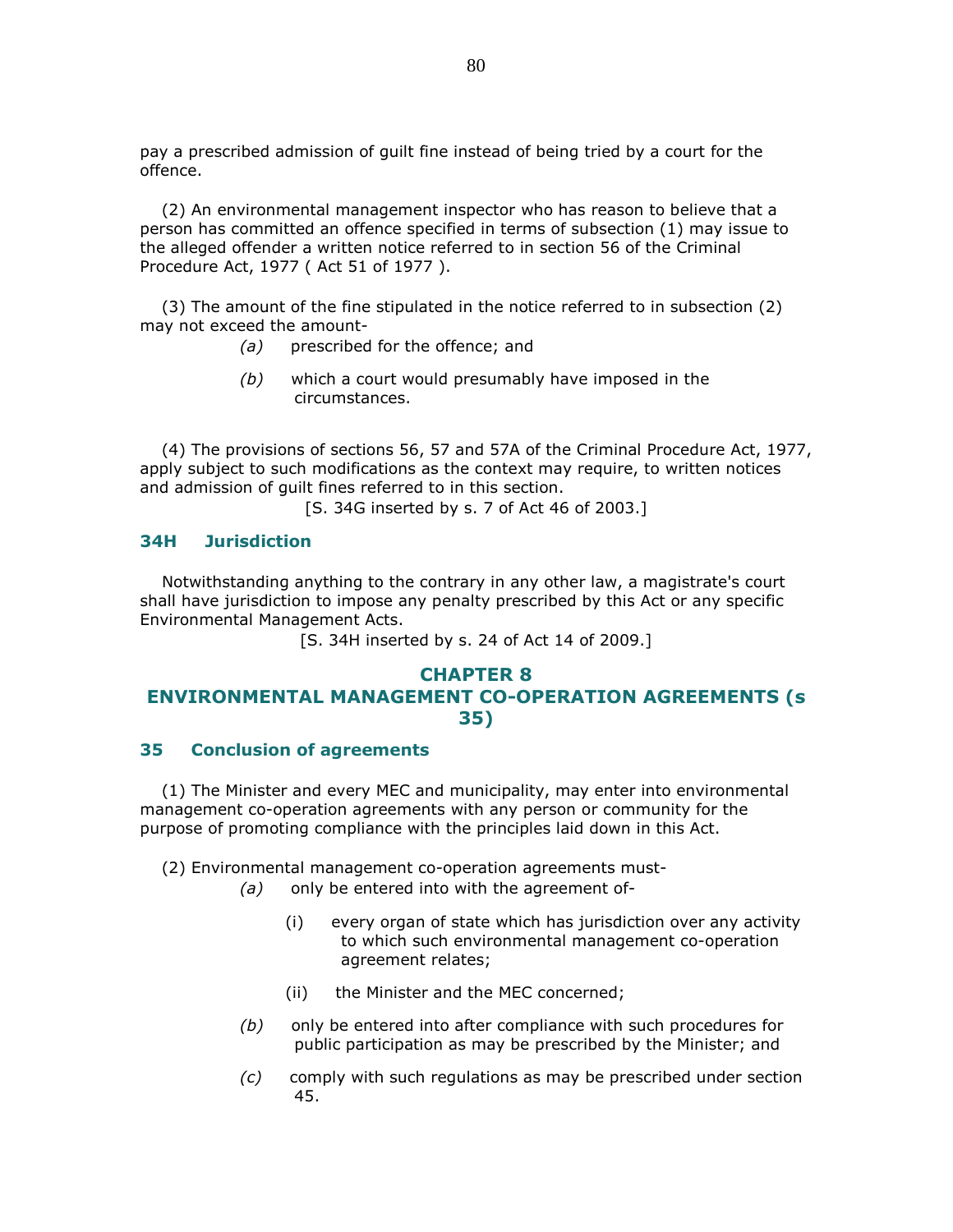(3) Environmental management co-operation agreements may contain-

- (a) an undertaking by the person or community concerned to improve on the standards laid down by law for the protection of the environment which are applicable to the subject matter of the agreement;
- (b) a set of measurable targets for fulfilling the undertaking in (a), including dates for the achievement of such targets; and
- (c) provision for-
	- (i) periodic monitoring and reporting of performance against targets;
	- (ii) independent verification of reports;
	- (iii) regular independent monitoring and inspections;
	- (iv) verifiable indicators of compliance with any targets, norms and standards laid down in the agreement as well as any obligations laid down by law;
- $(d)$  the measures to be taken in the event of non-compliance with commitments in the agreement, including where appropriate penalties for non-compliance and the provision of incentives to the person or community.

# CHAPTER 9 ADMINISTRATION OF ACT AND SPECIFIC ENVIRONMENTAL MANAGEMENT ACTS (ss 36-47D)

[Heading substituted by s. 8 of Act 46 of 2003.]

### 36 Expropriation

 (1) The Minister may purchase or, subject to compensation, expropriate any property for environmental or any other purpose under this Act, if that purpose is a public purpose or is in the public interest.

[Sub-s. (1) amended by s. 110 of Act 28 of 2002.]

 (2) The Expropriation Act, 1975 ( Act 63 of 1975 ) applies to all expropriations under this Act and any reference to the Minister of Public Works in that Act must be read as a reference to the Minister for purposes of such expropriation.

 (3) Notwithstanding the provisions of subsection (2), the amount of compensation and the time and manner of payment must be determined in accordance with section 25 (3) of the Constitution, and the owner of the property in question must be given a hearing before any property is expropriated.

#### 37 Reservation

The Minister may reserve State land with the consent of the Minister authorised to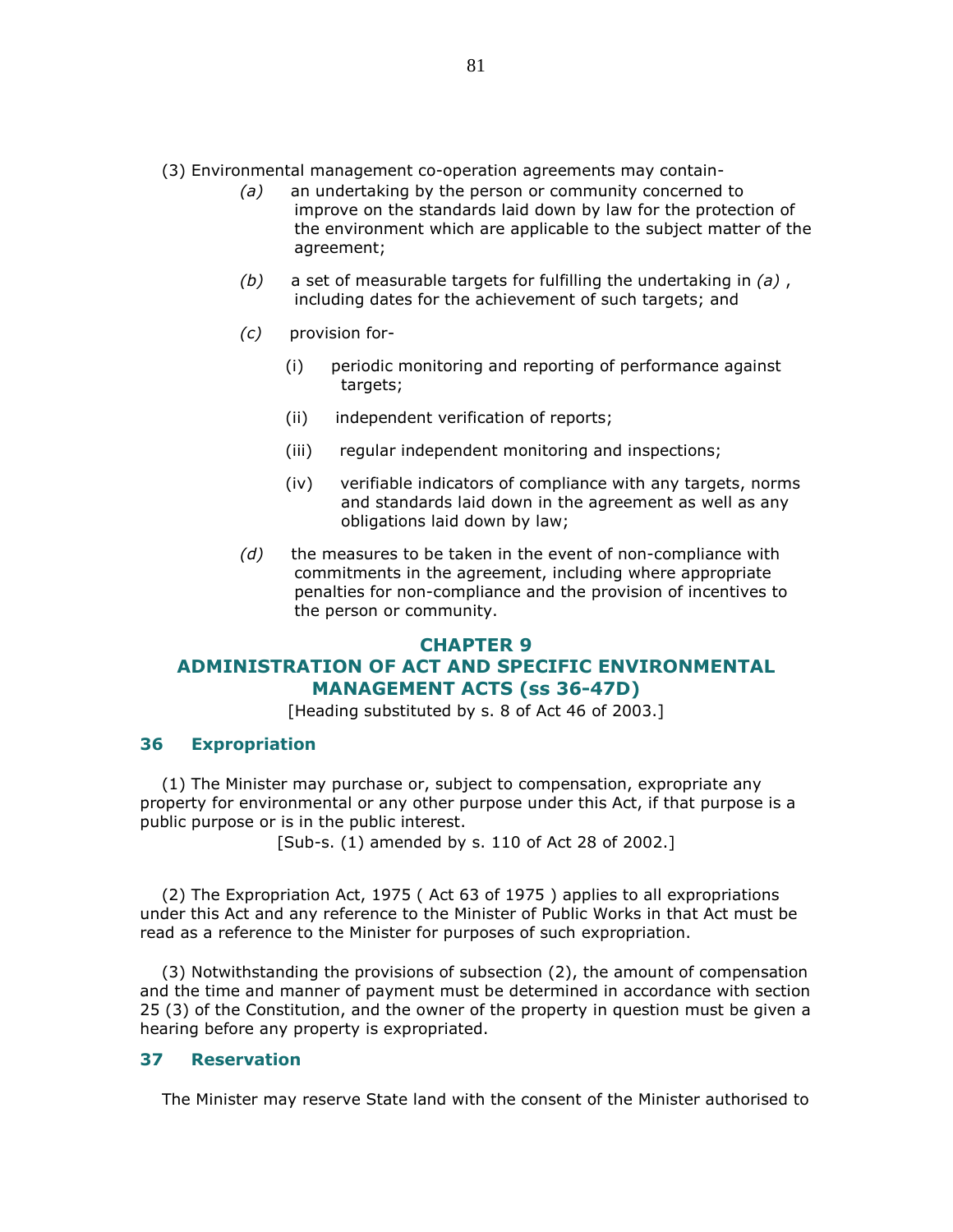dispose of the land, and after consultation with any other Minister concerned, for environmental or other purposes in terms of this Act, if that purpose is a public purpose or is in the public interest.

## 38 Intervention in litigation

 The Minister may intervene in litigation before a court in any matter under this Act.

## 39 Agreements

 The Director-General may enter into agreements with organs of state in order to fulfil his or her responsibilities.

# 40 Appointment of employees on contract

 (1) The Director-General may appoint employees on contract outside the provisions of the Public Service Act, 1994 ( Proclamation 103 of 1994 ), when this is necessary to carry out the functions of the Department.

 (2) The Director-General must, from time to time, and after consultation with the Department of Public Service and Administration, determine the conditions of employment of such employees.

 (3) Such employees must be remunerated from money appropriated for that purpose by Parliament.

#### 41 Assignment of powers

(1) In this section 'assignment' means an assignment as contemplated in section 99 of the Constitution.

 (2) The Minister must record all assignments referred to in subsection (1) in a Schedule to this Act and may amend that Schedule.

# 42 Delegation of powers and duties by Minister and Director-General

 (1) The Minister may delegate a power or duty vested in him or her in terms of this Act or a specific environmental management Act to-

- (a) the Director-General;
- $(b)$  an MEC, by agreement with the MEC;
- (c) the management authority of a protected area; or
- $(d)$  any organ of state, by agreement with that organ of state.

(2) A delegation referred to in subsection (1)-

- (a) must be in writing;
- (b) may be made subject to conditions;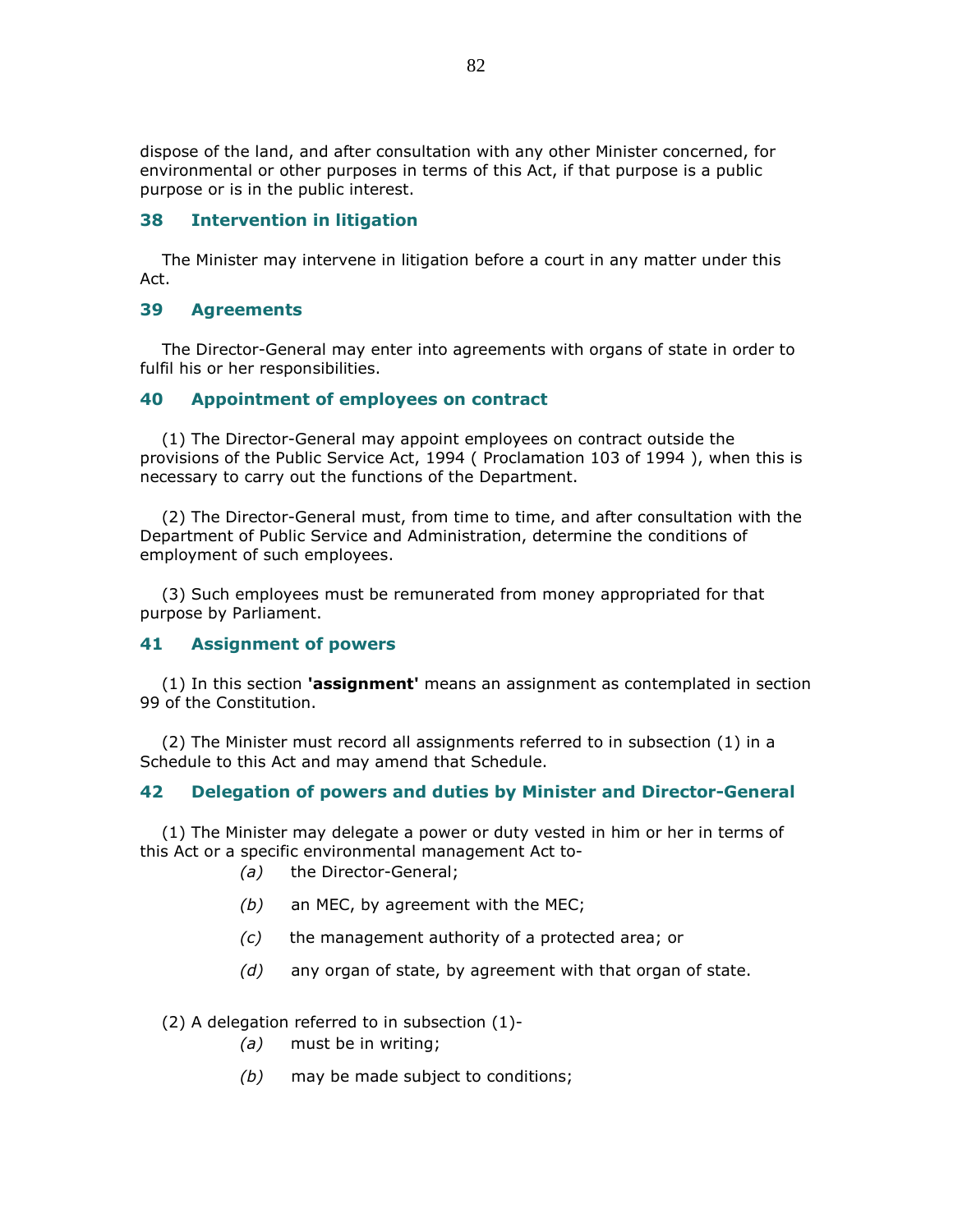- (c) does not prevent the exercise of the power or the performance of the duty by the Minister himself or herself;
- (d) may include the power to subdelegate; and
- (e) may be withdrawn by the Minister.

(2A) The Minister must give notice in the Gazette of any delegation of a power or duty to an MEC, the management authority of a protected area or an organ of state.

 (2B) The Minister may confirm, vary or revoke any decision taken in consequence of a delegation or subdelegation in terms of this section, subject to any rights that may have accrued to a person as a result of the decision.

 (2C) The Minister may not delegate a power or duty vested in the Minister in terms of this Act or a specific environmental management Act-

- (a) to make regulations;
- $(b)$  to publish notices in the Gazette;
- (c) to appoint a member of a board or committee; or
- (d) to expropriate private land.

 (3) The Director-General may delegate a power or duty vested in him or her by or under this Act or a specific environmental management Act to-

- (a) the holder of an office in the Department; or
- $(b)$  after consultation with a provincial head of department, an officer in a provincial administration or municipality.

 (4) The Director-General may permit a person to whom a power or duty has been delegated by the Director-General to delegate further that power or duty.

 (5) A delegation referred to in subsection (3) and the permission referred to in subsection (4)-

- (a) must be in writing;
- (b) may be subject to conditions;
- (c) do not prevent the exercise of the power or the performance of the duty by the Director-General himself or herself; and
- (d) may be withdrawn by the Director-General.

[S. 42 substituted by s. 9 of Act 46 of 2003.]

#### 42A Delegation of powers by MEC

 (1) The MEC of a province may delegate a power or duty vested in or delegated to the MEC in terms of this Act or a specific environmental management Act to-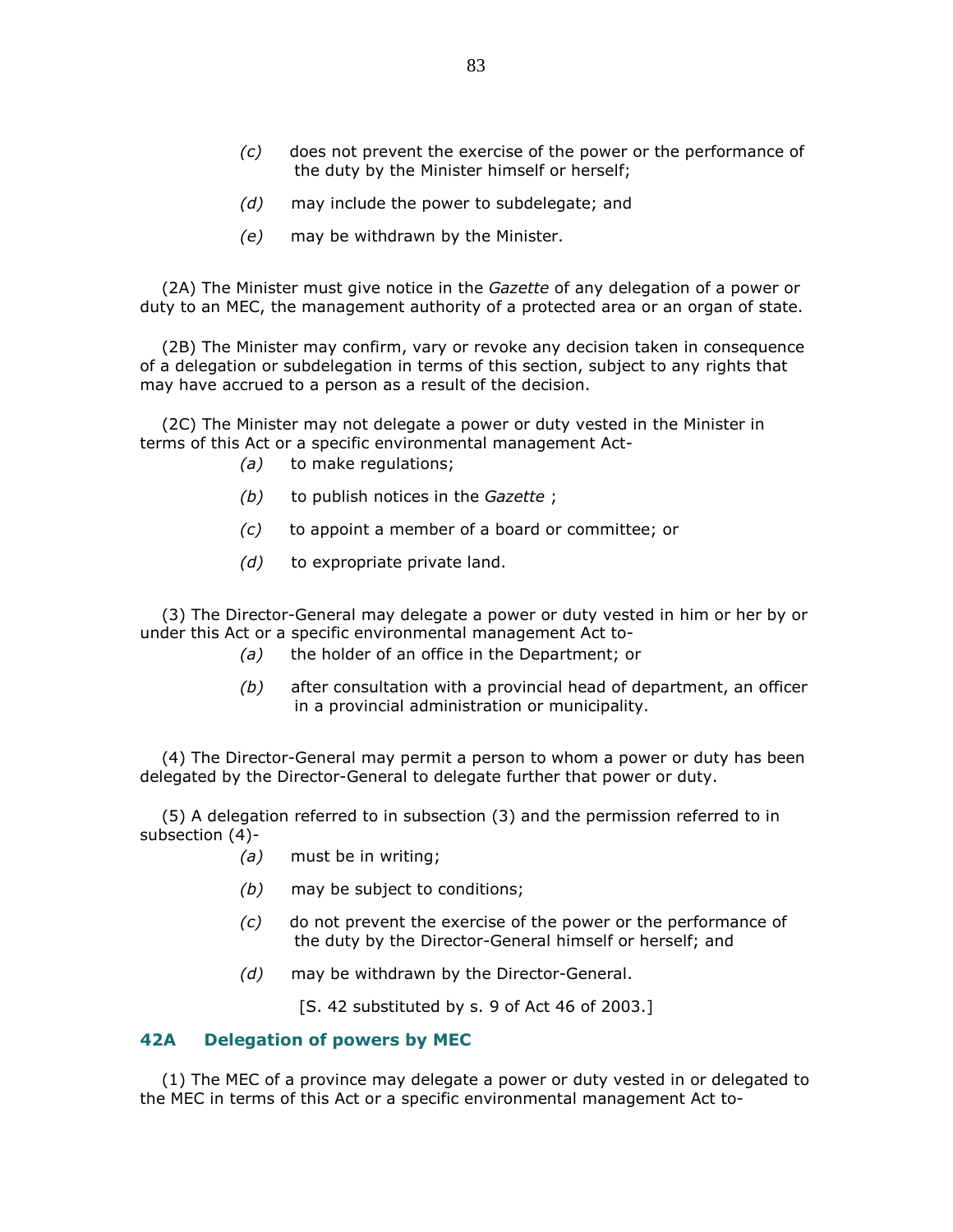- (a) the head of that MEC's department;
- $(b)$  the management authority of a provincial or local protected area;
- (c) a municipality, by agreement with the municipality; or
- (d) any provincial organ of state, by agreement with that organ of state.

(2) A delegation in terms of subsection (1)-

- (a) must be in writing;
- (b) may be made subject to conditions;
- (c) does not prevent the exercise of the power or the performance of the duty by the MEC personally;
- (d) may include the power to subdelegate; and
- (e) may be withdrawn by the MEC.

 (3) The MEC may confirm, vary or revoke any decision taken in consequence of a delegation or subdelegation in terms of this section, subject to any rights that may have accrued to a person as a result of the decision.

 (4) The MEC may not delegate a power or duty vested in the MEC in terms of this Act or a specific environmental management Act-

- (a) to make regulations;
- $(b)$  to publish notices in the Gazette;
- (c) to appoint a member of a board or committee; or
- (d) to expropriate private land.

[S. 42A inserted by s. 10 of Act 46 of 2003.]

#### 42B Delegation by Minister of Minerals and Energy

 (1) The Minister of Minerals and Energy may delegate a function entrusted to him or her in terms of this Act to-

- (a) the Director-General of the Department of Minerals and Energy; or
- $(b)$  any officer in the Department of Minerals and Energy.

(2) A delegation in terms of subsection (1)-

- (a) must be in writing;
- (b) may be made subject to any condition;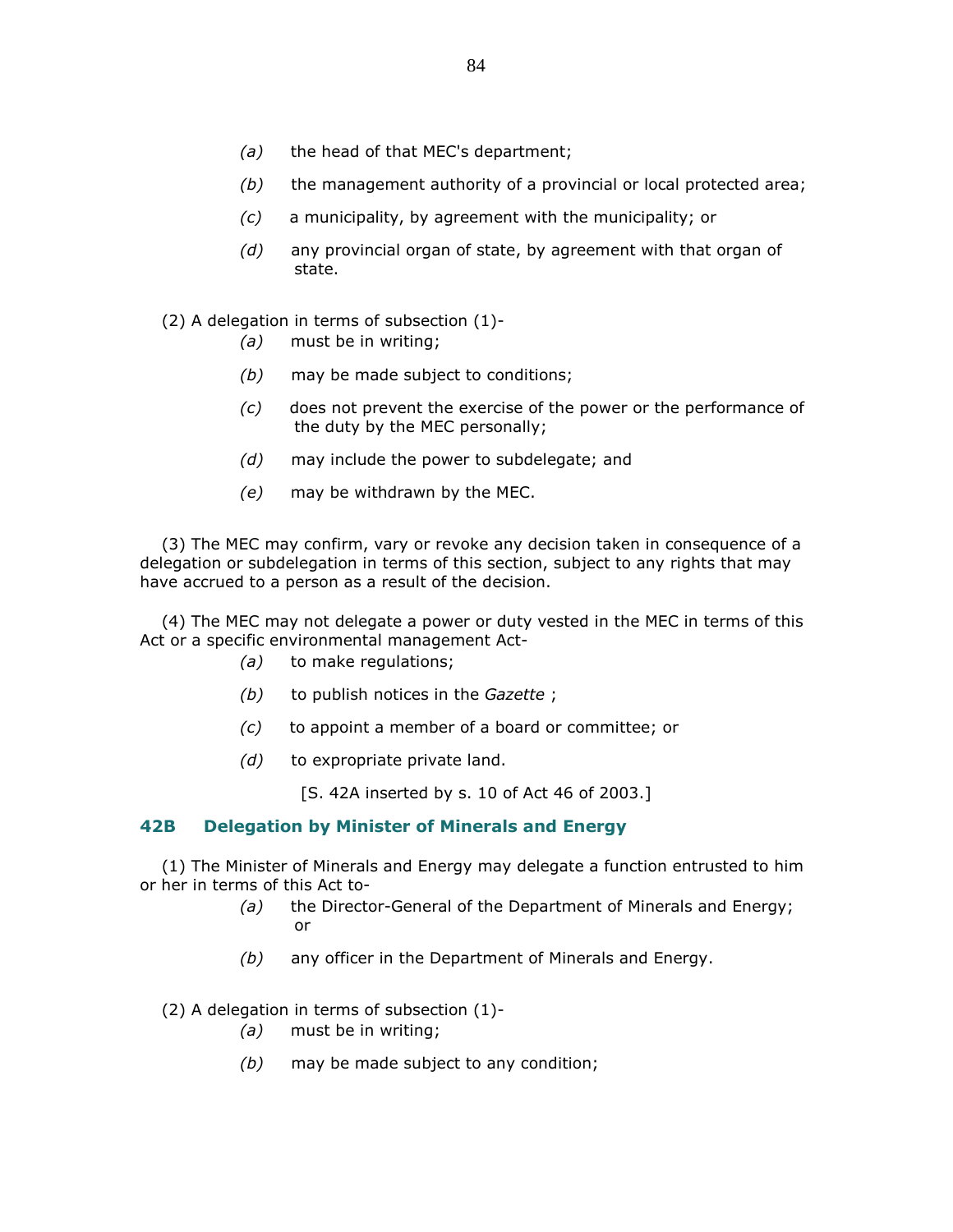- $(c)$  does not prevent the performance of the function by the Minister himself or herself; and
- (d) may be withdrawn by the Minister.

[S. 42B inserted by s. 9 of Act 62 of 2008.]

**[NB:** S. 42B has been repealed by s. 13 of the National Environmental Management Amendment Act 62 of 2008, a provision which will come into operation 18 months after the date on which the provisions relating to prospecting, mining, exploration and production and related activities come into operation in terms of s. 14 (2) of Act 62 of 2008. ]

#### 43 Appeals

 (1) Any person may appeal to the Minister against a decision taken by any person acting under a power delegated by the Minister under this Act or a specific environmental management Act.

 (1A) Any person may appeal to the Minister against a decision taken by the Minister of Minerals and Energy in respect of an environmental management programme or environmental authorisation.

[NB: Sub-s. (1A) has been deleted by s. 13 of the National Environmental Management Amendment Act 62 of 2008, a provision which will come into operation 18 months after the date on which the provisions relating to prospecting, mining, exploration and production and related activities come into operation in terms of s. 14 (2) of Act 62 of 2008. ]

 (1B) Any person may appeal to the Minister of Minerals and Energy against a process related decision taken by a person to whom a function has been delegated by that Minister in terms of section 42B.

[NB: Sub-s. (1B) has been deleted by s. 13 of the National Environmental Management Amendment Act 62 of 2008, a provision which will come into operation 18 months after the date on which the provisions relating to prospecting, mining, exploration and production and related activities come into operation in terms of s. 14 (2) of Act 62 of 2008. ]

 (2) Any person may appeal to an MEC against a decision taken by any person acting under a power delegated by that MEC under this Act or a specific environmental management Act.

 $(3)$  ......

[Sub-s. (3) omitted by s. 10 of Act 62 of 2008.]

 $(4)$  An appeal under subsection  $(1)$ ,  $(1A)$ ,  $(1B)$  or  $(2)$  must be noted and must be dealt with in the manner prescribed and upon payment of a prescribed fee.

[NB: Sub-s. (4) has been substituted by s. 13 of the National Environmental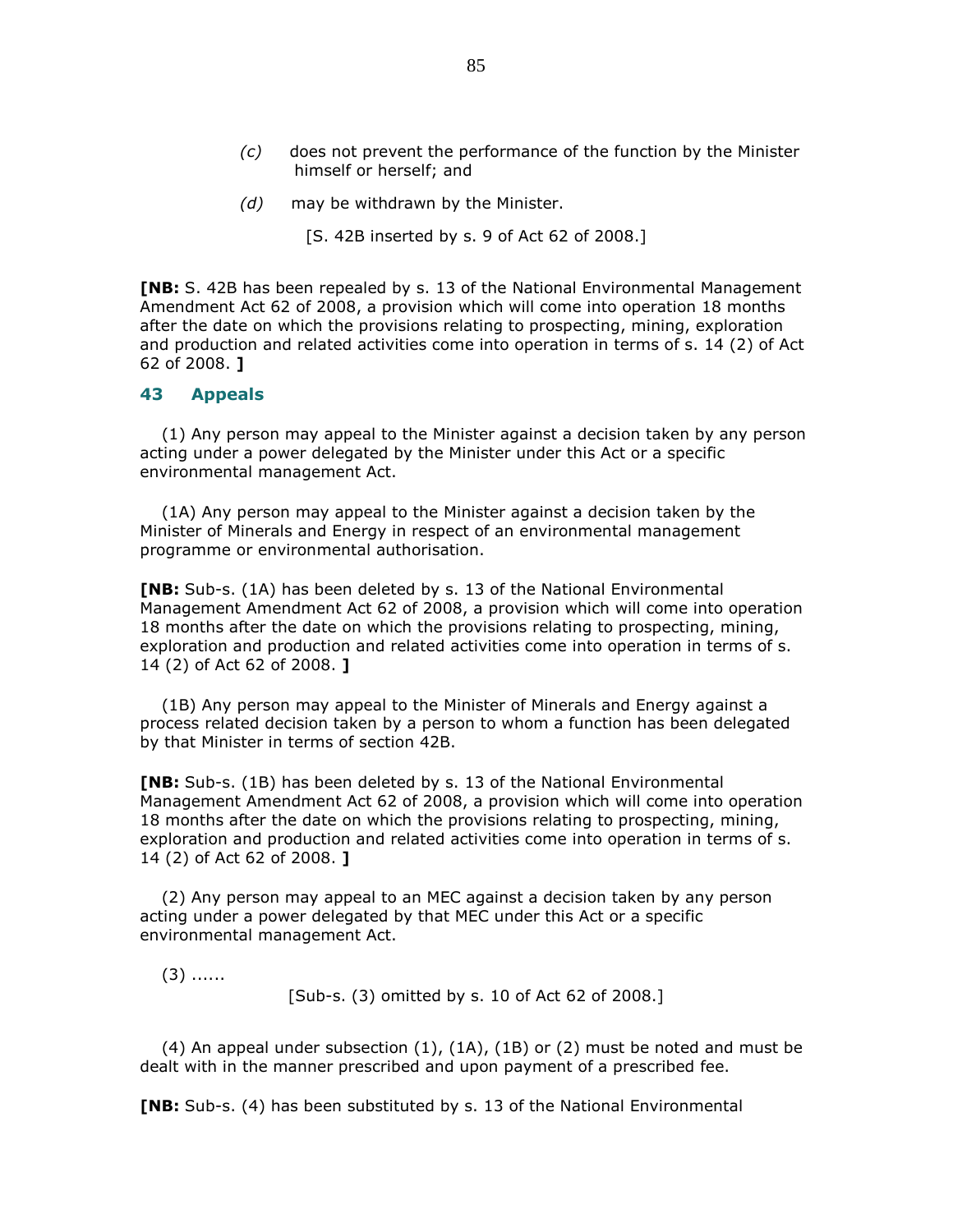Management Amendment Act 62 of 2008, a provision which will come into operation 18 months after the date on which the provisions relating to prospecting, mining, exploration and production and related activities come into operation in terms of s. 14 (2) of Act 62 of 2008. See PENDLEX . ]

 (5) The Minister or an MEC, as the case may be, may consider and decide an appeal or appoint an appeal panel to consider and advise the Minister or MEC on the appeal.

 (6) The Minister or an MEC may, after considering such an appeal, confirm, set aside or vary the decision, provision, condition or directive or make any other appropriate decision, including a decision that the prescribed fee paid by the appellant, or any part thereof, be refunded.

 (7) An appeal under this section does not suspend an environmental authorisation or exemption, or any provisions or conditions attached thereto, or any directive, unless the Minister or an MEC directs otherwise.

[S. 43 substituted by s. 4 of Act 8 of 2004 and by s. 10 of Act 62 of 2008.]

# 44 Regulations in general

(1) The Minister may make regulations-

- (a) dealing with any matter which under this Act must be dealt with by regulation;
- $(a A)$  prohibiting, restricting or controlling activities which are likely to have a detrimental effect on the environment; and

[Para. (a A) inserted by s. 2 of Act 56 of 2002.]

 $(b)$  generally, to carry out the purposes and the provisions of this Act.

 (2) The Minister may make different regulations under this Act in respect of different activities, provinces, geographical areas and owners or classes of owners of land.

 (3) The Minister may by regulation provide that infringements of certain regulations constitute criminal offences and prescribe penalties for such offences.

#### 45 Regulations for management co-operation agreements

(1) The Minister may make regulations concerning-

- (a) procedures for the conclusion of environmental management cooperation agreements, which must include procedures for public participation;
- $(b)$  the duration of agreements;
- (c) requirements relating to the furnishing of information;
- (d) general conditions and prohibitions;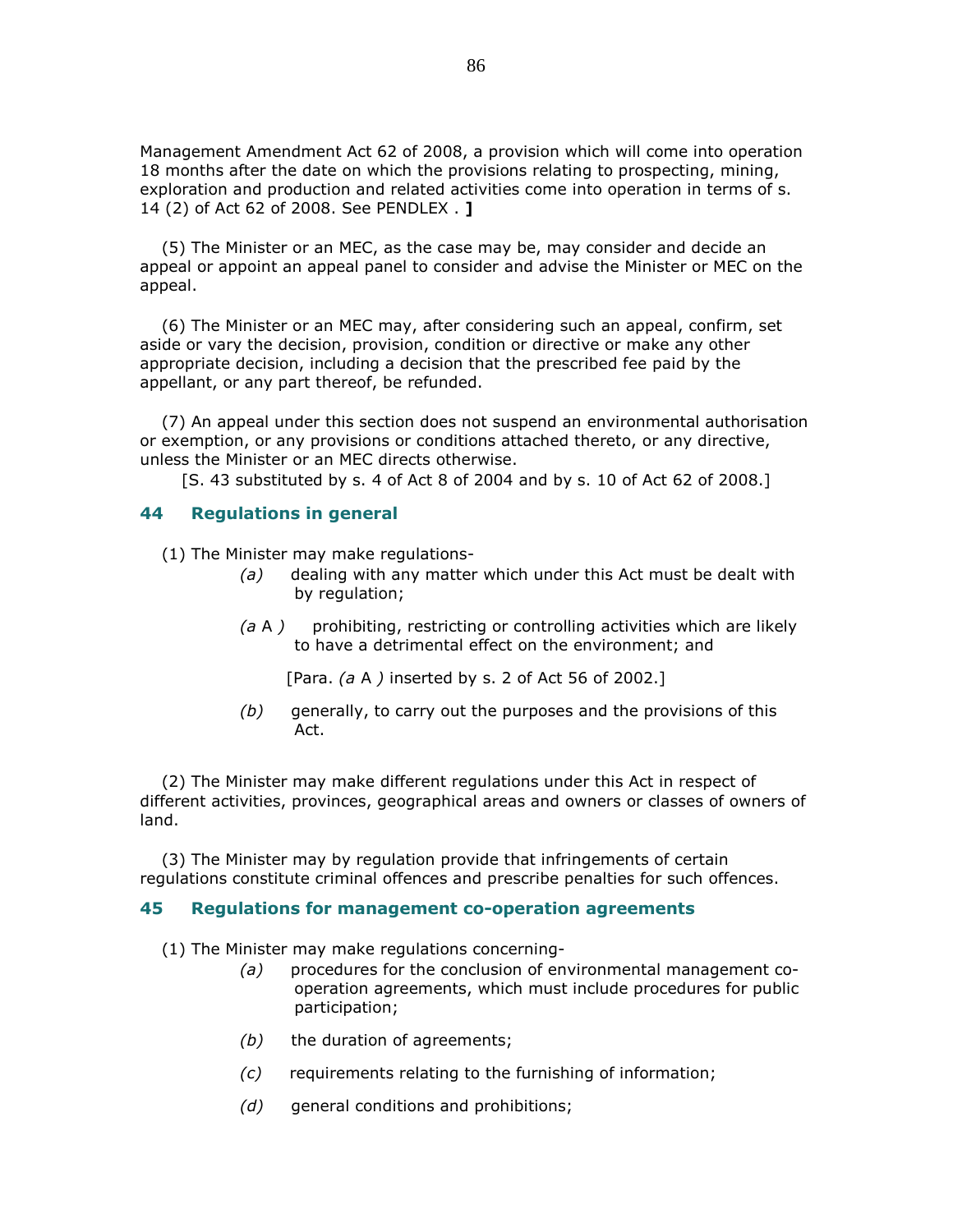- (e) reporting procedures;
- (f) monitoring and inspection.

 (2) An MEC or municipal council may substitute his or her or its own regulations or bylaws, as the case may be, for the regulations issued by the Minister under subsection (1) above: Provided that such provincial regulations or municipal bylaws must cover the matters enumerated in subsection (1), and comply with the principles laid down in this Act.

#### 46 Model environmental management bylaws

 (1) The Minister may make model bylaws aimed at establishing measures for the management of environmental impacts of any development within the jurisdiction of a municipality, which may be adopted by a municipality as municipal bylaws.

 (2) Any municipality may request the Director-General to assist it with the preparation of bylaws on matters affecting the environment and the Director-General may not unreasonably refuse such a request.

 (3) The Director-General may institute programmes to assist municipalities with the preparation of bylaws for the purposes of implementing this Act.

- (4) The purpose of the model bylaws referred to in subsection (1) must be to-
	- (a) mitigate adverse environmental impacts;
	- $(b)$  facilitate the implementation of decisions taken, and conditions imposed as a result of the authorisation of new activities and developments, or through the setting of norms and standards in respect of existing activities and developments; and
	- (c) ensure effective environmental management and conservation of resources and impacts within the jurisdiction of a municipality in co-operation with other organs of state.

 (5) The model bylaws referred to in subsection (1) must include measures for environmental management, which may include-

- (a) auditing, monitoring and ensuring compliance; and
- (b) reporting requirements and the furnishing of information.

#### 47 Procedure for making regulations

- (1) Before making any regulations under this Act, a Minister or MEC must-
	- (a) publish a notice in the relevant Gazette -
		- (i) setting out the draft regulations; and
		- (ii) inviting written comments to be submitted on the proposed regulations within a specified period mentioned in the notice; and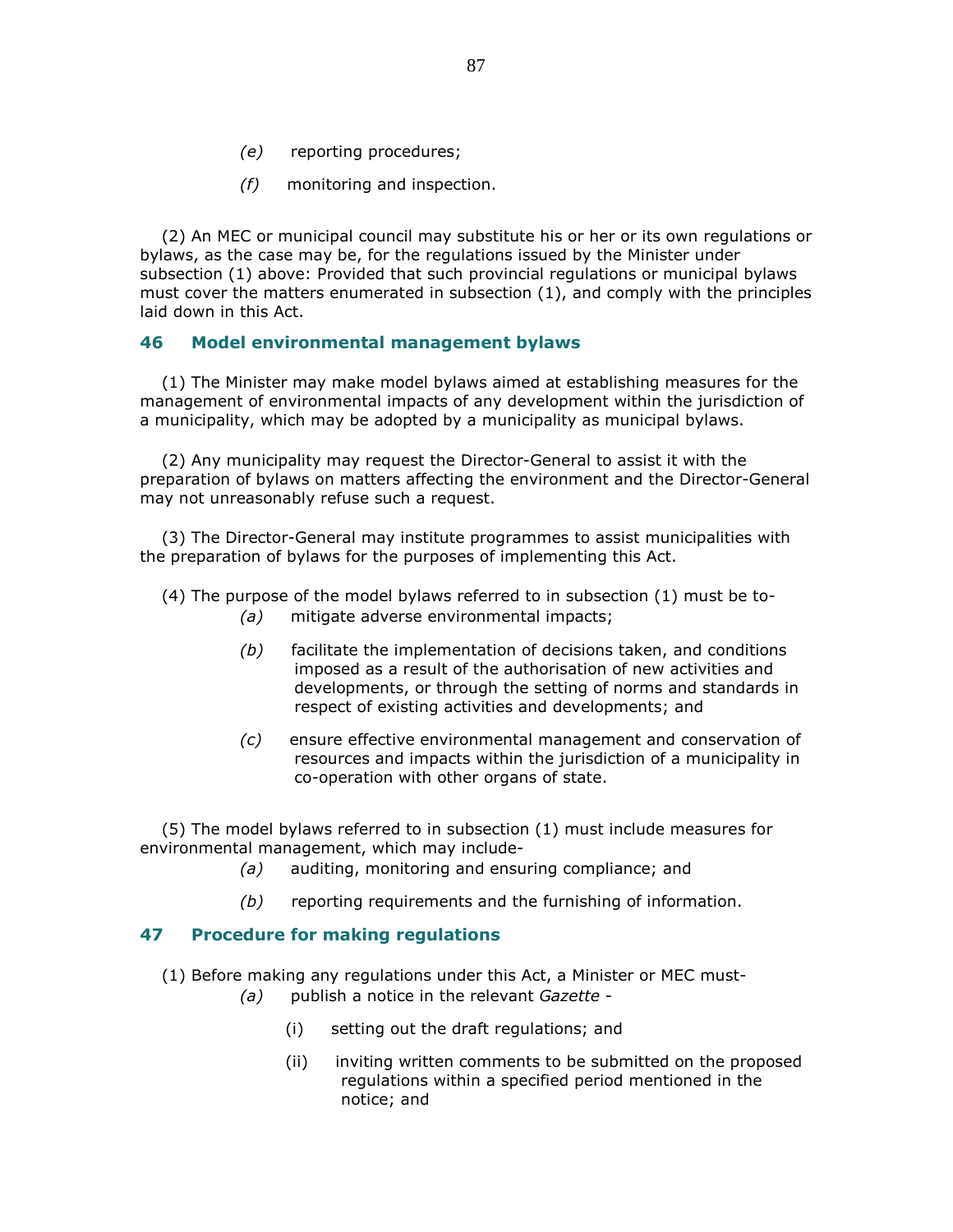(b) consider all comments received in accordance with paragraph  $(a)$ (ii).

 (2) The Minister must, within 30 days after promulgating and publishing any regulations under this Act, table the regulations in the National Assembly and the National Council of Provinces, and an MEC must so table the regulations in the relevant provincial legislature or, if Parliament or the provincial legislature is then not in session, within 30 days after the beginning of the next ensuing session of Parliament or the provincial legislature.

 (3) Notwithstanding subsection (2), any regulation made in terms of section 24 (5)  $(b \text{ A})$  must be submitted to Parliament 30 days prior to publication. [Sub-s. (3) deleted by s. 5 of Act 8 of 2004 and inserted by s. 11 of Act 62 of 2008.]

 $(4)$  to  $(6)$  inclusive ......

[Sub-ss. (4) to (6) inclusive deleted by s. 5 of Act 8 of 2004.]

#### 47A Regulations, legal documents and steps valid under certain circumstances

 (1) A regulation or notice, or an authorisation, permit or other document, made or issued in terms of this Act or a specific environmental management Act-

- $(a)$  but which does not comply with any procedural requirement of the relevant Act, is nevertheless valid if the non-compliance is not material and does not prejudice any person;
- (b) may be amended or replaced without following a procedural requirement of the relevant Act if-
	- (i) the purpose is to correct an error; and
	- (ii) the correction does not change the rights and duties of any person materially.

 (2) The failure to take any steps in terms of this Act or a specific environmental management Act as a prerequisite for any decision or action does not invalidate the decision or action if the failure-

- (a) is not material;
- (b) does not prejudice any person; and
- (c) is not procedurally unfair.
	- [S. 47A inserted by s. 11 of Act 46 of 2003.]

# 47B Consultation

 When in terms of this Act or a specific environmental management Act the Minister or an MEC is required to consult any person or organ of state, such consultation is regarded as having been satisfied if a formal written notification of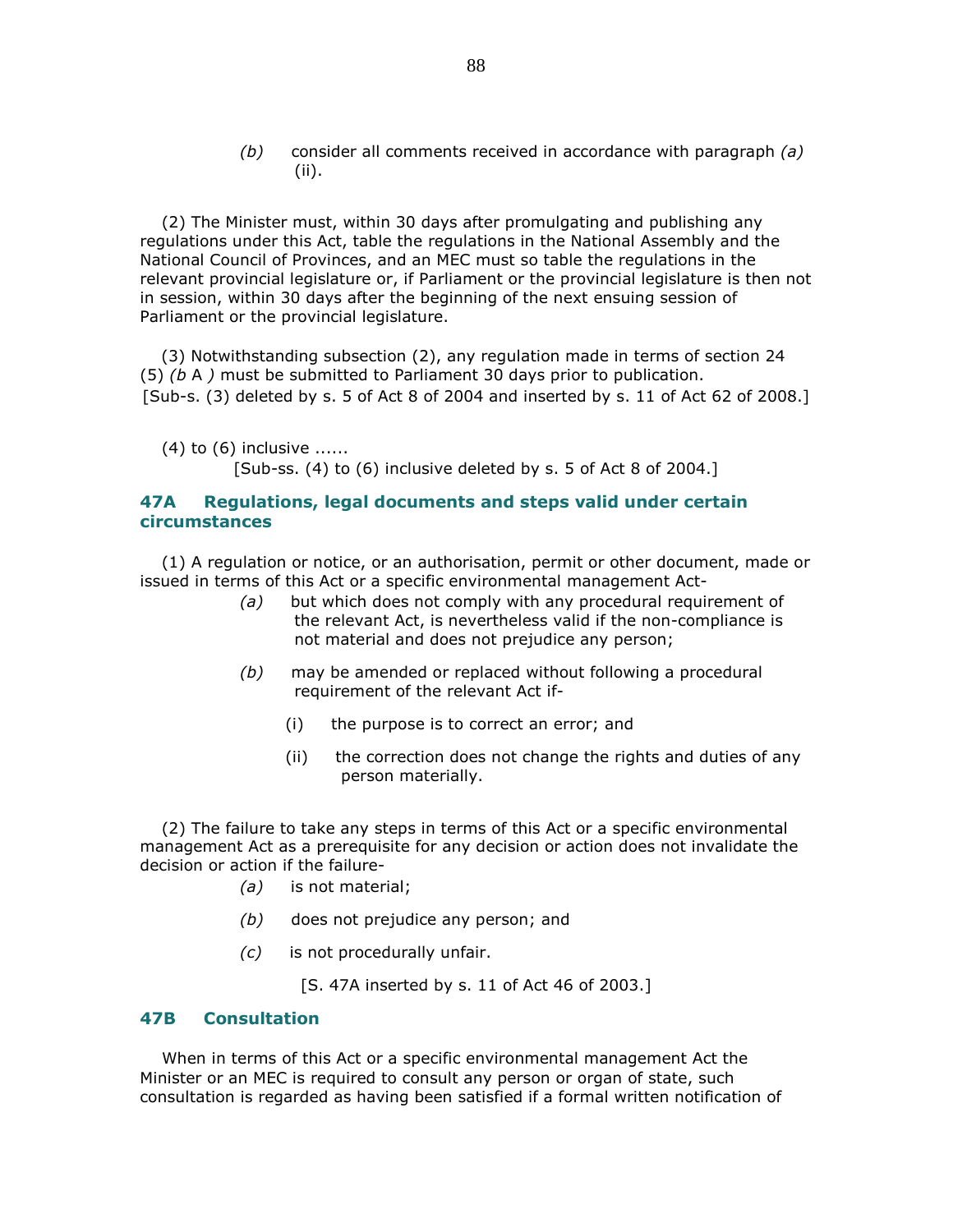intention to act has been made to that person or organ of state and no response has been received within a reasonable time.

[S. 47B inserted by s. 11 of Act 46 of 2003.]

# 47C Extension of time periods

 The Minister or an MEC may extend, or condone a failure by a person to comply with, a period in terms of this Act or a specific environmental management Act, except a period which binds the Minister or MEC.

[S. 47C inserted by s. 11 of Act 46 of 2003.]

#### 47D Delivery of documents

 (1) A notice or other document in terms of this Act or a specific environmental management Act may be issued to a person-

- (a) by delivering it by hand;
- $(b)$  by sending it by registered mail-
	- (i) to that person's business or residential address; or
	- (ii) in the case of a juristic person, to its registered address or principal place of business; or
- $(c)$  where an address is unknown despite reasonable enquiry, by publishing it once in the Gazette and once in a local newspaper circulating in the area of that person's last known residential or business address.

(2) A notice or other document issued in terms of subsection  $(1)$  (b) or  $(c)$  must be regarded as having come to the notice of the person, unless the contrary is proved.

[S. 47D inserted by s. 11 of Act 46 of 2003.]

# CHAPTER 10 GENERAL AND TRANSITIONAL PROVISIONS (ss 48-53)

#### 48 State bound

 This Act is binding on the State except in so far as any criminal liability is concerned.

#### 49 Limitation of liability

Neither the State nor any other person is liable for any damage or loss caused by-

- $(a)$  the exercise of any power or the performance of any duty under this Act or any specific environmental management Act; or
- $(b)$  the failure to exercise any power, or perform any duty under this Act or any specific environmental management Act,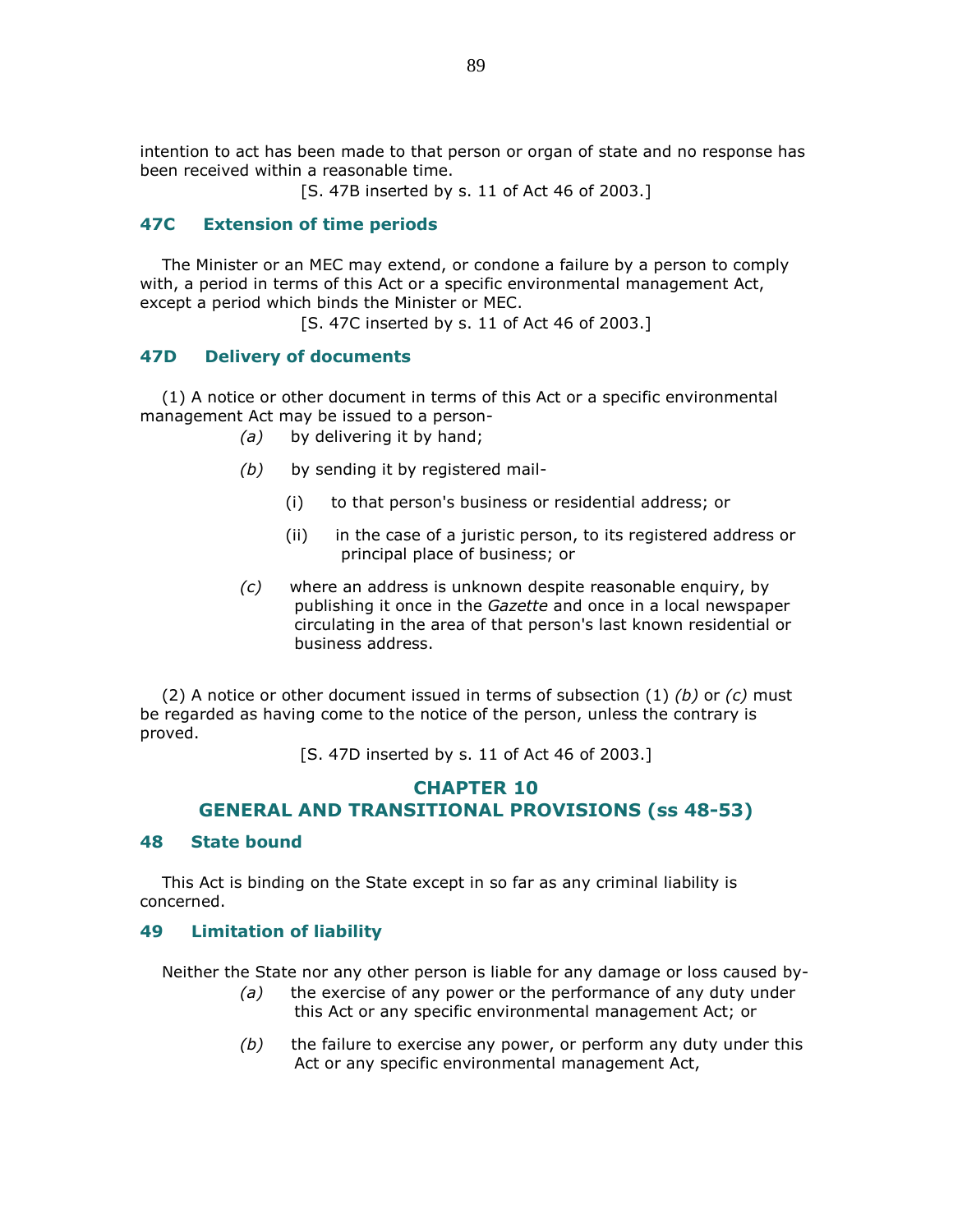unless the exercise of or failure to exercise the power, or performance of or failure to perform the duty was unlawful, negligent or in bad faith.

[S. 49 substituted by s. 12 of Act 46 of 2003.]

# 50 Repeal of laws

 (1) Sections 2, 3, 4, 5, 6, 7, 8, 9, 10, 11, 12, 13, 14, 14A, 14B, 14C, 15, 27A and 38 of the Environment Conservation Act, 1989 ( Act 73 of 1989 ), are hereby repealed.

 (2) Sections 21, 22 and 26 of the Environment Conservation Act, 1989 ( Act 73 of 1989 ) and the notices and regulations issued pursuant to sections 21 and 22 and in force on the commencement date of this Act are repealed with effect from a date to be published by the Minister in the Gazette, which date may not be earlier than the date on which regulations or notices made or issued under section 24 of this Act are promulgated and the Minister is satisfied that the regulations and notices under sections 21 and 22 have become redundant.

 (3) Any application made in terms of section 21, 22 or 26 of the Environment Conservation Act, 1989 ( Act 73 of 1989 ), that has been submitted but not finalised when those sections are repealed, must be finalised as if those sections had not been repealed.

[Sub-s. (3) added by s. 6 of Act 8 of 2004.]

 (4) In order to ensure that the transition between the legal requirements of sections 21, 22 and 26 of the Environment Conservation Act, 1989 ( Act 73 of 1989 ), and the requirements of this Act is efficient, the Minister may by notice in the Gazette list activities included in Government Notice R1182 of 5 September 1997 that will remain valid until such time as an MEC promulgates a list of activities for that province.

[Sub-s. (4) added by s. 6 of Act 8 of 2004.]

#### 51 Savings

 Anything done or deemed to have been done under a provision repealed by this Act-

- (a) remains valid to the extent that it is consistent with this Act until anything done under this Act overrides it; and
- $(b)$  is considered to be an action under the corresponding provision of this Act.

#### 52 Short title

This Act is called the National Environmental Management Act, 1998.

#### 53 Commencement

This Act comes into operation on a date fixed by the President in the Gazette.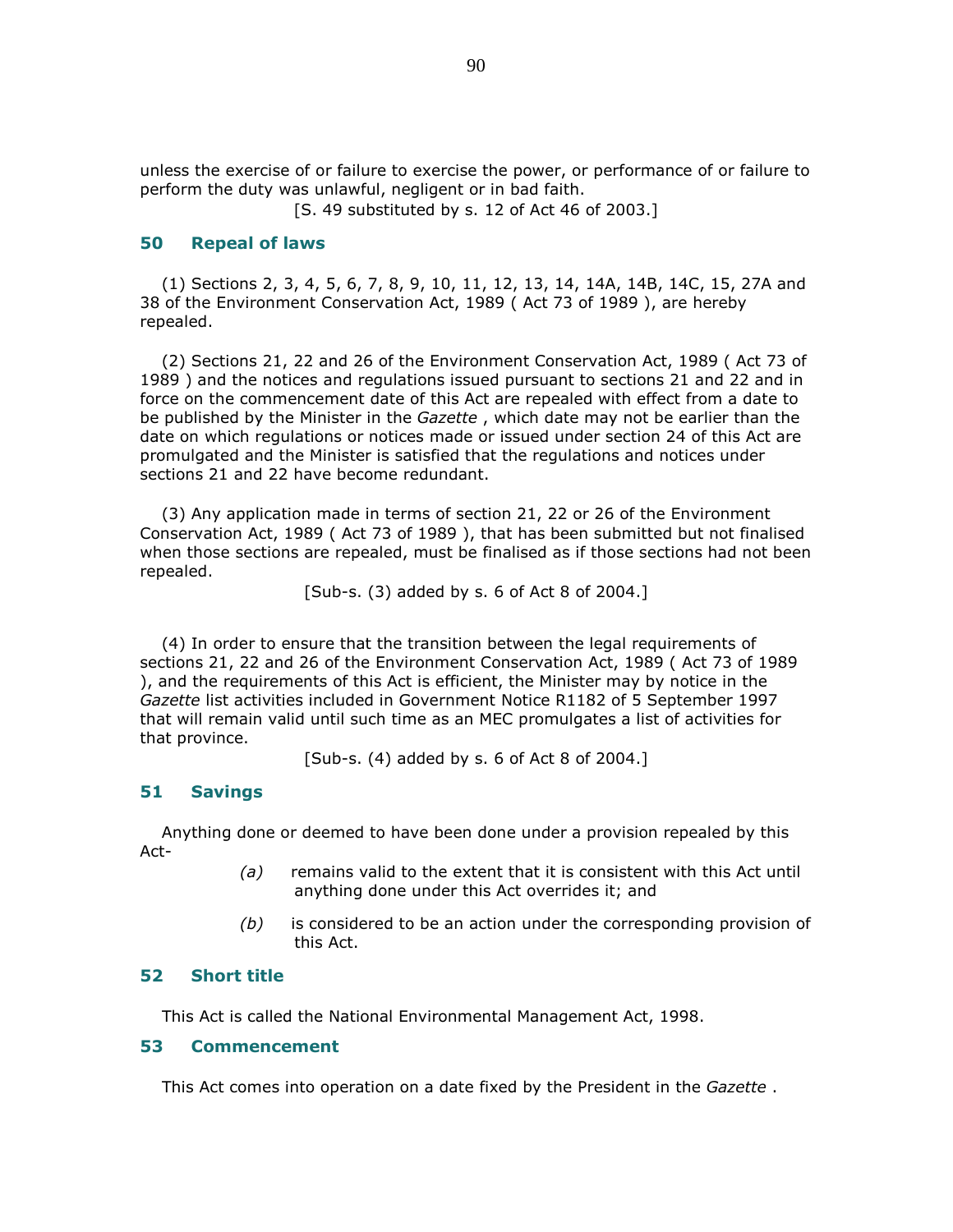# Schedule 1

# (Section 11 (1))

# National departments exercising functions which may affect the environment

- \* Department of Environmental Affairs and Tourism
- \* Department of Land Affairs
- \* Department of Agriculture
- \* Department of Housing
- \* Department of Trade and Industry
- \* Department of Water Affairs and Forestry
- \* Department of Transport
- \* Department of Defence

# Schedule 2

(Section 11 (2))

# National departments exercising functions that involve the management of the environment

- \* Department of Environmental Affairs and Tourism
- \* Department of Water Affairs and Forestry
- \* Department of Minerals and Energy
- \* Department of Land Affairs
- \* Department of Health
- \* Department of Labour

# Schedule 3

(Section 34)

#### Part (a): National Legislation

[Part  $(a)$  substituted by s. 8 of Act 8 of 2004 and by s. 25 of Act 14 of 2009.]

| No and<br>year of<br>law | <b>Short title</b>                                                                          | <b>Relevant provisions</b>                                                                |
|--------------------------|---------------------------------------------------------------------------------------------|-------------------------------------------------------------------------------------------|
| 1947                     | Act 36 of Fertilizers, Farm Feeds,<br>Agricultural Remedies and Stock<br>Remedies Act, 1947 | Section 18 $(1)$ (i) in so far as it relates to contraventions of sections 7<br>and 7 bis |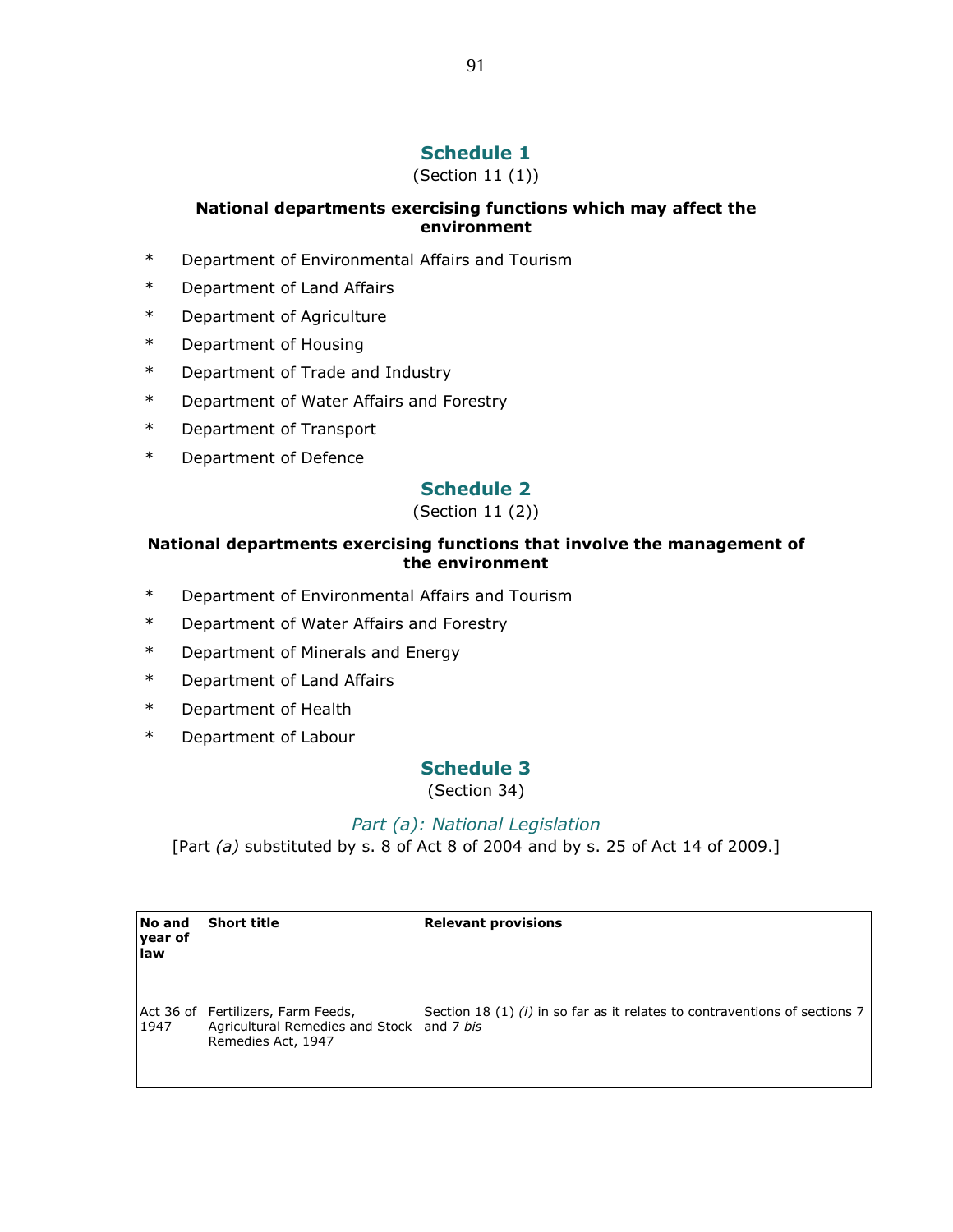| Act 71 of<br>1962 | Animals Protection Act, 1962                                       | Sections 2 (1) and 2A                                                                                                                                                                                                         |
|-------------------|--------------------------------------------------------------------|-------------------------------------------------------------------------------------------------------------------------------------------------------------------------------------------------------------------------------|
| Act 45 of<br>1965 | Act, 1965                                                          | Atmospheric Pollution Prevention Sections 7 (2) (a) to (d), 9 (1) (a) to (c), 14A, 15 (1) (a) and (b),<br>15 (2), 17 (4), 19 (5), 20 (11), 23 (3), 24 (2), 28 (3), 29 (4), 31 (6)<br>32 (2) 34 (4), 37 (4), 40 (4) and 41 (2) |
| Act 63 of<br>1970 | Mountain Catchment Areas Act,<br>1970                              | Section 14 in so far as it relates to contraventions of section 3                                                                                                                                                             |
| Act 15 of<br>1973 |                                                                    | Hazardous Substances Act, 1973 Section 19 (1) (a) and (b) in so far as it relates to contraventions of<br>sections 3 and 3A                                                                                                   |
| Act 63 of<br>1977 | Health Act, 1977                                                   | Section 27                                                                                                                                                                                                                    |
| Act 73 of<br>1980 | Dumping at Sea Control Act,<br>1980                                | Section 2 $(1)$ $(a)$ and $(b)$                                                                                                                                                                                               |
| Act 6 of<br>1981  | Marine Pollution (Control and<br>Civil Liability) Act, 1981        | Section 2 (1)                                                                                                                                                                                                                 |
| Act 43 of<br>1983 | Conservation of Agricultural<br>Resources Act, 1983                | Sections 6 and 7                                                                                                                                                                                                              |
| Act 2 of<br>1986  | Marine Pollution (Prevention of<br>Pollution from Ships) Act, 1986 | Section 3A                                                                                                                                                                                                                    |
| 1989              | Act 73 of Environment Conservation Act,<br>1989                    | Sections 19 (1) and 19A read with 29 (3), 20 (1) and (9) read with<br>section 29 (4), 29 (2) (a), 31A and 41A read with 29 (3)                                                                                                |
| Act 18 of<br>1998 | Marine Living Resources Act,<br>1998                               | Section 58 (1) in so far as it relates to contraventions of sections 43<br>$(2)$ , 45 and 47, and section 58 $(2)$ in so far as it relates to<br>contraventions of international conservation and management<br>measures      |
| Act 36 of<br>1998 | National Water Act, 1998                                           | Section 151 $(1)$ $(i)$ and $(j)$ .                                                                                                                                                                                           |
| Act 84 of<br>1998 | National Forests Act                                               | Sections 4 (8), 7 (1), 10 (1), 11 (2) (b), 15 (1) (a) and (b), 17 (3)<br>and (4), 20 (3), 21 (2), 21 (5), 24 (8), 63 (1) (a), (d), (e) and (f),                                                                               |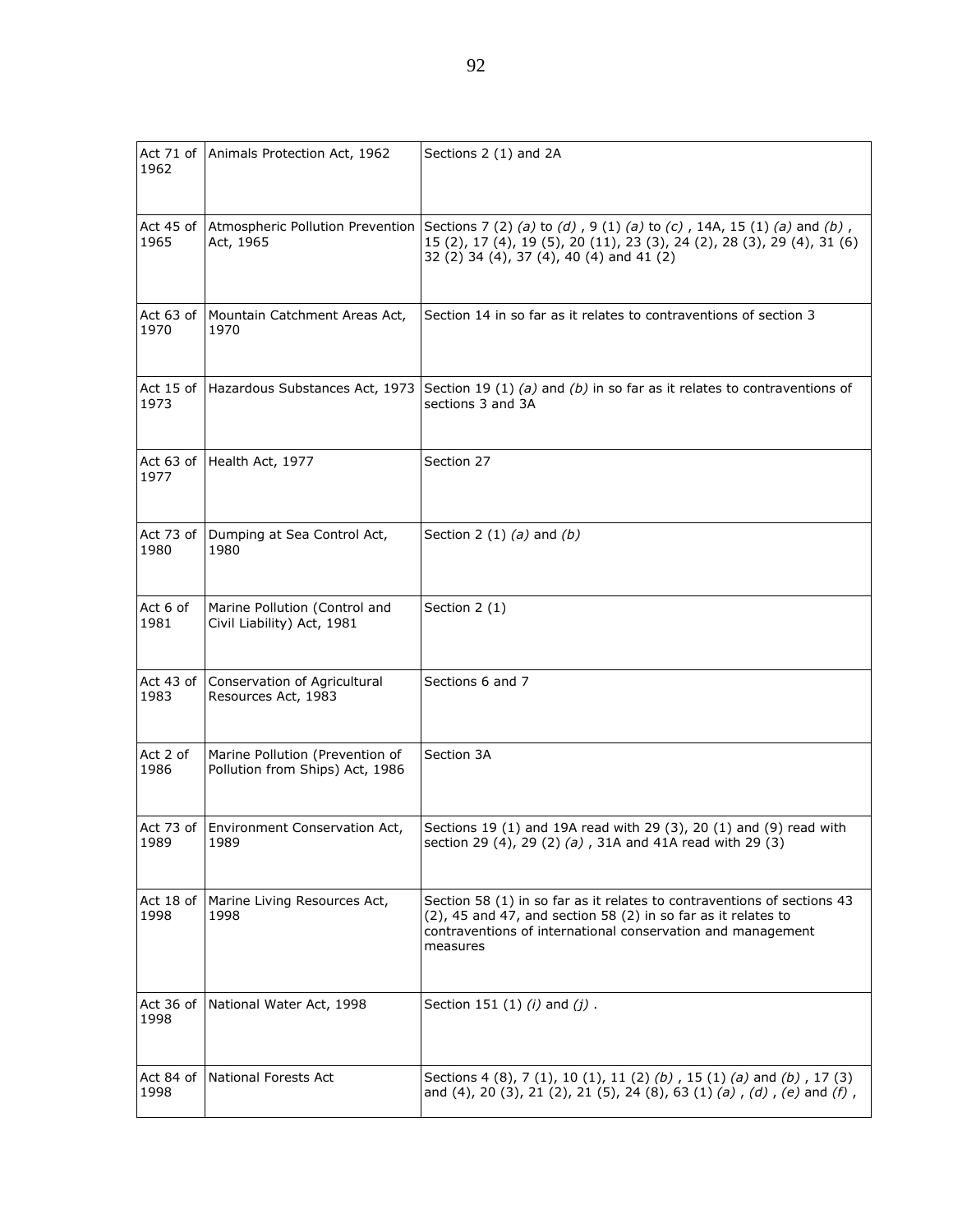|                    |                                                              | 63 (2) (a) and (b), 63 (3) to (5), 64 (1) and (2)                                                                                                                                                                                         |
|--------------------|--------------------------------------------------------------|-------------------------------------------------------------------------------------------------------------------------------------------------------------------------------------------------------------------------------------------|
| Act 101<br>of 1998 | National Veld and Forest Fire Act                            | Sections 10 (2), 12 (1), 12 (2) (b), 12 (14) (a), (4), 17 (1), 18 (1)<br>(a), 18 (2), 18 (3) (b), 18 (4), 18 (4) (b), (25 (2) (a) to (e), 25 (5),<br>$(6)$ and $(7)$                                                                      |
| Act 107<br>of 1998 | National Environment<br>Management Act, 1998                 | Sections 24F (1) and (2), 24G (3), 28 (14), 30 (11), 31N (1) and 34A<br>$(a)$ , $(b)$ and $(c)$                                                                                                                                           |
| Act 25 of<br>1999  | National Heritage Resources Act                              | Sections 27 (18) and (22), (23) (b), 28 (3), 29 (10), 32 (13), (15),<br>$(16)$ , $(17)$ , $(19)$ and $(20)$ 33 $(1)$ and $(2)$ , 34 $(1)$ , 35 $(3)$ , $(4)$ , $(6)$ and<br>$(7)$ (a), 36 (3), 44 (2) and (3), 50 (5) and (12) and 51 (8) |
| Act 57 of<br>2003  | National Environmental<br>Management: Protected Areas<br>Act | Sections 45 (1), 46 (1), 47 (2), 47 (3), 48 (1), 50 (5), read with<br>sections 89 $(1)$ , 89 $(1)$ $(b)$ , $(c)$ and $(d)$ and 50A                                                                                                        |
| Act 10 of<br>2004  | National Environmental<br>Management: Biodiversity Act       | Sections 57 (1) read with 101 (1) (a), 65 (1) read with 101 (1) (a),<br>67 (2) read with 101 (1) (a), 71 (1) read with 101 (1) (a), 81 (1)                                                                                                |
| Act 39 of<br>2004  | National Environmental<br>Management: Air Quality Act        | Sections 51 (10 (a) to (h), 51 (2) and (3)                                                                                                                                                                                                |

# Part (b): Provincial Legislation

[Part  $(b)$  substituted by s. 25 of Act 14 of 2009.]

| No and<br>year of<br>law | <b>Short title</b>                           | <b>Relevant provisions</b>                                                                                                                                                                                                                                                                                                                                                                                                                                   |
|--------------------------|----------------------------------------------|--------------------------------------------------------------------------------------------------------------------------------------------------------------------------------------------------------------------------------------------------------------------------------------------------------------------------------------------------------------------------------------------------------------------------------------------------------------|
| of 1969                  | Ordinance 8Orange Free State<br>Conservation | Section 40 (1) (a) in so far as it relates to contraventions of sections 2 (3), 14<br>$(2)$ , 15 $(a)$ , 16 $(a)$ and 33                                                                                                                                                                                                                                                                                                                                     |
| of 1969                  | Ordinance 9Orange Free State<br>Townships    | Section 40 (1) (a) (ii)                                                                                                                                                                                                                                                                                                                                                                                                                                      |
| Ordinance<br>15 of 1974  | Natal Nature<br>Conservation                 | Section 55 in so far as it relates to section 37 (1), to section 49 in respect of<br>specially protected game and to section 51 in respect of specially protected<br>game, section 109 in so far as it relates to section 101, to section 102 and to<br>section 104, section 154 in so far as it relates to section 152; section 185 in so<br>far as it relates to section 183, and section 208 in so far as it relates to section<br>194 and to section 200 |